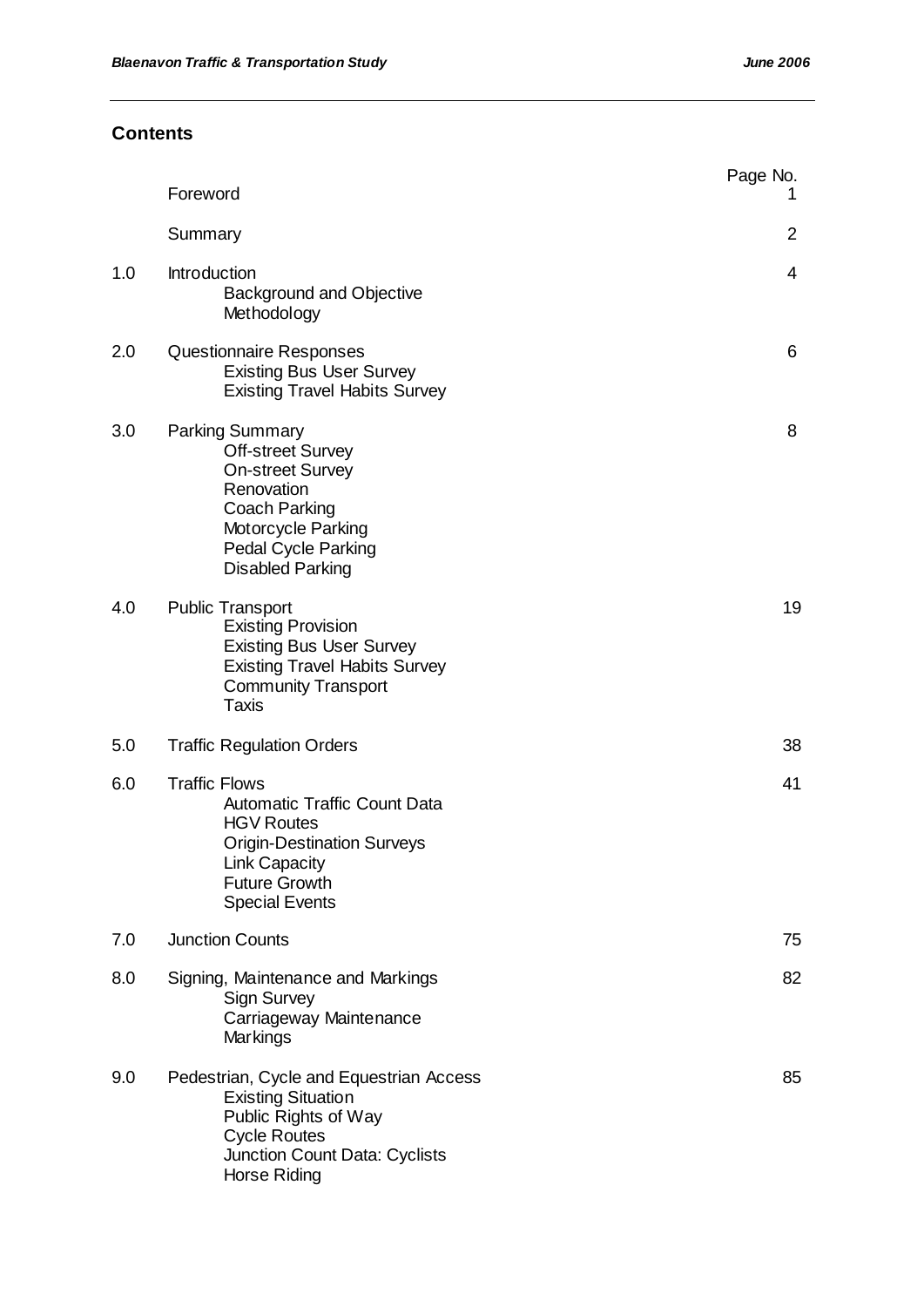|      | <b>Strategic Documents and Guidance</b>                                                                                                                                            |     |
|------|------------------------------------------------------------------------------------------------------------------------------------------------------------------------------------|-----|
| 10.0 | <b>Accident Statistics</b>                                                                                                                                                         | 92  |
| 11.0 | <b>Street-Scene Interaction</b><br>Carriageway and Footways<br><b>Street Furniture</b><br>Surveillance<br>Lighting<br>Junction Geometry and Road Layouts<br><b>Bethlehem Court</b> | 94  |
| 12.0 | Rail<br>Rail/Bus Interchange                                                                                                                                                       | 97  |
| 13.0 | <b>Traffic Management</b>                                                                                                                                                          | 99  |
| 14.0 | Consultation                                                                                                                                                                       | 103 |
| 15.0 | Recommendations                                                                                                                                                                    | 117 |
| 16.0 | Conclusions<br><b>Prioritisation and Costs</b>                                                                                                                                     | 127 |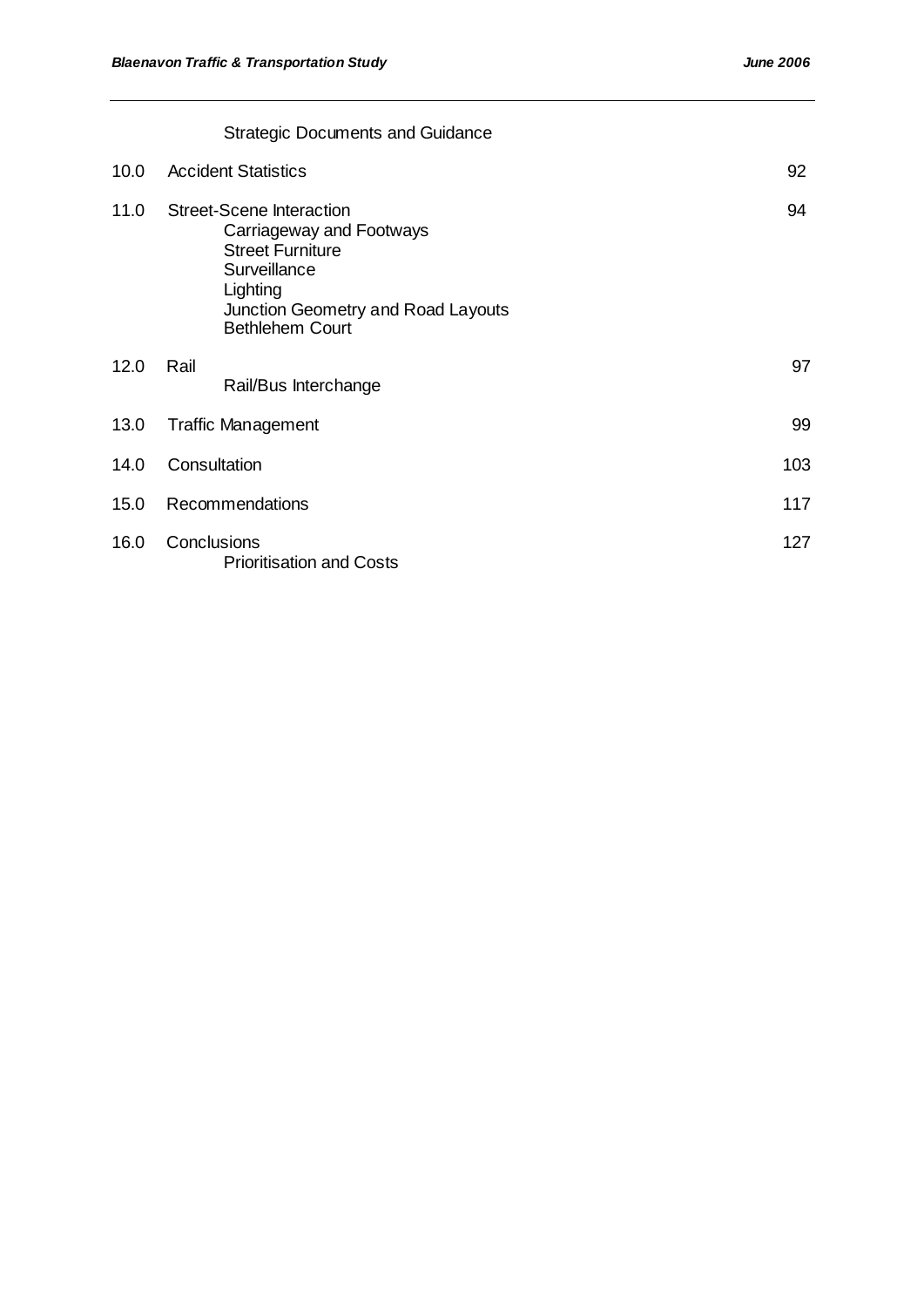# **List of Figures**

| Figure 1   | <b>Blaenavon Location Map</b>                                                                                                                  |
|------------|------------------------------------------------------------------------------------------------------------------------------------------------|
| Figure 2   | <b>Parking Survey Locations</b><br>a) Town Centre<br>b) Big Pit and Garn Lakes                                                                 |
| Figure 3   | <b>Existing Bus Routes in Blaenavon</b><br><b>Bus Route 30</b><br>a)<br><b>Bus Route X24</b><br>b)<br>c) Bus Route $13/14$ (31 – evening only) |
| Figure 4   | Location of Upgraded Bus Stops within Area of Interest                                                                                         |
| Figure 5   | <b>Traffic Regulation Order Location Plan</b>                                                                                                  |
| Figure 6   | Automatic Traffic Count Data Plan                                                                                                              |
| Figure 7   | <b>Origin-Destination Survey Base Maps</b>                                                                                                     |
| Figure 8   | <b>Origin-Destination Survey Analysis Summary</b>                                                                                              |
| Figure 9   | <b>Junction Count Location Plan</b>                                                                                                            |
| Figure 10  | Junction Count Summary Data                                                                                                                    |
| Figure 11a | Sign Location Plan Town Centre                                                                                                                 |
| Figure 11b | Sign Location Plan: Big Pit and Garn Lakes                                                                                                     |
| Figure 12  | <b>National Cycle Network</b>                                                                                                                  |
| Figure 13  | <b>CCTV Locations</b>                                                                                                                          |
| Figure 14  | <b>Existing Public Transport Links</b>                                                                                                         |
| Figure 15  | Access Diagram                                                                                                                                 |
| Figure 16a | Town Centre Recommendations - Location Plan                                                                                                    |
| Figure 16b | Garn Lakes / Big Pit Recommendations - Location Plan                                                                                           |
| Figure 17a | Broad Street One Way Option: Northbound                                                                                                        |
| Figure 17b | Broad Street One Way Option: Southbound                                                                                                        |
| Figure 18a | King Street/Upper Waun Street Junction: Two Way Feasibility Option                                                                             |
| Figure 18b | King Street/Upper Waun Street Junction: One Way Feasibility Option                                                                             |
| Figure 19  | World Heritage Centre Coach Park                                                                                                               |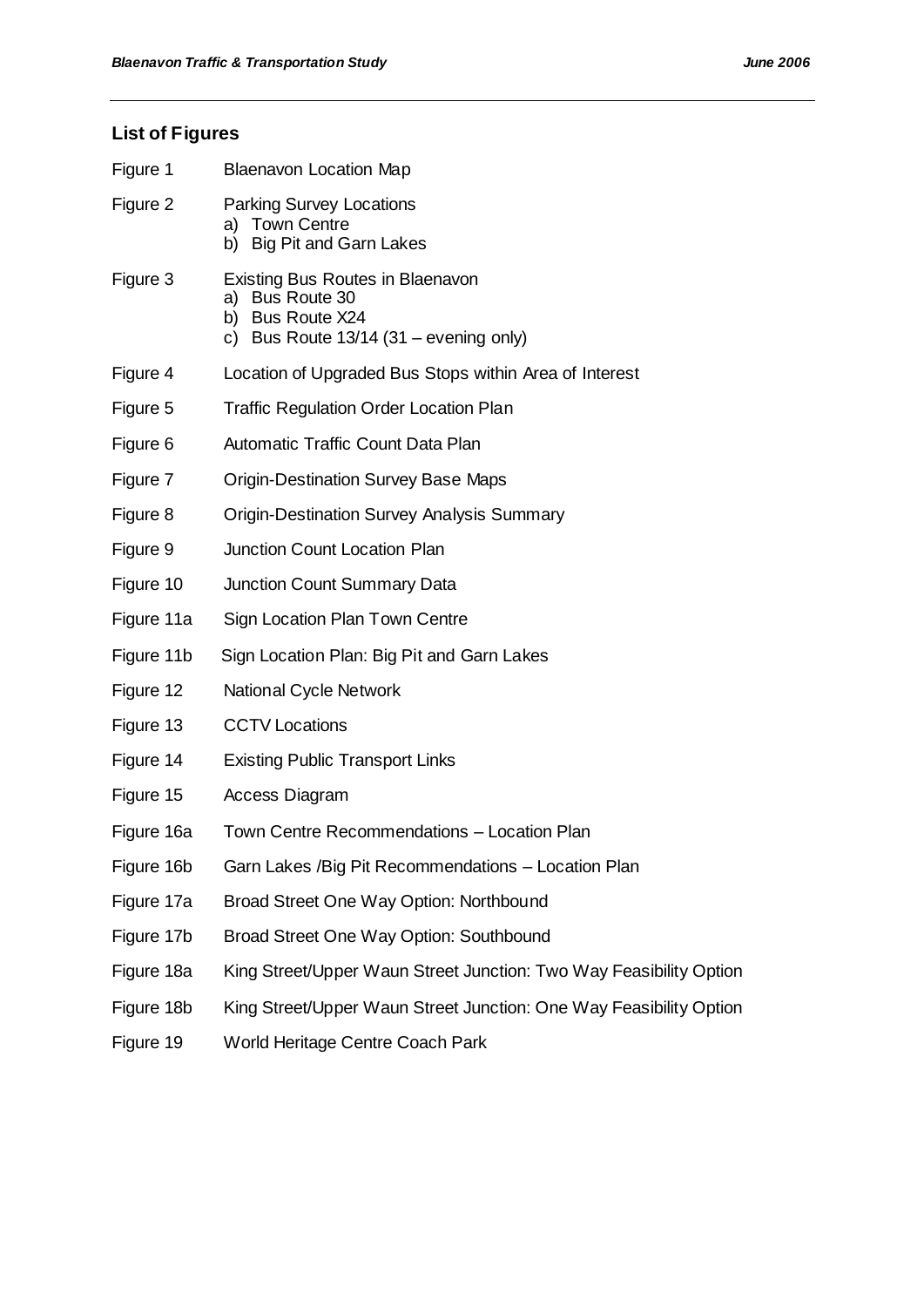# **List of Appendices**

- Appendix A Copy of Brief
- Appendix B Existing Bus Users Survey
- Appendix C Existing Travel Habits Survey
- Appendix D Photographs
- Appendix E Photograph Location Plan
- Appendix F Car Park Survey Data
- Appendix G TRO Survey Table
- Appendix H Automatic Traffic Count Survey Data
- Appendix I Origin-Destination Survey Data
- Appendix J Junction Count Data
- Appendix K Sign Survey Table
- Appendix L Tourist Attraction Sign Symbols
- Appendix M Accident Report
- Appendix N B4248 SCRIM Deficiency and Residual Life
- Appendix O High Street/Church Road Junction Signal Analysis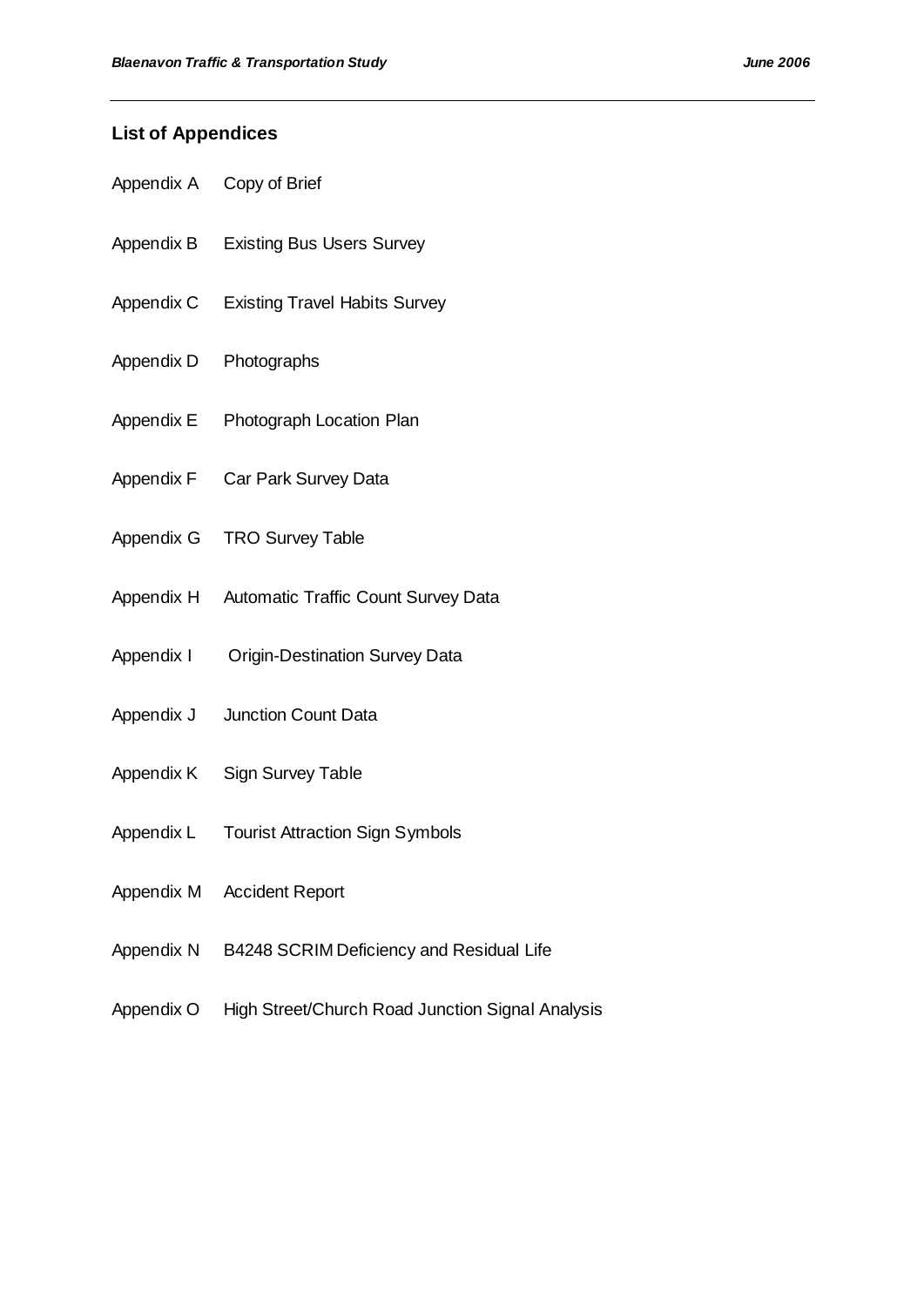# **Foreword**

Torfaen County Borough Council recognises the status Blaenavon and the surrounding area has gained and in looking to the future, has commissioned this Study to examine ways in which travel to and around the town and it's World Heritage Site can be improved in a safe and sustainable manner. These improvements will reflect the requirements of the Council's Transport Plan, Regeneration Strategy and Development Plan aspirations.

This document is therefore intended to summarise and recommend short, medium and long term improvements to aspects such as public transport, tourism, walking and cycling etc to support town centre vitality, improved community access, commercial growth and visitor attractiveness. The document has undergone extensive preliminary scoping consultation with the local community, stakeholders and other partners. It is intended that this Study will support future efforts of the Council to secure the resources which are not yet in place, but which will be needed to bring its recommendations into effect.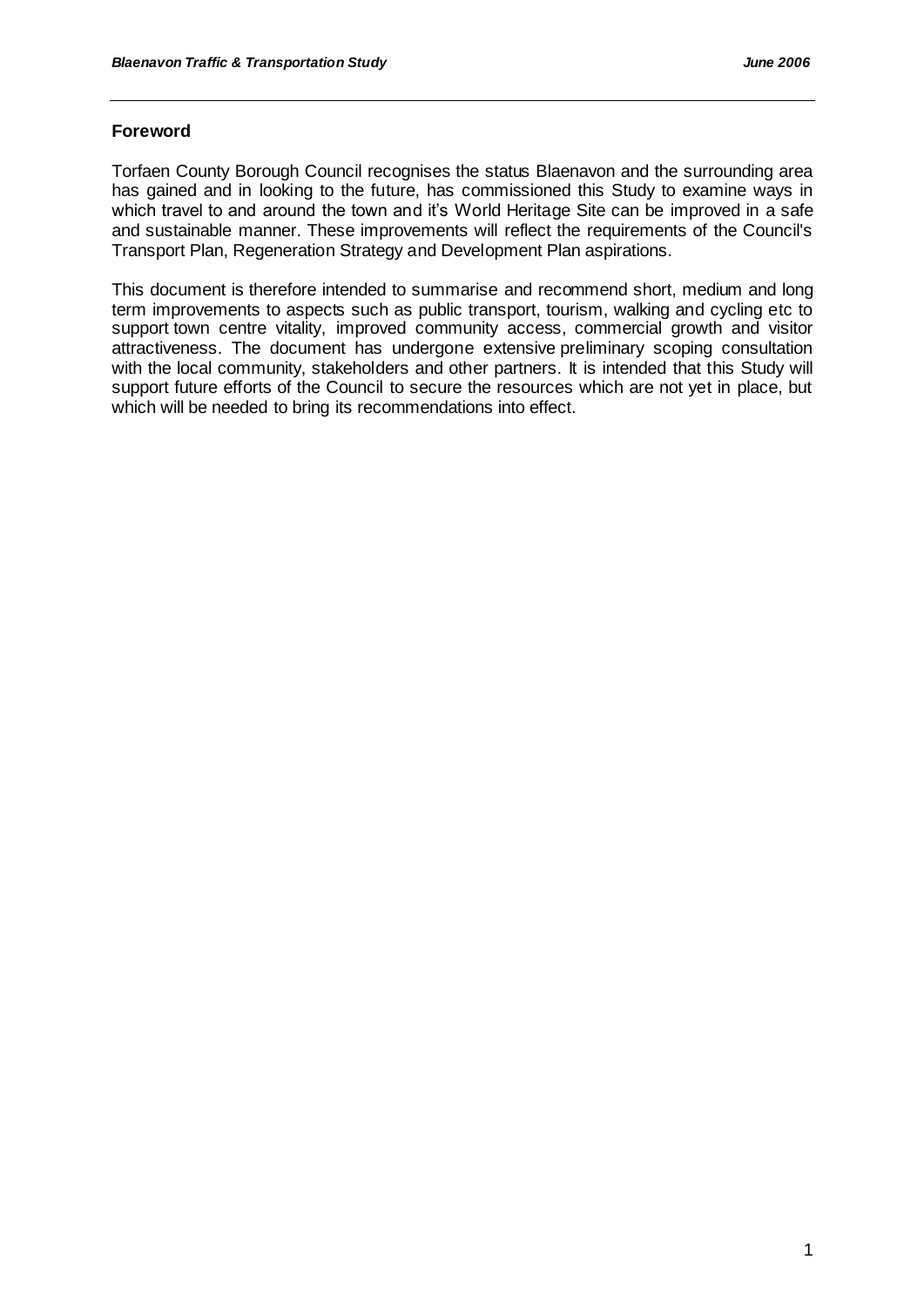# **Summary**

#### **Overview**

In April 2004 Capita Symonds were commissioned by Torfaen County Borough Council to assess the current traffic and transportation situation in and around Blaenavon town centre and undertake a report detailing the analysis and subsequent recommendations (with costs) for the town. The recommendations are in line with the Local Transport Plan and the Blaenavon Industrial Landscape World Heritage Site objectives, and have been prioritised for implementation as and when funding becomes available to Torfaen County Borough Council and its partners.

This report will be a key document in establishing funding and delivering future regeneration works within the World Heritage Site of Blaenavon and is supported by separate Figures, Appendices and Executive Summary documents.

# **Objectives**

The key transport issues in Blaenavon are accessibility and town dynamics. As a World Heritage Site, Blaenavon attracts a large volume of visitors, but evidence has shown that the large majority of tourists do not go into Blaenavon Town or visit all the attractions. Therefore both the town and the residents currently fail to fully benefit from economic growth that would be expected from an area with World Heritage status.

It is important to ensure that future tourist, residential and industrial developments in Blaenavon do not adversely affect accessibility to and around the town. Hence it is vital that successful strategies are produced for traffic management throughout the town and wider area, incorporating all car parks and existing and future road layouts. Management strategies will assist in the future planning of annual and one-off major events in Blaenavon and take into account estimated traffic growth and expected vehicular numbers in accord with parking issues and sustainable travel.

# **Methodology**

Origin-Destination, Automatic Traffic Counts, Junction Classified Counts, public transport and parking surveys were undertaken in April and May 2004, together with updating inventories of the existing highway network, traffic and pedestrian signing and Traffic Regulation Orders. The data has been analysed statistically and/or qualitatively to develop recommendations for Torfaen County Borough Council. The results show that overall there is spare capacity in some car parks; there is minimal rat running through the town centre; poor provision of pedestrian and cycleway signage and a lack of integration between the tourist attraction sites.

#### **Recommendations**

**Based on the results from this study a number of recommendations have been proposed and discussed with Torfaen County Borough Council, its partners and Traders in Blaenavon. The full recommendations are outlined in Section 15.0 and prioritised under Section 16.0 (see also Figure 16, Proposals Plan). The main recommendations, costed at 2005 prices are estimated at:**

> **Introduce a one way system northbound on Broad Street** £20,000 approx (widespread public support)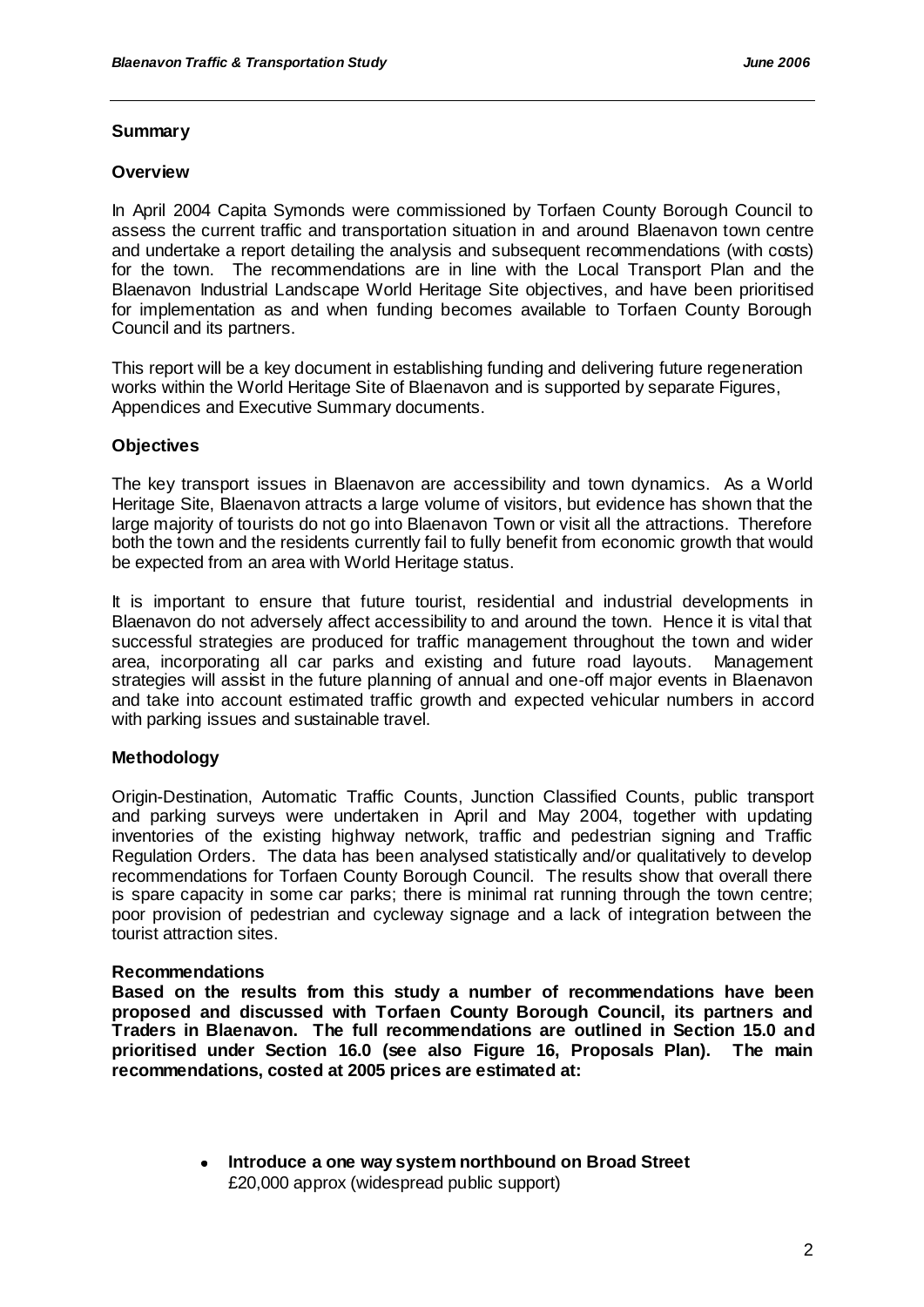- $\bullet$ **Encourage parking to be spread more evenly between the sites Ongoing**
- **Employ a Town Ranger to deal with parking issues** £30,000/annum
- **Undertake signing improvements for all car park locations and pedestrian routes**
	- Up to £20,000 (phased approach possible)
- **Locate cycle racks at the listed attractions and around the town centre** Up to £5,000 (phased approach possible)
- **Establish coach parking on the town centre periphery at Rifle Green Car Park**

Approximately £1,500

- **Redesign Abergavenny Rd / North St / Upper Waun St Junction** To improve safety, visibility, accessibility into the town centre plus additional parking £140,000
- **Establish a bike trailer service on bus route 30** Approximately £6,000 per bus
- **Investigate the availability and cost of introducing a Vintage Bus Service for the main tourist attractions Ongoing**
- **Install engineering measures on Broad Street, Varteg Road, Upper Hill Street and Ton Mawr Road (visual, horizontal and/or vertical measures)** Up to £100,000 (phased approach possible)
- **Create a safe crossing point on Church Road and increase visibility** Under World Heritage Centre funding
- **Provide Town Centre Gateways** Up to £10,000
- **Establish Safe Routes To Schools Ongoing**
- **Consider piloting a cycle-pool scheme** £3,500
- **Provide crossing points on the A4043 to the south and southeast of the town**

Up to £20,000

- **Investigate establishing a cycle route through the town centre, connecting into the possible bike pool scheme** Up to £1,500
- **Locate CCTV cameras in four identified locations** Up to £7,000
- **Provide additional disabled parking bays to meet Parking Guidelines** Existing provision is significantly below standard
- **Improve condition of Public Rights of Way and promote routes** Greater signing, improved personal safety and resurfacing works required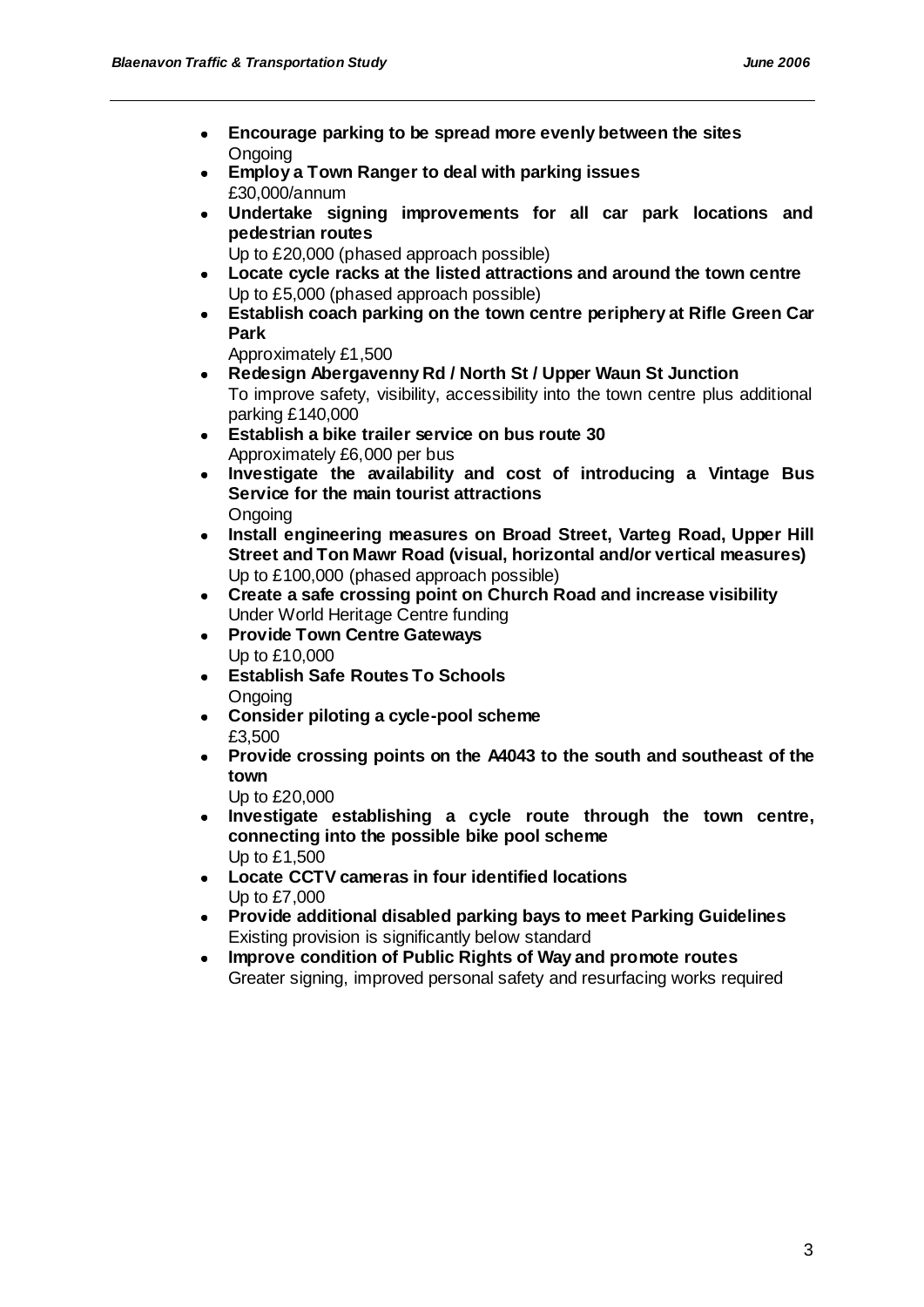## 1.0 **Introduction**

#### **Background and Objective**

- 1.1 Capita Symonds were commissioned by Torfaen County Borough Council to conduct a study of the existing traffic and transportation situation in Blaenavon (Figure 1). A copy of the brief is attached as Appendix A. Included within this report is an outline plan of action for integrating transport needs, incorporating anticipated growth and future town developments, to ensure that future accessibility to and within the town is sustainable and appropriate for the needs of both residents and tourists. This is a key document setting out how the regeneration of Blaenavon can be delivered.
- 1.2 The two key activities within Blaenavon are that of accessibility (to shops, primary schools, visitor attractions) and the dynamics of the town itself (as a community and a tourist attraction based on cultural heritage).

#### **Methodology**

- 1.3 Data collection has been undertaken in various formats to assess the current traffic and transportation situation in Blaenavon; Origin-Destination surveys, on and offstreet parking surveys, Junction Classified Counts, Automatic Traffic Counts, surveys of existing Traffic Regulation Orders, signing, accessibility surveys and photographs from site visits. The collected data has been analysed, highlighting precise measures and features to form the basis for the proposals outlined in Section 15.0, Recommendations. Desktop research was undertaken with the help of Torfaen County Borough Council and their partners within the community: the Community Council and the Traders Association.
- 1.4 Self-completion questionnaires were left at various locations within the town centre and also with the Big Pit gift shop and the Tourist Information Centre at the Iron Works. Questionnaire surveys were also undertaken in Blaenavon at bus stops. Details are given under Section 2.0, Consultation and 4.0, Public Transport.
- 1.5 The recommendations (detailing typical costs) have been developed in consultation with officers of the Council and subsequently prioritised under Section 16.0, in terms of short, medium and long-term time periods. A2 proposal plans are included under Figure 16 illustrating the issues outlined in Section 15.0 and 16.0.All recommendations are consistent with the conservation aims and objective of the Blaenavon Industrial Landscape World Heritage Site.
- 1.6 It is intended that the parking surveys, Automatic Traffic Count, Origin Destination and Junction Classified Count be repeated periodically together with questionnaires to find trends and changes over time in response to the work carried out by Torfaen County Borough Council under the phased approach (outlined in Figure 16). This data can be employed as an effective monitoring tool.
- 1.7 The Blaenavon Traffic & Transportation Study includes data on the A4043 approach to the town. However, little focus is given to the A4043 in this study, other than for the collection of statistical traffic information, as this information is to be detailed in a forthcoming North Torfaen Strategic Highway Improvement Study, covering Pontypool to Blaenavon.
- 1.8 Plans and information set out in the Unitary Development Plan strategy for Torfaen, which includes the regeneration and revitalisation of the urban areas in the north of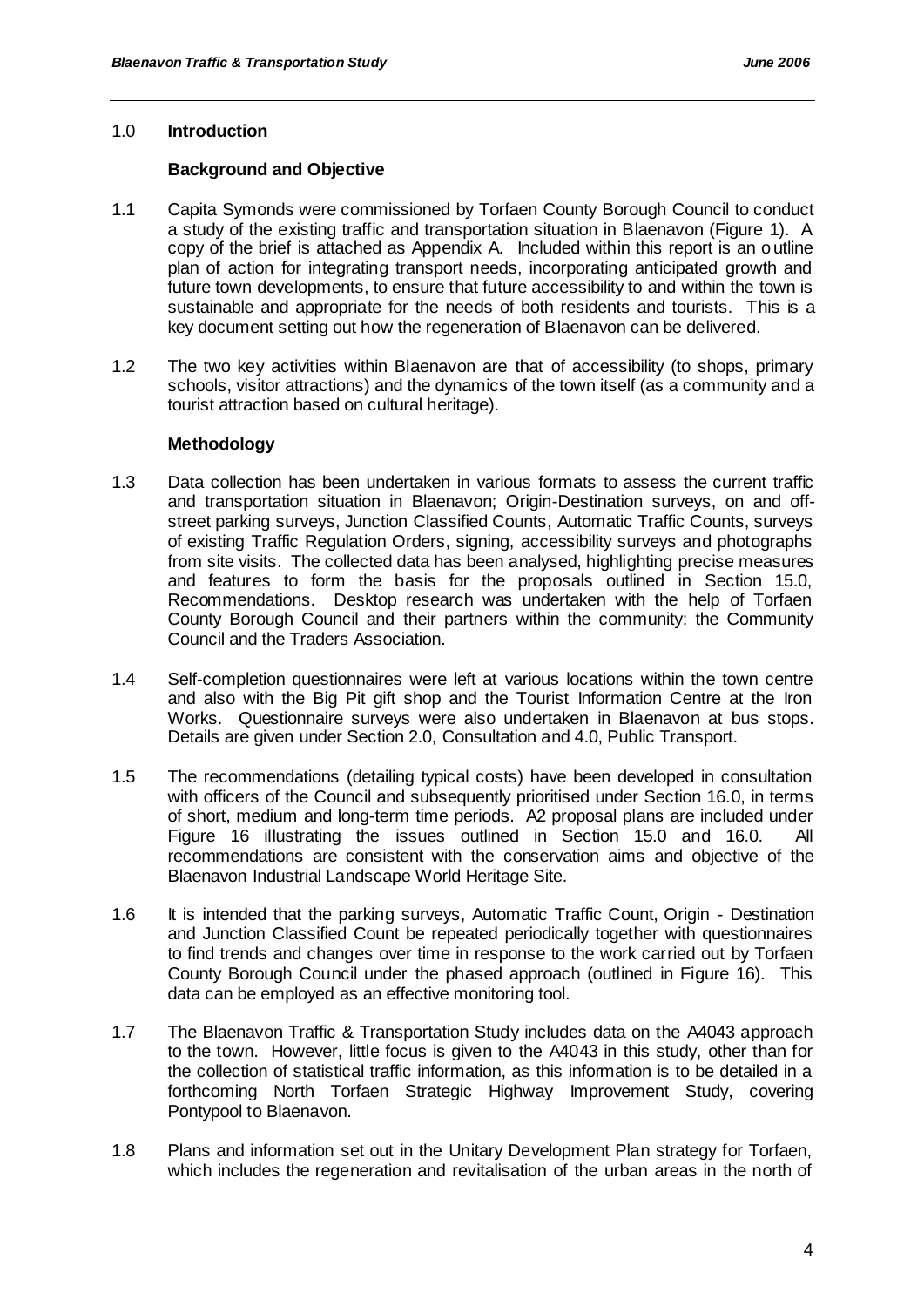Torfaen, including the World Heritage Site, and also Torfaen"s Local Transport Plan and subsequent Annual Progress Reports have been taken into account whilst developing this report.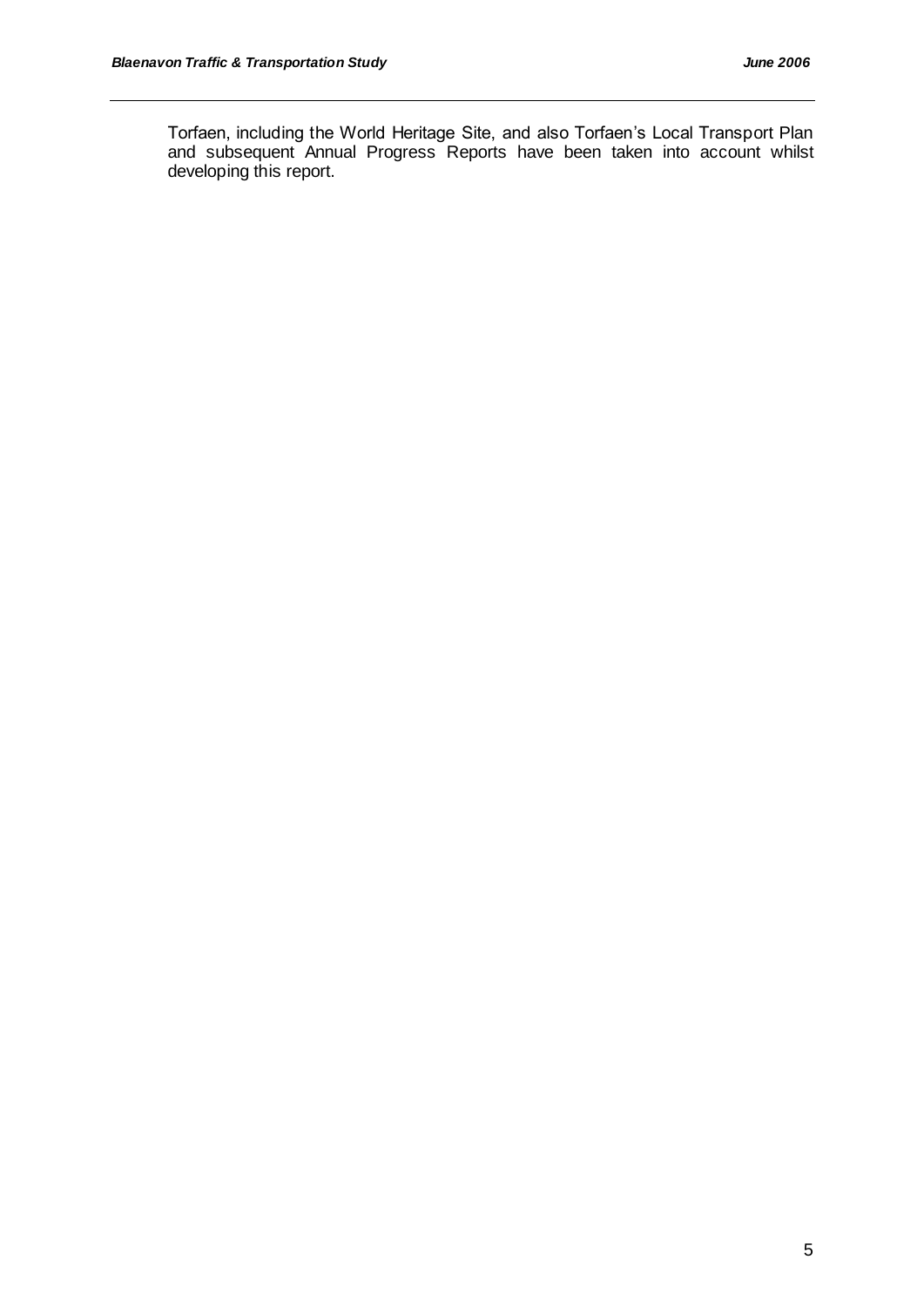#### 2.0 **Questionnaire Responses**

2.1 To understand existing travel patterns and highway issues of concern to the public, a series of interviews were undertaken and self completion questionnaires provided.

# **Existing Bus User Survey**

- 2.2 To ascertain existing travel trends and users" perception of services and facilities in Blaenavon, a questionnaire survey was undertaken at three bus stops in Blaenavon Town Centre:
	- Market Street
	- High Street
	- Lion-street  $\bullet$
- 2.3 Surveys took place on Tuesday 25<sup>th</sup> June 2004, between 07:00 and 18:00 hours to provide coverage over a typical working day.
- 2.4 A sample survey sheet is included in Appendix B. The results, in terms of public transport, are summarised in Section 4.0.

# **Existing Travel Habits Survey**

- 2.5 In addition to the survey of existing bus users, it is also important to identify the modal choice of visitors to, and residents of, Blaenavon.
- 2.6 In order to reflect potential differences in habits, it is important to record responses over a typical working week. This would be difficult to achieve utilising an enumerator - administered questionnaire survey due to resource and cost issues. It was therefore decided to provide questionnaires for self-completion at key locations, which reflected the probable destinations of residents and visitors (Table 2.1).

| <b>Survey Location Field</b> | <b>Number Of Reponses</b> |
|------------------------------|---------------------------|
| Morris Butchers              | 66                        |
| Big Pit                      | 45                        |
| Blaenavon Library            |                           |
| <b>Blaenavon Iron Works</b>  | 5                         |
| Railway Shop                 |                           |
| <b>Bookshop</b>              |                           |
| Mike George Fruit & Veg      |                           |
| Nappiland General Store      |                           |
|                              |                           |

**Table 2.1: Survey Location and Response Rate**

- 2.7 Each potential location was contacted to request their participation in the survey and request their publicity to visitors/customers. Each location was extremely cooperative and this assistance is gratefully acknowledged in facilitating the surveys.
- 2.8 Questionnaire collection boxes were left at each site with a supply of blank questionnaire sheets. Instructions were left to display the questionnaires from Saturday  $22^{nd}$  May to Friday  $28^{th}$  May 2004 (inclusive).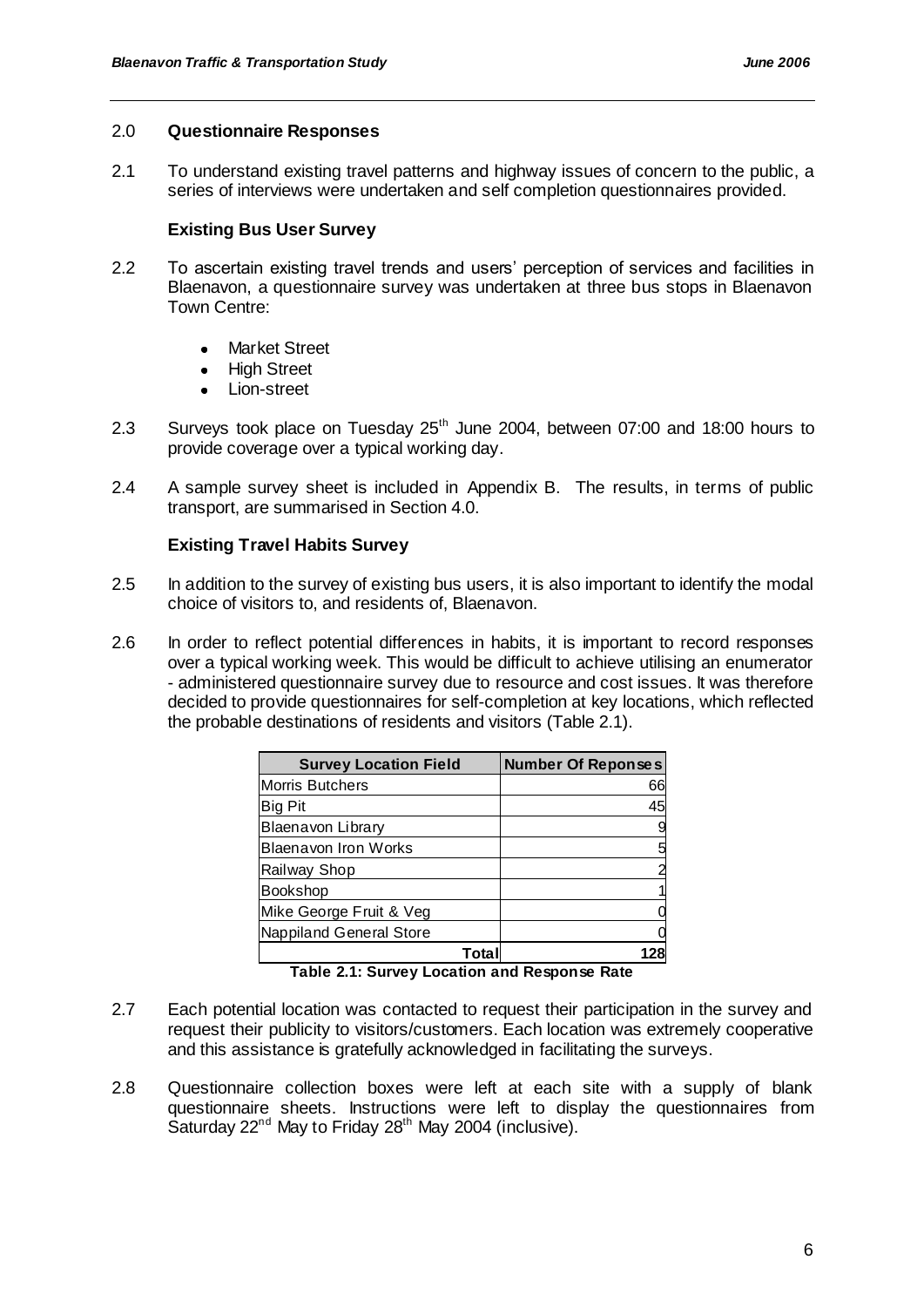- 2.9 In view of the self-completion methodology, it was important to produce a questionnaire that did not appear too long, which may dissuade a potential participant. Questions were a mix of multiple choice to speed completion, whilst two open questions were included to provide an opportunity for respondents to list potential improvements or issues which were not covered elsewhere. A sample survey sheet is included in Appendix C.
- 2.10 60% of the respondents were residents with 40% being tourists, providing a good mix of results. During site visits, discussions were also held on-street with a number of residents shopping in the town centre. The local viewpoint given was often that offloading along Broad Street is a large problem due to conflict with 2-way traffic that is permitted along the narrow street. Further perceptions were that the footways are extremely narrow, exacerbated by the works being carried out on the town building frontages, illegally parked cars and vehicles mounting the footway to pass other moving and stationary vehicles.
- 2.11 Previous public consultation with residents of Blaenavon, as part of implementing the signals at the Church Road/ Prince Street junction in 1999, highlighted a number of comments relevant to this study:
	- Regeneration of town centre required urgently
		- o Waste bins
		- o Toilets
		- o Benches
		- $\circ$  Shopping facilities
		- o Cleanliness
	- Increase signing to town centre and parking areas
	- Implement traffic-calming (Broad Street in particular)
	- Prevent parking on-streets / lack of enforcement
	- Reverse one-way system on King Street
	- Provide a street map in the town centre, listing shops and routes to other attractions
	- Pedestrianisation of the town
	- Change signing to encourage all visitors (coach, cycle and car, etc.) to turn into the town centre rather than continuing straight up to Big Pit
- 2.12 These issues, to varying degrees, have been incorporated into the Blaenavon Traffic & Transportation Study.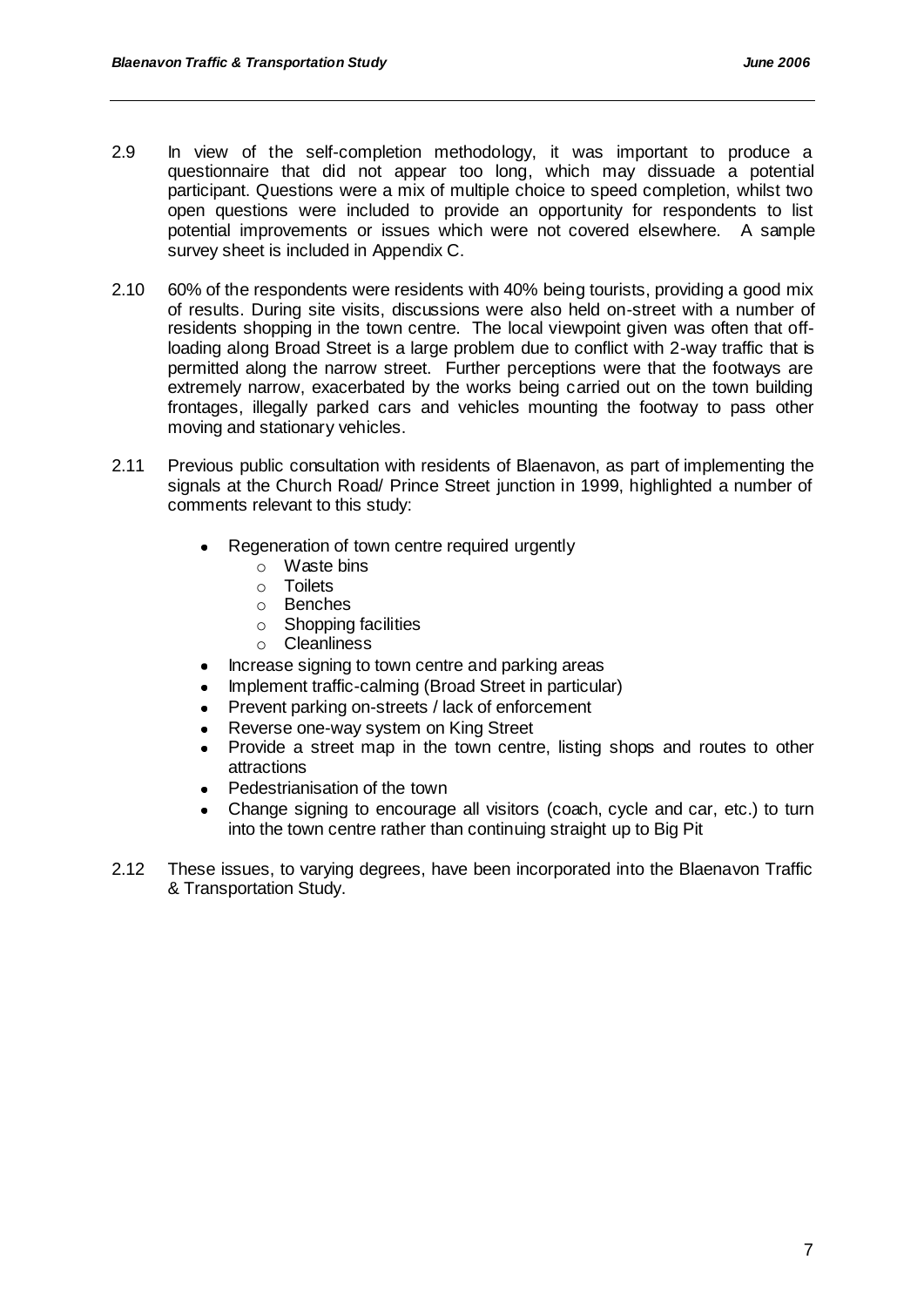#### 3.0 **Parking Summary**

- 3.1 All parking locations in this section are shown in Figure 2a and 2b. Where reference is made to photographs, these are shown in Appendix D (photograph locations are shown in Appendix E).
- 3.2 12-hour surveys (07:00 to 19:00) were undertaken on the Bank Holiday of Monday April 12<sup>th</sup> 2004 (Table 3.1) at the Big Pit Car Parks (7-10) and off-street undefined parking area (29), at the Pontypool and Blaenavon Railway Car Park (5), at the three Garn Lakes Car Park (3, 4 & 6), at the Iron Works Central Car Park (1) and disabled spaces (2) on site. The Bank Holiday was chosen as the survey date to represent a worse case scenario at the tourist centres and on the day of survey there was very good weather. The remaining off-street car parks of Blaenavon Town Centre (Table 3.2) and 28 on-street locations (Table 3.3, 1-28) were surveyed on Friday  $7<sup>th</sup>$  May 2004. It was assumed that an average weekday would represent a worst-case scenario for the town centre parking surveys.
- 3.3 The total parking capacity of the car parks and streets surveyed within Blaenavon is 681; 120 on-street spaces in the town, capacity for approximately 50 vehicles "onstreet" at Big Pit, and 511 off-street parking spaces around Blaenavon (363 at tourists sites and 148 at town centre car parks). All spaces are operated long term and are free of charge at this time. The occupancy and duration of stay data for all surveyed parking sites is provided in Appendix F.

| Location                     | <b>Capacity</b> | Peak No.<br><b>Vehicles</b> | % Occupied<br>(Peak) | <b>Duration</b><br>$($ < 1hr) |
|------------------------------|-----------------|-----------------------------|----------------------|-------------------------------|
| 1 Iron Works - Main Car Park | 41              | 12                          | 29                   | 78%                           |
| Iron Works - Disabled        |                 |                             |                      |                               |
| 2Parking                     |                 |                             | 50                   |                               |
| Garn Lakes - Overspill Car   |                 |                             |                      |                               |
| 3Park                        | 60              |                             |                      | 100%                          |
| Garn Lakes - lakeside Car    |                 |                             |                      |                               |
| 4Park                        | 30              |                             |                      | 88%                           |
| Garn Lakes - Railway         |                 |                             |                      |                               |
| <b>5</b> Station Car Park    | 80              | 21                          | 26                   | 71%                           |
| Garn Lakes - Whistle Road    |                 |                             |                      |                               |
| <b>6</b> Car Park            |                 |                             | 38                   | 91%                           |
| 7Big Pit - Top Car Park      | 37              | 41                          | 111                  | 19%                           |
| 8 Big Pit - Middle Car Park  | 63              | 60                          | 95                   | 23%                           |
| 9Big Pit - Bottom Car Park   | 42              | 44                          | 105                  | 22%                           |
| 10 Big Pit - Coach Car Park  | 8 coaches       | 31 cars                     |                      | 16%                           |

#### **Off-street Survey**

**Table 3.1: Summary of Off-Street Parking Data (Monday April 12th 2004)**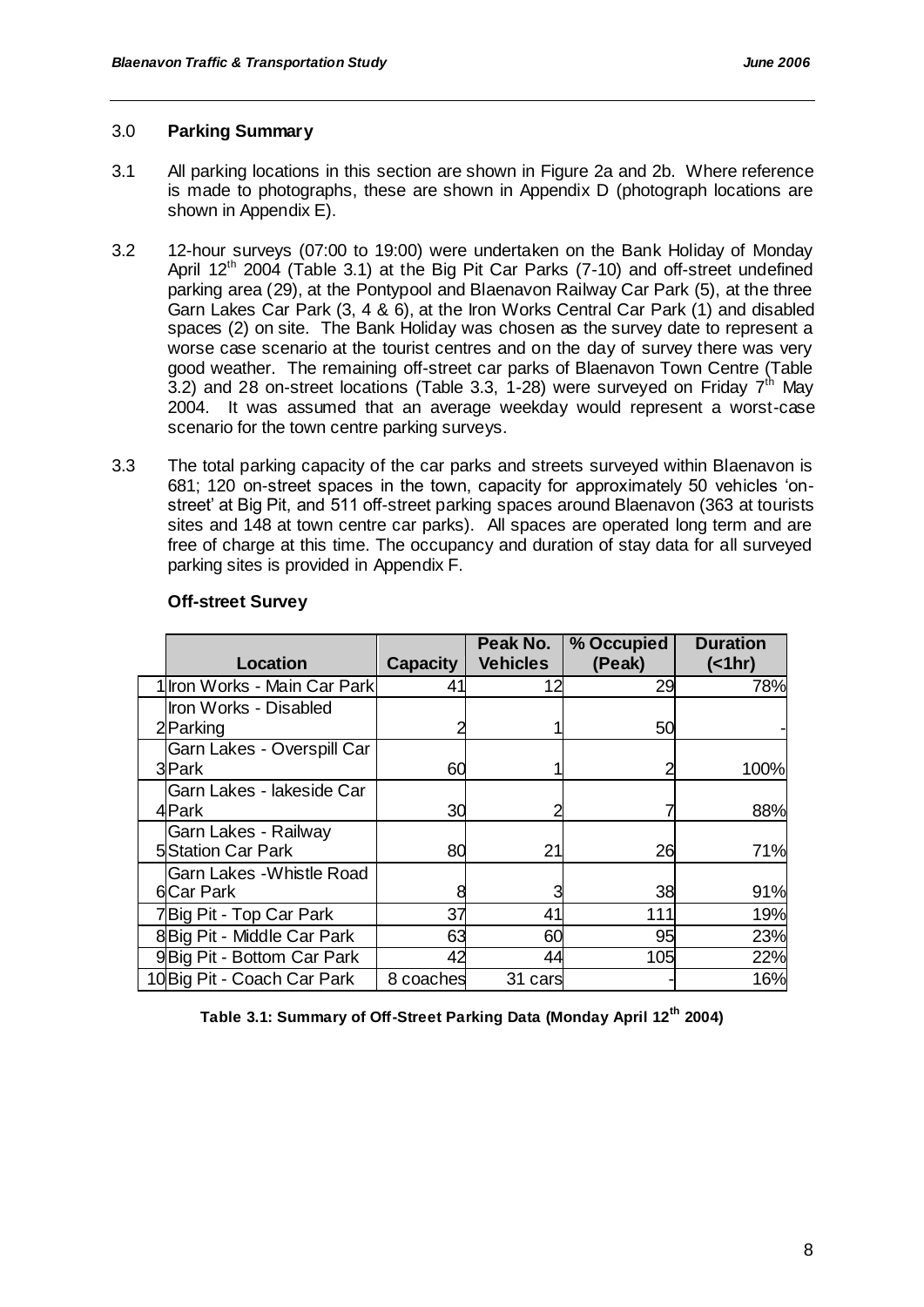|                                                          |                 | Peak No.        | % Occupied | <b>Duration</b> |
|----------------------------------------------------------|-----------------|-----------------|------------|-----------------|
| Location                                                 | <b>Capacity</b> | <b>Vehicles</b> | (Peak)     | $($ < 1hr)      |
| <b>Blaenavon Car Park -</b><br>Market Street (small) Car |                 |                 |            |                 |
| 11 Park                                                  | $20*$           | 15              | 75         | 57%             |
| <b>Blaenavon Car Park -</b><br>Market Street (large) Car |                 |                 |            |                 |
| 12 Park                                                  | $30*$           | 18              | 60         | 40%             |
| Blaenavon Car Park - Ivor                                |                 |                 |            |                 |
| 13 Street Car Park                                       |                 | 6               | 67         | 25%             |
| <b>Blaenavon Car Park -</b>                              |                 |                 |            |                 |
| 14 Prince Street Car Park                                | 22              | 5               | 23         | 55%             |
| Blaenavon Car Park - Lion-                               | $31 +$          |                 |            |                 |
| 15 street (Southside) Car Park                           | 1 disabled      | 32              | 97         | 55%             |
| Blaenavon Car Park - Lion-                               |                 |                 |            |                 |
| 16 street (Northside) Car Park                           |                 | 9               | 100        | 48%             |
| <b>Blaenavon Car Park -</b>                              |                 |                 |            |                 |
| <b>Broad Street / Queen</b>                              |                 |                 |            |                 |
| 17 Street Car Park                                       | 16              | 9               | 56         | 46%             |
| <b>Blaenavon Car Park -</b>                              |                 |                 |            |                 |
| 18 Burford Street Car Park                               | 10              | 8               | 80         | 35%             |

\*Capacity and survey data pre-dates renovation works

# **Table 3.2: Summary of Off-street Parking Data (Friday May 7th 2004)**

- 3.4 A summary of supply and demand for off-street parking in and around Blaenavon is provided in Table 3.1 and 3.2 above. The tourist site car park with the highest capacity is Garn Lakes (5) with 80 spaces; the lowest capacity car park is the Iron Works disabled parking site with 2 spaces. The town centre car park with the highest capacity is Lion Street, Southside (15) with 33 spaces; the lowest capacity car parks are Ivor Street (13) and Lion Street, Northside (16) with 9 spaces.
- 3.5 In general, the car parks with the highest levels of demand (occupancy) were the tourist sites, away from the town centre, with the lowest demand being at the Garn Lakes sites:
	- Number of vehicles per day  $\bullet$ 
		- o Highest Big Pit (8) at 155 vehicles<sup>11</sup>
		- $\circ$  Lowest Iron Works (2) at 1 vehicle<sup>tt</sup>/Garn Lakes (3) at 2 vehicles
	- Average duration of stay
		- $\circ$  Highest Iron Works (2) at 5.5 hours
		- $\circ$  Lowest Garn Lakes (3) at 30 minutes
- 3.6 An overview of the town centre car parks is included for a comparison against the tourist site car park profiles.
	- Number of vehicles per day  $\bullet$

 $<sup>u</sup>$  Photograph 51</sup>

<sup>&</sup>lt;sup>uu</sup> Photograph 46.47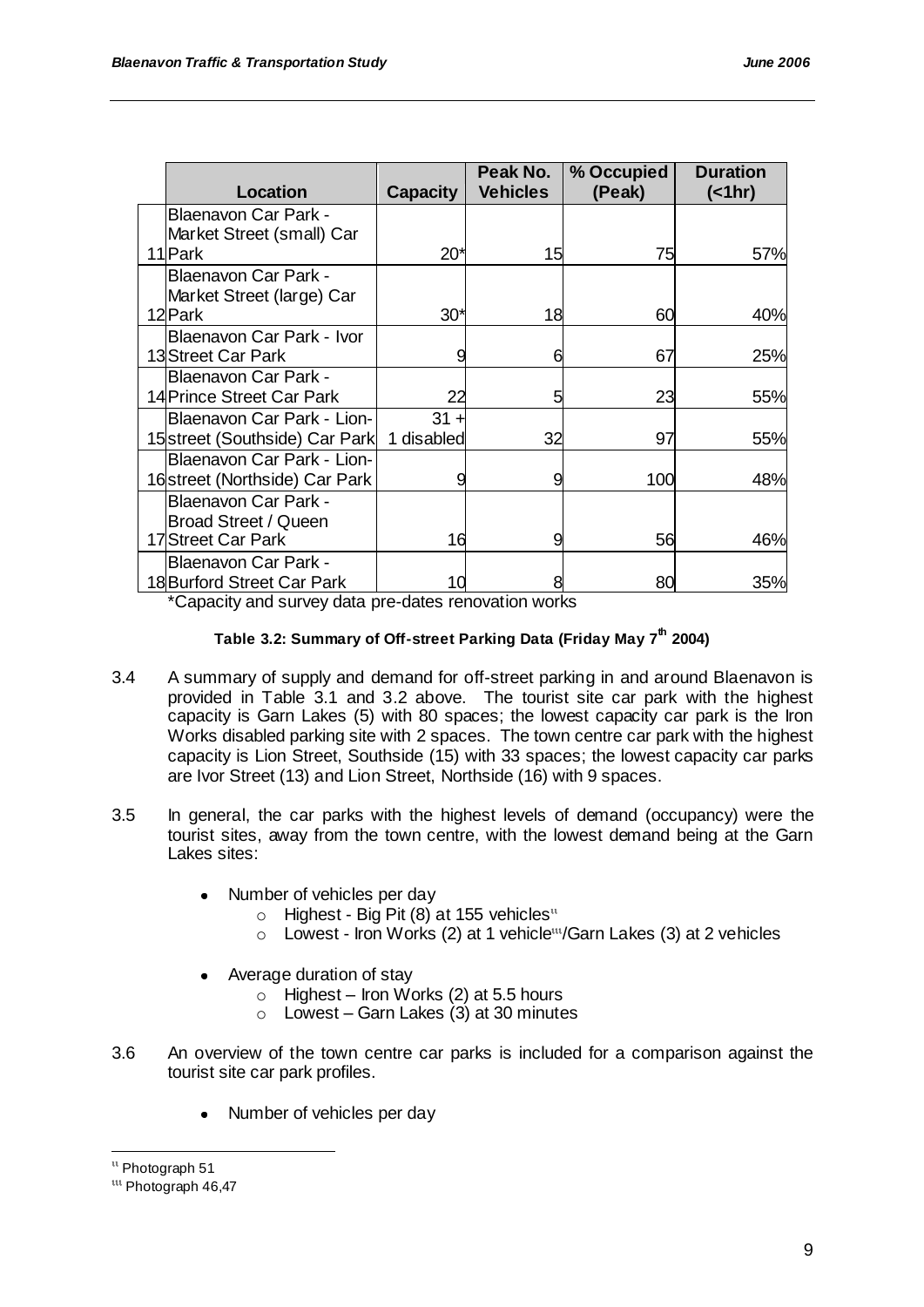- o Highest Lion-street, Southside (15) at 96 vehicles
- o Lowest Ivor Street Car Park (13) at 12 vehicles
- Average duration of stay
	- o Highest Burford Street Car Park (18) at 4 hours
	- $\circ$  Lowest Prince Street Car Park (14) at 1.5 hours<sup>10</sup>
- Duration of stay
	- o Longest Market Street (small) (11)/ Lion-street, north (16) both had 1 vehicle for the duration of the survey, Burford Street (18) had 2 vehicles for the duration of the survey and Market Street  $(12)^{6}$  had 3 vehicles for the duration of the survey.
- 3.7 Demand levels and average durations of stay at the tourist sites are generally much higher than in the town centre. However, it is important to note that less of the car park spaces at tourist sites are in demand (i.e. high levels of spare capacity at Garn Lakes and the Iron Works). The tourist site car park with the lowest total duration of stay for all vehicles parked was Garn Lakes (3) at 1 vehicle-hour. Prince Street Car Park (14) had the lowest total duration of stay for the town centre locations at 27 vehicle-hours, yet it is one of the largest car parks.
- 3.8 The average occupancy for all car parks surveyed was 146 vehicles (at 26% of capacity) with peak occupancy at 318 vehicles (56% of capacity). The demand level, in terms of occupancy, at the tourist sites are as follows:
	- Peak occupancy
		- $\circ$  Highest Big Pit (8) at 60
		- o Lowest Iron Works (2)/Garn Lakes (3) at 1
	- Average occupancy  $\bullet$ 
		- $\circ$  Highest Big Pit (8) at 26
		- $\circ$  Lowest Iron Works (2)/Garn Lakes (4&6) at 1<sup>vt</sup>
	- Peak occupancy as a proportion of capacity
		- o Highest Big Pit Coach Parking (10 used as overflow parking for cars) at 388% <sup>ou</sup>/ Big Pit (7) at 111% <sup>out</sup>
		- o Lowest Garn Lakes (3) at 2%
- 3.9 The above results show that there is a high demand for parking at Big Pit, but little demand at the Iron Works and Garn Lakes sites.
- 3.10 In comparison to the tourist sites above, the demand level, in terms of occupancy, in the town centre car parks are as follows:
	- Peak occupancy
		- $\circ$  Highest Lion Street, south (15) at 21
		- o Lowest Prince Street (14) at 5
	- Average occupancy

<sup>&</sup>lt;sup>to</sup> Photograph 60

<sup>&</sup>lt;sup>v</sup> Photograph 42

<sup>&</sup>lt;sup>Dt</sup> Photograph 46,47

<sup>&</sup>lt;sup>bu</sup> Photograph 48

<sup>&</sup>lt;sup>bttt</sup> Photograph 49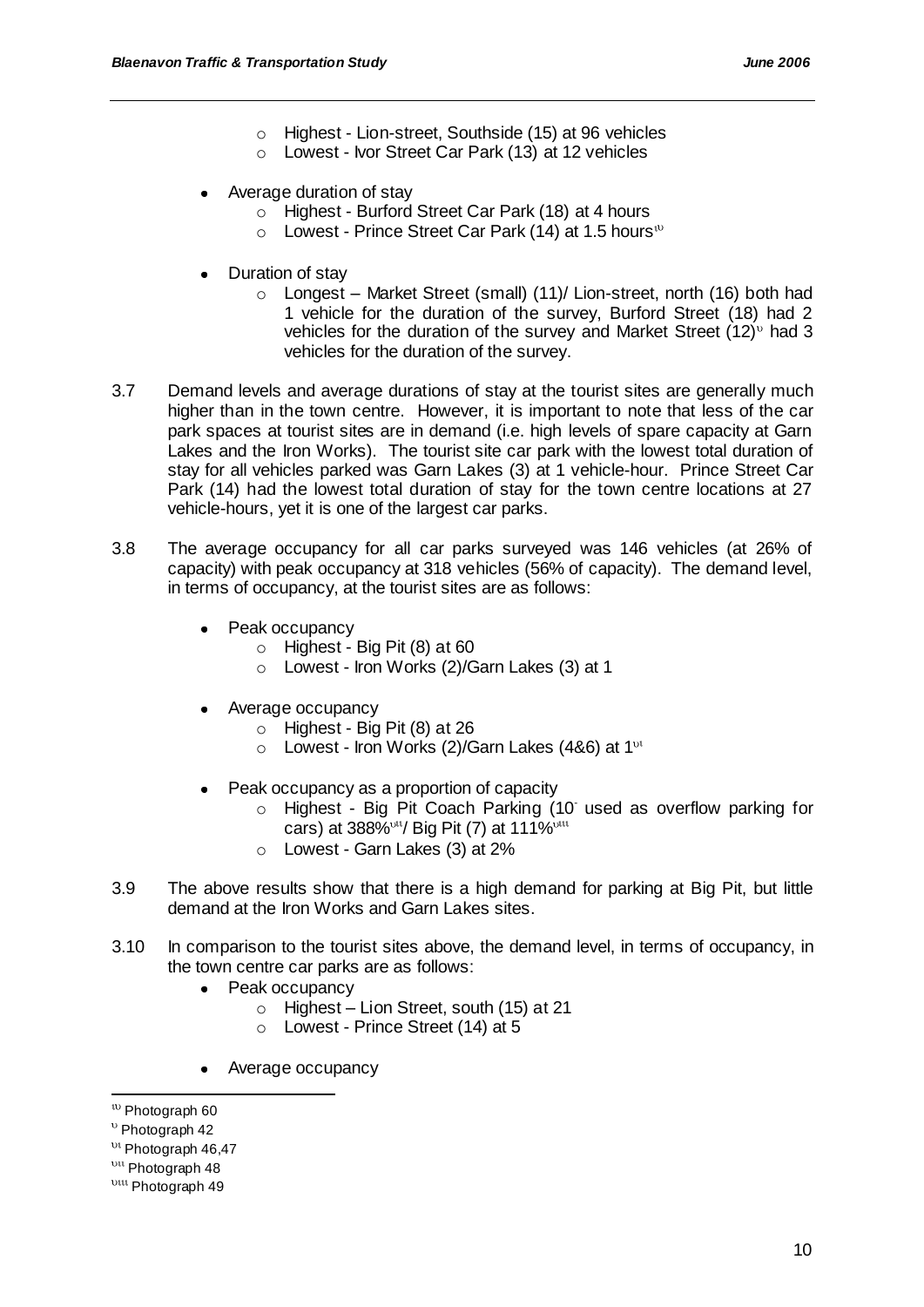- $\circ$  Highest Lion Street, south (15) at 32
- o Lowest Prince Street (14) at 3
- Peak occupancy as a proportion of capacity
	- o Highest Lion Street, Northside (16) at 100%
	- o Lowest Prince Street (14) at 23%
- 3.11 Prince Street Car Park (there are currently plans to regenerate this site paragraph 3.36) is under occupied compared to the Lion Street Car Parks which are in prime locations for residents and visitors using the town.
- 3.12 At three of the car parks surveyed demand exceeded capacity: Big Pit (7) and (9) 111% and 105% respectively and also the coach car park (10). Capacity was reached at the Lion Street, northside (16). Capacity was surveyed at over 85% (the acceptable threshold) at a further two car parks; Big Pit (8) with 95% and Lion Street, Southside (15) which reached 97%.
- 3.13 Taking all car parks into account, the highest number of vehicles parked at any one time park between 13:00-14:00 hours (50% of capacity), with 47% of capacity reached between 14:00-15:00 hours (265 vehicles parked) and 44% reached between 12:00-13:00 hours (253 vehicles). Hence the peak demand for off-street parking falls during mid-day. The tourist sites dominate this peak by accounting for 76% of the peak hour demand. When taking only the town centre car parks into account the demand levels peak between 10.00-11.00 hours and 12.00-13.00 hours (see Appendix F).
- 3.14 915 vehicles were surveyed in total for the off-street parking surveys, 607 of those vehicles (66%) parked at the tourist locations. 34% of vehicles were parked within the town centre.
- 3.15 Only 3% (16 vehicles) parked for 6 or more hours at the tourist sites. Of the two vehicles that remained for 8-9 hours, one was parked at Garn Lakes (5) and one was parked at Big Pit (8). It should also be noted that a vehicle was surveyed in one of the two disabled parking bays at the Iron Works for 5.5 hours between 10:00 and 15:00 hours.
- 3.16 Tourist sites:
	- 33% (200 vehicles) parked for less than 1 hour
	- 16% of vehicles were parked on the undefined areas at Big Pit (on-street)
	- This was the busiest day of the year for Big Pit and hence visitor numbers were extremely high. On average days the overflow of vehicles is not present.
	- Five locations had over 70% of vehicles parked for less than 1 hour (including parking in the coach area and parking on-street at Big Pit), see Table 3.1
	- The Big Pit tour accounts for approximately 1 hour, plus a minimum of 1 hour for the further exhibitions, hence the duration of stay in these car parks was between 2-3 hours. However, it should be noted that at each car park approximately 20-30% of vehicles stayed longer than 3 hours.
- 3.17 There is a relatively high turnover of vehicles at the Iron Works and Garn Lakes Car Parks, where there is excess capacity. However, the Big Pit Car Parks were above capacity and duration of stays were much longer. Therefore, to encourage a better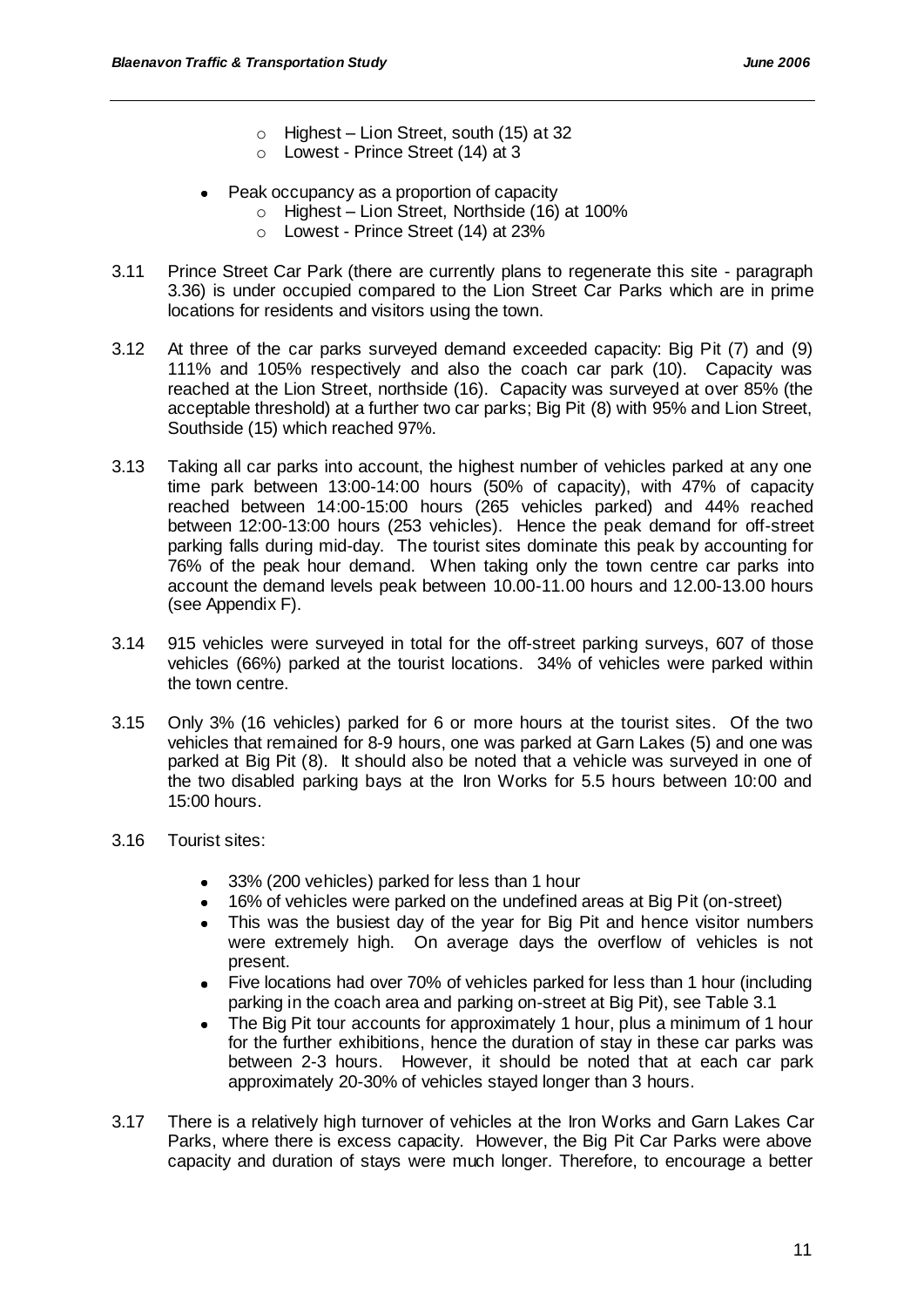distribution of tourist parking demand it is recommended that a vintage shuttle bus system between car parks be promoted (Recommendation P1/PT2).

3.18 Turnover at the Town Centre Car Parks initially appears to be higher than at the tourist sites with 48% (149 vehicles) parked for less than 1 hour. At all the town centre locations, the highest proportion of vehicles parked at any one time was less than 60%, with the majority of vehicles leaving within the 2 hours. Ivor Street Car Park (13) appears to be an exception to the rule in this instance, with a higher proportion of vehicles parked for over 3 hours. However, it can be assumed that the majority, if not all, of vehicles using the Ivor Street Car Park were from the associated residential development, Ivor Gardens. With existing under utilisation and high levels of short stay, more control of this private car park will be required if enforcement of on street parking restrictions commences (Recommendation P4-6).

#### **On-street Survey**

|                                         |                 | Peak No.        | % Occupied | <b>Duration</b> |
|-----------------------------------------|-----------------|-----------------|------------|-----------------|
| <b>Location</b>                         | <b>Capacity</b> | <b>Vehicles</b> | (Peak)     | $($ < 1hr)      |
| <b>Broad Street - Queen Street</b>      |                 |                 |            |                 |
| 1 <sup>to</sup> Lion Street (East side) | 6               | 8               | 133        | 82%             |
| Broad Street - Lion Street to           |                 |                 |            |                 |
| 2Burford Street (East side)*            | 0               | 0               |            |                 |
| <b>Broad Street - Burford Street</b>    |                 |                 |            |                 |
| 3to Cross Street (East side)*           | 0               | O               |            |                 |
| <b>Broad Street - Cross Street</b>      |                 |                 |            |                 |
| to Commercial Street (East              |                 |                 |            |                 |
| 4side)                                  | 8               | 11              | 138        | 82%             |
| <b>Broad Street - Cross Street</b>      |                 |                 |            |                 |
| to Commercial Street                    |                 |                 |            |                 |
| 5(East side)*                           | 0               |                 |            | 100%            |
| 6 Ivor Street (West side)               | 3               |                 | 233        | 97%             |
| 7 Ivor Street (East side)*              | 0               | 3               |            | 100%            |
| <b>Broad Street - Cross Street</b>      |                 |                 |            |                 |
| 8to Burford Street (West side)          | 4               | 9               | 225        | 93%             |
| <b>Broad Street - Burford Street</b>    |                 |                 |            |                 |
| 9to Cross Street (West side)*           | 0               |                 |            | 100%            |
| 10Lion Street (South side)*             | 0               | 3               |            | 100%            |
| 11 Lion Street (North side)*            | Ó               | $\overline{2}$  |            | 83%             |
| Broad Street - Lion Street to           |                 |                 |            |                 |
| 12Queen Street (West side)*             | 0               |                 |            | 100%            |
| High Street - Church Road               |                 |                 |            |                 |
| 13to Institute (West side)              | 8               | 11              | 138        | 75%             |
| High Street - Institute to              |                 |                 |            |                 |
| 14Burford Street (West side)            | 16              | 12              | 75         | 41%             |
| High Street - Burford Street            |                 |                 |            |                 |
| 15to Lion Street (West side)            | 6               | 8               | 133        | 53%             |
| High Street - Lion Street to            |                 | 8               |            | 38%             |
| <b>Upper Waun Street (West</b>          |                 |                 |            |                 |
| 16side)                                 | 12              |                 | 67         |                 |
| <b>Upper Waun Street (South</b>         |                 |                 |            |                 |
| 17side)                                 | 15              | 12              | 80         | 52%             |
| 18 Upper Waun Street (North             | $\overline{0}$  |                 |            |                 |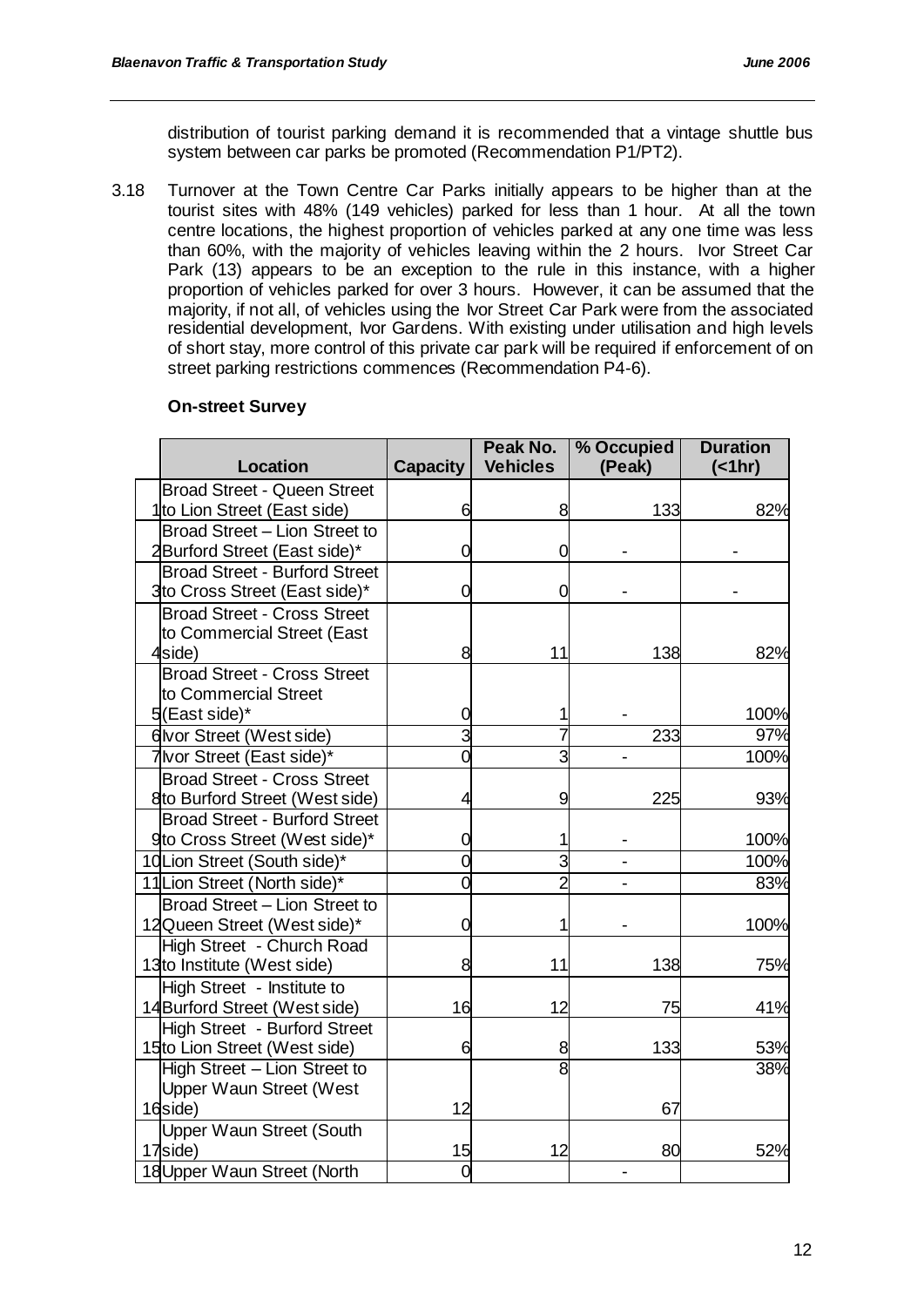| <b>Location</b>                     | <b>Capacity</b> | Peak No.<br><b>Vehicles</b> | % Occupied<br>(Peak) | <b>Duration</b><br>(<1hr) |
|-------------------------------------|-----------------|-----------------------------|----------------------|---------------------------|
| side)*                              |                 |                             |                      | 38%                       |
| High Street - Upper Waun            |                 |                             |                      |                           |
| <b>Street to Lion-street (East</b>  |                 |                             |                      |                           |
| 19side)                             | 6               | 5                           | 83                   | 62%                       |
| High Street - Lion Street to        |                 |                             |                      |                           |
| 20 Burford Street (East side)       |                 |                             | 80                   | 41%                       |
| <b>High Street - Burford Street</b> |                 |                             |                      |                           |
| 21to Institute (East side)          | 12              | 9                           | 75                   | 50%                       |
| High Street - Institute to          |                 |                             |                      |                           |
| 22 Church Road (East side)          |                 | 5                           | 100                  | 100%                      |
| 23 Market Street (North side)*      |                 |                             |                      | 100%                      |
| 24Market Street (South side)*       |                 |                             |                      |                           |
| 25Hill Street (East side)*          |                 |                             |                      |                           |
| 26Hill Street (West side)*          |                 |                             |                      |                           |
| <b>New William Street</b>           |                 |                             |                      |                           |
| 27(Northside)                       |                 | 15                          | 107                  | 40%                       |
| <b>New William Street</b>           |                 |                             |                      |                           |
| 28(Southside)*                      | 14              |                             |                      | 100%                      |
| Big Pit - On-street/ Undefined      |                 |                             |                      |                           |
| 29 Areas                            | 50              | 50                          | 100                  | 14%                       |

\* Parking prohibited

#### **Table 3.3: Summary of On-street Parking Data**

- 3.19 A summary of supply and demand for on-street parking in Blaenavon town centre is provided in Table 3.3. Analysis of section 29, Big Pit on-street parking  $x$ , has been included within the off-street section above. The section of road with the highest capacity is south of Burford Street (14) on the west side of High Street (capacity approximately 16 vehicles)<sup> $\chi$ </sup>. The lowest capacity section (6) is on the west side of Ivor Street (3 vehicles) $x<sup>i</sup>$ . Figure 5 depicting the TRO around Blaenavon illustrates the restricted parking areas and hence should be referred to with Figure 2a of the parking data.
- 3.20 Demand for parking appears to vary throughout the town:
	- Peak occupancy
		- o Highest New William Street (27) at 15
		- o Lowest Broad Street (5,9&12) at 1
	- Average occupancy  $\bullet$ 
		- o Highest New William Street (27) at 9
		- o Lowest New William Street (28)/High Street (20)/Lion Street (10&11) all at 1
	- Peak occupancy as a proportion of capacity  $\bullet$ 
		- o Highest Ivor Street, Westside (6) at 233%

 $\frac{1}{\chi}$  Photograph 50

 $^{\chi}$  Photograph 5

 $x<sup>t</sup>$  Photograph 37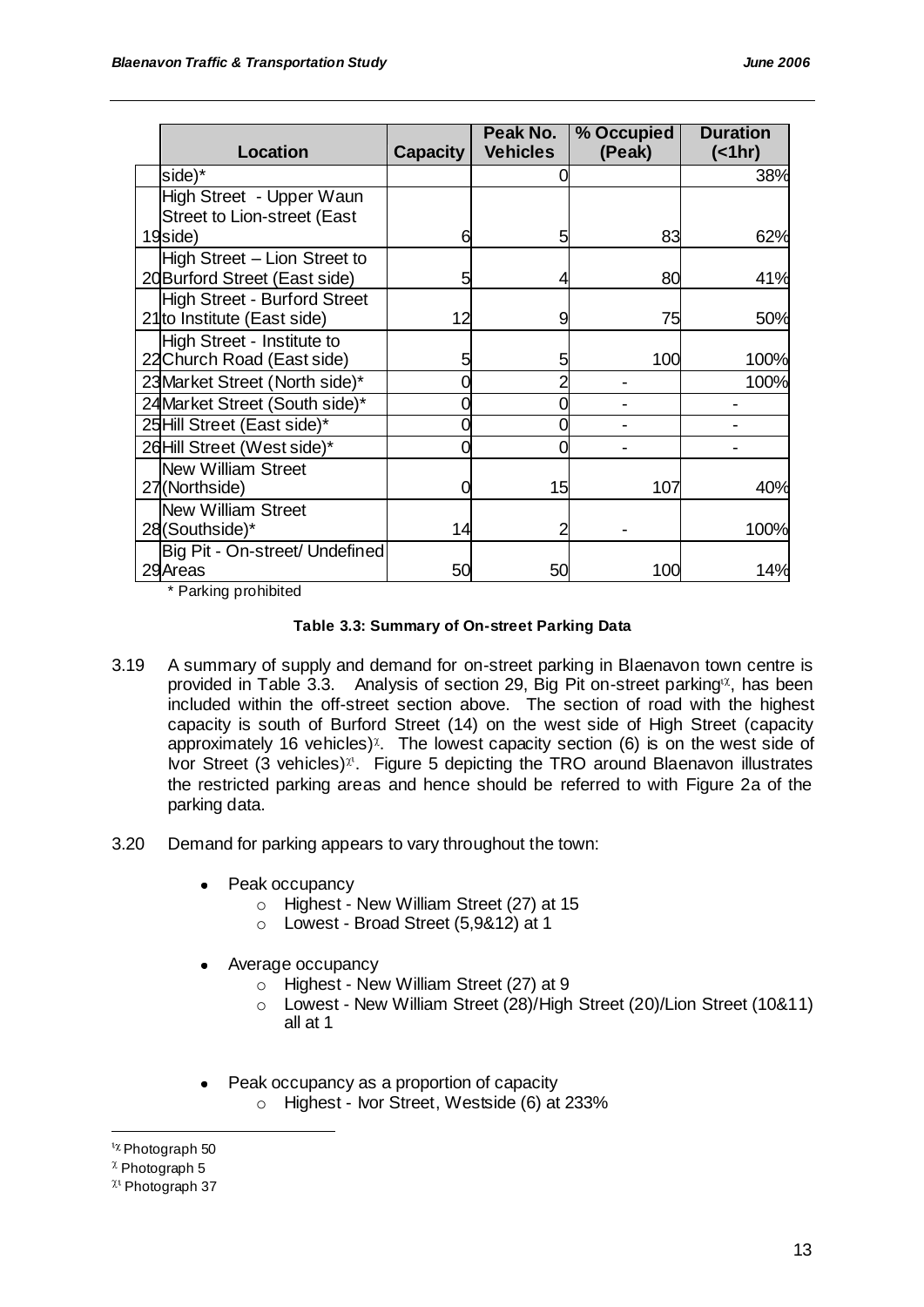- $\circ$  Lowest High Street (16) at 67%
- 3.21 The data shows that New William Street had a high volume of on-street parking during the 12 hour survey period. It can be assumed that residents account for the majority of this due to the non-commercial nature of the street and proximity to the town. This was confirmed on numerous site visits. The data also shows that High Street has the highest parking capacity but the lowest demand. The data also showed that illegal parking generally occurs when people park to use the convenience stores on Ivor Street and Broad Street.
- 3.22 Capacity was reached at six of the on-street sections: Broad Street (x2), High Street (x2), New William Street and Ivor Street. The times fluctuate, with peak trends differing between the sites:
	- Broad Street 11:00-12:00 hours (4), however generally all day (8)
	- High Street the general commuter residential pattern of 07:00-07:30 and 18:30-19:00 hours (beginning and end of survey, respectively). There is also a peak at 09:00-09:30 hours (15&22), corresponding to the school-run (in close proximity to Blaenavon Secondary School).
	- New William Street 18:00-19:00 hours, relating to the residential nature of the street
	- Ivor Street generally all day apart from 11:00-14:00 hours
- 3.23 The average on-street parking occupancy was found to be 66 vehicles, accounting for 55% of capacity. Peak occupancy was 139 vehicles, which is actually 116% capacity. Therefore it does not seem feasible to rely on any of the current street parking for further capacity, and a review of the TRO and enforcement levels is required. Clear signing will be necessary to direct the expected increase of visitors to the car parks or encourage greater use of public transport, cycling and walking. (Recommendation P4-6).
- 3.24 71% of vehicles (495) parked for less than 1 hour in the on-street locations, with 85% of vehicles staying for less than 2 hours. Only 48 vehicles (7%) remained parked for over 4 hours. This indicates a high turnover of parked vehicles and the 1 hour parking restrictions being observed.
- 3.25 The following on-street parking areas were observed to have more than 75% of vehicles parked for less than 1 hour; Broad Street (1,4,5,8,9&12), Ivor Street (6&7), Lion Street (10&11), High Street (13&22) and New William Street (27&28). Areas with vehicles parked for longer (2 or more hours) were on High Street (14-16, 19-21) and Upper Waun Street (18&19), which are all located in the same vicinity to the northwest of the town centre, representing a larger residential area.
- 3.26 Durations of stay and number of vehicles in on-street locations surveyed were as follows:
	- Number of vehicles per day  $\bullet$ 
		- o Highest Broad Street, Cross St. Burford St., west (8) at 107 vehicles
		- o Lowest Broad Street, Cross St. Commercial St., east (5 prohibited location) at 1 vehicle
	- Average duration of stay
		- o Highest Burford Street Car Park (27) at 2.5 hours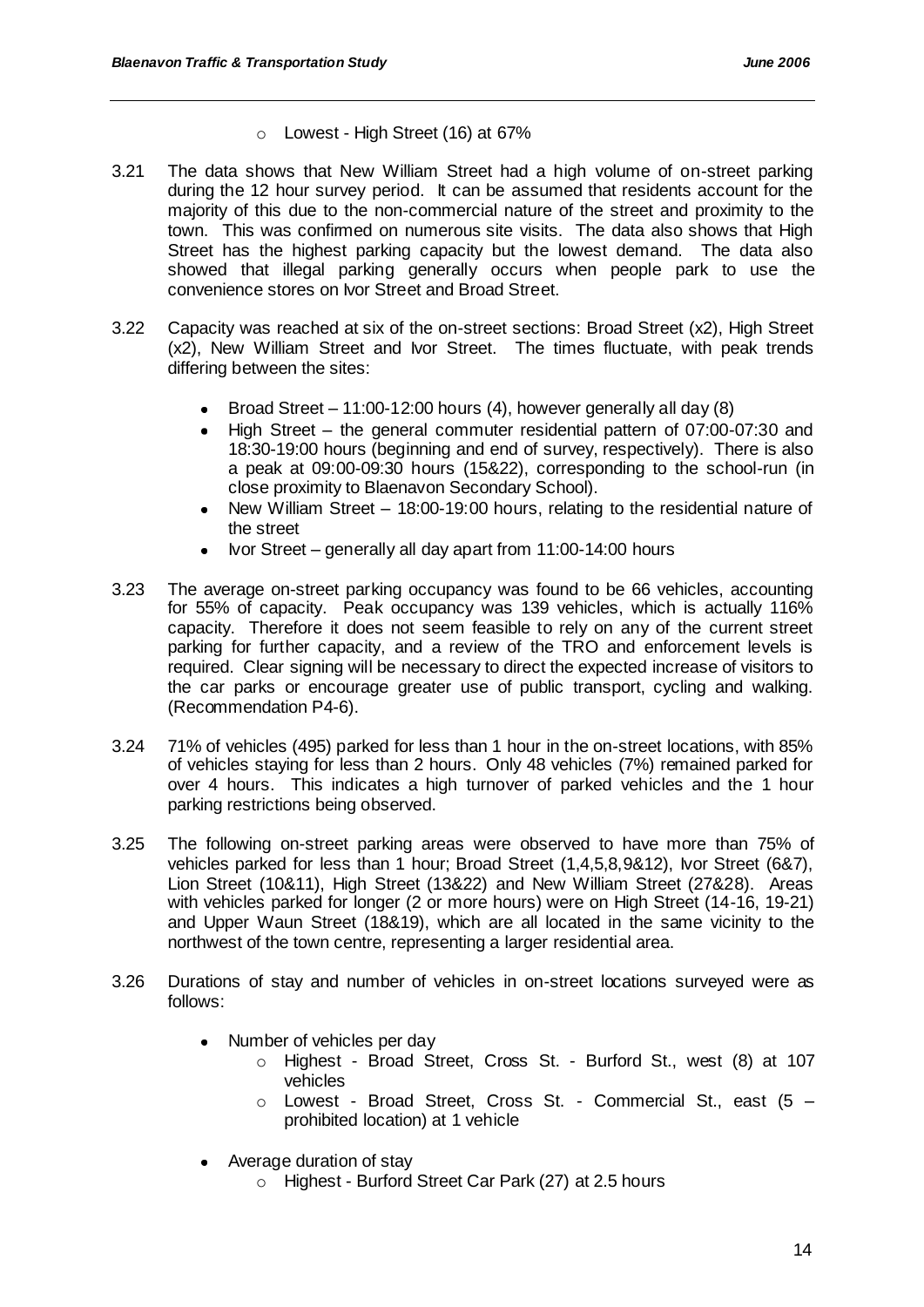- o Lowest Broad Street/Ivor Street/High Street (5,9,12,7&22 respectively) at 15 minutes
- Duration of stay
	- o Longest New William Street, north (27) had 4 vehicles and Upper Waun Street, south (17) had had 1 vehicle for 12-12.5 hours
- 3.27 There is a high turnover of vehicles parking in on-street locations, with durations of stay ranging from 15 minutes in the commercial areas to 2.5 hours on the residential roads.
- 3.28 When not taking into account the parking within restricted areas, the lowest number of legally parked vehicles is on High Street (22&19), which also has the least number of total hours that vehicles are parked and lowest average duration of stay. These observations have been supported during site visits.
- 3.29 There were TROs restricting parking over 14 of the on-street locations surveyed (Table 3.3): 13 sections were "no waiting at any time" and 1 was "no waiting at any time 8am to 8pm". Vehicles were found to be parking illegally on Lion Street north and south (10&11 respectively)<sup> $\chi$ 11</sup>, Broad Street (5,9&12)<sup> $\chi$ 11</sup>, New William Street (27)<sup> $\chi$ 10</sup> and Market Street  $(23)^{\chi\cup}$ .
- 3.30 Six of the streets with TROs did not have any vehicles parked at any time during the survey (2, 3 & 23-26). The other eight locations had illegal parking (5, 7, 9-12,18 & 29) with 1, 4, 9, 25, 12, 2, 8 and 7 vehicles (respectively) parked in total throughout the survey period. At half of the sites (2, 7, 9, 12) the vehicles were parked for less than 30 minutes. Vehicles were parked for over 1 hour at 2 of the sites; 2 vehicles on Lion Street, north (11), for up to 1.5 hours and 1 vehicle on Upper Waun Street (18) for up to 8 hours, with 6 vehicles on Upper Waun Street parking illegally for more than 30 minutes.

#### **Renovation**

# **Blaenavon Project Team**

- 3.31 The car park renovation plans for Market Street, Broad Street and the new Boot Lane Car Parks provide 103 parking spaces in total - a 56% increase on the total number of spaces present at the moment in these areas. There is also provision being made for 8 disabled spaces (at 8% of the new spaces provided), which is 88% more than were provided before the renovation works/plans.
- 3.32 The two Town Centre Car Parks adjacent to Market Street have recently been renovated by Torfaen County Borough Council and provide a total of 49 spaces including 5 disabled bays. The plans for Broad Street show that the existing car park to the north of the town is to be extended and landscaped to provide 39 spaces (59% increase) including 3 disabled bays.

 $x<sup>u</sup>$  Photograph 53, 54

 $X<sup>uu</sup>$  Photograph 31, 39, 44, 69-71

 $x^{\text{uv}}$  Photograph 63

 $\chi$ <sup>0</sup> Photograph 68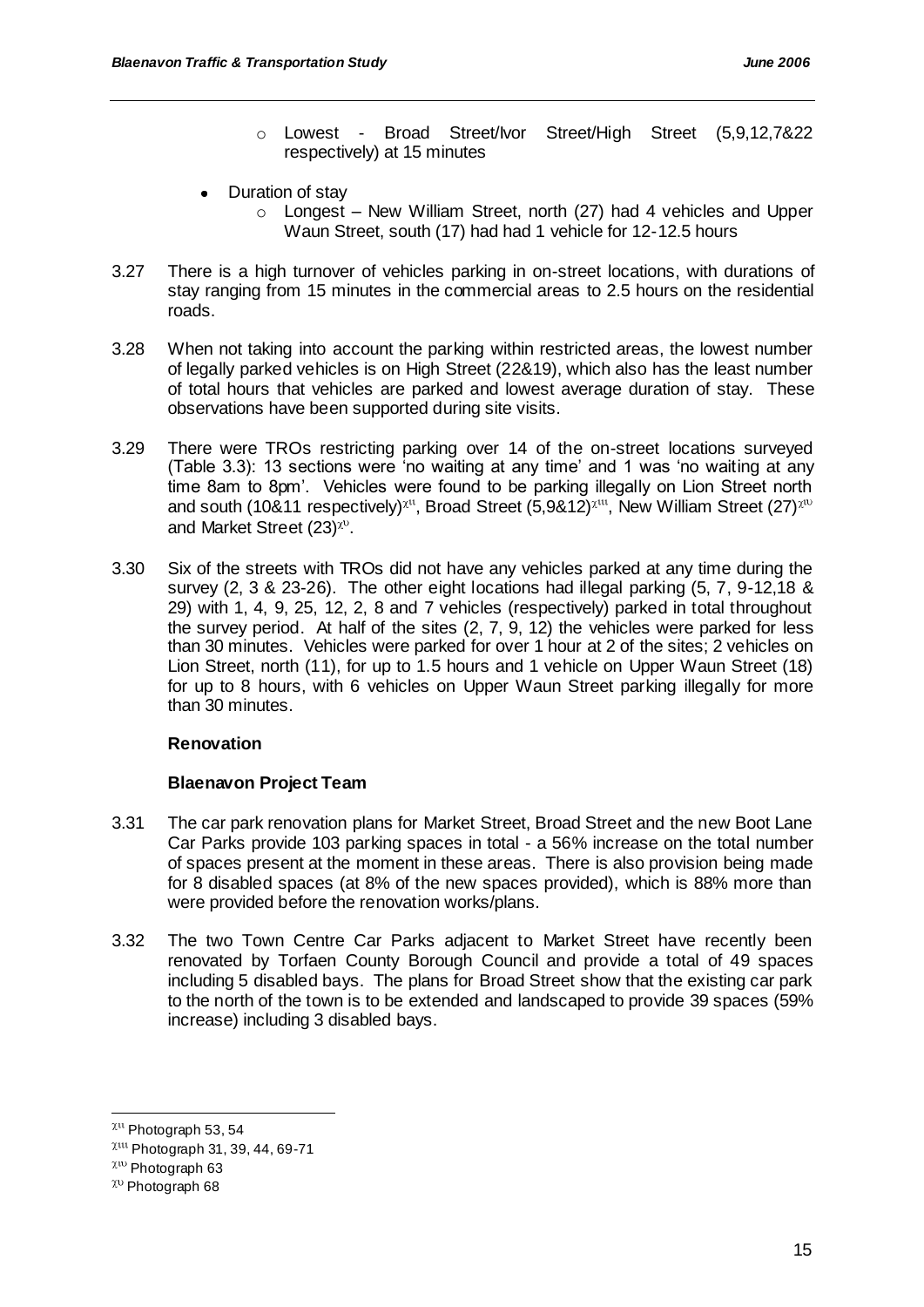- 3.33 The Blaenavon Project Team have proposed a new car park off Boot Lane, and envisage that it will be multi-purpose; in addition to providing 15 parking spaces it will also have the capacity to be used as events space.
- 3.34 All regeneration projects for Blaenavon should meet the material, branding and identity outlined in all approved Blaenavon design and marketing documents.
- 3.35 A Major Events Strategy is required for Blaenavon to manage the expected visitor numbers in terms of traffic flow and parking capacity (Recommendation M10). Under this strategy new and/or flexible sites for car parking may be highlighted along with temporary road closures to assist the flow of traffic to and around the town (see paragraphs 6.101 - 6.104). A program of sustainable transport to and around Blaenavon should also be implemented in association with such a strategy, in order to control the number of private vehicles accessing the town during a main event.

#### **Boundless Parks, Naturally!**

- 3.36 The External Works Department, together with the Countryside and Environmental Projects Division within Torfaen County Borough Council have outlined plans under the "Boundless Parks, Naturally!" Dispersed Gateways Feasibility Study, for the car parks around Blaenavon to be strategic gateways into the World Heritage landscape. The document details further information on the renovation and establishment of the gateways. The car parks listed, that have special relevance to this study are the Iron Works (1), Garn Lakes Lower (3), Whistle Road (6), Garn Lakes Upper (4), Prince Street (14) and Blaenavon Railway (5) Car Parks. The small car park area off Garn Road has also been highlighted.
- 3.37 A further gateway site listed in the document is Rifle Green Car Park. Formerly a lorry park, this is situated off Abergavenny Road north of the town centre, and as such, is outside the original study boundary as specified in the brief (Appendix A). However, due to the location and size of the car park it should be seen as an important structure in terms of formulating strategies and establishing recommendations for Blaenavon as a whole.
- 3.38 Physical Regeneration Fund bid has been submitted for Broad Street and includes recycling, cycle racks and disabled parking facilities.
- 3.39 The car park "gateways" can be used as orientation points with large map boards located at each site clearly illustrating walking and cycling routes, landscape features, other gateways and local attractions. There may also be scope to include information on local services. It is also important for the number of parking spaces at each site to be publicised, which could be in the form of leaflets distributed at local venues and neighbouring accommodation as well as being made available on the Internet. It is also possible for road signs on route to each car park to display capacity levels.
- 3.40 A general Parking Strategy, in line with the proposed Major Events Strategy above, could be introduced to monitor usage at all sites around the town centre and beyond, encompassing the whole of the World Heritage Site. Enforcement matters should be dealt with under the Parking Strategy, especially within the Town Centre Car Parks.

# **Coach Parking**

3.41 There are currently no dedicated coach parking spaces in Blaenavon Town Centre and although Broad Street (town centre) is currently a bus route, it would not be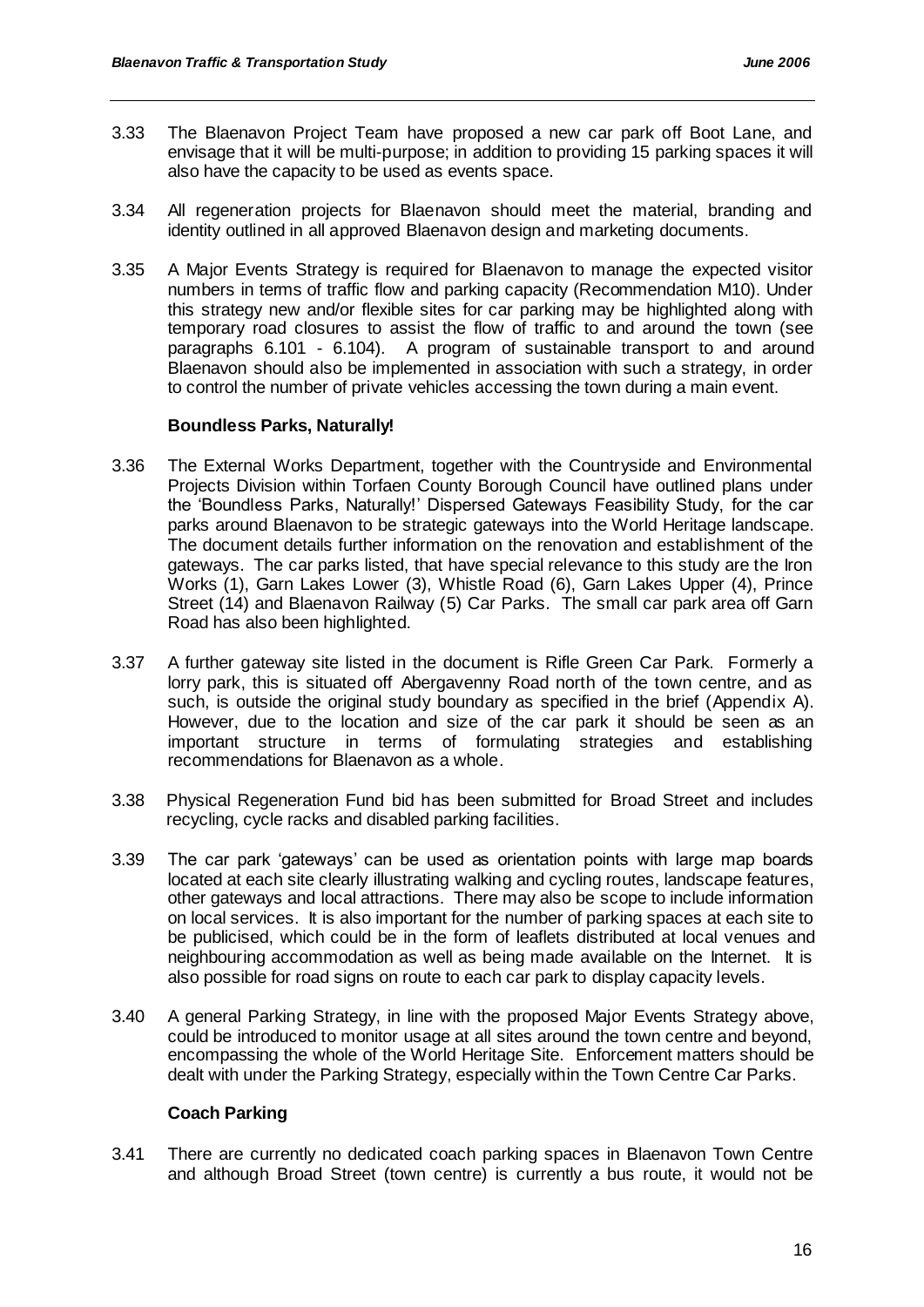advisable to encourage coaches to travel through the narrow streets, adding to the congestion and vehicle-vehicle, pedestrian-vehicle conflicts. Therefore, the best option for encouraging coaches to bring visitors to the town is by providing suitable parking areas on the town centre periphery, with the preferred sites being Rifle Green Car Park, and the development of a coach parking area to the rear of the World Heritage Centre (Figure 19). The latter outline design can accommodate nine coaches adjacent to an existing pedestrian access to the southern side of Church Road.

- 3.42 There are coach-parking areas at Big Pit (10) and the Iron Works (1); approximately 12 spaces and one layover bay and one drop-off bay respectively. However, there were a number of private vehicles recorded in the coach parking area at Big Pit during the survey.
- 3.43 All the coach parking areas, including proposals for a coach drop off area opposite the World Heritage Centre, should be regulated through Torfaen County Borough Council. Enforcement and signing will be required. All signing must be in accord with the World Heritage Site style and be sensitive to sign clutter issues.
- 3.44 It is estimated that the World Heritage Centre will attract approximately 25,000 visitors per year (mainly school trips associated with coach travel). Therefore it is envisaged by the Blaenavon Project Partnership that a 1-way system of parking (6 cars) including bays for coaches and disabled parking (4 spaces), be implemented opposite. The coaches would undertake a kerbside drop-off westbound on Church Street, preventing visitors from having to cross the road. There would then be a link off the footway into the site, directly to the World Heritage Centre entrance. Coaches could then continue up to Rifle Green Car Park in the north, park opposite the centre in the bay, loop round Gilchrist-Thomas Industrial Estate to wait in the link road or park in the rear of the World Heritage Centre (Figure 19). Collection would then have to be either in the proposed parking area opposite the World Heritage Centre or kerbside (eastbound), both requiring pedestrians to cross Church Road and a Puffin Crossing recommended. Due to the narrow footway adjacent to the World Heritage Centre (1.2m wide), push button units should be mounted on swan neck or crank neck poles. These would be located to the back of footway to minimise obstruction.
- 3.45 Alternatively, parking for smaller (30 seater) coaches at Prince Street Car Park could be provided in association with the creation of a pedestrian route through the churchyard.
- 3.46 There is scope for Torfaen County Borough Council Countryside Division to work with volunteers, the Church, the World Heritage Centre and Countryside Team Wardens to develop and maintain a pathway through the churchyard leading up to the World Heritage Centre entrance, bypassing the road. Information on the history and architecture of the church could be provided to enrich the experience and link the walk to the town. The present alternative is for visitors to walk along the narrow footway on Prince Street and Church Road. The route through the church yard would be a much safer route for pedestrians, particularly those under accompaniment and the disabled.
- 3.47 The latter solution for visitors will create a safe and enjoyable walkway, reducing the need for mass crossing to occur on Church Road while simultaneously aiding traffic flow on Church Road and through the Prince Street signals.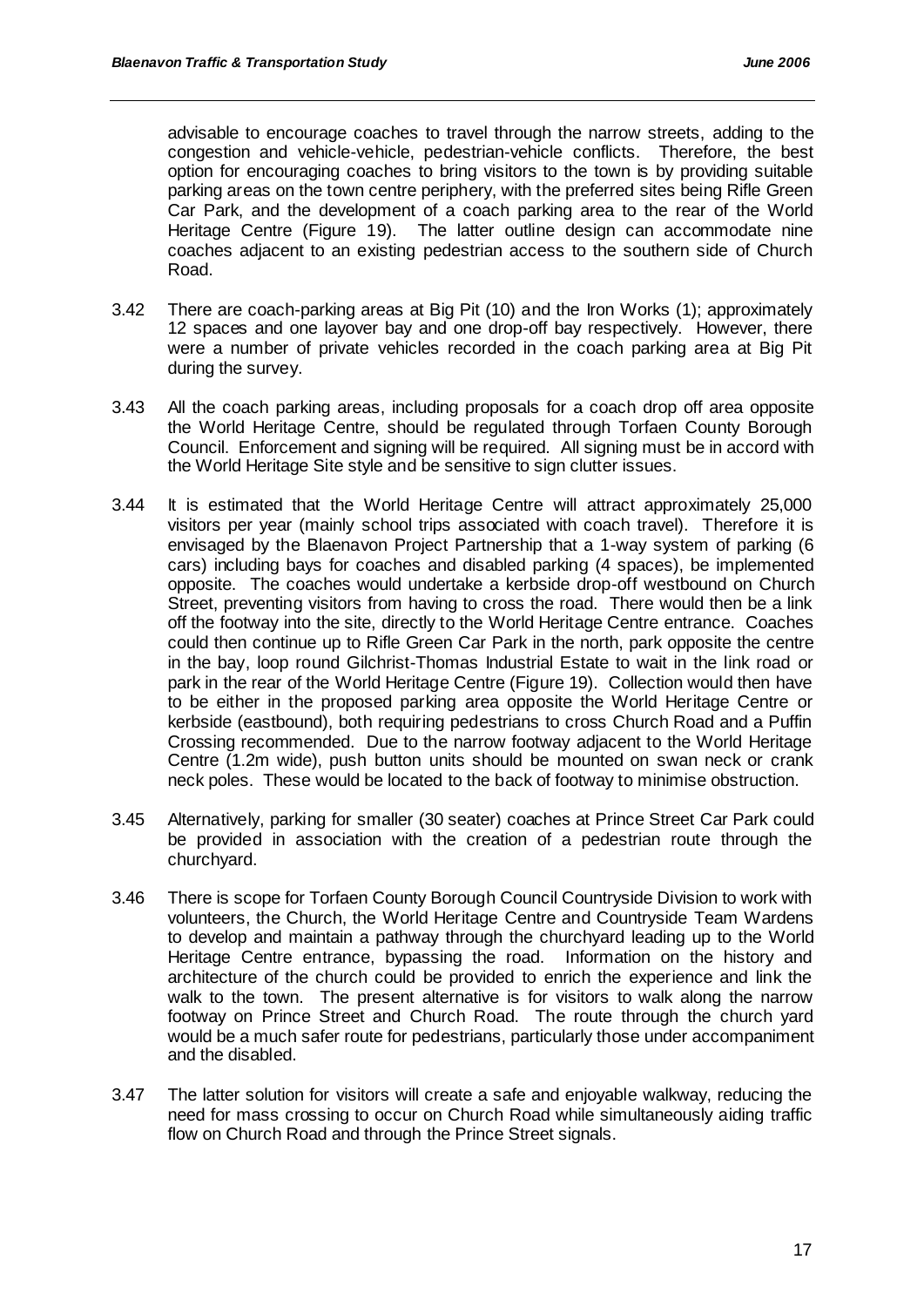#### **Motorcycle Parking**

3.48 There are no dedicated parking spaces for motorcycles in Blaenavon or at the surrounding tourist destinations. Careful consideration is required regarding the location, type and number of facilities which may be provided.

# **Pedal Cycle Parking**

3.49 There are no stands or lockers within Blaenavon or at the tourist sites for parking cycles. Quality cycle infrastructure is important to attract and encourage cyclists to the area and to facilitate access to, and interlinks between, the town and tourist attractions from the National Cycle Network Route 46 and other circular tracks in the area. Cycle racks and other infrastructure proposed for Blaenavon should be of a quality design, to the specifications documented by the Torfaen County Borough Council for the World Heritage Site (Recommendation P10).

#### **Disabled Parking**

- 3.50 At present there are no parking spaces for disabled people in the town centre, with only eight planned within the regeneration works. None of the proposals have included plans for directional signing to the disabled bays. It should also be noted that the signing for disabled parking on site at the Iron Works is not obvious from the highway. The two disabled bays are only apparent if visitors drive into the first car park and see the location sign (Photograph 30). The disabled parking board at the Iron Works occasionally blocks the vehicle entrance or alternatively is not displayed at all, hence confusing visitors.
- 3.51 To provide "access for all" adequate disabled parking spaces should be provided and enforced. Improvement to the signage of disabled parking bays is also required. This could be incorporated through orientation boards. All tourist attractions should have disabled parking bays and adequate parking provision should also be made within the town centre (Recommendation D1).
- 3.52 It is important that all attractions are Disability Discrimination Act compliant and enable all visitors to access the attractions regardless of ability. Spaces for blue badge holders should be provided as close to the facilities as possible.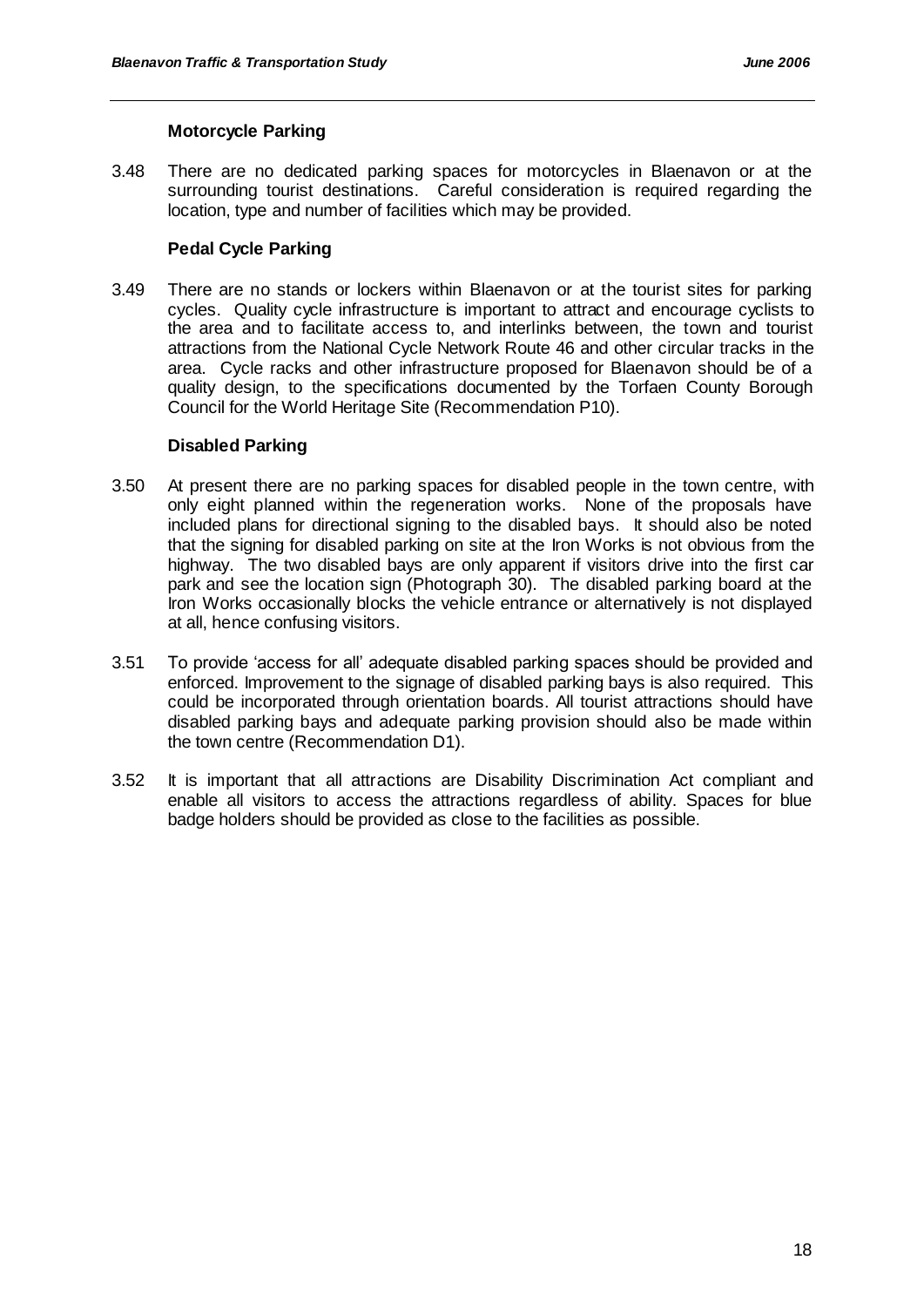#### 4.0 **Public Transport**

- 4.1 Public transport can play a vital role in realising the potential of the World Heritage Site of Blaenavon, providing two main benefits:
	- Facilitating access to and from Blaenavon for persons without access to a  $\bullet$ private car
	- Minimising the negative impacts associated with increased travel (such as congestion and pollution)
- 4.2 In this section, the current level of public transport provision and main issues for providing an enhanced service in Blaenavon are identified.

# **Existing Provision**

4.3 Route Coverage

Five regular bus routes serve Blaenavon<sup> $\chi$ 01</sup>, providing a direct link with all towns between Brynmawr and Newport. Journeys with an origin or destination outside this core corridor require a change of service. Figure 3 (a-c) illustrates existing bus routes in and around Blaenavon.

- 4.4 There are no direct rail links or long distance coach services to/from Blaenavon.
- 4.5 Due to the structure of service patterns there is little demand for bus/bus interchange within Blaenavon itself, as users are more likely to catch a direct service or change at an alternative location to access destinations outside the Brynmawr Newport corridor. These include:
	- Brynmawr Bus Station Linking the Heads of the Valleys travel through  $\bullet$ service 30
	- Cwmbran Bus Station– Linking local traffic with strategic routes 13/14, 30 and X24
	- Newport Bus Station Linking traffic originating from M4 Corridor and long distance coach services through 30 and X24
	- Pontypool Town Hall Linking traffic from the mid valleys through services  $\bullet$ 30 and X24

Whilst there is limited demand for interchange, the convergence of routes in Broad Street presents an opportunity to provide a focal point for bus services in Blaenavon. This could be achieved at relatively low cost through the provision of high quality shelters, possibility combined with CCTV to increase user perception of security.

# Service Patterns

4.6 In contrast to many towns in South East Wales, Blaenavon enjoys a high frequency service (X24), with 4 buses per hour to/from Newport operating between 07:00 and 18:00 hours Monday to Saturday, after which an hourly service is provided until 22:20. An hourly service is provided between 11:30 and 22:30 hours on a Sunday.

 $x_{01}$  Photograph 31, 44, 50, 67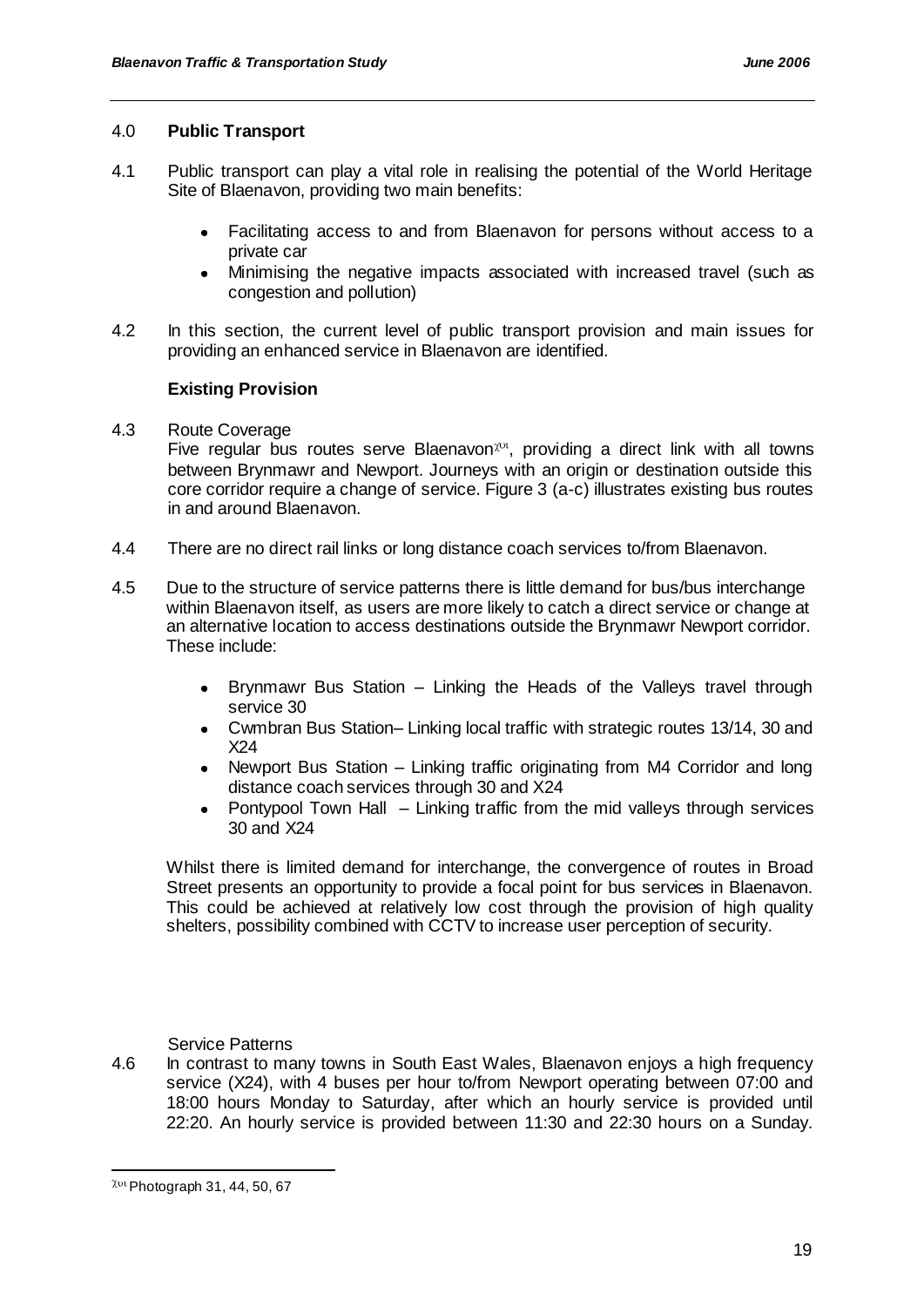This Blaenavon to Newport service is the third fastest growing route in the UK (BBC News 30/06/2005).

- 4.7 An additional service (30) also provides an hourly service from Newport to Blaenavon, continuing to Brynmawr. During the period  $1<sup>st</sup>$  March to  $30<sup>th</sup>$  November, this service also calls at the Big Pit Mining Museum on a 2-hourly basis between 10:55 and 16:55 hours<sup>zou</sup>. A summary of existing routes and frequencies is contained in Table 4.1.
- 4.8 The majority of services operate on a fully commercial basis. The only exceptions being: Service 13/14 and 30, which are fully subsidised, while Service 30 is subsidised between Brynmawr to Blaenavon and Pontypool to Newport on selected services.

 $\chi$ <sup>0u</sup> Photograph 50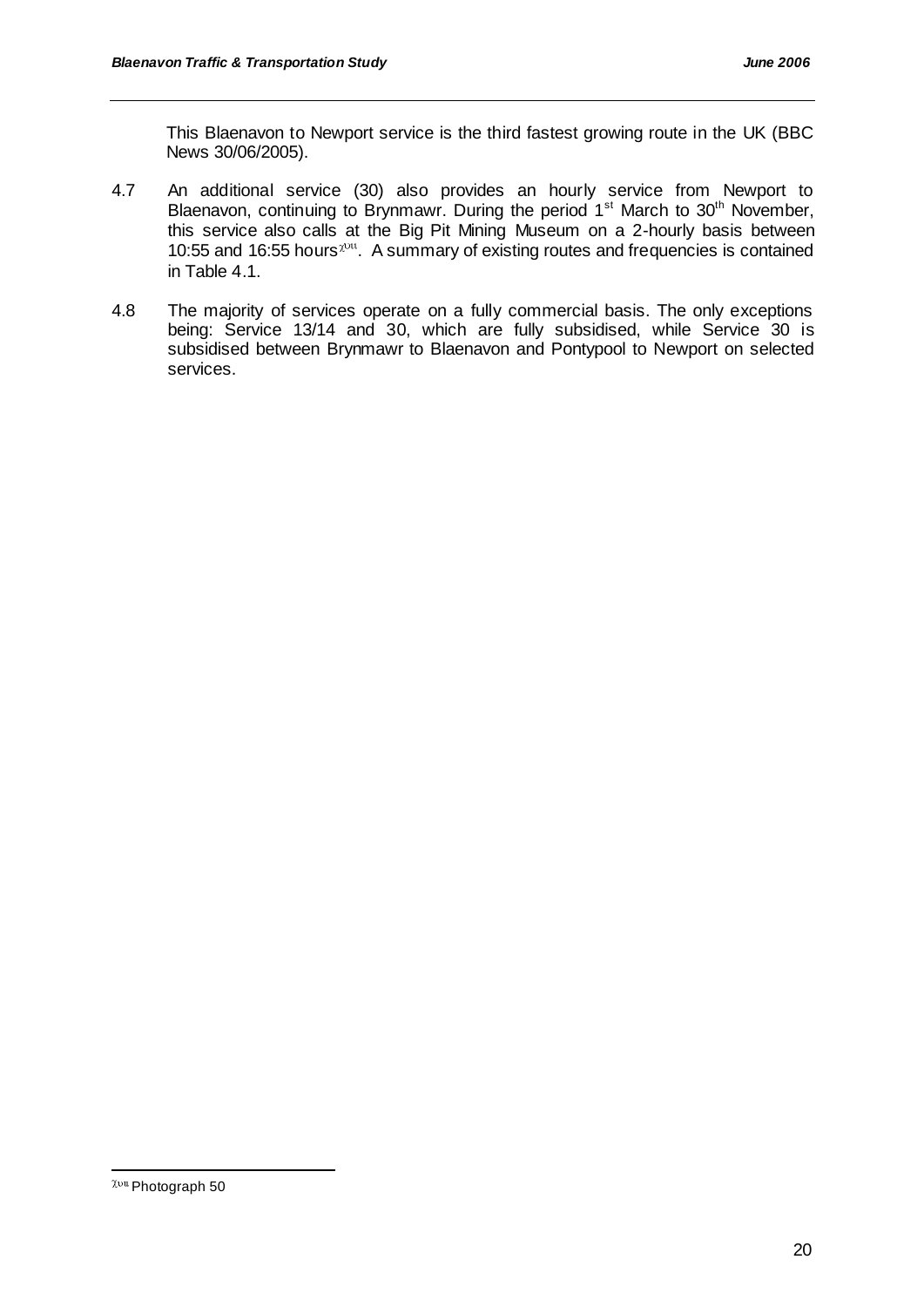| Service number            | Route                                                      | Days of<br>operation | <b>Daytime</b><br><b>Frequency</b> | 1 <sub>st</sub> | Last  | Operator           |
|---------------------------|------------------------------------------------------------|----------------------|------------------------------------|-----------------|-------|--------------------|
| <b>Principal Services</b> |                                                            |                      |                                    |                 |       |                    |
| 13/14                     | Cwmbran - Pontypool - Blaenavon - Forge Side               | Mon to Sat           | Hourly                             | 08:30           | 17:15 | <b>Phil Anslow</b> |
| 23                        | Blaenavon - Varteg Hill - Pontypool - Cwmbran - Newport    | Mon to Sat           | 3 journeys                         | 06:37           | 21:30 | Stagecoach         |
| 23                        | Blaenavon - Varteg Hill - Pontypool - Cwmbran - Newport    | Sun & BHM            | Hourly                             | 11:34           | 21:35 | Stagecoach         |
| 30                        | Brynmawr - Blaenavon - Pontypool - Croesyceiliog - Newport | Mon to Sat           | Hourly                             | 07:45           | 17:45 | Stagecoach         |
| 31                        | Blaenavon - Pontypool - Cwmbran - Newport                  | Mon to Sat           | Hourly                             | 18:00           | 21:55 | Stagecoach         |
| X24                       | Blaenavon - Varteg Hill - Pontypool - Cwmbran - Newport    | lMon to Sat          | 4 per hour                         | 06:37           | 22:30 | Stagecoach         |
|                           | College/Market services (Limited Operation)                |                      |                                    |                 |       |                    |
|                           |                                                            | College days         |                                    |                 |       |                    |
| 10                        | Blaenavon - Pontypool College                              | only                 | 1 journey                          | 08:00           | 16:05 | Stagecoach         |
| 66                        | Blaenavon - Usk College                                    | College days<br>only | 1 journey                          | 08:00           | N/A   | Stagecoach         |
| 40                        | Pontnewydd - Blaenavon – Abergavenny                       | lTue & Fri           | 1 journey                          | 09:20           | 14:10 | Stagecoach         |

**Table 4.1: Blaenavon Bus Services - Summary of Route and Service Patterns**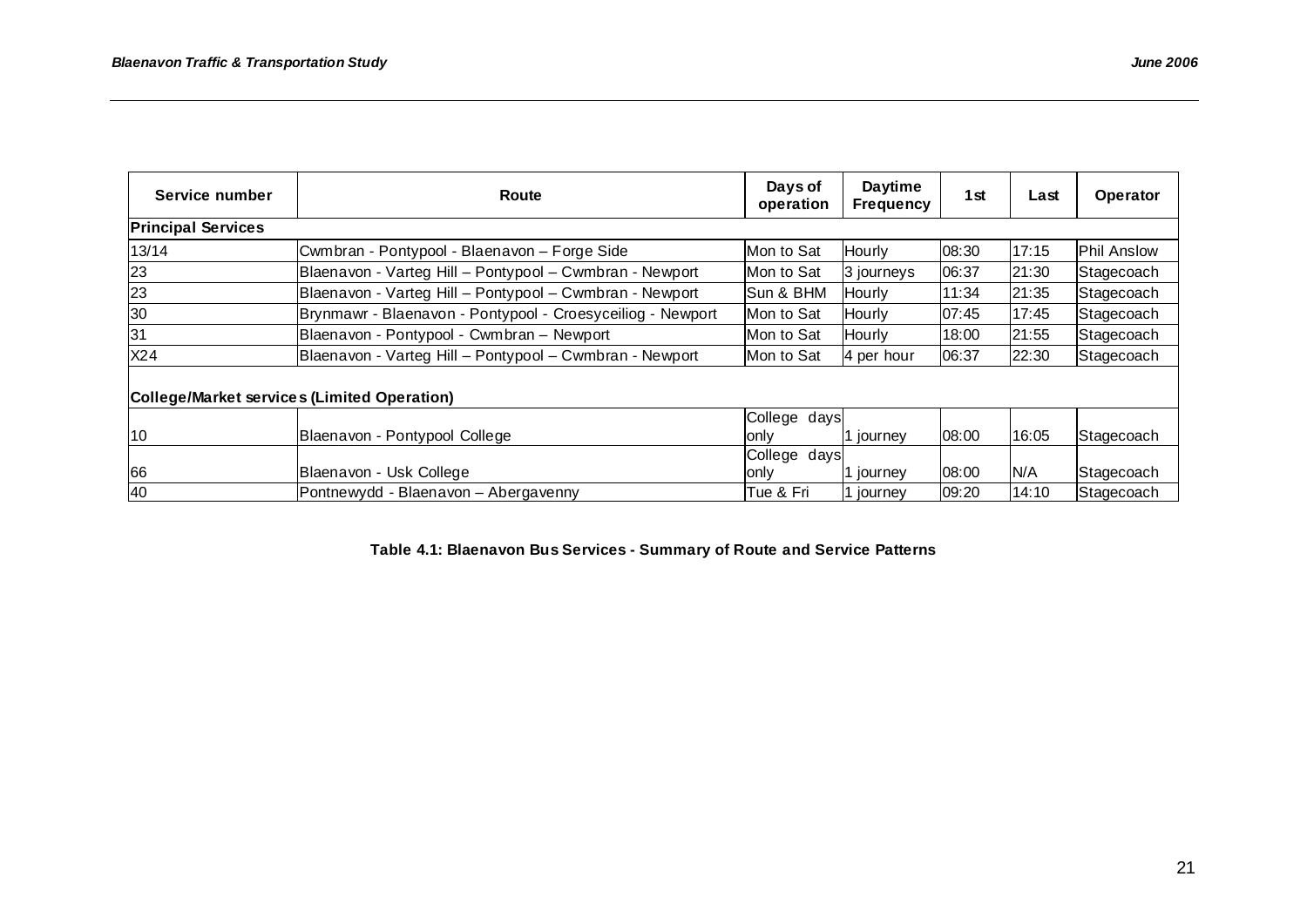4.9 The Council is currently undertaking a Bus Subsidy Review on existing bus contracts. It has been highlighted that the Forge Side to Newport evening service has had very low patronage for an extended time and the Council, in best value terms, should carefully consider this situation.

#### Vehicle Provision

- 4.10 A variety of vehicles operate on the main routes, however service X24 is considered a flagship route by its operator and has benefited from a recent vehicle improvement programme. This has resulted in the introduction of a dedicated fleet of eight low floor vehicles, which are fully compliant with the Disability Discrimination Act 1995. All vehicles have been painted in a common livery, advertising service details and utilise low emission engines – minimising environmental impact.
- 4.11 The majority of the remaining services are operated utilising 21-25 seat midi buses, most of which are not compliant with the Disability Discrimination Act, although this is not legally required for all vehicles until 2016.

#### Infrastructure

- 4.12 The Regional Public Transport Strategy identifies a network of strategic bus corridors that link locations of regional significance. Blaenavon is located on one of these corridors and has benefited from the completion of a Sewta bus corridor improvement scheme in April 2004.
- 4.13 As a result, all stops within the area of interest (the locations of which are illustrated in Figure 4), excluding Big Pit where they are privately owned, have the following features:
	- Flag sign giving location, route number(s), telephone enquiry number and provision for display of timetable information
	- 180mm high raised boarding platform (where technically feasible)
	- $\bullet$ Provision of crossing point with dropped kerbs, adjacent to bus stop (where required)
	- Improved lighting at stop  $\bullet$
- 4.14 In addition, key stops have also been fitted with glazed shelters with internal illumination and provision for future installation of real time information  $\chi_{\text{out}}$ .
- 4.15 Since completion of the bus stop upgrades there has been evidence of vandalism, although this has mainly occurred at locations with limited natural surveillance $x^{\gamma}$ .

Information

- 4.16 The provision of accurate service information through a variety of different media is vital to enable travellers to plan their journey with confidence. Information is provided through the following channels:
	- $\bullet$ *Telephone Enquiry Service* – Traveline Cymru provide service, route and timetable information. The contact number is displayed on all buses, bus stop flags and printed timetables.

 $\chi_{\text{ou}}$  Photograph 94

 $\chi$ <sup>y</sup> Photograph 89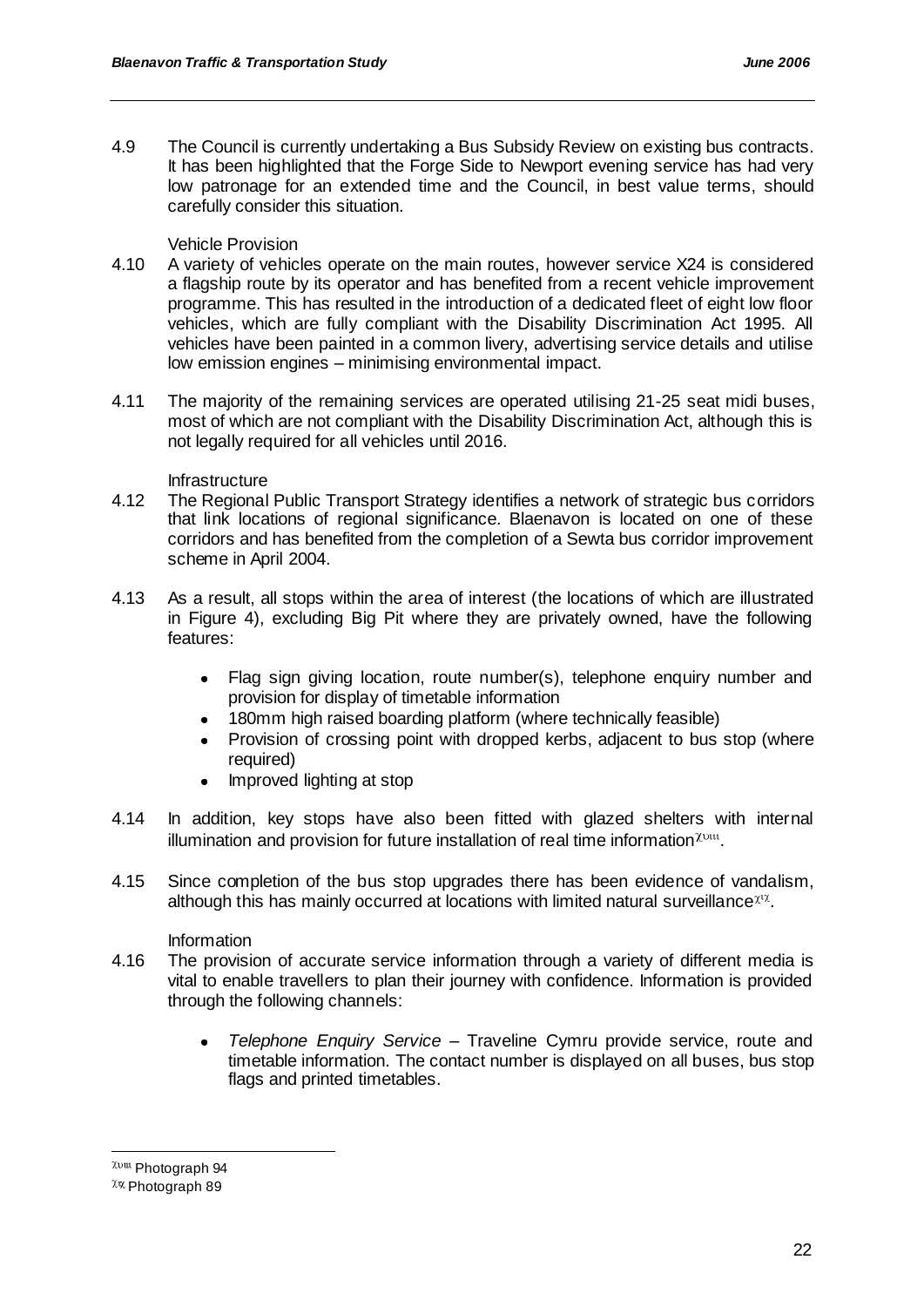- *Internet Information* Web based service information and a journey planner  $\bullet$ are available at www.traveline-cymru.org.ok, with links provided on the Council and tourist attraction websites. National Express Coach services also provide timetable information.
- *Personal Printed Timetables/Maps* An A6 size timetable booklet is published by the main operator (Stagecoach in South Wales), which also includes details of other operators. The former TIGER consortium also produced a regional transport map that indicated linkages with strategic services.
- *'At stop' printed timetable information* Following the installation of timetable cases under the package of improvements outlined above, the Gwent Joint Passenger Transport Unit are responsible for the production and installation of printed timetable information at each stop.
- *Orientation Boards* There is scope to provide timetable information on the  $\bullet$ gateway car park orientation boards in collaboration with the Torfaen County Borough Council Countryside Division. This information would have to be updated regularly, depending on the nature of the information provided.

There is currently no Real Time Passenger Information system operational within Torfaen, although stops at which a shelter is provided are capable of being equipped with real time display units should such a system come online.

#### **Ticketing**

- 4.17 Given the necessity of changing services for journeys outside the core corridor, it is important to facilitate as smooth a transfer as possible. The availability (or otherwise) of through tickets or multimodal passes can be a major influence on the decision to utilise public transport.
- 4.18 A range of different ticketing schemes is currently in operation:
	- $\bullet$ Bus Only Schemes
		- o Network Rider enable travel on most services in South Wales, including Stagecoach, Glyn Williams Travel, Newport Transport and Cardiff Bus. Daily and weekly options are available, priced at £5.00 and £15.25 respectively.
		- o All Wales Concessionary Fare Scheme Provides free travel on all local bus services throughout Wales for persons who are registered disabled or aged 60 years or over.
		- o Stagecoach Explorer Ticket Daily ticket, £5.00 all Stagecoach UK services (except London).
		- $\circ$  National Express Integrated tickets are available through their website.
	- Bus Rail Schemes
		- o Freedom Of Wales Flexi Pass Provides combined bus and rail travel throughout a specified period (usually 7 or 14 days), with rail entitlement limited to a specified number of days. Tickets are priced from £30.00.
		- $\circ$  PlusBus Provides local bus travel following a rail journey on the same date. Accepted on Stagecoach and Phil Anslow services.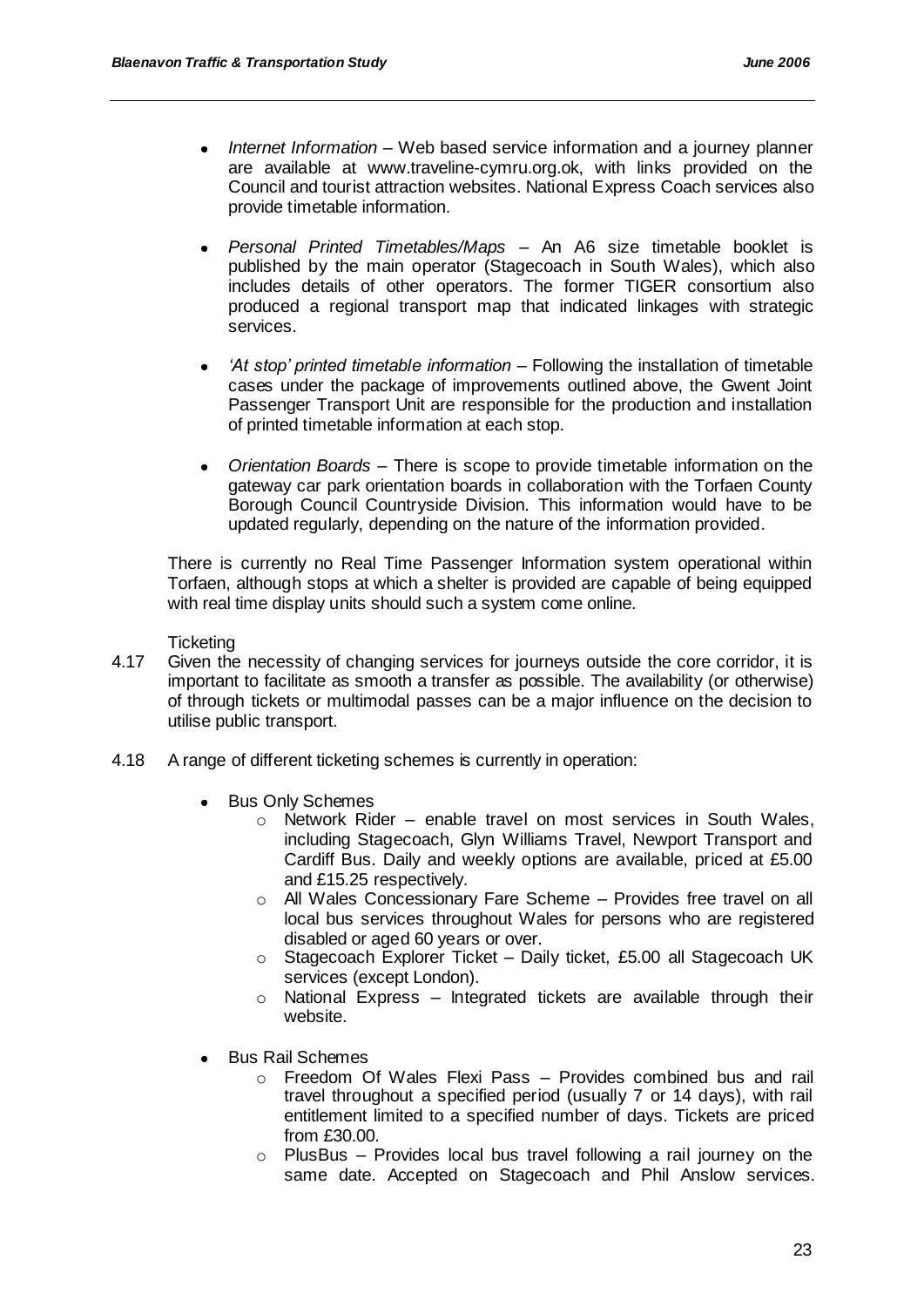However, the scheme coverage limits bus travel to Abersychan from Pontypool Rail Station – requiring a further change to reach Blaenavon.

4.19 An integrated "smartcard" is being developed for the Gwent region, however initially these will only be issued as part of the All Wales Concessionary Scheme.

**Patronage** 

- 4.20 Accurate patronage information is difficult to obtain for journeys originating or terminating within the subject area due to the following reasons:
	- *Commercial Confidentiality* Bus services operated in an around Blaenavon  $\bullet$ are primarily commercial. The disclosure of detailed information could provide a competitive advantage to another company.
	- *Data Availability* although most vehicles are fitted with electronic ticket  $\bullet$ machines (ETM) the data is usually published in a format that indicates total patronage over the whole route. It is possible to obtain raw data that indicates journeys between two given points, however data refinement is extremely labour intensive and results are still subject to the confidentiality considerations outlined above.
- 4.21 Patronage data has been obtained which indicates the patronage trends of all routes operating to and from Blaenavon. Data is collected during a common 31-day sample period each October. The results are illustrated in Graph 4.1 below.



**Graph 4.1: Bus Patronage Trends (2001-2003)**

- 4.22 The results from Graph 4.1 above indicate that total patronage has increased since 2001, although this is mainly attributable to the increased concessionary travel.
- 4.23 Anecdotal evidence from Stagecoach indicates the introduction of improved vehicles and frequency enhancements has provided a positive impact on patronage on the corridor as a whole.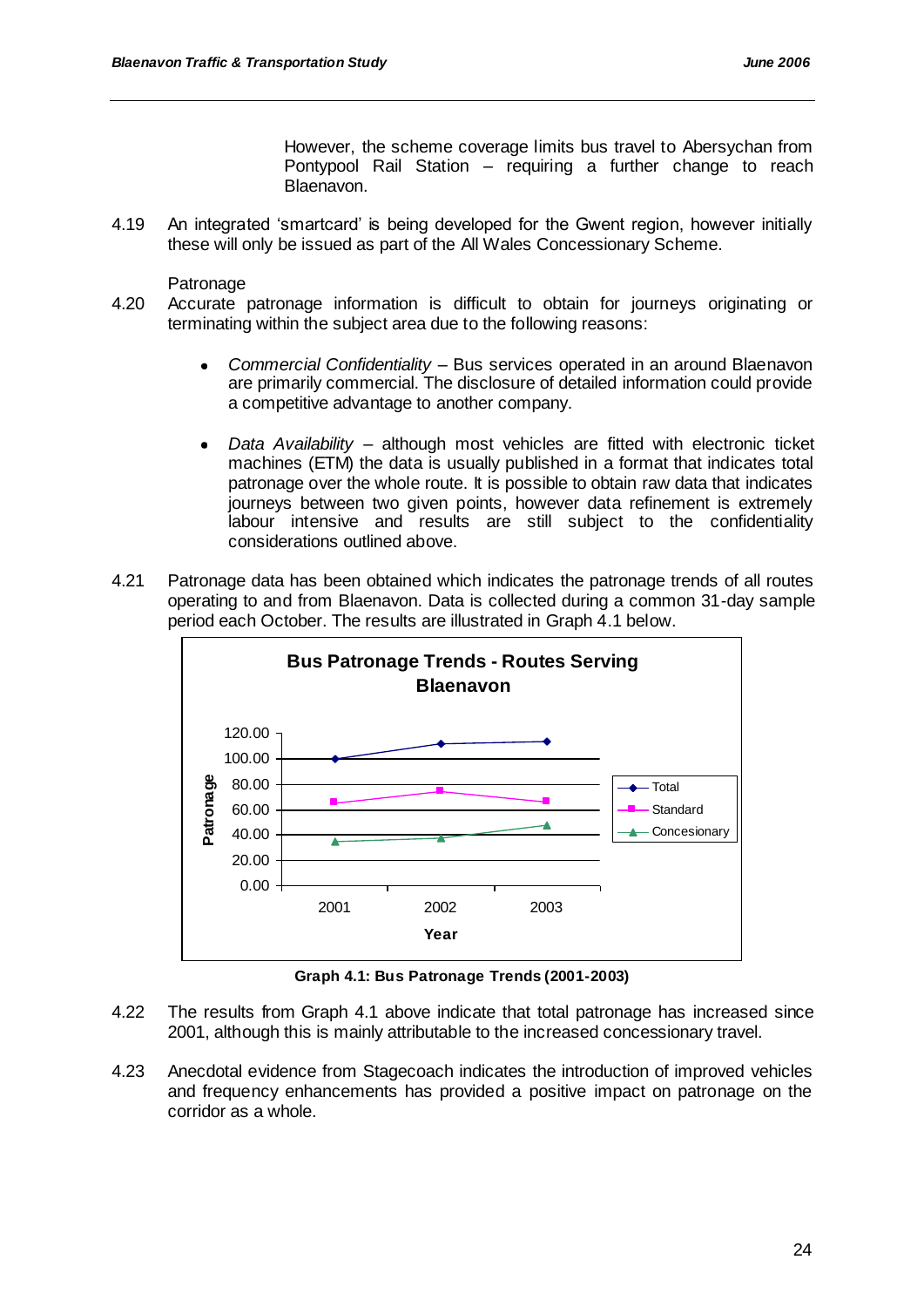Hence the Reliability

- 4.24 Historical data indicating bus service reliability has been collected at Cwmbran Bus Station between 2000 and 2003. These provide an indication of the reliability of routes operating on the Blaenavon Corridor.
- 4.25 The Traffic Commissioner defines a "late" service as one which arrives more than one minute early or more than 5 minutes late. This standard was utilised as the benchmark for reliability analysis.
- 4.26 Data is collected over two working days (Tuesday and Friday) between 07:00 and 19:00 hours. The actual arrival time of each service is recorded and compared to the scheduled arrival time.
- 4.27 The number of services meeting the Traffic Commissioners target is compared to the total number recorded, establishing the percentage reliability. Survey results are indicated in Graph 4.2.



**Graph 4.2: Bus Route Reliability**

4.28 The results indicated that routes serving Blaenavon showed high levels of reliability along the corridor.

# **Existing Bus User Survey**

4.29 A total of 124 responses were collected, with the location split indicated in Table 4.2. The majority of the results are from surveys of the local population rather than tourists.

| Location             | <b>Number Of Responses</b> |
|----------------------|----------------------------|
| <b>Market Street</b> | 78                         |
| <b>High Street</b>   | 37                         |
| Lion-street          |                            |
| Total                | 124                        |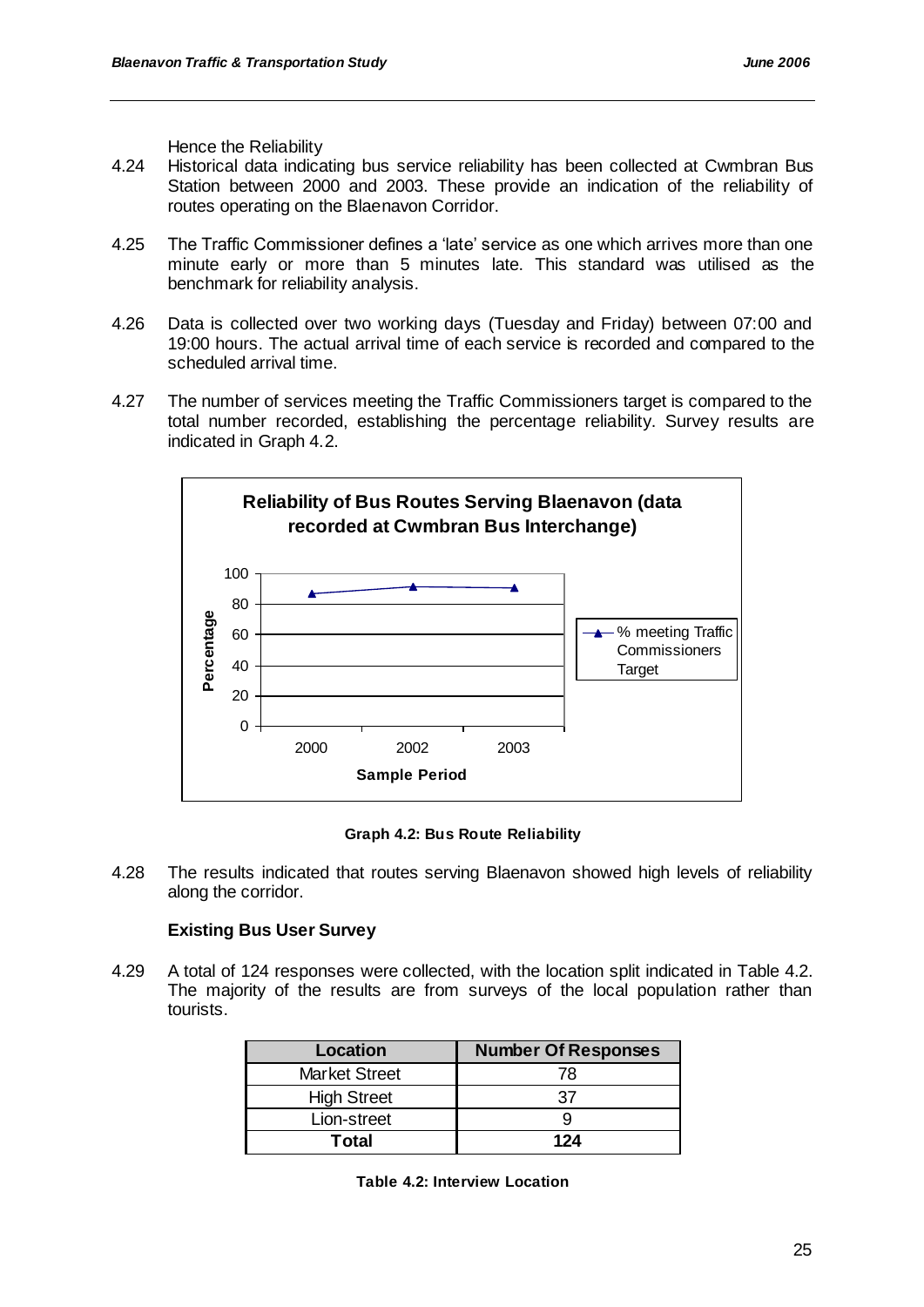# **Question 1 – Respondent Origin and Destination**

- 4.30 Most respondents (96%) originated in Blaenavon, whilst the remainder originated in Brynmawr, Cwmbran and Pontypool.
- 4.31 The destination of respondents indicated greater variability, with the most common destinations being Cwmbran and Pontypool. The top ten destinations are listed in Table 4.3. Direct bus links are available to all locations with the exception of Cardiff.

| Q1 Destination  | <b>Number Of Responses</b> | Percentage |
|-----------------|----------------------------|------------|
| Cwmbran         | 29                         | 23.4       |
| Pontypool       | 28                         | 22.6       |
| Forge Side      | 13                         | 10.5       |
| Newport         | 12                         | 9.7        |
| <b>Brynmawr</b> | 11                         | 8.9        |
| Blaenavon       | 14                         | 11.3       |
| Abersychan      |                            | 3.2        |
| Cardiff         | 2                          | 1.6        |
| Cwmavon         | 2                          | 1.6        |
| Abergavenny     | າ                          | 1.6        |

#### **Table 4.3: Respondent Destinations**

#### **Question 2 - Where are you visiting today?**

4.32 Of those respondents indicating where they were visiting, the majority were visiting the Town Centre or related locations, whilst the remaining fifth were visiting family or home (Table 4.4).

| <b>Q2 Destination</b> | <b>Number Of Responses</b> | Percentage |
|-----------------------|----------------------------|------------|
| <b>Town Centre</b>    |                            | 60.71      |
| Home                  |                            | 17.86      |
| Surgery               |                            | 7.14       |
| Bookshop(s)           |                            | 7.14       |
| Family                |                            | 3.57       |
| Food shops            |                            | 3.57       |
| <b>Total</b>          | 28                         | 100.00     |

#### **Table 4.4: Destination Activities**

#### **Question 3 - How did you travel to the stop today?**

4.33 Most respondents walked to the stop (72%), whilst almost one-quarter indicated they had arrived by bus (Table 4.5). This may indicate interchange with another service or the survey took place on the return bus leg of their journey. The high level of pedestrian travel to the stop indicates the importance of locating stops in close proximity to the main travel generators.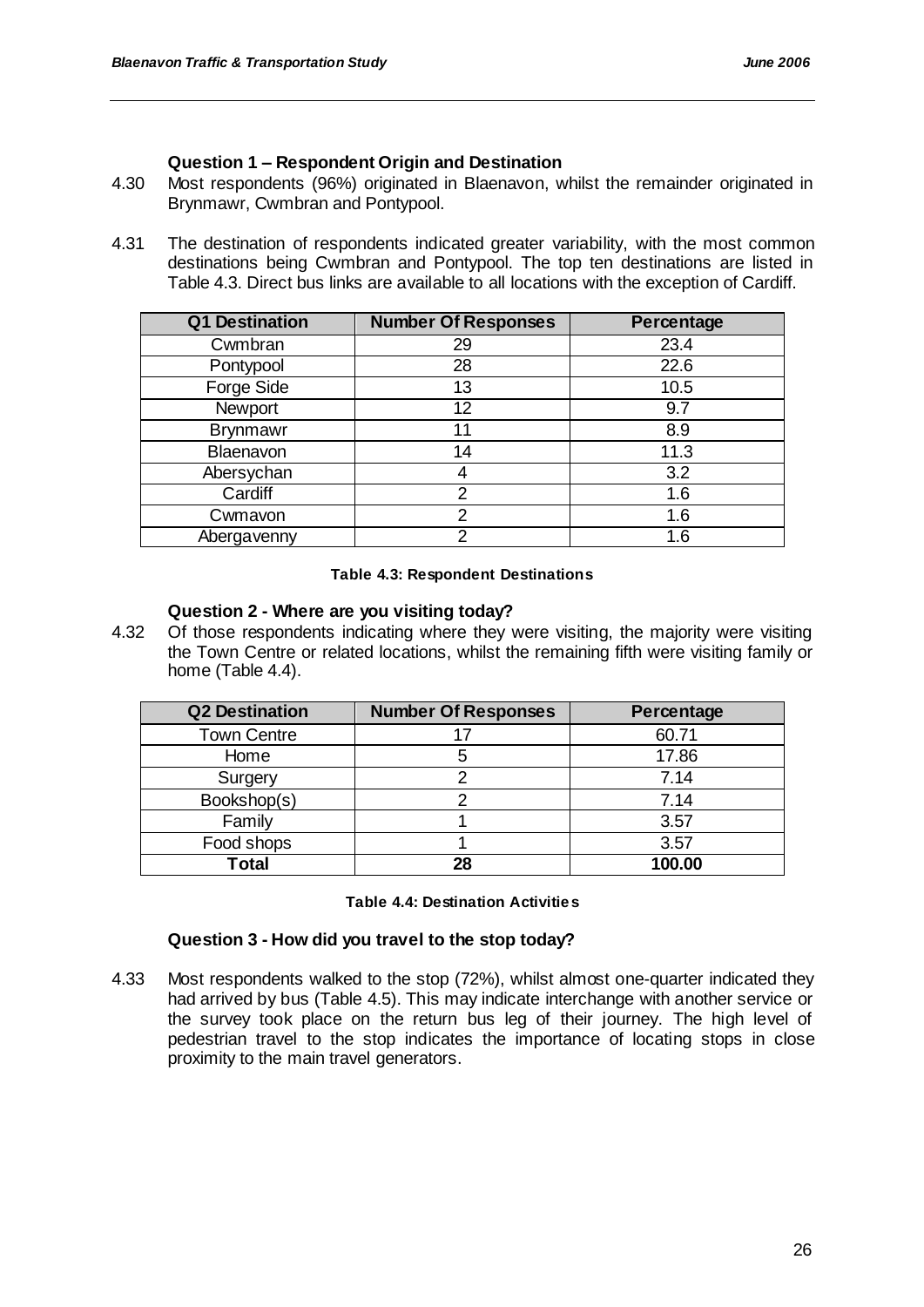| <b>Q3 Arrival Mode</b> | <b>Number Of Responses</b> | Percentage |
|------------------------|----------------------------|------------|
| Walk                   |                            |            |
| <b>Bus</b>             |                            | 23         |
| Car                    |                            |            |
| Taxi                   |                            |            |
| ˈotal                  |                            | 100%       |

#### **Table 4.5: Mode of Travel to Bus Stop**

#### **Question 4 - What was the most important reason for using this method of transport?**

4.34 Although respondents cited a high level of captivity to public transport, with the lack of an alternative providing the single most common reason for travel, followed by convenience, a quarter of users cited cost and as the most important reason. However, the majority of users (87%) were aged 60 or over and hence entitled to free travel (Table 4.6).

| Q4 Reason                  | <b>Number Of Responses</b> | Percentage |
|----------------------------|----------------------------|------------|
| Lack of an alternative     | 52                         | 42.62      |
| Convenience                | 32                         | 26.23      |
| Cost                       | 30                         | 24.59      |
| A lack of parking at       |                            |            |
| destination                | 3                          | 2.46       |
| Reliability                | າ                          | 1.64       |
| Time                       | 2                          | 1.64       |
| Better for the environment |                            | 0.82       |
| Гotal                      | 122                        | 100        |

**Table 4.6: Respondent Reason For Travel**

#### **Question 5 - Which of the following best describes the purpose of your journey?**

4.35 The most common journey purpose was shopping, cited by 44% of respondents, with work and education combined accounting for almost one quarter of responses (Table 4.7).

| Q5 Purpose          | <b>Number Of Responses</b> | Percentage |
|---------------------|----------------------------|------------|
| Shopping            | 55                         | 44.35      |
| Personal            | 20                         | 16.13      |
| <b>Work Related</b> | 20                         | 16.13      |
| Recreational        | 13                         | 10.48      |
| Educational         |                            | 6.45       |
| Family/Social       |                            | 6.45       |
| Total               | 124                        | 100        |

**Table 4.7: Journey Purpose**

**Question 6 - How do you consider your journey could be improved?**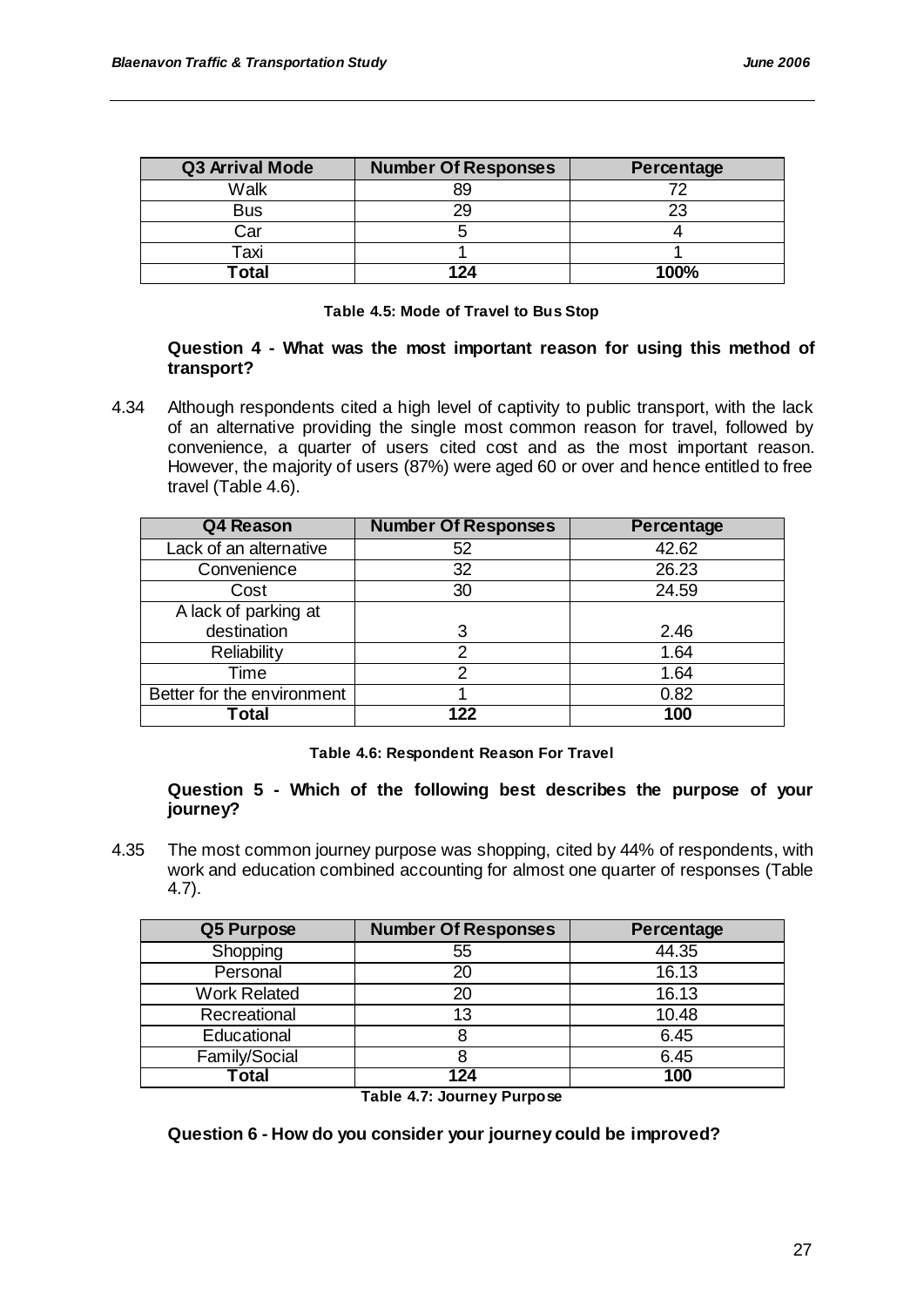4.36 One fifth of respondents provided additional information in this section, which may indicate the majority are generally satisfied with existing provision. Of those that expressed an opinion, the following comments were recorded (Table 4.8):

| Q6 Suggested Improvements           | <b>Number Of Responses</b> |
|-------------------------------------|----------------------------|
| Lower Fares                         |                            |
| Seats at stops                      | 3                          |
| More DDA compliant vehicles         | 3                          |
| More frequent                       | 3                          |
| More reliable                       | 3                          |
| Good as they are                    | 2                          |
| More early morning buses            | 2                          |
| Shelters exposed in bad weather     | 2                          |
| Speed of buses too fast             | 2                          |
| Better bus connection to big pit    |                            |
| Heating is always on                |                            |
| <b>Cleaner buses</b>                |                            |
| Dedicated buses for school children |                            |
| Total                               | 28                         |

#### **Table 4.8: Suggested Improvements**

#### **Question 7 - What improvements (if any) would you like to see in and around Blaenavon?**

4.37 Respondents were also asked to identify general areas for improvements, with 26 respondents raising a number of concerns. These are summarised in Table 4.9.

| <b>Q7 General Improvement Issues</b>                | <b>Number Of Responses</b> |
|-----------------------------------------------------|----------------------------|
| Traffic Concerns (including enforcement of parking) |                            |
| More shops                                          | 10                         |
| More Police/anti-social concerns/CCTV               | 9                          |
| Better cleansing (including dog fouling)            | 6                          |
| More for young people                               |                            |
| <b>Bus service issues</b>                           | 3                          |
| <b>Better toilets</b>                               | 3                          |
| Better signage                                      | 2                          |
| More seating                                        | 2                          |
| Need to complete existing work                      | 2                          |
| More parks                                          |                            |

#### **Table 4.9: Improvement Issues**

4.38 Existing traffic arrangements, including the narrow road width and speed of vehicles travelling through the town centre were the single most common concern, closely followed by a desire for more shops. Anti-social concerns, including a desire for more police or CCTV featured in 9 responses, with a further 4 comments indicating a lack of facilities for young people.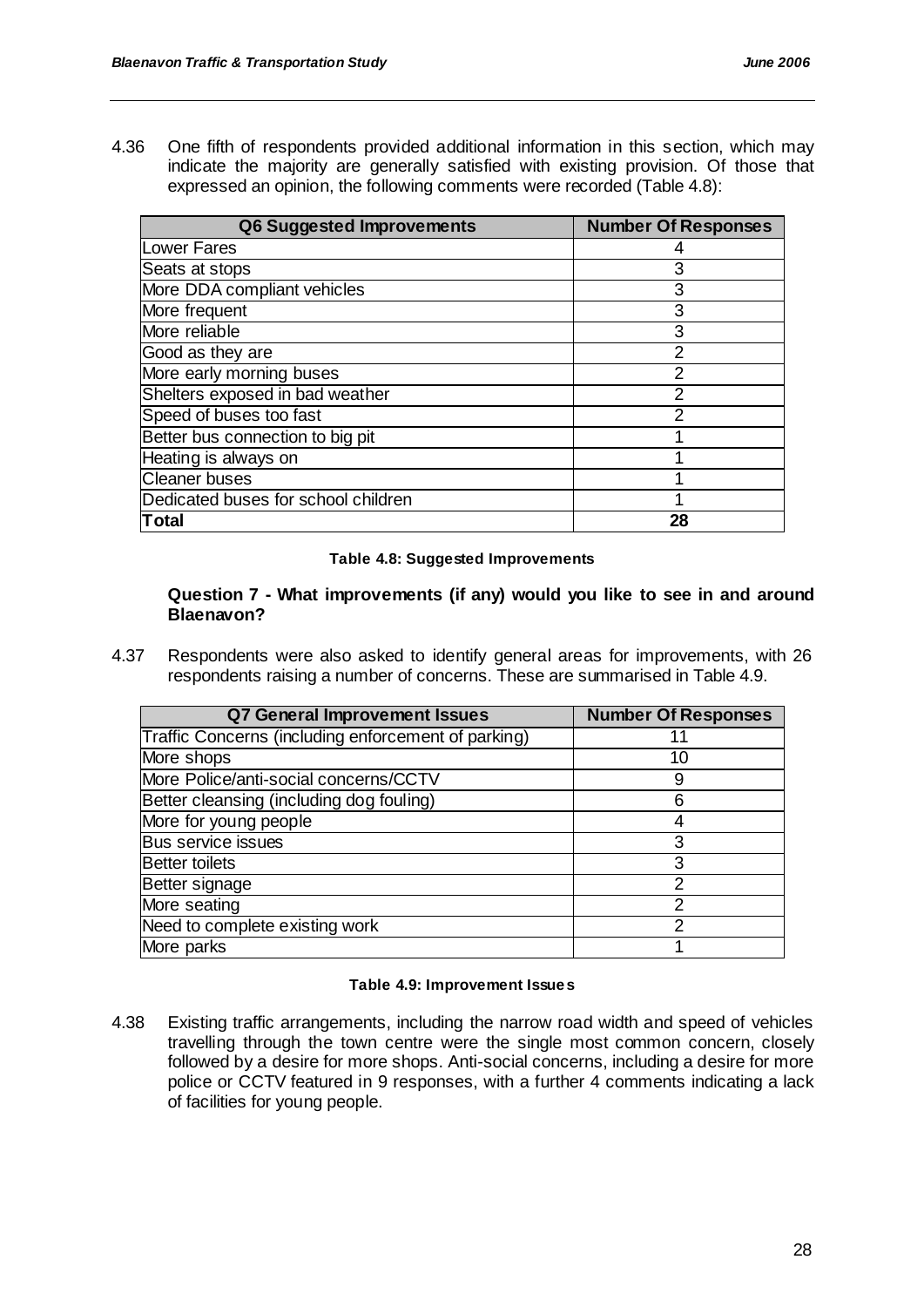## **Question 9 - User Perception**

4.39 Users were asked to rate various attributes (refer Section 2.0, Consultation, for methodology) relating to public transport, highway provision and general facilities. The results of each are detailed below.

# **Public Transport**

- 4.40 In addition to travel and socio economic information, respondents were asked to rate existing facilities and provision. Each attribute was rated on a five point Likert scale,  $(1 = \text{very good}, 2 = \text{good}, 3 = \text{neither good nor bad}, 4 = \text{bad and } 5 = \text{very bad}).$  The number of responses in each category was then weighted (1, 0.5, 0, -0.5, -1) respectively, enabling a total level of satisfaction to be calculated. This resulted in a satisfaction rating in the range 1 to -1. Respondents with no experience of a given attribute were excluded from calculations to remove bias.
- 4.41 A value of 1 would indicate all of the respondents considered the attribute very good, where as –1 would indicate all respondents considered the attribute very bad. A value between 0 and 1 indicates a positive satisfaction, whereas a value between  $-0$ and –1 indicates a negative response.
- 4.42 User satisfaction of existing provision was high; with over 60% of respondents rating each attribute as either 'good' or 'very good', these are illustrated in Graph 4.3.



**Graph 4.3: User Perception**

- 4.43 Service frequency received the highest rating of 0.59. This may be attributable to the recent enhancements to service X24, which operates every 15 minutes.
- 4.44 Shelters and reliability received positive ratings of 0.35 and 0.37 respectively and reflect the recent completion of the bus corridor improvement scheme.
- 4.45 Service reliability was also positively rated at 0.30. The full response rates are illustrated in Table 4.10.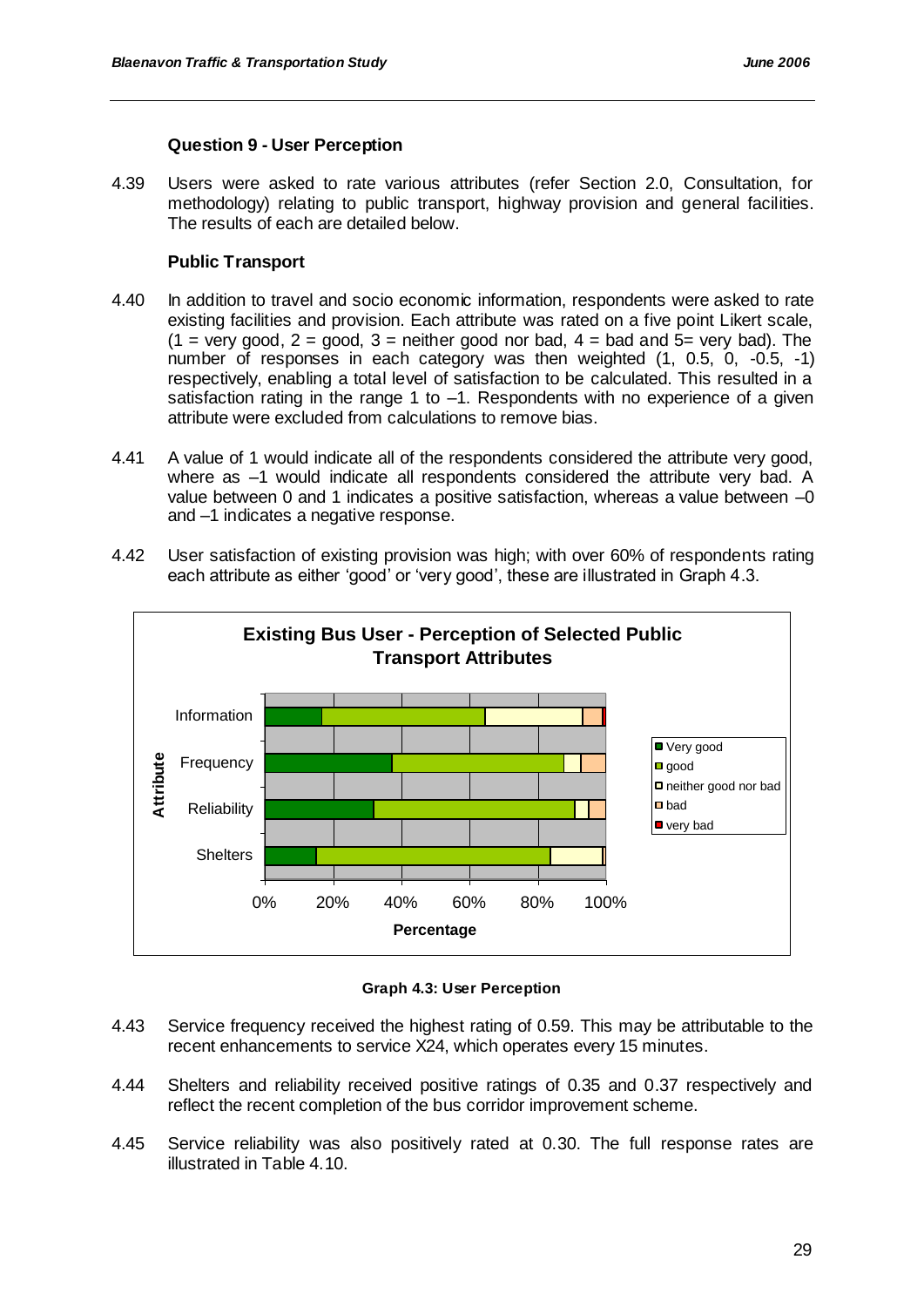|                 | Very good | Good | <b>Neither</b><br>good nor<br>bad | <b>Bad</b> | Very bad | <b>Satisfaction</b><br><b>Rating</b> |
|-----------------|-----------|------|-----------------------------------|------------|----------|--------------------------------------|
| <b>Shelters</b> | 16        | 72   | 16                                |            |          | 0.35                                 |
| Reliability     | 39        | 72   | b                                 |            |          | 0.30                                 |
| Frequency       | 46        | 62   |                                   |            |          | 0.59                                 |
| Information     | 20        | 57   | 34                                |            |          | 0.37                                 |

**Table 4.10: Public Transport Satisfaction Responses**

Highway and Cycle Provision

4.46 Respondents demonstrated a greater variability in their rating of highway provision (Graph 4.4).



**Graph 4.4: Highway Provision Satisfaction Levels**

4.47 Whilst off-street parking and street lighting provision were positively rated at 0.35 and 0.37 respectively, the ratings for on-street parking and road/footway maintenance were relatively neutral at 0.02 and 0.03. Cycle provision was rated slightly negatively at –0.08, however 38% of respondents indicated no experience of this attribute. Full results are outlined in Table 4.11 below.

|                     | Very good | Good | <b>Neither</b><br>good nor<br>bad | <b>Bad</b> | <b>Very bad</b> | <b>Satisfaction</b><br><b>Rating</b> |
|---------------------|-----------|------|-----------------------------------|------------|-----------------|--------------------------------------|
| On-street parking   |           | 34   | 26                                | 22         | 6               | 0.02                                 |
| Off-street parking  | 10        | 51   | 24                                | 5          |                 | 0.35                                 |
| Road/footway        |           |      |                                   |            |                 |                                      |
| Maintenance         |           | 48   | 38                                | 5          | 10              | 0.03                                 |
| Provision of Street |           |      |                                   |            |                 |                                      |
| lighting            | 6         | 80   | 29                                |            | 2               | 0.37                                 |
| Provision of cycle  |           |      |                                   |            |                 |                                      |
| facilities          | っ         | 18   | 30                                | 19         | 8               | $-0.08$                              |

**Table 4.11: Respondent Rating of Highway and Cycle Provision**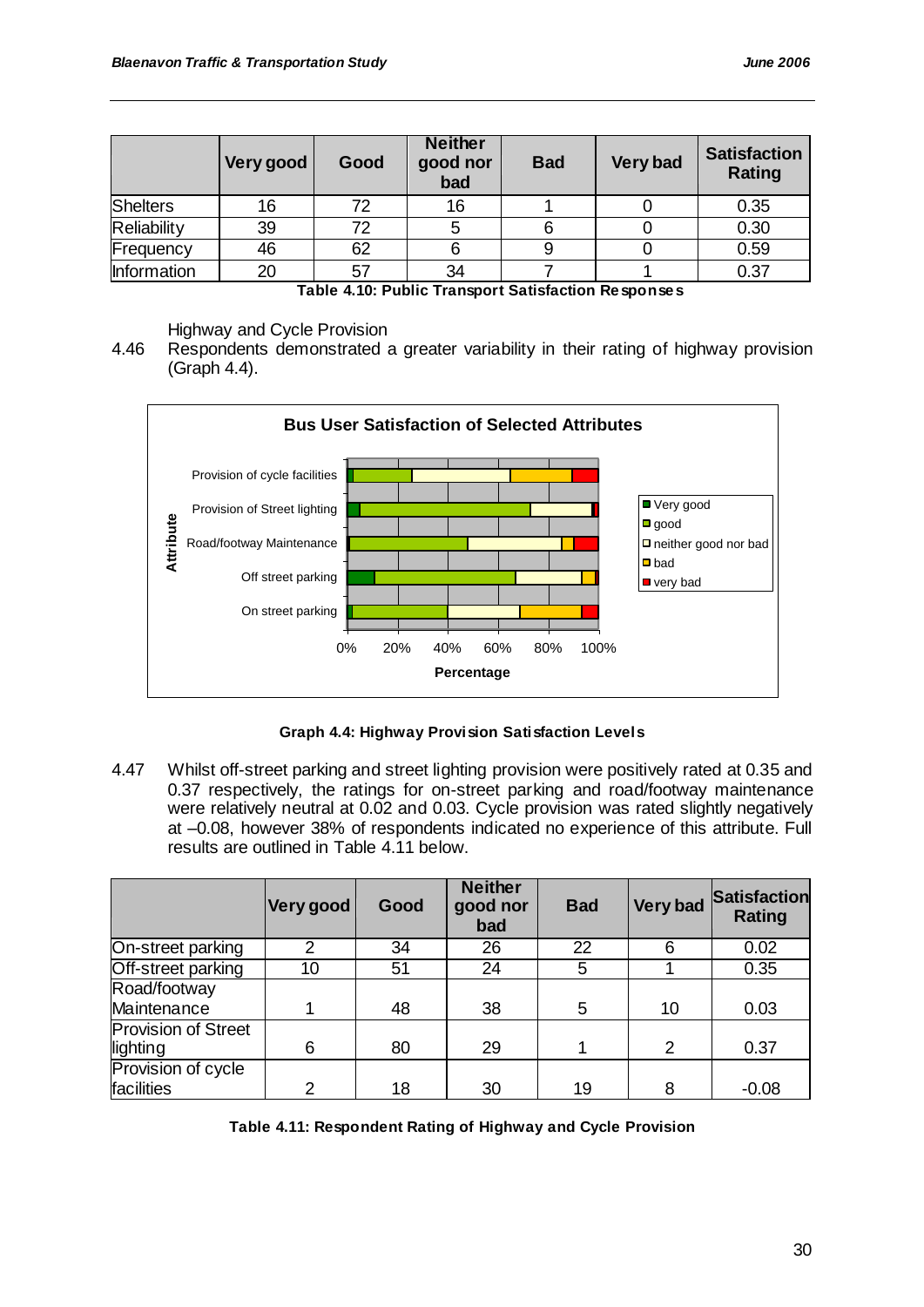General Facilities

- 4.48 Graph 4.5 and Table 4.12 below show that whilst personal safety and the general appearance of Blaenavon were positively rated at 0.26 and 0.11 respectively, the provision of disabled facilities was considered bad at -0.21, while the greatest dissatisfaction was recorded for toilet facilities, which received a rating of -0.71.
- 4.49 The responses were as follows:



# **Graph 4.5: Facility Satisfaction Levels**

|                            | Very good | Good | <b>Neither</b><br>good nor<br>bad | <b>Bad</b> | Very bad | <b>Satisfaction</b><br>Rating |
|----------------------------|-----------|------|-----------------------------------|------------|----------|-------------------------------|
| Personal Safety            |           | 69   | 27                                | 11         |          | 0.26                          |
| <b>Disabled facilities</b> |           | 16   | 39                                | 31         | 15       | $-0.21$                       |
| <b>Toilets</b>             |           |      | 13                                | 32         | 66       | $-0.71$                       |
| General                    |           |      |                                   |            |          |                               |
| appearance                 |           | 55   | 40                                | 19         | 6        | 0.11                          |

#### **Table 4.12: Respondent Rating of General Facilities in Blaenavon**

Respondent Profile

4.50 Respondents were also asked to provide socio-economic information to provide a profile of existing users.

# **Question 10 - Respondent Gender**

4.51 The majority of respondents were female, accounting for 58% of replies.

# **Question 11 – In which age group would you describe yourself?**

4.52 Table 4.12 below shows that over 40% of respondents were aged over 60. This high representation may be due to their qualification for free travel under the All Wales Concessionary Scheme. Respondents in the three remaining age groups were relatively evenly distributed.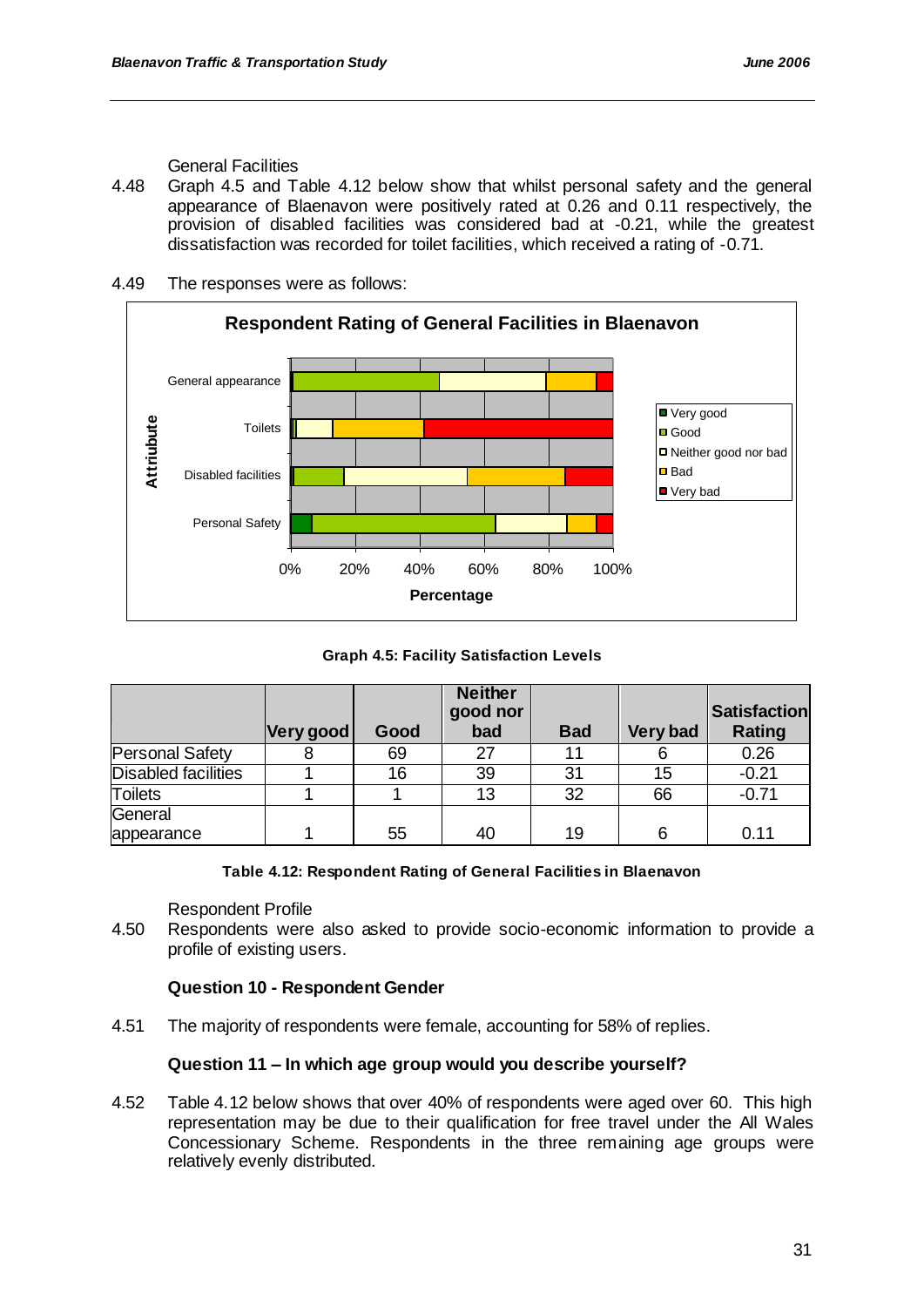| <b>Age Group</b> | <b>No. of Responses</b> | Percentage |
|------------------|-------------------------|------------|
| $16 - 29$        |                         | ∩∩         |
| 30-44            |                         | つつ         |
| 45-59            | 19                      | 15         |
| 60-75            |                         | 35         |
| $75+$            |                         |            |

#### **Table 4.13: Respondent Age**

# **Question 12 – Which of the following best describes your employment situation?**

4.53 Approximately one-third of respondents were employed (full or part time) or classed as student (Table 4.14). Half of respondents were retired or a house person, with 15% unemployed. The relatively low percentage of respondents in full time employment would be expected, given that the survey was undertaken between 07:00 and 18:00 hours, which provides a relatively small window in which commuters would be expected to travel and a larger window for all other users.

| <b>Age Group</b>   | <b>No. of Responses</b> | Percentage |
|--------------------|-------------------------|------------|
| House person       |                         | 30         |
| Retired            | 28                      | 23         |
| Unemployed         | 19                      | 15         |
| Part time employed | 15                      | 12         |
| Full time employed | ィク                      |            |
| Student            | 13                      |            |

#### **Table 4.14 Employment Profile**

#### **Question 13 - Do you have a driving licence?**

4.54 Respondent captivity to public transport was further demonstrated by the low number of persons holding a full driving licence, accounting for less than one third of responses (Table 4.15 below).

| <b>Licence Held</b> | <b>No. of Responses</b> | Percentage |
|---------------------|-------------------------|------------|
| NС                  |                         |            |
| Yes                 |                         |            |

#### **Table 4.15: Respondents Holding a Full Driving Licence**

# **Existing Travel Habits Survey**

4.55 A total of 128 responses were collected of which 59% were collected at town centre locations, with tourist locations accounting for 41% of responses.

#### **Question 1 – Where did you travel from today?**

4.56 Respondent origins demonstrated a high variability, with 54 different responses, ranging from Blaenavon to the USA. Origins recorded more than once are listed in Table 4.16.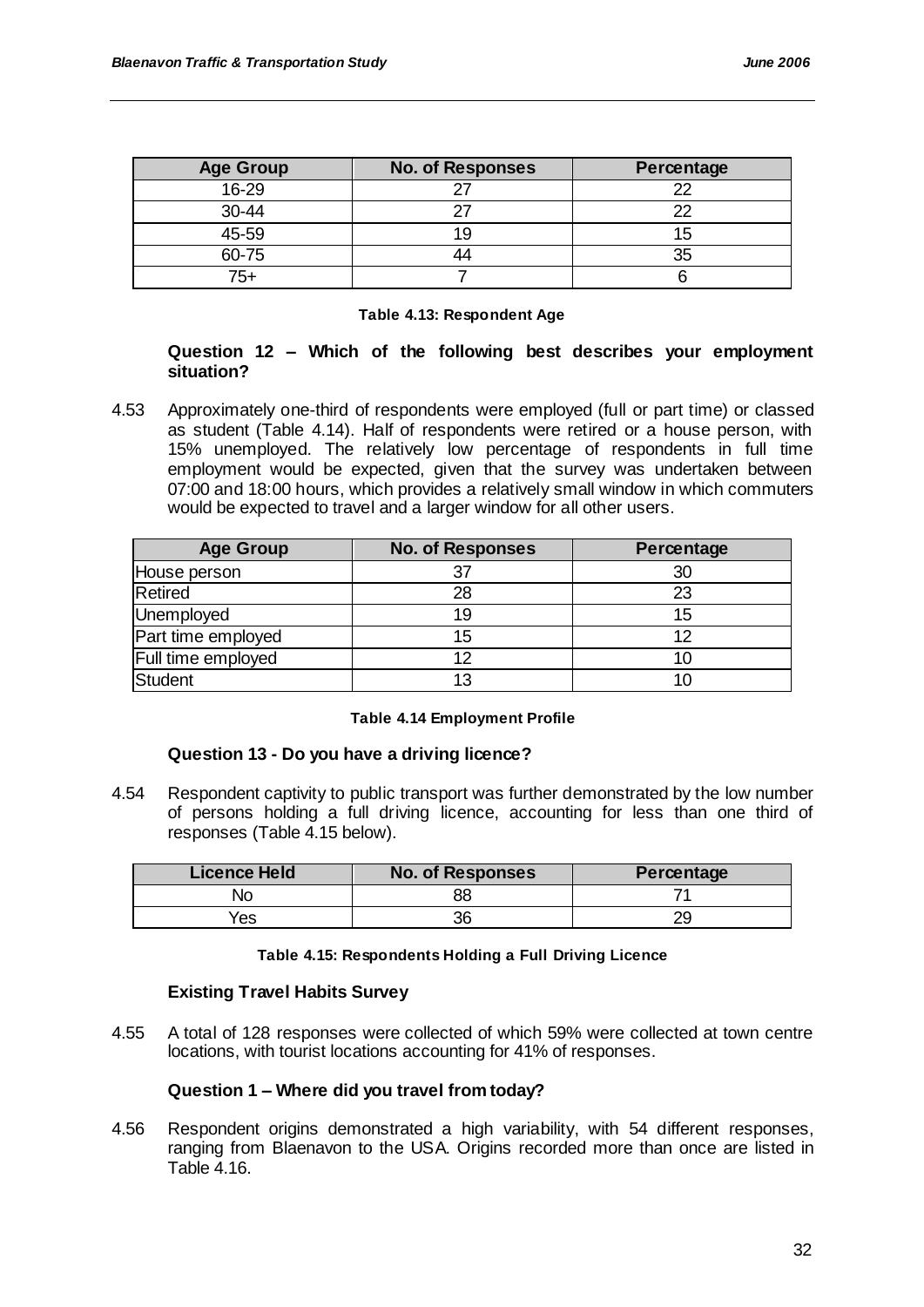| Origin               | <b>No. of Reponses</b> | Percentage |
|----------------------|------------------------|------------|
| Blaenavon            | 21                     | 16.4       |
| Not indicated        | 18                     | 14.1       |
| Pontypool            | 10                     | 7.8        |
| Newport              | 5                      | 3.9        |
| Cwmbran              | 5                      | 3.9        |
| Cardiff              | $\overline{4}$         | 3.1        |
| Local                | $\overline{4}$         | 3.1        |
| Home                 | 3                      | 2.3        |
| Griffithstown        | 3                      | 2.3        |
| <b>Forge Side</b>    | $\overline{2}$         | 1.6        |
| Chepstow             | $\overline{2}$         | 1.6        |
| <b>Builth Wells</b>  | $\overline{2}$         | 1.6        |
| <b>Brecon</b>        | $\overline{2}$         | 1.6        |
| Abersychan           | $\overline{2}$         | 1.6        |
| Abergavenny          | $\overline{2}$         | 1.6        |
| Goytre Nr. Pontypool | $\overline{2}$         | 1.6        |
| Herefordshire        | $\overline{2}$         | 1.6        |
| Merthyr Tydfil       | $\overline{2}$         | 1.6        |

#### **Table 4.16: Respondent Origins**

### **Question 2 – Where are you visiting today?**

4.57 Respondents were asked to indicate which of seven local destinations they were visiting on that day. An additional category of "Other" was also provided to identify additional venues. By indicating all locations it was possible to determine the level of multi site visits.

| Location                    | <b>No. of Reponses</b> |
|-----------------------------|------------------------|
| Town Centre                 | 60                     |
| <b>Big Pit</b>              | 47                     |
| <b>Bookshops</b>            | 18                     |
| Other                       | 15                     |
| <b>Blaenavon Iron Works</b> |                        |
| <b>Blaenavon Railway</b>    |                        |
| Community Heritage Museum   | 2                      |
| Blaenavon Workman's Hall    |                        |
| Гоtal                       | 156                    |

#### **Table 4.17: Number of Respondents Visiting Named Destinations**

- 4.58 The town centre was the most commonly visited location, which would be expected given the majority of questionnaires were collected from town centre venues. Big Pit Mining Museum was the most popular tourist attraction, which may due to the provision of free entry. The Blaenavon Railway is only open on weekends, which may explain its relatively low percentage of visits.
- 4.59 Further analysis was undertaken to determine the number of multi venue visits. The results of which are illustrated in Table 4.18.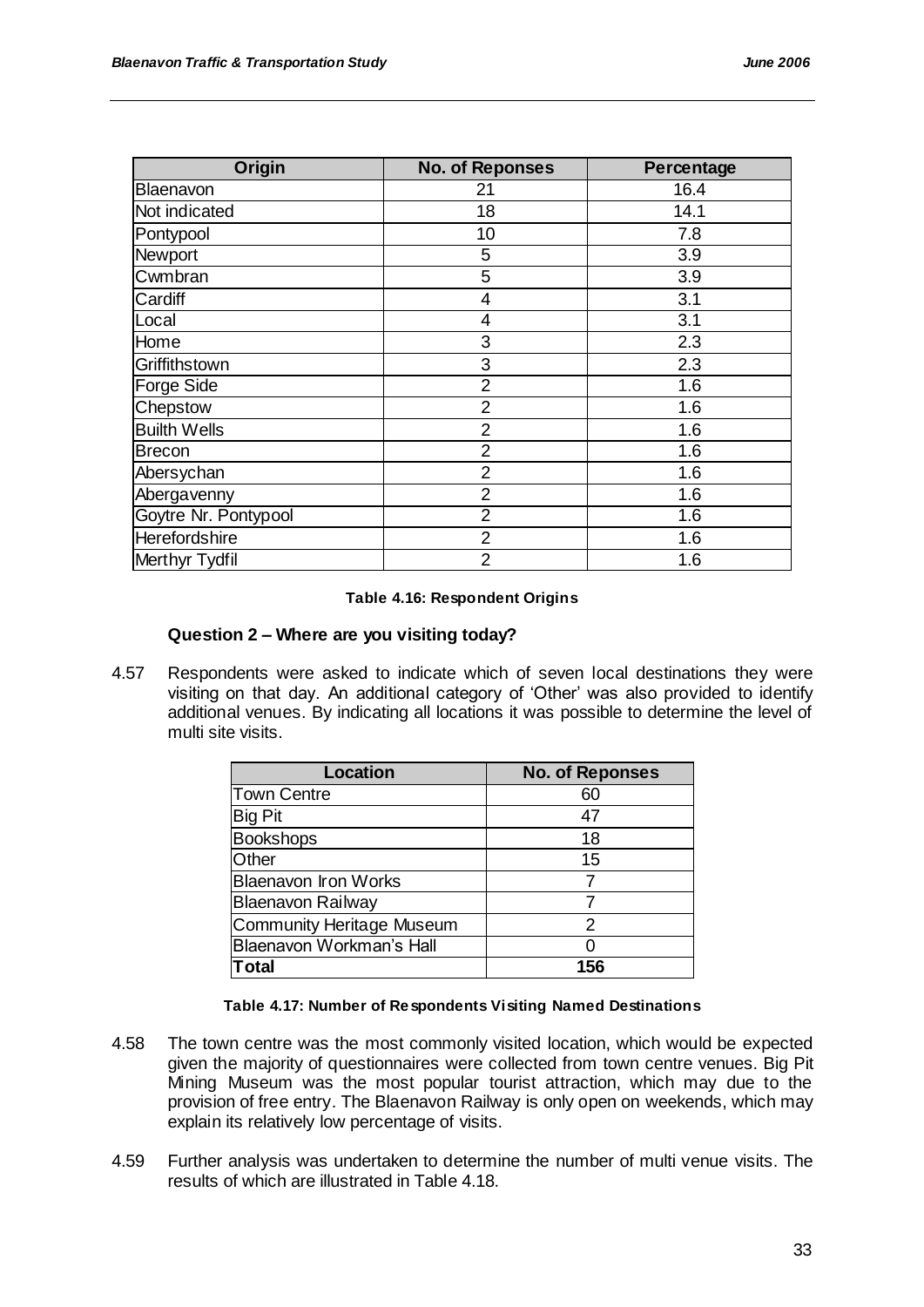| <b>No. of Locations Visited</b> | <b>No. of Respondents</b> | Percentage |
|---------------------------------|---------------------------|------------|
| One                             | 100                       | 78.1       |
| Two                             |                           | 14.8       |
| Three                           |                           | 2.3        |
| Four                            |                           |            |
| <b>Total</b>                    | 128                       | 100.0      |

#### **Table 4.18: Multi Venue Site Analysis**

4.60 The majority of respondents were only visiting one venue, of these 58 were visiting the town centre – generally for work or shopping purposes, while a further 32 visited Big Pit only. A couple of respondents indicated they were also visiting tourist attractions outside Torfaen, citing Caerleon and Caerphilly Castle.

### **Question 3 – How did you travel to Blaenavon Today?**

| <b>Q3 Arrival Mode</b> | <b>No. of Respondents</b> | Percentage |
|------------------------|---------------------------|------------|
| Car                    | 104                       |            |
| Walk                   |                           | 14         |
| <b>Bus</b>             |                           |            |
| Cycle                  |                           |            |
| <b>Total</b>           | 127                       | 100        |

#### **Table 4.19: Number of Respondents Visiting Named Destinations**

4.61 The car was the most common mode of transport, accounting for 82% of respondents. The majority of respondents who indicated they had walked were local residents visiting the town centre. Public transport only accounted for 3% of journeys and a solitary cyclist was recorded.

### **Question 4 – What was the most important reason for using this method of transport?**

| Q4 Reason                  | <b>No. of Respondents</b> | Percentage |
|----------------------------|---------------------------|------------|
| Convenience                | 69                        | 55         |
| Time                       | 25                        | 20         |
| The lack of an alternative | 13                        | 10         |
| Cost                       |                           | 6          |
| Better for the environment |                           | 3          |
| A lack of parking at       |                           |            |
| destination                |                           |            |
| Reliability                | າ                         | າ          |
| Other                      |                           |            |
| <b>Total</b>               | 126                       | 100        |

#### **Table 4.20: Respondent Reasons for Modal Choice**

4.62 Respondents cited "convenience" as the most important reason for their choice of mode, accounting for over half of all responses, while 'time', was the next most common, followed by 'the lack of an alternative' and 'cost'.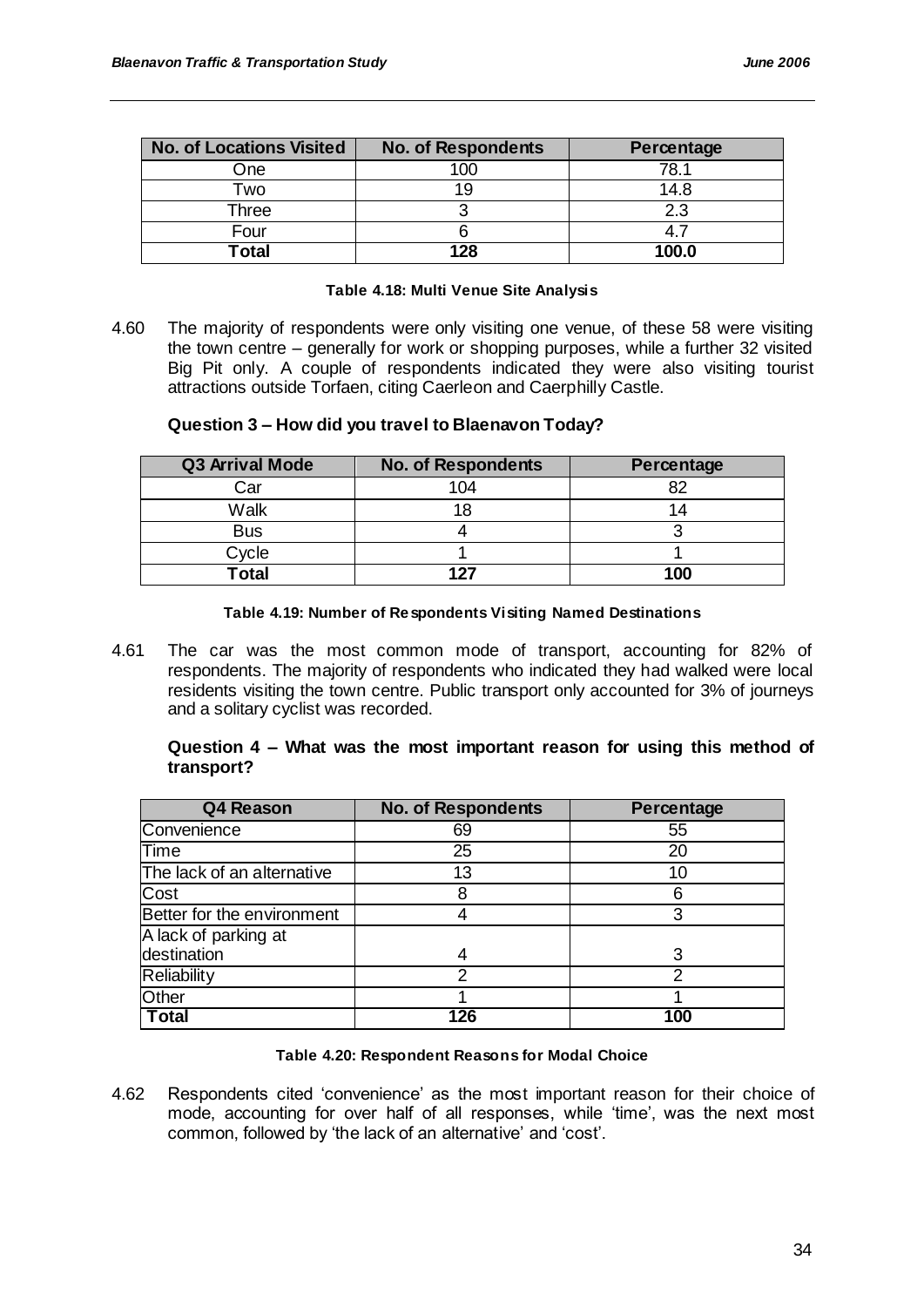4.63 Environmental and parking concerns were not significant motivators in determining modal choice.

| Q5 Purpose          | <b>No. of Respondents</b> | Percentage |
|---------------------|---------------------------|------------|
| Shopping            | 46                        | 36         |
| Tourism             | 34                        | 27         |
| Family/Social       | 14                        | 11         |
| <b>Work Related</b> | 13                        | 10         |
| Recreational        | 13                        | 10         |
| Educational         | 5                         |            |
| Other               |                           | າ          |
| <b>Total</b>        | 128                       | 100        |

### **Question 5 – Which best describes the purpose of your journey today?**

#### **Table 4.21: Purpose of Journey**

4.64 The most common journey purpose was shopping accounting for over one-third of respondents and just over one quarter of respondents cited "tourism". The remaining respondents cited a combination of work, education, family and recreation reasons for their journey.

#### **Question 6 – How do you consider facilities on your journey could have been improved?**

4.65 Just under half (63) of respondents raised a number of issues relating to their journey, these are summarised in Table 4.22.

| Q6 Suggested Improvements         | <b>No. of Responses</b> |
|-----------------------------------|-------------------------|
| Parking concerns                  | 20                      |
| Highway quality                   | 15                      |
| Improved signage                  |                         |
| <b>Highway routing amendments</b> | 6                       |
| <b>Cleansing improvements</b>     |                         |
| Bus service enhancements          | 3                       |
| Safety/security concerns          | 3                       |
| Reduced road works                | 3                       |
| More shops/attractions            | 3                       |
| Good as they are                  | 3                       |
| Pedestrianised route              |                         |
| Designated view points            |                         |

#### **Table 4.22: Journey Issues**

4.66 Parking concerns were cited by 20 respondents, most of who lived locally, while a further 15 requested improvements to the quality of the highway. There were few issues with pedestrian routes.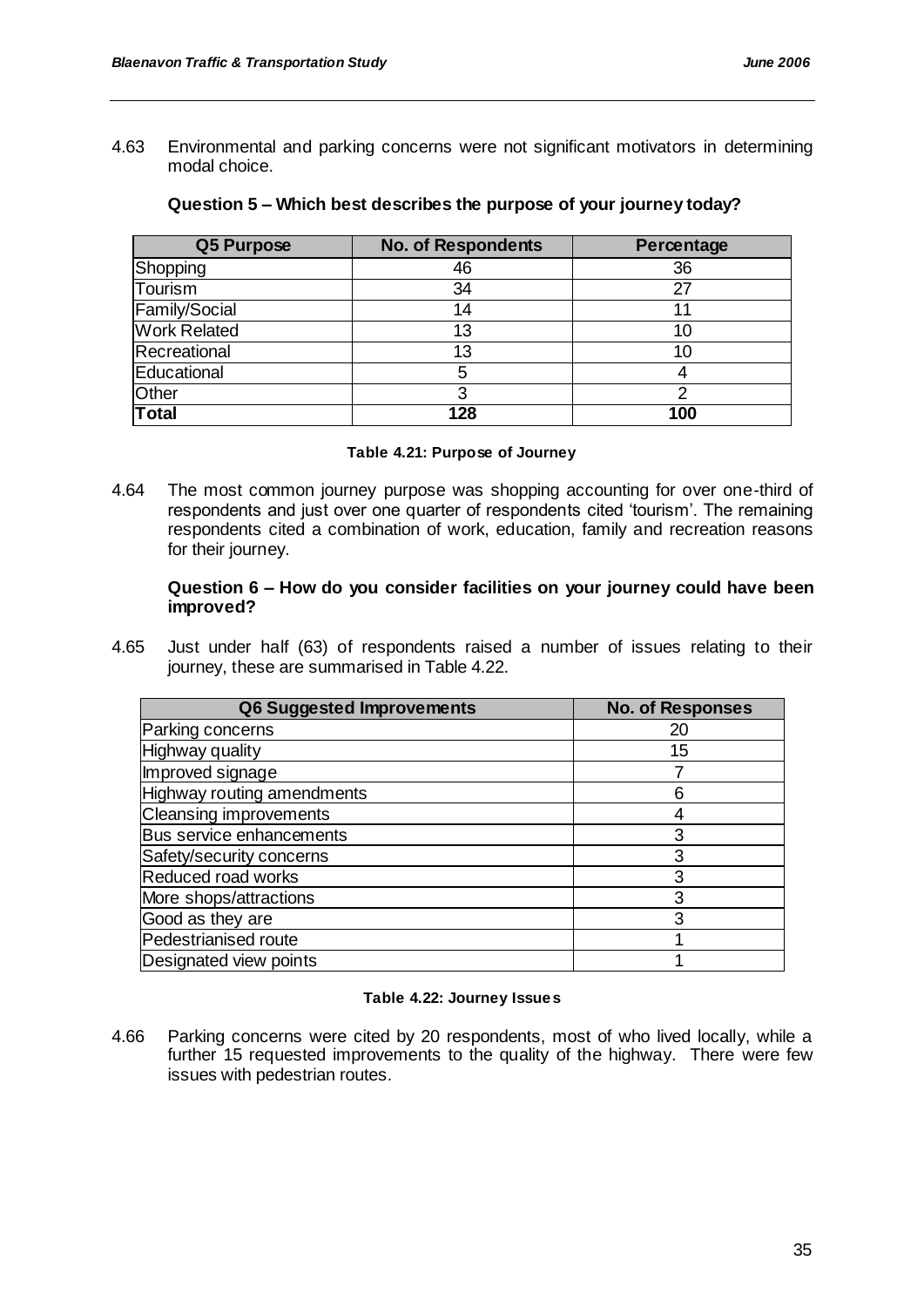## **Question 7: What improvements (if any) would you like to see in and around Blaenavon?**

4.67 Respondents were also asked to identify general areas for improvements, with seven respondents raising a number of concerns. These are summarised in Table 4.23.

| Q7 General Improvement Issues          | <b>No. of Responses</b> |
|----------------------------------------|-------------------------|
| <b>Highway Concerns</b>                | 23                      |
| More Shops                             | 18                      |
| Parking                                | 18                      |
| Enforcement/security concerns          | 10                      |
| <b>Tourist Attraction improvements</b> | 3                       |
| Cleansing                              | 3                       |
| Disabled Access improvements           | າ                       |
| Improved Toilets                       | າ                       |
| Pedestrian improvements                |                         |

#### **Table 4.23: Responses on Improvement Issues**

#### **Conclusions**

- 4.68 In general terms Blaenavon enjoys a good bus service, which provides a frequent link to the main centres of Brynmawr, Cwmbran, Newport and Pontypool, with existing arrangements demonstrating high levels of satisfaction by existing users.
- 4.69 Bus infrastructure has also benefited from a recent improvement package, which allied to the new fleet of low vehicles, provides a good image of public transport.
- 4.70 There are however, a number of areas in which existing provision could be enhanced – to the benefit of both residents and visitors (Section 15.0, Recommendations).

#### **Community Transport**

- 4.71 Torfaen County Borough Council have recognised that there is a need to increase responsibility towards shopmobility, and in Blaenavon the council are working with the Disabled Access Group (DAG) looking at future improvement projects.
- 4.72 The new Disability Advice Centre on Ivor Street should be included within consultation on the plans to regenerate Blaenavon in order to cater for visitors and residents with disabilities, in line with the 1999 standards that came into force in October 2004 (see section 9.39).

#### **Taxis**

- 4.73 No taxi ranks currently exist in Blaenavon and there are no taxi firms with their own individual shops. The taxi system operates by residents calling for taxis to collect them at their point of origin and taxis being based at the operator"s own houses.
- 4.74 Observed demand for taxis is highest in the town centre, in the vicinity of the Constitutional Club and the public houses on Broad Street. A possible location for a taxi rank is between the Constitutional Club and Market Street (small) Car Park, which would provide a central location. Alternative sites are Broad Street/Queen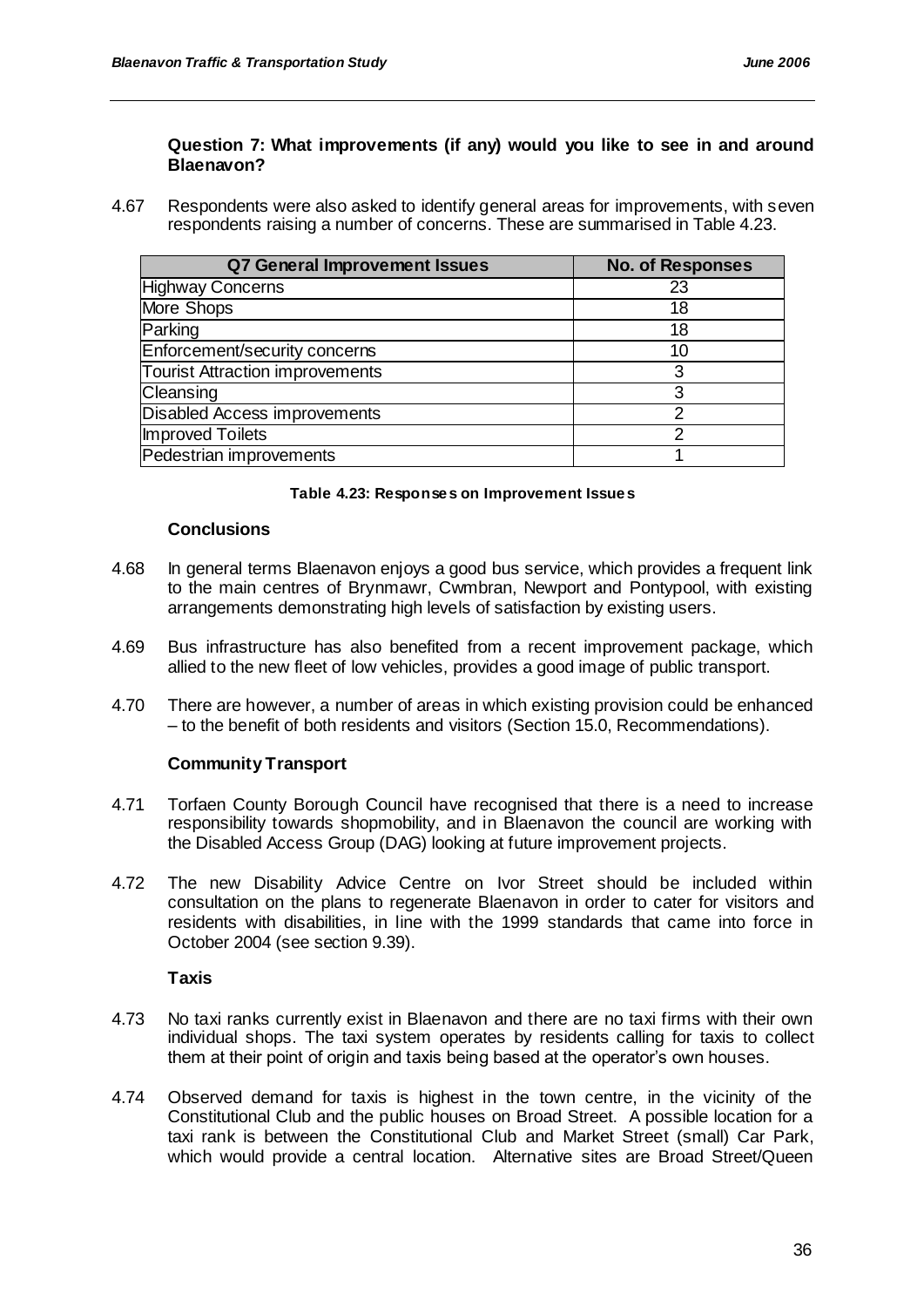Street Car Park and Prince Street Car Park. Both have space available although the former has the advantage of being closer to Broad Street.

4.75 However, as the existing taxi system works well, there is little requirement for a taxi rank at present.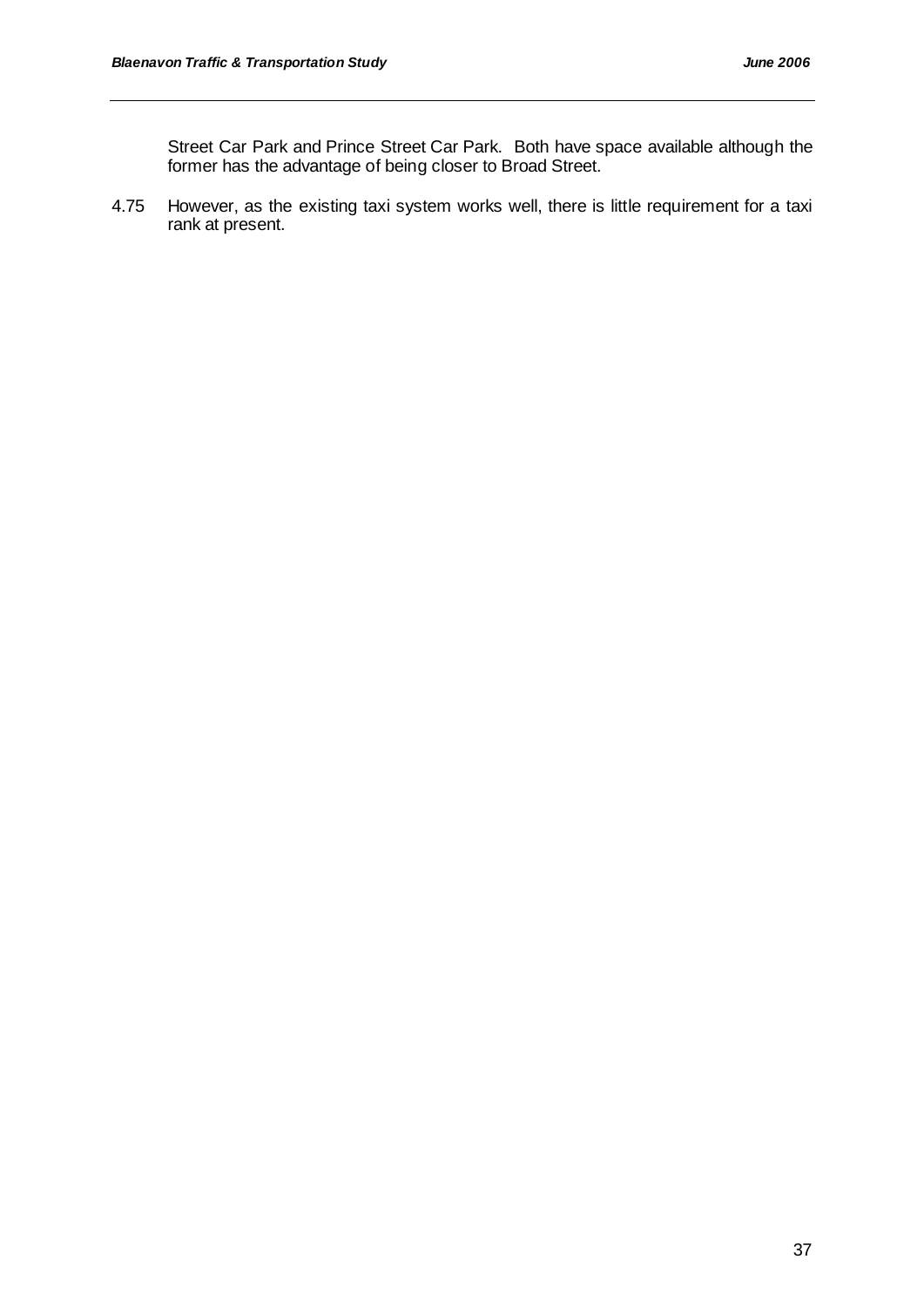# 5.0 **Traffic Regulation Orders**

- 5.1 There are currently two Traffic Regulation Orders covering Blaenavon Town Centre, shown in Figure 5 and detailed under Appendix G:
	- Traffic Regulation Order on 8<sup>th</sup> August 1994  $\bullet$ 
		- $\circ$  Prohibition of waiting at any time
		- o Prohibition of waiting 8am-8pm
		- o 1 hr limited waiting, no return within 1 hr, 8am-6pm Monday to **Saturday**
	- Traffic Regulation Order on 13<sup>th</sup> March 2002
		- o 1 hr limited waiting, no return within 1 hr, 8am-6pm Monday to Friday
- 5.2 There are 27 streets in Blaenavon that are covered by the above Traffic Regulation Orders:

Prohibition of waiting at any time

Broad Street Buford Street Church Road Commercial Street Cross Street Cwmavon Road Duke Street Greenfield Place High Street Hill Street Hillside Avenue Ivor Street James Street Lower Hill Street Market Street Mary Street Morgan Street New William Street Old James Street Old William Street Park Street Prince Street<sup>XX1</sup> Queen Street Ton-Bach Street Ton-Mawr Street Upper Coedcae Road Woodland Street

Prohibition of waiting 8am-8pm

l

 $\chi\chi$  Photograph 66

 $^{\chi\chi_1}$  Photograph 58, 59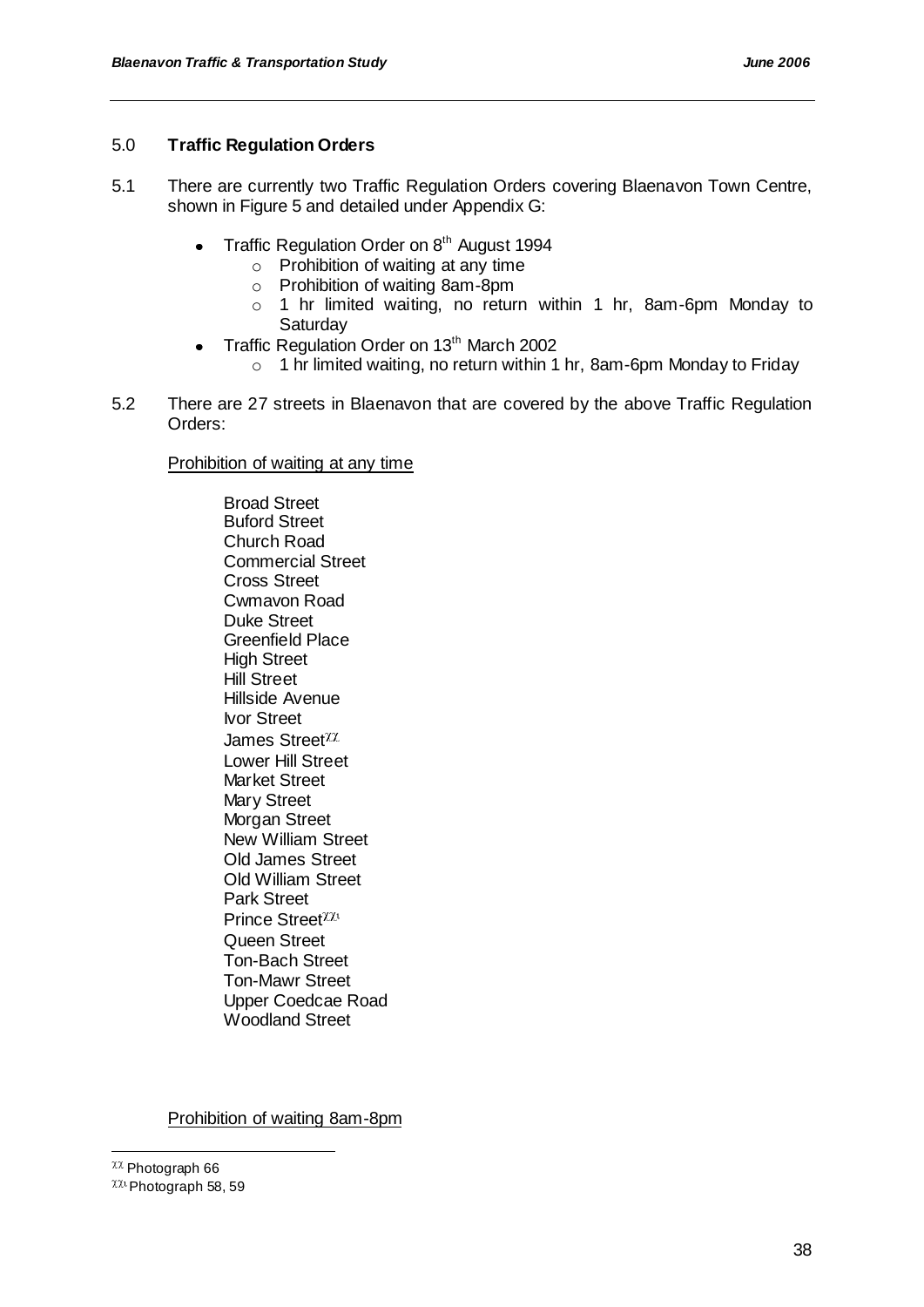Lion Street Broad Street Ton-Mawr Street/ Ton-Mawr Road

1 hr limited waiting, no return within 1 hr, 8am-6pm Monday to Saturday Broad Street

1 hr limited waiting, no return within 1 hr, 8am-6pm Monday to Friday Broad Street

5.3 There is also an experimental 1 hour loading bay for goods vehicles on Church Road in close proximity to the signals at the Ivor Street junction, which benefits the local community and traders.

Validity and Extent of existing Traffic Regulation Orders

- 5.4 The following roads have been highlighted as needing attention (Appendix  $G + K/$ Recommendation T1/M3):
	- New William Street
		- o Parking on the footway
		- Broad Street, south towards Commercial Street
			- $\circ$  1 hr limited waiting, no return within 1 hr, 8am-6pm Monday to Saturday sign  $\chi_{\mu}$  is not located within the lining area
			- o No markings in parking area.
	- Prince Street
		- o Single lining for approximately 30m
	- Park Street
		- $\circ$  Lining not present  $\chi_{\text{X}}$ <sup>11</sup>
	- High Street
		- o Parked cars over TRO area on faded lining
	- Church Road
		- o Experimental loading bay, the sign is in poor condition (requires cleaning)
	- Broad Street, Queen Street to Market Street (East and West)
		- o Vehicles parked over TRO
- 5.5 Loading on Church Road makes it difficult for vehicles, especially lorries, to queue on the southbound approach to the signalised junction. However, there remains a good view of the signal head even if traffic has to queue beyond the lorries in the loading bay and there is no conflict with on-coming vehicles.
- 5.6 It was observed during site visits that vehicles are regularly parked on the double yellow lines of Ivor Street in front of the Co-op convenience store. This causes problems for vehicles parking opposite at the rear of the chemist shop. Parking on the double yellow lines also extends on Ivor Street (west) in front of the residential units (Ivor Gardens 1-12).
- 5.7 The on-street parking at Broad Street for the Spar is beneficial to customers and the economy of the small convenience store itself. However, the parked cars tend to force other vehicles, especially buses, up the kerbs and onto the already narrow

l

 $\chi\chi$ <sup>u</sup> Photograph 69

 $\chi\chi$ <sup>m</sup> Photograph 6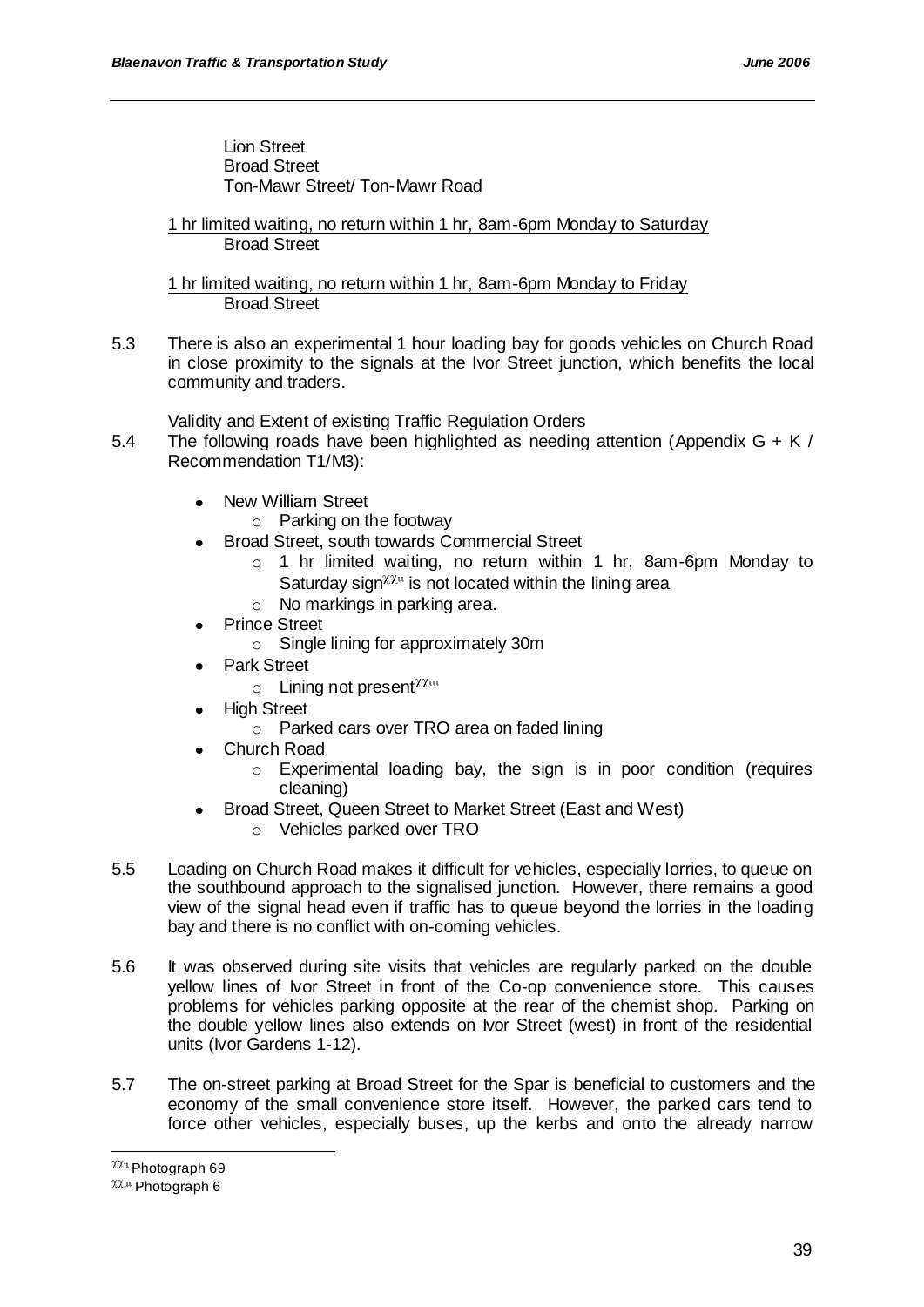footways, hence proving to be dangerous to pedestrians. The main problem is not the parking in the bays itself, but the severe lack of adherence to the parking restrictions outside of the bays (Recommendation T1).

5.8 The volume of vehicles that park illegally on the A4043 Cwmavon Road, (especially westbound) interfere with the smooth free-flow of traffic in both directions. Drivers can experience a significant delay on this stretch of road due to waiting for oncoming vehicles to pass before attempting to overtake a parked car. Double yellow lines are present on this road and it was observed that generally it is residents that are parking on the roadside and footway (Recommendation T1).

Parking at the Workman"s Hall becomes problematic at weekends, with vehicles contravening parking restrictions (see paragraph 5.4). Greater enforcement of all parking restrictions is strongly suggested (Recommendation A10).

5.9 Blaenavon Police Station is manned part-time and it is noted that a Community Safety Officer has begun to operate since Traffic Wardens have been deployed elsewhere. Congestion can be evident in roads such as Broad Street where delivery vehicles frequently conflict with buses for example, and it can be concluded that a greater Police presence would have tangible benefits (Recommendation T3).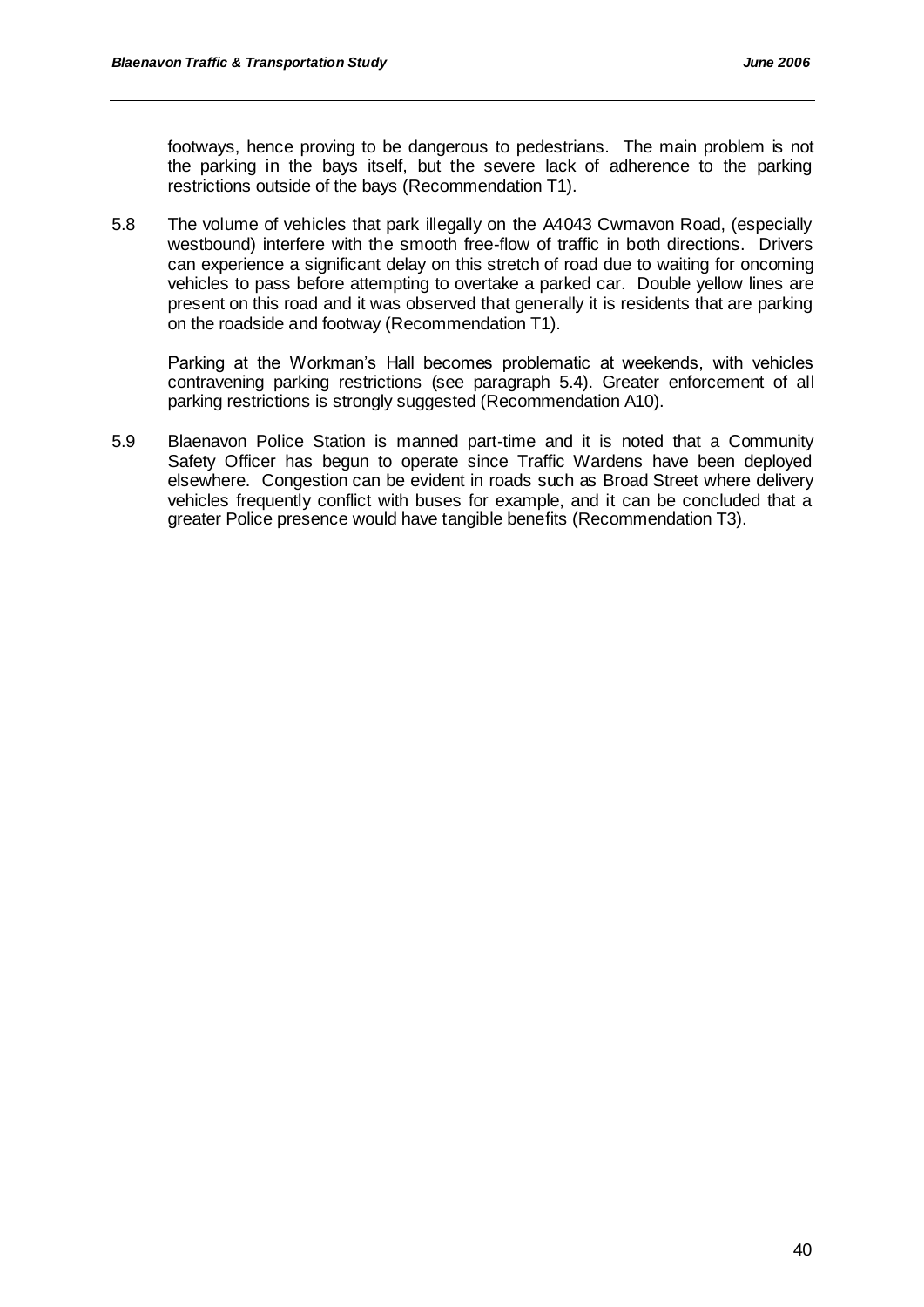## 6.0 **Traffic Flows**

### **Automatic Traffic Count Data**

- 6.1 Six Automatic Traffic Counts were carried out during the months of April and May 2004 throughout Blaenavon (Figure 6) to obtain classified traffic flow information (Appendix H) around and through the town and out to tourist destination locations.
- 6.2 The data collected can now be used as base year flow data to assess future counts that may be carried out on an annual basis to monitor traffic movements and levels over the years.
- 6.3 The six traffic counts that took place are:
	- I. Llanover Road Friday 7<sup>th</sup> May 2004 to Thursday 13<sup>th</sup> May 2004
	- II. **Cwmavon Road** -Wednesday 21<sup>st</sup> April 2004 to Tuesday 27<sup>th</sup> April 2004
	- III. **Church Road** Wednesday 21<sup>st</sup> April 2004 to Tuesday 27<sup>th</sup> April 2004
	- IV. **Gilchrist-Thomas Industrial Estate** Friday 7<sup>th</sup> May 2004 to Tuesday 11<sup>th</sup> May 2004
	- V. **Abergavenny Road** Thursday 13<sup>th</sup> May 2004 to Wednesday 19<sup>th</sup> May 2004
	- VI. **Big Pit Road** Thursday 13<sup>th</sup> May 2004 to Wednesday 19<sup>th</sup> May 2004
- 6.4 The peak flow times are 08:00-09:00 and 16:00-17:00 hours.
- 6.5 For the purpose of this study Heavy Goods Vehicle flows have been specified separately (Class 5-11, Figure 6) and also given as an average flow and an average proportion of Heavy Goods Vehicle to total vehicle flow.

|             |                                                                                                                                                                                                                              | Westbound       |              |                                                                                                                                                                                | <b>Eastbound</b>                                                                                                                                                                                                     |              |
|-------------|------------------------------------------------------------------------------------------------------------------------------------------------------------------------------------------------------------------------------|-----------------|--------------|--------------------------------------------------------------------------------------------------------------------------------------------------------------------------------|----------------------------------------------------------------------------------------------------------------------------------------------------------------------------------------------------------------------|--------------|
| <b>DATE</b> | <b>AM Peak</b>                                                                                                                                                                                                               | <b>PM Peak</b>  | <b>Daily</b> | <b>AM Peak</b>                                                                                                                                                                 | <b>PM Peak</b>                                                                                                                                                                                                       | <b>Daily</b> |
| 07/05/04    | 55                                                                                                                                                                                                                           | 55              | 693          | 23                                                                                                                                                                             | 59                                                                                                                                                                                                                   | 650          |
|             | [3]                                                                                                                                                                                                                          | [1]             | [30]         | [5]                                                                                                                                                                            | [1]                                                                                                                                                                                                                  | $[33]$       |
| 08/05/04    | $\overline{34}$                                                                                                                                                                                                              | $\overline{31}$ | 602          | $\overline{12}$                                                                                                                                                                | $\overline{42}$                                                                                                                                                                                                      | 533          |
|             | $[1] % \includegraphics[width=0.9\columnwidth]{figures/fig_10.pdf} \caption{The figure shows the number of times of the estimators in the left and right. The left is the number of times of the right.} \label{fig:time} %$ | [1]             | [17]         | $[1] % \includegraphics[width=0.9\columnwidth]{figures/fig_10.pdf} \caption{The figure shows the number of times of the estimators in the left and right.} \label{fig:time} %$ | [1]                                                                                                                                                                                                                  | [16]         |
| 09/05/04    | 9                                                                                                                                                                                                                            | 51              | 551          | 7                                                                                                                                                                              | 49                                                                                                                                                                                                                   | 521          |
|             | [0]                                                                                                                                                                                                                          | [0]             | [4]          | [0]                                                                                                                                                                            | [0]                                                                                                                                                                                                                  | [0]          |
| 10/05/04    | 78                                                                                                                                                                                                                           | 52              | 681          | 26                                                                                                                                                                             | 67                                                                                                                                                                                                                   | 652          |
|             | [2]                                                                                                                                                                                                                          | [4]             | $[35]$       | $[5] % \includegraphics[width=0.9\columnwidth]{figures/fig_10.pdf} \caption{Schematic diagram of the top of the top of the top of the right.} \label{fig:fig:time}$            | [2]                                                                                                                                                                                                                  | [39]         |
| 11/05/04    | 65                                                                                                                                                                                                                           | 40              | 592          | $\overline{30}$                                                                                                                                                                | 53                                                                                                                                                                                                                   | 585          |
|             | [3]                                                                                                                                                                                                                          | [2]             | $[33]$       | [6]                                                                                                                                                                            | $[1] % \includegraphics[width=0.9\columnwidth]{figures/fig_10.pdf} \caption{The figure shows the number of times on the right panel. The left panel shows the number of times on the right panel.} \label{fig:time}$ | [30]         |
| 12/05/04    | 74                                                                                                                                                                                                                           | 50              | 635          | 25                                                                                                                                                                             | 86                                                                                                                                                                                                                   | 610          |
|             | [3]                                                                                                                                                                                                                          | [4]             | $[40]$       | [4]                                                                                                                                                                            | [1]                                                                                                                                                                                                                  | $[31]$       |
| 13/05/04    | 76                                                                                                                                                                                                                           | 45              | 713          | 29                                                                                                                                                                             | 60                                                                                                                                                                                                                   | 679          |
|             | $[1] % \includegraphics[width=0.9\columnwidth]{figures/fig_10.pdf} \caption{The figure shows the number of times on the left and right. The left is the number of times on the right.} \label{fig:time} %$                   | [4]             | $[34]$       | $[5] % \includegraphics[width=0.9\columnwidth]{figures/fig_10.pdf} \caption{Schematic diagram of the top of the top of the top of the right.} \label{fig:fig_10.pdf}$          | $[1] % \includegraphics[width=0.9\columnwidth]{figures/fig_10.pdf} \caption{The figure shows the number of times on the left and right. The left is the number of times on the right.} \label{fig:time} %$           | [38]         |
| Average     | 56                                                                                                                                                                                                                           | 46              | 638          | 22                                                                                                                                                                             | 59                                                                                                                                                                                                                   | 604          |
|             | [2]                                                                                                                                                                                                                          | [2]             | $[28]$       | [4]                                                                                                                                                                            | [1]                                                                                                                                                                                                                  | $[27]$       |
| HGV*        | 4%                                                                                                                                                                                                                           | 4%              | 4%           | 18%                                                                                                                                                                            | 2%                                                                                                                                                                                                                   | 5%           |

Location I

**Table 6.1: Llanover Road Automatic Traffic Count Data**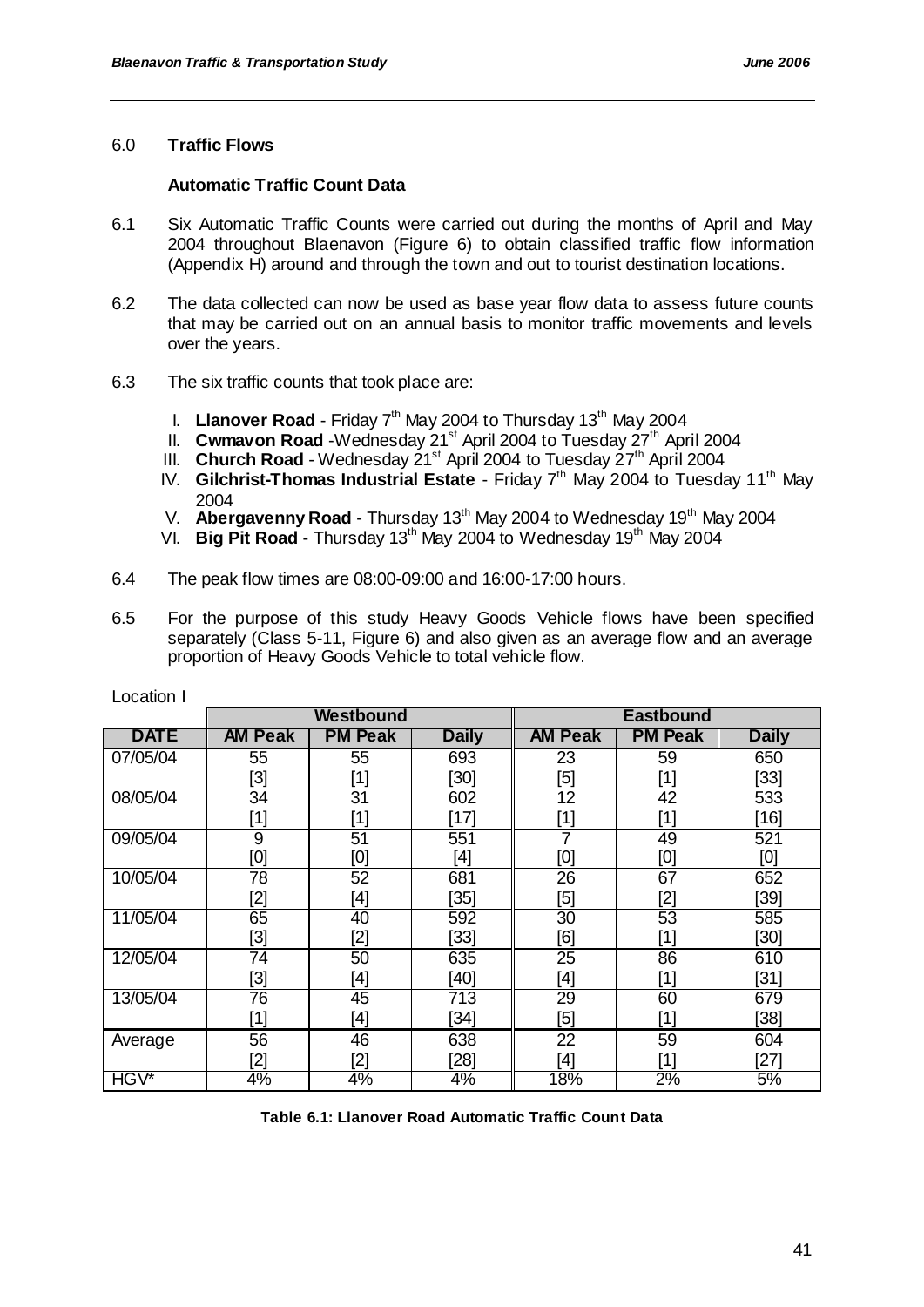**Note for all tables**

Location II

- **Value shown is the total number of vehicles passing that point**
- **Value shown in brackets is the total number of Heavy Goods Vehicles**
- **\* Average Heavy Goods Vehicles percentage of total flow in that location**
- 6.6 The following conclusions can be taken from Table 6.1:
	- Daily flows are generally even but westbound flows, towards Blaenavon Town  $\bullet$ Centre and Hillside Schools and Nursery, are on average 5% higher.
	- Westbound flows are generally higher during the AM peak.
	- Eastbound flows are always noticeably higher during the PM peak.  $\bullet$
	- The highest recorded flow was 86 vehicles/hour during the PM peak travelling eastbound (Wednesday).
	- There is on average 1242 vehicles/day passing through this point.  $\bullet$

|             |                | Westbound      |              |                | <b>Eastbound</b> |              |
|-------------|----------------|----------------|--------------|----------------|------------------|--------------|
| <b>DATE</b> | <b>AM Peak</b> | <b>PM Peak</b> | <b>Daily</b> | <b>AM Peak</b> | <b>PM Peak</b>   | <b>Daily</b> |
| 21/04/04    | 290            | 300            | 3468         | 277            | 253              | 3066         |
|             | [22]           | [5]            | [183]        | [17]           | [15]             | [131]        |
| 22/04/04    | 299            | 343            | 3602         | 290            | 282              | 3311         |
|             | $[23]$         | [9]            | [189]        | $[18]$         | [15]             | $[136]$      |
| 23/04/04    | 323            | 299            | 3811         | 302            | 285              | 3409         |
|             | $[24]$         | [9]            | [193]        | $[20]$         | $[11]$           | [146]        |
| 24/04/04    | 116            | 211            | 2855         | 125            | 182              | 2491         |
|             | [7]            | [3]            | [76]         | [3]            | [1]              | [56]         |
| 25/04/04    | 65             | 162            | 2270         | 40             | 133              | 2029         |
|             | '21            | וסז            | [31]         | וסן            | [1]              | [25]         |
| 26/04/04    | 318            | 308            | 3363         | 284            | 246              | 3148         |
|             | [22]           | [14]           | [188]        | $[19]$         | [12]             | [159]        |
| 27/04/04    | 302            | 317            | 3464         | 282            | 283              | 3300         |
|             | [19]           | [13]           | [183]        | [14]           | [7]              | [156]        |
| Average     | 245            | 277            | 3262         | 229            | 238              | 2965         |
|             | [17]           | [8]            | [149]        | $[13]$         | [9]              | [116]        |
| <b>HGV</b>  | 7%             | 3%             | 5%           | 6%             | 4%               | 4%           |

**Table 6.2: Cwmavon Road Automatic Traffic Count Data**

- 6.7 The following conclusions can be taken from Table 6.2:
	- Daily flows are higher westbound, into Blaenavon (9%).  $\bullet$
	- Westbound flows are generally higher during the AM peak.  $\bullet$
	- Eastbound flows are generally even, but on average flows are slightly higher  $\bullet$ during the PM peak.
	- The highest recorded flow was 323 vehicles/hour during the PM peak, westbound (Friday).
	- There is an average 6227 vehicles/day passing through this point.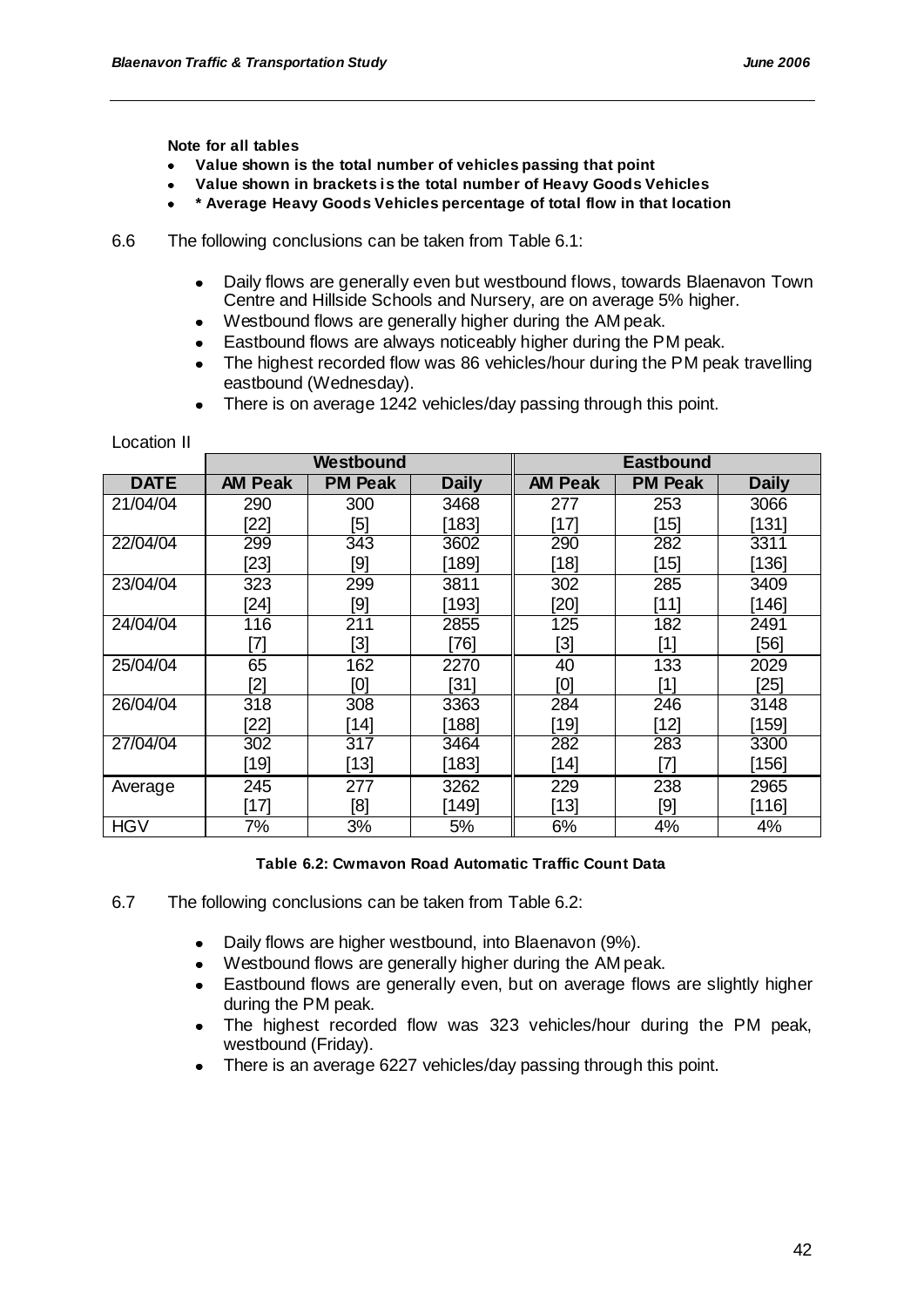|             |                | Westbound      |              |                | <b>Eastbound</b>                                                                                                                                 |              |
|-------------|----------------|----------------|--------------|----------------|--------------------------------------------------------------------------------------------------------------------------------------------------|--------------|
| <b>DATE</b> | <b>AM Peak</b> | <b>PM Peak</b> | <b>Daily</b> | <b>AM Peak</b> | <b>PM Peak</b>                                                                                                                                   | <b>Daily</b> |
| 21/04/04    | 350            | 269            | 3380         | 233            | 338                                                                                                                                              | 3295         |
|             | $[11]$         | $[15]$         | [203]        | $[17]$         | $[15]$                                                                                                                                           | [176]        |
| 22/04/04    | 353            | 298            | 3536         | 215            | 340                                                                                                                                              | 3410         |
|             | $[19]$         | $[14]$         | [210]        | $[20]$         | [17]                                                                                                                                             | [181]        |
| 23/04/04    | 371            | 266            | 3716         | 239            | 350                                                                                                                                              | 3649         |
|             | $[23]$         | [14]           | [221]        | $[23]$         | $[12]$                                                                                                                                           | [176]        |
| 24/04/04    | 143            | 188            | 2842         | 89             | 222                                                                                                                                              | 2639         |
|             | $[12]$         | [5]            | 122          | [9]            | [3]                                                                                                                                              | [40]         |
| 25/04/04    | 63             | 150            | 2186         | 48             | 235                                                                                                                                              | 2163         |
|             | [0]            | [2]            | $[34]$       | [2]            | [2]                                                                                                                                              | $[30]$       |
| 26/04/04    | 367            | 262            | 3398         | 235            | 369                                                                                                                                              | 3260         |
|             | [21]           | [21]           | [217]        | $[15]$         | [13]                                                                                                                                             | ั1811        |
| 27/04/04    | 382            | 287            | 3599         | 229            | 363                                                                                                                                              | 3550         |
|             | $[21]$         | $[15]$         | [220]        | $[14]$         | $[15] % \includegraphics[width=0.9\columnwidth]{figures/fig_1a} \caption{The 1D (top) of the estimators in the left and right.} \label{fig:1} %$ | $[196]$      |
| Average     | 290            | 246            | 3237         | 184            | 317                                                                                                                                              | 3138         |
|             | [15]           | ้121           | [175]        | [14]           | ์111                                                                                                                                             | 140          |
| <b>HGV</b>  | 5%             | 5%             | 5%           | 8%             | 4%                                                                                                                                               | 5%           |

Location III

#### **Table 6.3: Church Road AUTOMATIC TRAFFIC COUNT Data**

- 6.8 The following conclusions can be taken from Table 6.3:
	- Daily flows are fairly balanced, however westbound flows towards  $\bullet$ Abergavenny Road, Garn Lakes and Gilchrist-Thomas Industrial Estate, are 3% higher.
	- Westbound flows are always noticeably higher during the AM peak on weekdays, but considerably lower during the weekend. On average AM peak flows were15% higher than PM peak flows.
	- Eastbound flows are considerably higher each day during the PM peak (42%),  $\bullet$ and even more noticeably during the weekend.
	- More vehicles appear to travel westbound and eastbound during the PM peak  $\bullet$ on Saturday and Sunday.
	- The highest recorded flow at location III was 382 vehicles/hour during the AM  $\bullet$ peak, westbound (Tuesday).
	- There was an average 6375 vehicles/day passing through this point.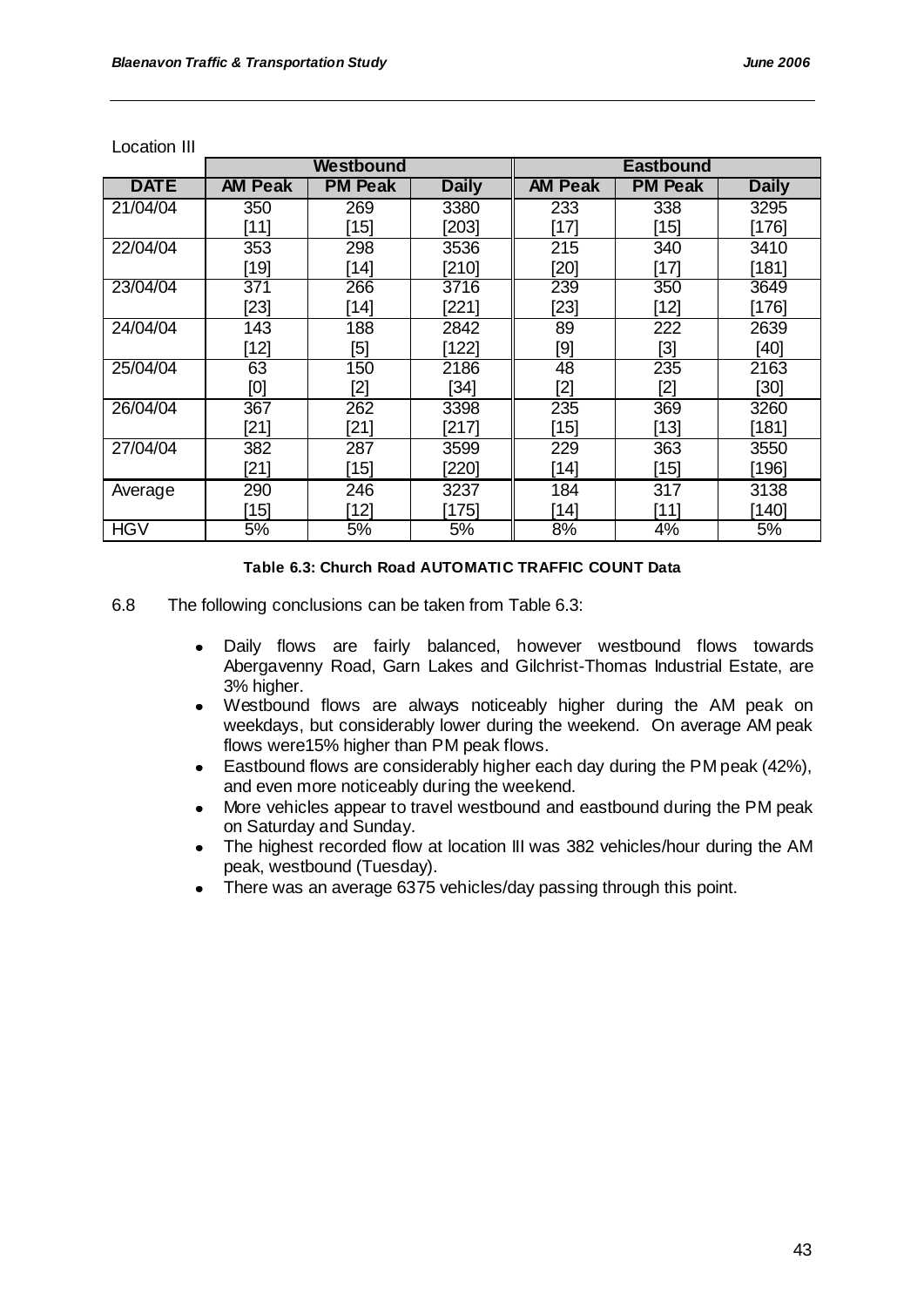| Location IV |
|-------------|
|-------------|

|             | Westbound      |                 |              | <b>Eastbound</b> |                   |              |
|-------------|----------------|-----------------|--------------|------------------|-------------------|--------------|
| <b>DATE</b> | <b>AM Peak</b> | <b>PM Peak</b>  | <b>Daily</b> | <b>AM Peak</b>   | <b>PM Peak</b>    | <b>Daily</b> |
| 07/05/04    | 105            | 50              | 1062         | 30               | 127               | 995          |
|             | [4]            | [3]             | [85]         | [5]              | [9]               | $[105]$      |
| 08/05/04    | 36             | 16              | 500          | 21               | 52                | 498          |
|             | [1]            | [1]             | $[20]$       | [0]              | [3]               | $[24]$       |
| 09/05/04    | 21             | $\overline{21}$ | 319          | 3                | 77                | 335          |
|             | [0]            | [0]             | [4]          | [0]              | [2]               | [8]          |
| 10/05/04    | 108            | 58              | 1004         | 38               | 169               | 933          |
|             | [6]            | [6]             | [84]         | [6]              | [9]               | $[103]$      |
| 11/05/04    | 98             | 50              | 980          | $\overline{27}$  | 153               | 982          |
|             | [5]            | [8]             | [90]         | [6]              | $[11]$            | [115]        |
| Average     | 53             | 39              | 773          | 24               | 116               | 729          |
|             | $[3]$          | [4]             | $[57]$       | [3]              | $\left[ 7\right]$ | [71]         |
| <b>HGV</b>  | 6%             | 10%             | 7%           | 13%              | 6%                | 10%          |

### **Table 6.4: Gilchrist-Thomas Industrial Estate AUTOMATIC TRAFFIC COUNT Data**

- 6.9 The following conclusions can be taken from Table 6.4:
	- Daily flows for the 5 days surveyed are generally even, with westbound flows into the estate being 6% higher on average.
	- Westbound flows are higher during the AM peak by 26%.  $\bullet$
	- Eastbound flows are higher during the PM peak (82%). Hence a high volume of traffic leaves the industrial estate during the PM peak (Monday, Tuesday, Thursday) than arrives during the AM peak eastbound and westbound. Hence much traffic must enter the site outside of peak hours.
	- The highest recorded flow was 169 vehicles/hour during the PM peak,  $\bullet$ eastbound.
	- Eastbound flows during the AM peak are the lowest recorded flows for either direction during the AM and PM peak.
	- There was an average 1502 vehicles/day passing through this point.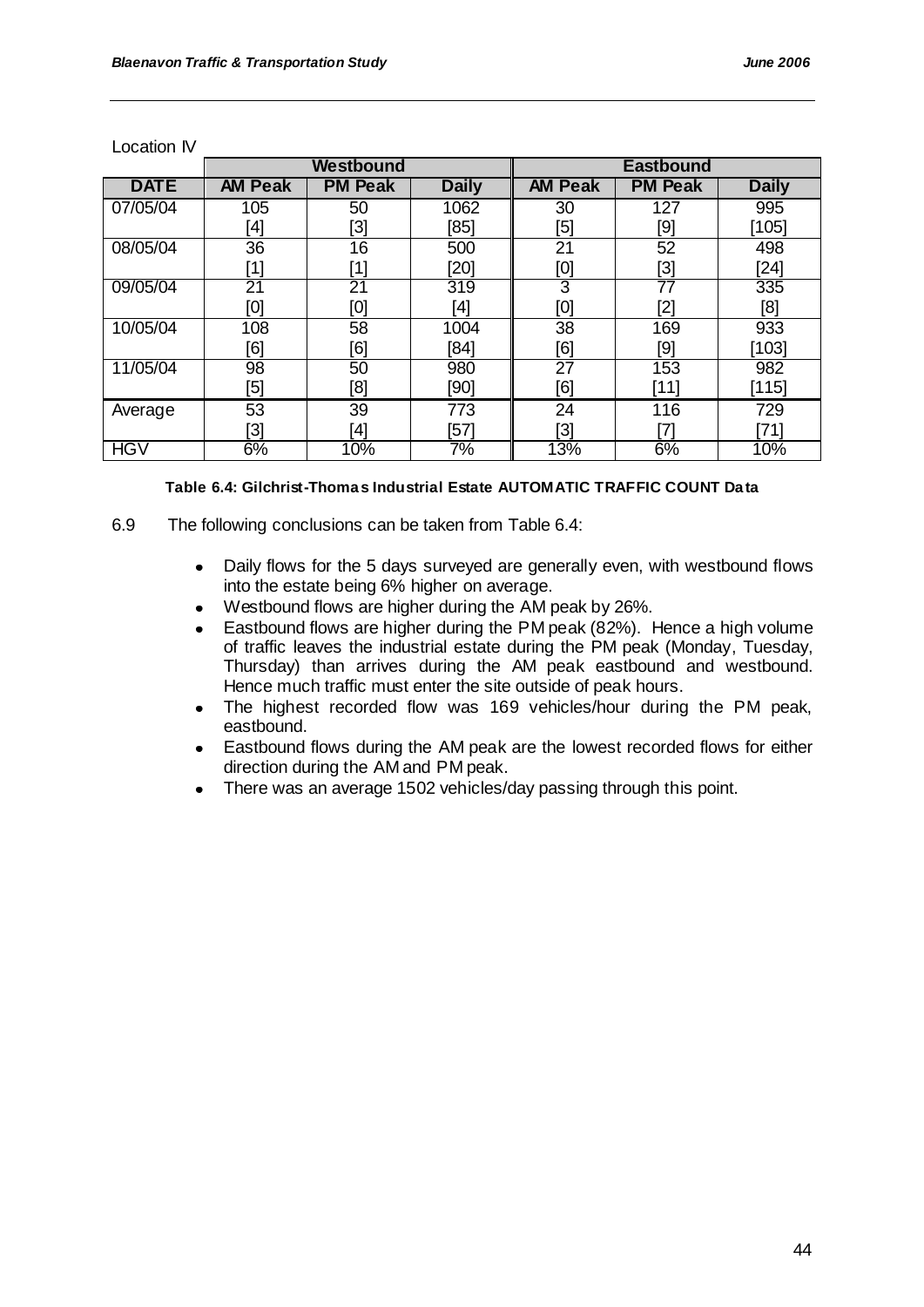| Location V |
|------------|
|------------|

|             | Westbound                                                                                                                                                                                                              |                |              | <b>Eastbound</b> |                |              |
|-------------|------------------------------------------------------------------------------------------------------------------------------------------------------------------------------------------------------------------------|----------------|--------------|------------------|----------------|--------------|
| <b>DATE</b> | <b>AM Peak</b>                                                                                                                                                                                                         | <b>PM Peak</b> | <b>Daily</b> | <b>AM Peak</b>   | <b>PM Peak</b> | <b>Daily</b> |
| 13/05/04    | 110                                                                                                                                                                                                                    | 164            | 1786         | 193              | 195            | 2291         |
|             | [8]                                                                                                                                                                                                                    | [7]            | $[74]$       | [5]              | [4]            | $[73]$       |
| 14/05/04    | 116                                                                                                                                                                                                                    | 184            | 1887         | 166              | 216            | 2311         |
|             | $[10]$                                                                                                                                                                                                                 | [7]            | [93]         | [7]              | [3]            | [69]         |
| 15/05/04    | 42                                                                                                                                                                                                                     | 161            | 1729         | 96               | 133            | 2146         |
|             | [2]                                                                                                                                                                                                                    | [3]            | $[47]$       | [1]              | [1]            | $[36]$       |
| 16/05/04    | 31                                                                                                                                                                                                                     | 181            | 1670         | 58               | 174            | 2021         |
|             | $[1] % \includegraphics[width=0.9\columnwidth]{figures/fig_10.pdf} \caption{The figure shows the number of times on the right panel. The left panel shows the number of times on the right panel.} \label{fig:time} %$ | [2]            | $[17]$       | [2]              | [2]            | [20]         |
| 17/05/04    | 109                                                                                                                                                                                                                    | 184            | 1728         | 171              | 209            | 2187         |
|             | [7]                                                                                                                                                                                                                    | [6]            | [81]         | [5]              | [4]            | [76]         |
| 18/05/04    | 117                                                                                                                                                                                                                    | 187            | 1903         | 178              | 199            | 2349         |
|             | [9]                                                                                                                                                                                                                    | [7]            | $[75]$       | [9]              | [2]            | [75]         |
| 19/05/04    | 121                                                                                                                                                                                                                    | 152            | 1850         | 174              | 188            | 2296         |
|             | $[13]$                                                                                                                                                                                                                 | [5]            | [81]         | [7]              | [5]            | $[75]$       |
| Average     | 92                                                                                                                                                                                                                     | 173            | 1793         | 148              | 188            | 2229         |
|             | 71                                                                                                                                                                                                                     | [5]            | [67]         | [5]              | [3]            | [61]         |
| <b>HGV</b>  | 8%                                                                                                                                                                                                                     | 3%             | 4%           | 3%               | 2%             | 3%           |

#### **Table 6.5: Abergavenny Road Automatic Traffic Count Data**

- 6.10 The following conclusions can be taken from Table 6.5:
	- Daily flows are much higher eastbound, out of Blaenavon towards  $\bullet$ Abergavenny (20%).
	- Westbound flows into Blaenavon are higher during the PM peak by 47%.  $\bullet$
	- Eastbound flows are similar during the AM and PM peak hours, but higher  $\bullet$ during the PM peak.
	- Weekend flows are only slightly lower when compared to weekday flows in  $\bullet$ both directions.
	- The highest recorded flow was 216 vehicles/hour during the PM peak,  $\bullet$ eastbound.
	- Eastbound flows during the AM peak are the lowest recorded flows for either  $\bullet$ direction during the AM and PM peak.
	- There was an average 4022 vehicles/day passing through this point. $\bullet$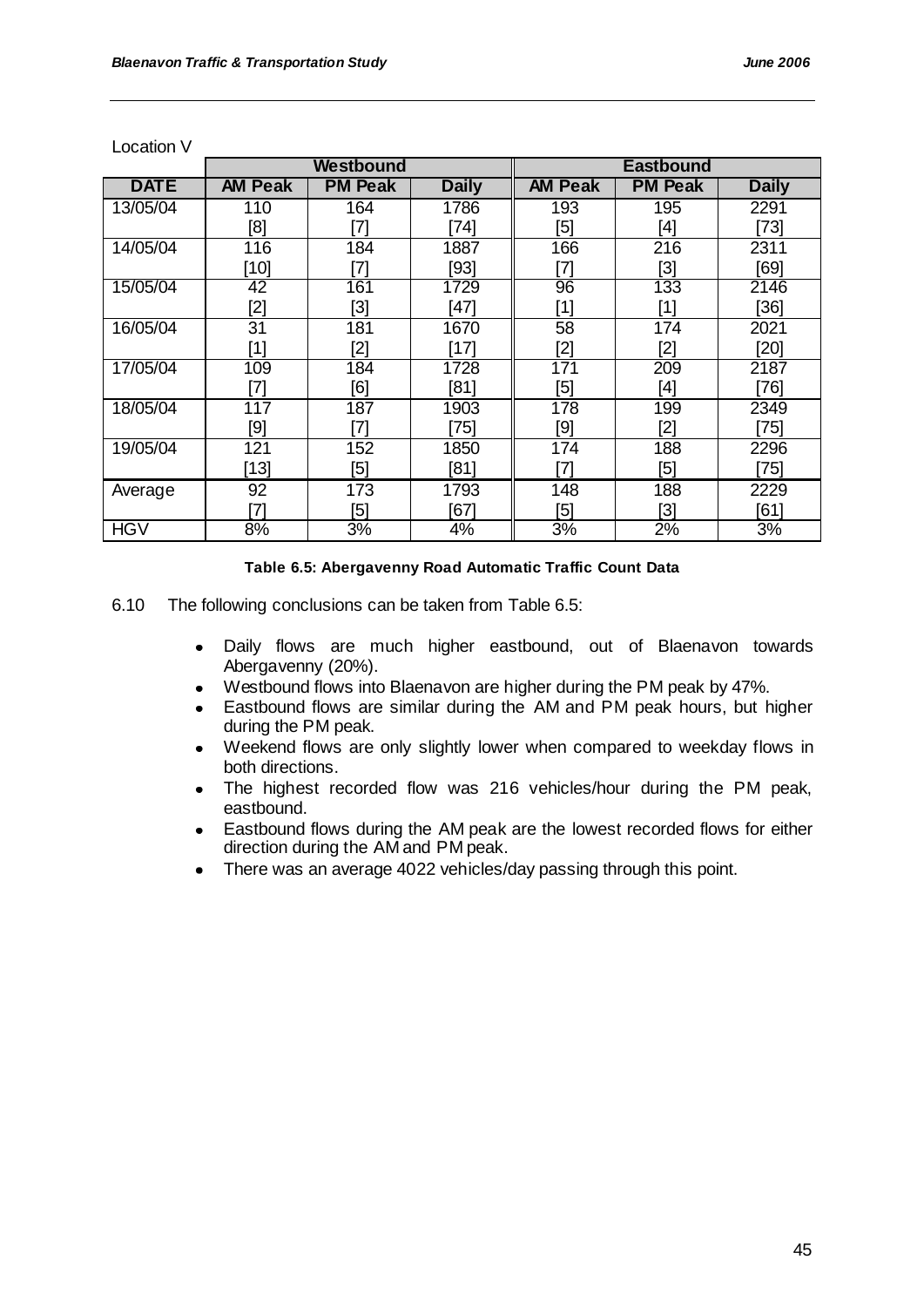|             | Westbound       |                                                                                                                                                                                                                                                            |              | <b>Eastbound</b> |                                                                                                                                                                                                                        |              |
|-------------|-----------------|------------------------------------------------------------------------------------------------------------------------------------------------------------------------------------------------------------------------------------------------------------|--------------|------------------|------------------------------------------------------------------------------------------------------------------------------------------------------------------------------------------------------------------------|--------------|
| <b>DATE</b> | <b>AM Peak</b>  | <b>PM Peak</b>                                                                                                                                                                                                                                             | <b>Daily</b> | <b>AM Peak</b>   | <b>PM Peak</b>                                                                                                                                                                                                         | <b>Daily</b> |
| 13/05/04    | 16              | 11                                                                                                                                                                                                                                                         | 162          | 4                | 36                                                                                                                                                                                                                     | 148          |
|             | [0]             | [1]                                                                                                                                                                                                                                                        | $[22]$       | [0]              | [5]                                                                                                                                                                                                                    | $[21]$       |
| 14/05/04    | 13              | 5                                                                                                                                                                                                                                                          | 153          |                  | 31                                                                                                                                                                                                                     | 140          |
|             | [1]             | $[1] % \includegraphics[width=0.9\columnwidth]{images/Trn4-Architecture.png} \caption{The figure shows the results of the estimators in the left panel. The left panel shows the results of the estimators in the right panel.} \label{Trn4-Architecture}$ | [16]         | [0]              | [2]                                                                                                                                                                                                                    | $[14]$       |
| 15/05/04    | $\overline{11}$ | $\overline{12}$                                                                                                                                                                                                                                            | 178          | 3                | $\overline{32}$                                                                                                                                                                                                        | 170          |
|             | [0]             | [1]                                                                                                                                                                                                                                                        | $[14]$       | [0]              | $[1] % \includegraphics[width=0.9\columnwidth]{figures/fig_10.pdf} \caption{The figure shows the number of times on the right panel. The left panel shows the number of times on the right panel.} \label{fig:time} %$ | $[11]$       |
| 16/05/04    | 9               | 8                                                                                                                                                                                                                                                          | 198          |                  | 64                                                                                                                                                                                                                     | 198          |
|             | [0]             | [0]                                                                                                                                                                                                                                                        | [8]          | [0]              | [0]                                                                                                                                                                                                                    | [8]          |
| 17/05/04    | $\overline{17}$ | $\overline{5}$                                                                                                                                                                                                                                             | 148          | $\overline{2}$   | $\overline{20}$                                                                                                                                                                                                        | 135          |
|             | [1]             | $[1] % \includegraphics[width=0.9\columnwidth]{images/Trn4-Architecture.png} \caption{The figure shows the number of three different ways.} \label{Trn4-Architecture}$                                                                                     | $[20]$       | [1]              | $[2]$                                                                                                                                                                                                                  | $[19]$       |
| 18/05/04    | 18              | $\overline{7}$                                                                                                                                                                                                                                             | 157          | 0                | 30                                                                                                                                                                                                                     | 142          |
|             | [0]             | [1]                                                                                                                                                                                                                                                        | $[23]$       | [0]              | [2]                                                                                                                                                                                                                    | $[21]$       |
| 19/05/04    | 17              | 10                                                                                                                                                                                                                                                         | 160          | $\overline{2}$   | 30                                                                                                                                                                                                                     | 149          |
|             | [0]             | [1]                                                                                                                                                                                                                                                        | $[26]$       | [0]              | [3]                                                                                                                                                                                                                    | $[27]$       |
| Average     | 14              | 8                                                                                                                                                                                                                                                          | 165          | 2                | 35                                                                                                                                                                                                                     | 155          |
|             | [0.3]           | 11                                                                                                                                                                                                                                                         | [18]         | [0.1]            | [2]                                                                                                                                                                                                                    | [17]         |
| <b>HGV</b>  | 2%              | 13%                                                                                                                                                                                                                                                        | 11%          | 14%              | 6%                                                                                                                                                                                                                     | 11%          |

Location VI

#### **Table 6.6: Big Pit Access Road Automatic Traffic Count Data**

- 6.11 The following conclusions can be taken from Table 6.6:
	- Westbound flows, into the site, are higher during the AM peak to account for staff arriving for work.
	- Eastbound flows, out of the site, are higher during the PM peak. 58% more vehicles exit the site eastbound during the PM peak than at any other time.
	- The 1 hour PM peak eastbound flow also accounts for a high proportion of the daily traffic exiting the site (23%).
	- Weekend flows are only slightly lower when compared to weekday flows in both directions.
	- The highest recorded flow was 64 vehicles/hour during the PM peak, eastbound on the Sunday. Generally, visitors arrive to Big Pit after the network AM peak, but trips do fall within the network PM peak.
	- There was an average 320 vehicles/day passing through this point, hence 160 vehicles enter the site on an average day and 160 depart. However, site visits have shown that residents at Forge Side (south of Blaenavon Town Centre, and east of Big Pit) use the narrow access track linking the 2 sites. Hence the number of vehicles accessing the Big Pit site is not directly correlated to the number of visitors or vehicles parked. It should also be noted that there is a bus service that loops into the site also (see Section 4.0, Public Transport).
- 6.12 Overall, the Automatic Traffic Count data (Figure 6) has shown that:
	- Traffic flows are generally greatest through Blaenavon in an east (Pontypool) to the west (Abergavenny) direction, with approximately 1000 vehicles/day travelling out to Kays and Kears Industrial Estate, Garn Lakes and towards Brynmawr.
	- Westbound flows are heaviest during the AM peak and eastbound flows are heaviest during the PM peak, indicating commuter travel patterns.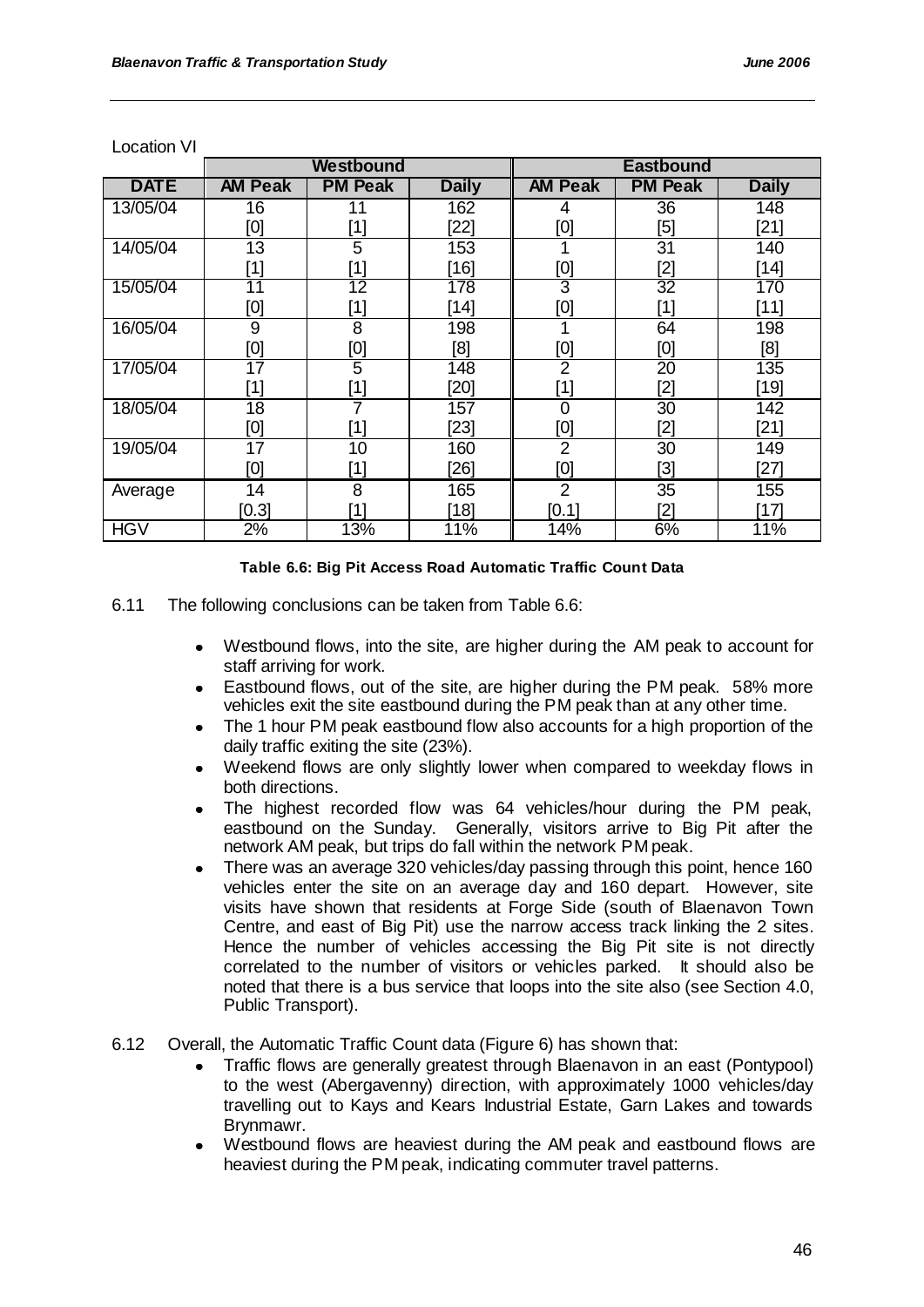No link improvements are currently required to increase capacity of the road network within Blaenavon at present, although with forecast growth in tourist numbers, this should be reviewed in 10 years (Recommendation F5).

## **HGV Routes**

- 6.13 Following from the Automatic Traffic Count Tables (6.1-6.6), Appendix H and Figure 6, the following assessment of Heavy Goods Vehicles movements through Blaenavon has been undertaken.
- 6.14 LOCATION I, Llanover Road (Table 6.1)
	- Heavy Goods Vehicles account for 4% of the total vehicle flow during peak hours westbound and 5% eastbound. However, total flows are exceptionally low eastbound during the AM peak eastbound and hence Heavy Goods Vehicles flows account on average for 18% of vehicle flows.
	- The highest Heavy Goods Vehicles flow was during the AM peak, eastbound, at 20% (6).
	- There were minimal Heavy Goods Vehicles movements during the Sunday in either direction.
	- There were approximately 55 Heavy Goods Vehicles /day passing this  $\bullet$ location on average.
- 6.15 LOCATION II, Cwmavon Road (Table 6.2)
	- Heavy Goods Vehicles account for 5% on average westbound (7% during the AM peak) and 4% eastbound (6% during the AM peak). Therefore Heavy Goods Vehicles movements along Cwmavon Road are highest during the AM network peak, 08:00-09:00.
	- The highest Heavy Goods Vehicles flow was during the AM peak, westbound, at 7% (24).
	- There were few Heavy Goods Vehicles movements during the Sunday in either direction during the peak hours.
	- There were approximately 265 HGV/day passing this location on average.
- 6.16 LOCATION III, Church Road (Table 6.3)
	- Heavy Goods Vehicles account for 5% on average westbound and 5% eastbound (8% during the AM peak), hence there are high Heavy Goods Vehicles movements eastbound along Church Road towards Pontypool during the AM network peak.
	- The highest Heavy Goods Vehicles flow (21) was recorded on 3 separate occasions westbound during the AM peak (Monday and Tuesday) and the PM peak (Monday), accounting for approximately 7% of the total flow.
	- There were minimal HGV flows recorded during the Sunday in both directions eastbound and on the Saturday during both the AM and PM peaks.
	- There were approximately 315 Heavy Goods Vehicles /day passing this location on average.
- 6.17 LOCATION IV, Gilchrist-Thomas Industrial Estate (Table 6.4)
	- Heavy Goods Vehicles account for 7% of flows westbound (10% during the PM peak) and 10% eastbound (13% during the AM peak), yet in actual vehicle numbers, on average, more HGV enter and leave the industrial estate during the PM peak.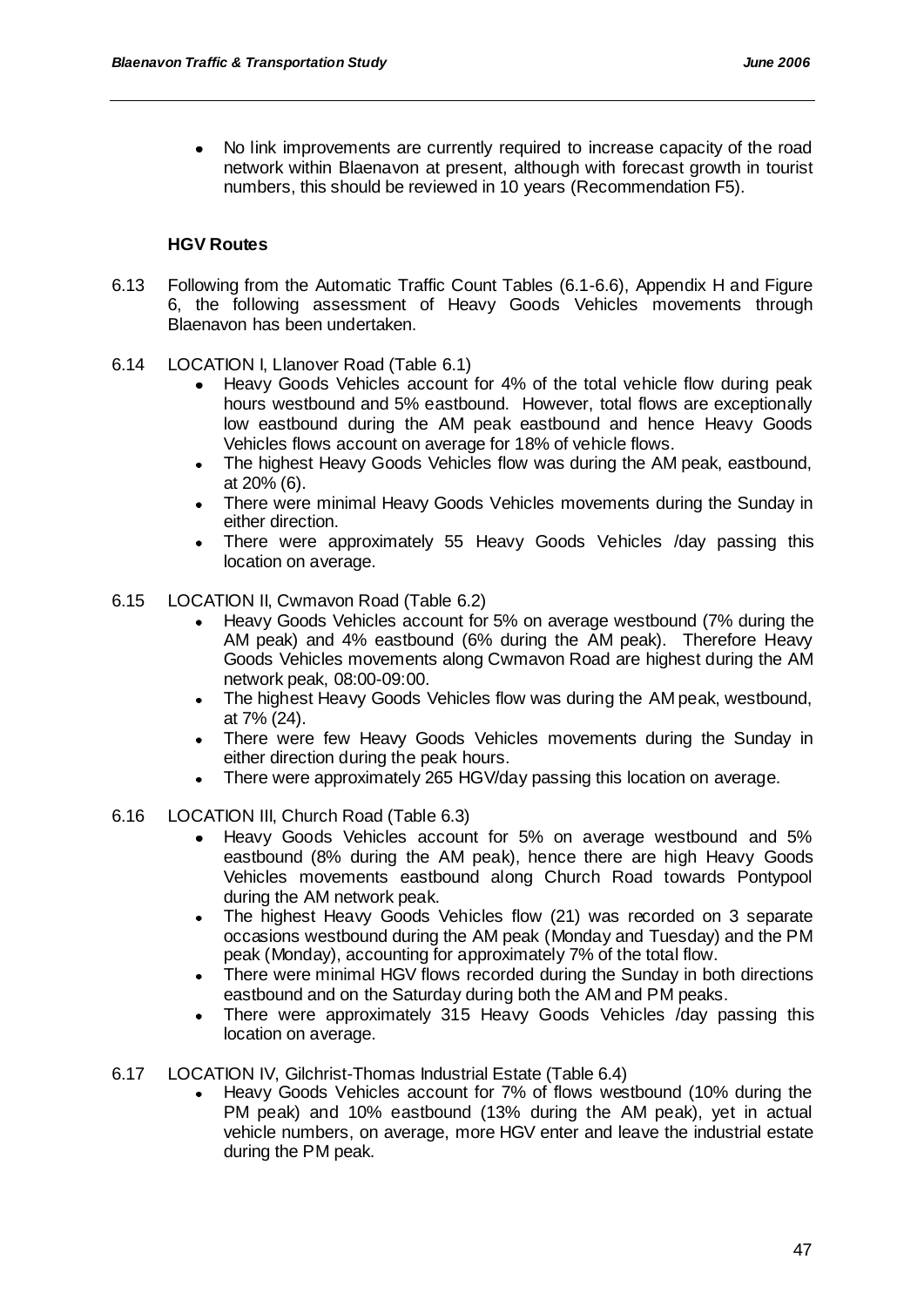- The highest Heavy Goods Vehicles flow recorded was 11, eastbound during the PM peak.
- There were few Heavy Goods Vehicles movements during the weekend.
- There were approximately 128 Heavy Goods Vehicles /day passing this location on average.
- 6.18 LOCATION V, Abergavenny Road (Table 6.5)
	- Heavy Goods Vehicles account for 4% of flows westbound (8% during the AM peak) and 3% eastbound.
	- The highest HGV flow recorded was 13, westbound during the AM peak on a Wednesday.
	- There were noticeably less Heavy Goods Vehicles movements during the weekend.
	- There were approximately 128 Heavy Goods Vehicles /day passing this location on average.
- 6.19 LOCATION VI, Big Pit Access Road (Table 6.6)
	- Heavy Goods Vehicles account for 11% of flows westbound (13% during the PM peak) and 11% eastbound (14% during the AM peak). The proportions are so high because of the low volume of vehicles accessing and leaving the site.
	- There are more Heavy Goods Vehicles movements on average during the PM  $\bullet$ peak.
	- The highest Heavy Goods Vehicles flow recorded was 5, eastbound during the PM.
	- There were no Heavy Goods Vehicles movements during peak hours on the Sunday, and few movements all day, with approximately 50% reduction in HGV flows on the Saturday.
	- There were approximately 35 Heavy Goods Vehicles /day passing this location on average.
- 6.20 Overall conclusions from the Automatic Traffic Count data are:
	- Generally the highest proportion of Heavy Goods Vehicles travel is from A4043 to Gilchrist-Thomas Industrial Estate and vice-versa.
	- There are a high proportion of Heavy Goods Vehicles on Llanover Road to cars, but in actual vehicle terms the number of HGV on this route is relatively low. It is more than likely that Heavy Goods Vehicles use this road for access.
	- A large proportion of Heavy Goods Vehicles travel to the B4248 or Gilchrist-Thomas Industrial Estate.
	- Of the 128 Heavy Goods Vehicles /day to and from Gilchrist-Thomas Industrial Estate on average (including those to and from Big Pit), half of these HGV travel from or to the south/southeast using Church Road. It can be assumed that the remaining Heavy Goods Vehicles traffic travels west along the B4248 or north on the B4246.
	- Traffic modelling of the A465 Heads of the Valleys Dualling Scheme shows minimal increases in traffic along the B4248 as a consequence. This route does not carry significant Heavy Goods Vehicle movements between Blaenavon and the A465. The change in altitude and poor alignment limit potential highway improvements. However, Appendix N highlights the poor maintenance state of this road between Blaenavon and the county boundary and that resurfacing work is required (Paragraph 8.20 / Recommendation M9).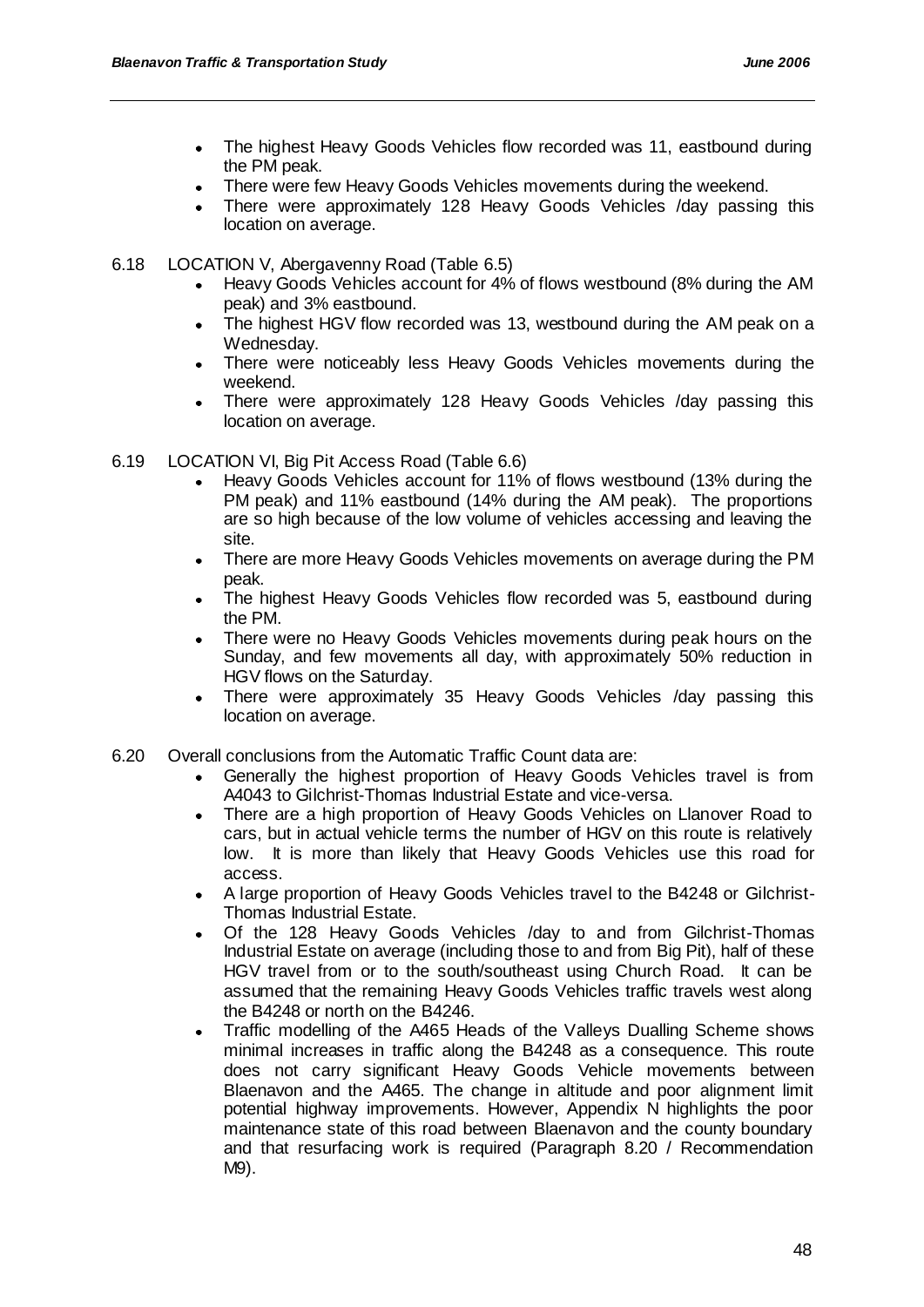## **Origin-Destination Surveys**

- 6.21 The Origin Destination surveys were carried out in Blaenavon for 12 hours between 7am and 7pm on Thursday  $22<sup>nd</sup>$  April 2004 using eight locations:
	- Three screen lines within Blaenavon Church Road, High Street and Broad **Street**
	- Five survey boundary locations Cwmavon Road, Varteg Road, Estate Road, Garn Road and Abergavenny Road
- 6.22 The eight Origin Destination survey locations are shown in Figure 2a, the three screen lines being in the centre of Blaenavon (High Street and Broad Street) with Church Road bypassing the actual town centre. High Street and Broad Street run parallel and the screen lines are both south of Burford Street which run at right angles between the roads, so as to match the vehicles travelling in a loop around the centre – i.e. stopping at the convenience stores. The Broad Street and High Street screen lines were used to assess the level of traffic rat-running through the town centre, away from the Church Road route (with the third screen line). The five boundary locations are situated at the southern entrances to Blaenavon, Cwmavon Road (SE) and Varteg Road (S), the northern entrances, Abergavenny Road (N) and Garn Road (NW) and also at the Gilchrist-Thomas Industrial Estate. The boundary locations are to assess the direction (origins/destinations) of the main through-flow of traffic and also to assess the approach of the traffic accessing the town centre.
- 6.23 Following data collection out on site, the data was initially analysed (Appendix I and Figure 7) employing 50 minute matching periods. Therefore, movements of those vehicles that crossed one of the boundary survey lines could be accounted for if those same vehicles then crossed at least one other boundary survey location within 50 minutes. The vehicles that do not cross another boundary line within 50 minutes of the first line are unable to be matched in the survey. Those unmatched vehicles (58% in and 50% out) are either:
	- Staying longer than the 50 minute match period  $\bullet$
	- Have not been counted due to error
	- Were within the cordon prior to the start of the survey
	- Entered the cordon immediately prior to the end of the survey
	- Exited Blaenavon via an alternative route  $\bullet$
- 6.24 Therefore the values given in this analysis are to be taken as indicative.
- 6.25 The following results have been taken directly from the Origin Destination data and are a summary of the complete analysis tables in Appendix I, which tabulates the following scenarios:
	- Base 1
		- o 5 boundary lines and 3 screen lines
	- Base 1A
		- o 5 boundary lines and 1 screen line (Church Road)
	- Base 1B
		- o 5 boundary lines and 1 screen line (High Street)
	- Base 1C
		- o 5 boundary lines and 1 screen line (Broad Street)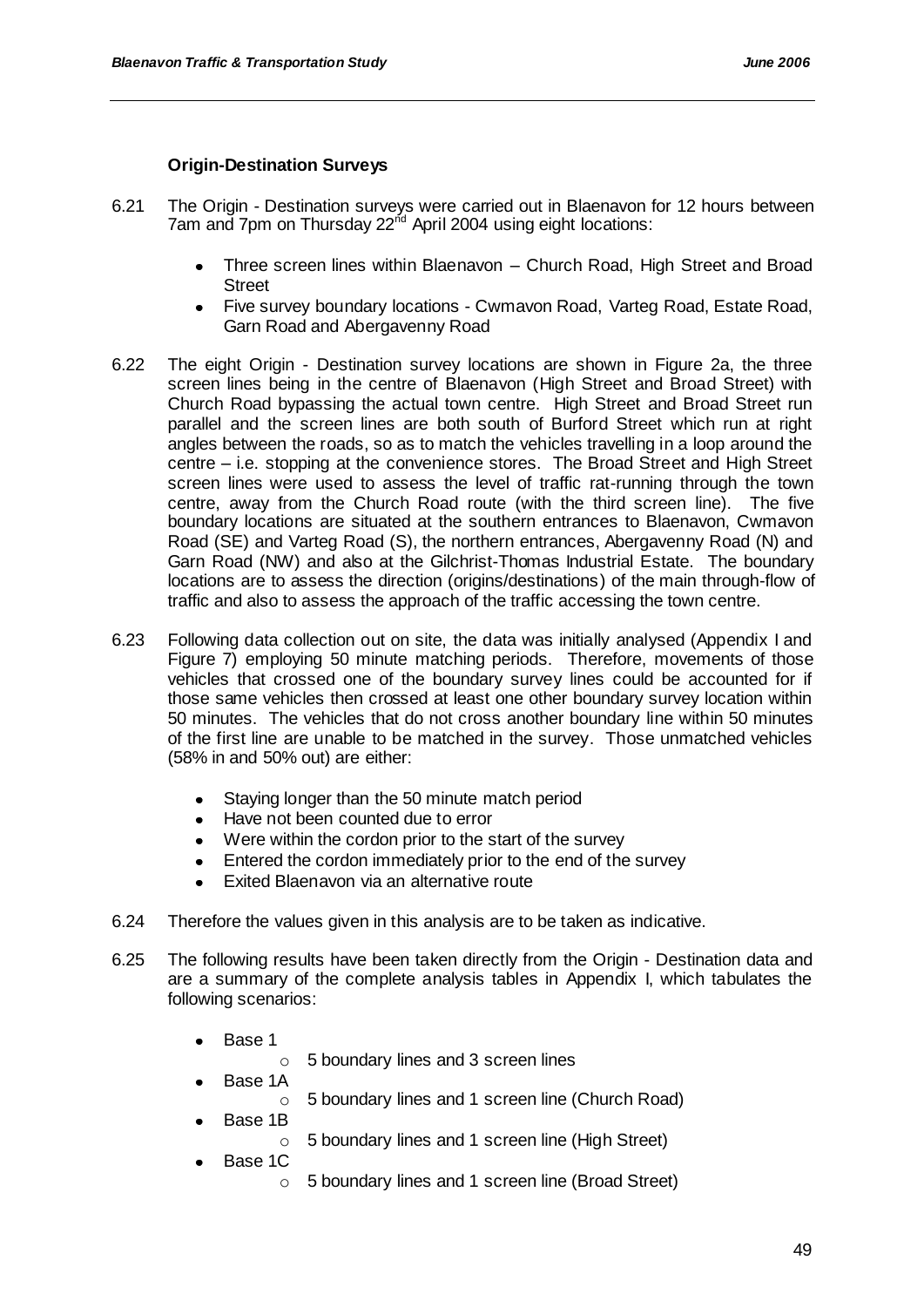- Base 2  $\bullet$ 
	- o 5 boundary lines (at Cwmavon Road, Varteg Road, Church Road, High Street and Broad Street)
- Base 3
	- o 6 boundary lines (at Church Road, High Street, Broad Street, Estate Road, Garn Road and Abergavenny Road)
- Base 4
	- o 3 boundary lines (at Church Road, High Street and Broad Street)
- Base 5
	- o 2 boundary lines (at High Street and Broad Street)
- 6.26 Summaries of the following analysis of Base 1, 1A-C and Base 2-5 are included as simplistic diagrams under Figure 8.

### **Base 1 & 1A-C**

### 6.27 **Cwmavon Road (in)**

2615 vehicles travelled into Blaenavon via Cwmavon Road during the 12 hour survey period. 50% of these vehicles were matched travelling into the town centre and/or out through a boundary survey line within 50 minutes.

- Estate Road (out)
	- o Approximately 50% of the vehicles matched left via Estate Road.
	- o Approximately 75% of the vehicles from Cwmavon Road to Estate Road crossed one of the 3 screen lines.
		- 100% of these crossed the Church Road screen line.
	- o **Hence traffic from Cwmavon Road to Estate Road use Church Road only.**
- Garn Road (out)
	- o Approximately 4% of the vehicles matched left via Garn Road.
	- o Approximately 80% of the vehicles from Cwmavon Road to Garn Road crossed one of the 3 screen lines.
		- **•** Approximately 70% of these crossed the Church Road screen line.
		- Approximately 20% of these crossed the High Street screen line.
		- Approximately 10% of these crossed the Broad Street screen line.
	- o **Hence the majority of traffic from Cwmavon Road to Garn Road uses Church Road.**
- Abergavenny Road (out)
	- o Approximately 25% of the vehicles matched left via Abergavenny Road.
	- o Approximately 65% of the vehicles from Cwmavon Road to Abergavenny Road crossed one of the 3 screen lines.
		- **•** Approximately 85% of these crossed the Church Road screen line.
		- **-** Approximately 15% of these crossed the High Street screen line (very small amount).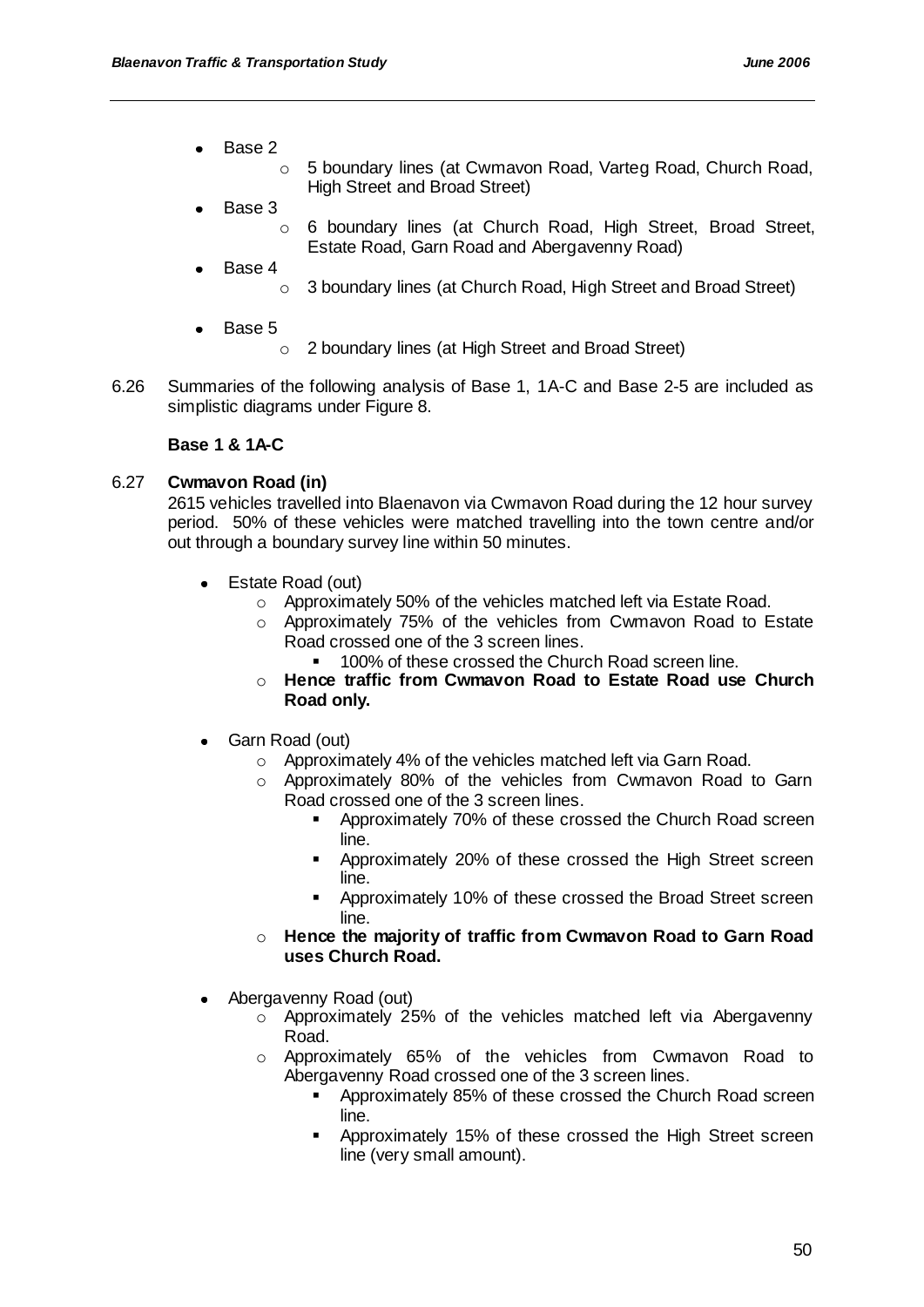- o **Hence the majority of traffic from Cwmavon Road to Abergavenny Road appears to use Church Road. Therefore, taking into account the traffic to Estate Road, Garn Lakes and Abergavenny Road, through traffic from Cwmavon Road is using Church Road and not travelling through the town centre. Therefore any movement restrictions in the town centre will have little impact on through traffic, just local traffic.**
- Varteg Road (out)
	- o Approximately 6% of the vehicles matched left via Varteg Road.
	- $\circ$  Approximately 10% of the vehicles from Cwmavon Road to Varteg Road crossed one of the 3 screen lines.
		- Approximately 50% of these crossed the Broad Street screen line.
		- Approximately 25% of these crossed the Church Road screen line.
		- Approximately 25% of these crossed the High Street screen line.
	- o **Hence the majority of traffic from Cwmavon Road to Varteg Road (90%) did not appear to cross any of the 3 screen lines and probably drove straight out (left turn from A4043 into Varteg Road). Approximately 50% of the traffic that did cross a screen line in the town centre (5% of total traffic) crossed at Broad Street. However, of those vehicles crossing the Broad Street screen line, a large majority of these have crossed the other 2 screen lines also (a loop into and out of the town centre).**
- Cwmavon Road (out)
	- o Approximately 20% of the vehicles matched also left via Cwmavon Road.
	- o Approximately 60% of the vehicles from Cwmavon Road that returned to Cwmavon Road crossed one of the 3 screen lines.
		- Approximately 50% of these crossed the Church Road screen line.
		- Approximately 50% of these crossed the Broad Street screen line.
	- o **Hence vehicles travelling both to and from Blaenavon via Cwmavon Road within a 50 minute time period cross either Church Road or Broad Street (not High Street). There is overlapping hence vehicles generally cross more than one screen line within Blaenavon Town Centre during the 50 minute time period. The crossing of Church Road screen line implies that the vehicles travel to Gilchrist-Thomas industrial Estate or the northern end of the town.**

## 6.28 **Varteg Road (in)**

1375 vehicles travelled into Blaenavon via Varteg Road during the 12 hour survey period. 50% of these vehicles were matched travelling into the town centre and/or out through a boundary survey line within 50 minutes.

- Estate Road (out)
	- o Approximately 30% of the vehicles matched left via Estate Road.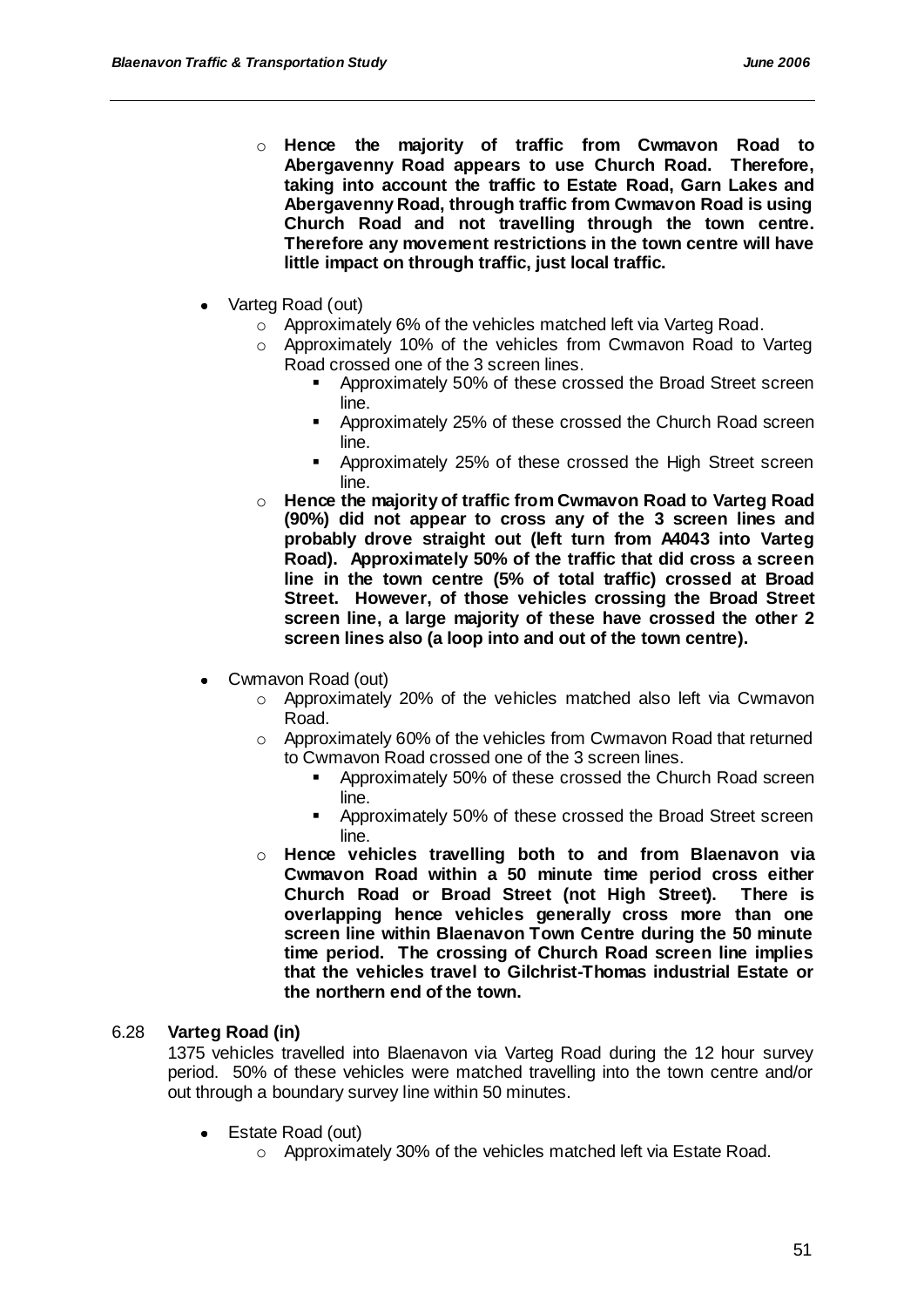- o Approximately 80% of the vehicles from Varteg Road to Estate Road crossed one of the 3 screen lines.
	- Approximately 100% of these crossed the Church Road screen line.
- o **Hence traffic from Varteg Road to Estate Road use Church Road.**
- Garn Road (out)
	- o Approximately 5% of the vehicles matched left via Garn Road.
	- o Approximately 70% of the vehicles from Varteg Road to Garn Road crossed one of the 3 screen lines.
		- Approximately 100% of these crossed the Church Road screen line.
	- o **Hence the majority of traffic from Varteg Road to Garn Road uses Church Road.**
- Abergavenny Road (out)
	- o Approximately 35% of the vehicles matched left via Abergavenny Road.
	- o Approximately 75% of the vehicles from Varteg Road to Abergavenny Road crossed one of the 3 screen lines.
		- Approximately 95% of these crossed the Church Road screen line.
	- o **Hence the majority of traffic from Varteg Road to Abergavenny Road uses Church Road. A marginal amount of traffic may also be using Broad Street (i.e. to stop at a convenience store, etc.).**
- Cwmavon Road (out)
	- o Approximately 25% of the vehicles matched left via Cwmavon Road.
	- o Approximately 25% of the vehicles from Varteg Road to Cwmavon Road crossed one of the 3 screen lines.
		- Approximately 60% of these crossed the Church Road screen line.
		- Approximately 40% of these crossed the Broad Street screen line.
	- o **Hence the majority of traffic from Varteg Road to Cwmavon Road did not cross at a screen line, traffic that did either crossed Broad Street or Church Road; travelling into town (delivery/shopping/private) or presumably to Gilchrist-Thomas Industrial Estate.**
- Varteg Road (out)
	- o Approximately 5% of the vehicles matched also left via Varteg Road.
	- o Approximately 60% of the vehicles from Varteg Road that returned to Varteg Road crossed one of the 3 screen lines.
		- **100% of these crossed the Church Road screen line.**
		- **100% of these crossed the Broad Street screen line.**
		- **-** Approximately 30% of these crossed the High Street screen line.
	- o **Hence vehicles travelling both to and from Blaenavon via Varteg Road (minimum amount) within a 50 minute time period cross at least 2 of the 3 screen lines. Approximately one third of all traffic from Varteg Road travelling into the town entered via High Street.**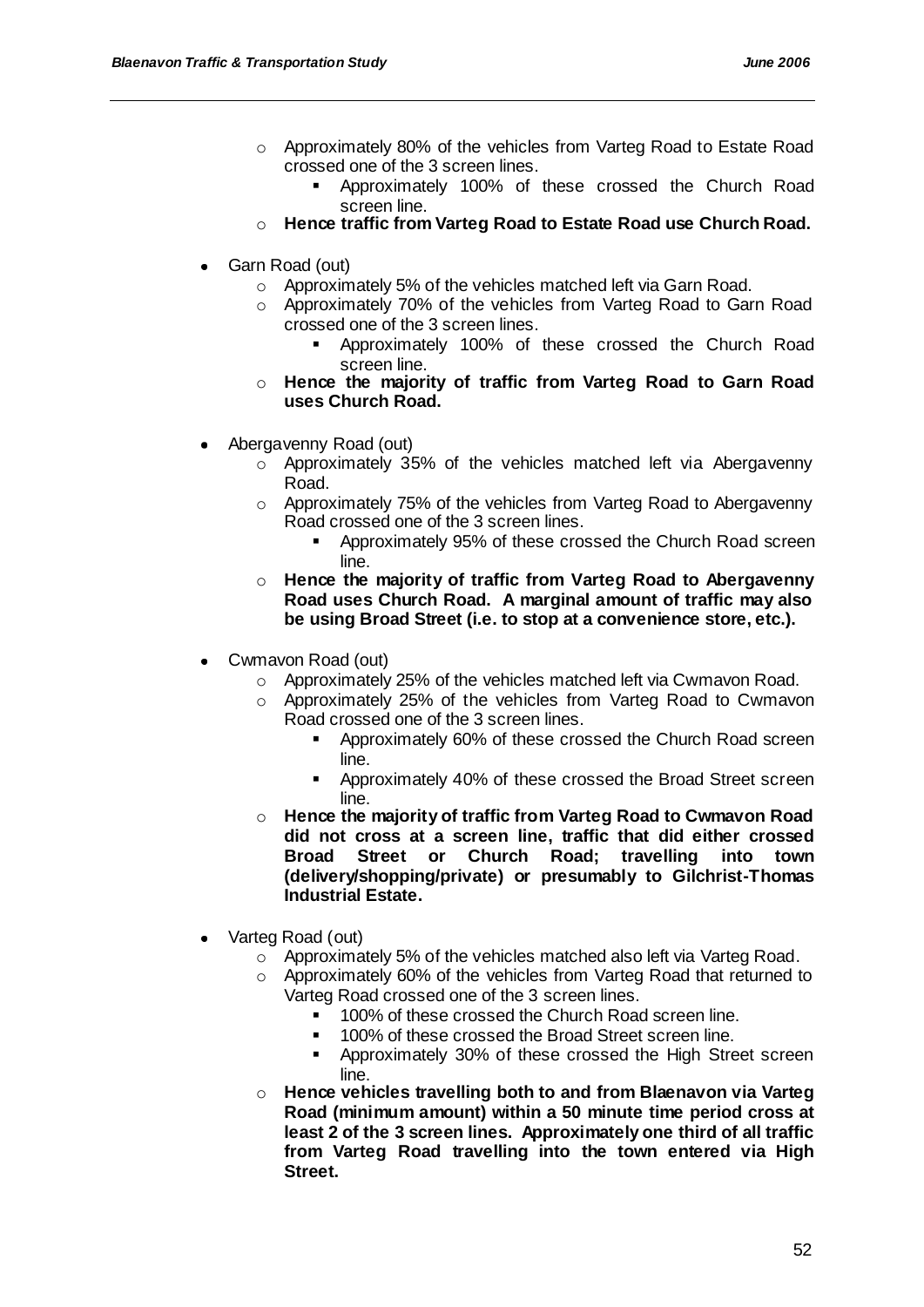## 6.29 **Abergavenny Road (in)**

1283 vehicles travelled into Blaenavon via Abergavenny Road during the 12 hour survey period. 50% of these vehicles were matched travelling into the town centre and/or out through a boundary survey line within 50 minutes.

- Estate Road
	- o Approximately 10% of the vehicles matched left via Estate Road.
	- o Approximately 30% of the vehicles from Abergavenny Road to Estate Road crossed one of the 3 screen lines.
		- Approximately 100% of these crossed the Church Road screen line.
	- o **Hence traffic from Abergavenny Road to Estate Road use Church Road. Furthermore, 1/3 of this traffic proceeded to use High Street as well, and 30% crossed the Broad Street screen line.**
- Garn Road (out)  $\bullet$ 
	- o Approximately 15% of the vehicles matched left via Garn Road.
	- o Approximately 5% of the vehicles from Abergavenny Road to Garn Road crossed one of the 3 screen lines.
		- **Approximately 50% of these crossed the Church Road screen** line.
		- **-** Approximately 50% of these crossed the Broad Street screen line.
	- o **Hence traffic from Abergavenny Road to Garn Road does not use the screen lines within Blaenavon town centre.**
- Varteg Road (out)
	- o Approximately 20% of the vehicles matched left via Varteg Road.
	- o Approximately 70% of the vehicles from Abergavenny Road to Varteg Road crossed one of the 3 screen lines.
		- Approximately 80% of these crossed the Church Road screen line.
		- Approximately 10% of these crossed the Broad Street screen line.
		- Approximately 10% of these crossed the High Street screen line.
	- o **Hence traffic from Abergavenny Road to Varteg Road use Church Road in general. There are a few vehicles that use High Street/ Broad Street.**
- Cwmavon Road (out)
	- o Approximately 35% of the vehicles matched left via Cwmavon Road.
	- o Approximately 70% of the vehicles from Abergavenny Road to Cwmavon Road crossed one of the 3 screen lines.
		- **•** Approximately 60% of these crossed the Church Road screen line.
		- Approximately 40% of these crossed the Broad Street screen line.
	- o **Hence the majority of traffic from Abergavenny Road to Cwmavon Road uses Church Road, with a small proportion using Broad Street and few using High Street. It should be noted that it appears vehicles are crossing 2 screen lines or more.**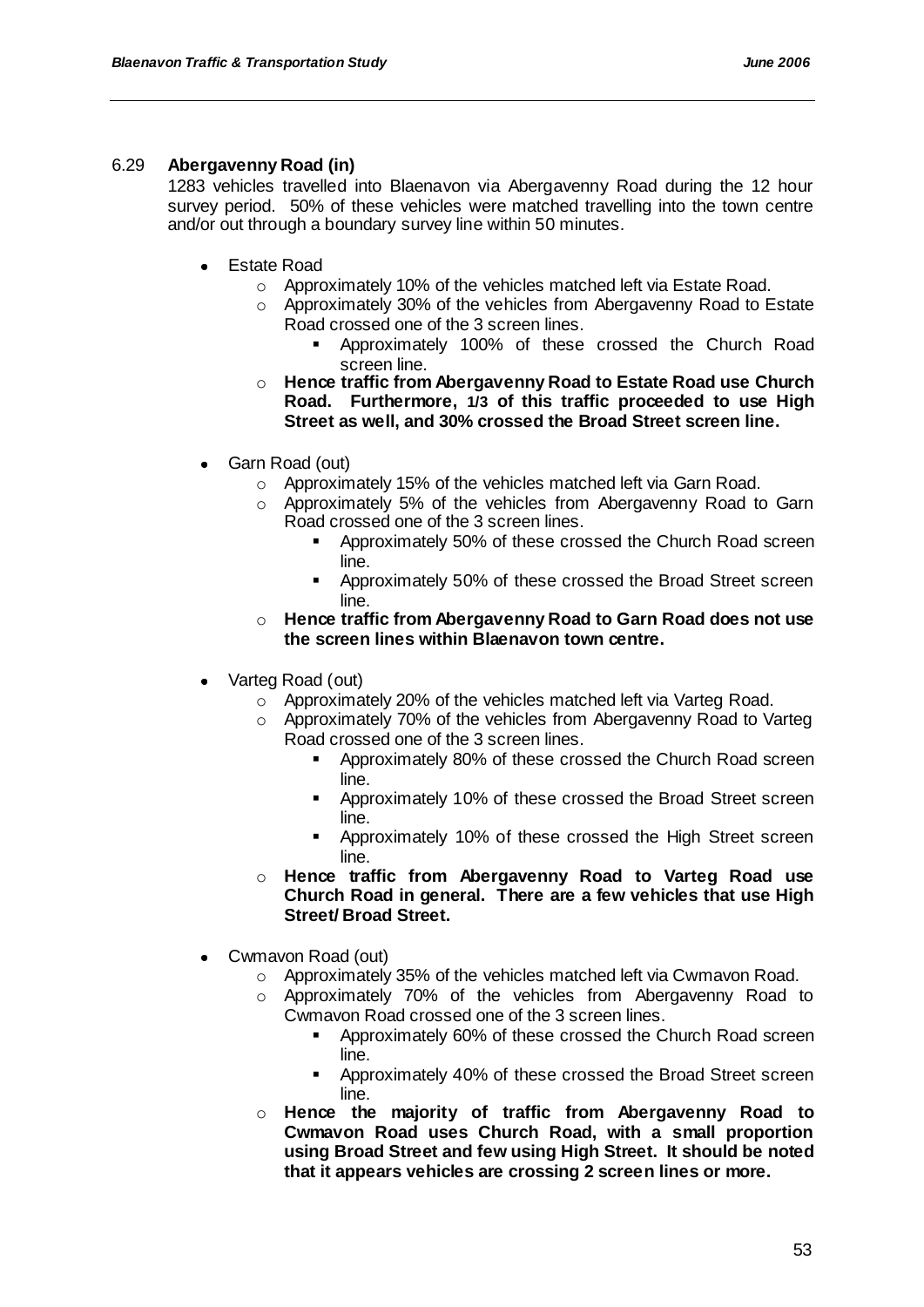- $\circ$  It should also be noted at this point that any traffic not on the main route (Church Road) to the northwest travels through High Street, and that the minority of traffic to the southeast is not using the main route, but taking Broad Street.
- Abergavenny Road (out)
	- o Approximately 20% of the vehicles matched also left via Abergavenny Road.
	- o Approximately 25% of the vehicles from Abergavenny Road that returned to Abergavenny Road crossed one of the 3 screen lines.
		- Approximately 90% of these crossed the Church Road screen line.
		- Approximately 10% of these crossed the Broad Street screen line.
	- o **majority of vehicles travelling back out of Abergavenny Road during the 50 minute time period do not cross any of the screen lines.**

## 6.30 **Garn Road (in)**

580 vehicles travelled into Blaenavon via Garn Road during the 12 hour survey period. 50% of these vehicles were matched travelling into the town centre and/or out through a boundary survey line within 50 minutes.

- $\bullet$ Estate Road (out)
	- o Approximately 1% of the vehicles matched left via Estate Road.
	- o Approximately 0% of the vehicles from Garn Road to Estate Road crossed one of the 3 screen lines.
	- o **Hence there is little traffic from Brynmawr entering Estate Road for Gilchrist-Thomas Industrial Estate. This is backed up from additional survey data.**
- Abergavenny Road (out)
	- o Approximately 29% of the vehicles matched left via Abergavenny Road.
	- o None of the vehicles from Garn Road to Abergavenny Road crossed one of the 3 screen lines.
	- o **Hence, traffic from Garn Road to Abergavenny Road, do not access Blaenavon town centre.**
- Varteg Road (out)
	- o Approximately 35% of the vehicles matched left via Varteg Road.
	- o Approximately 5% of the vehicles from Garn Road to Varteg Road crossed one of the 3 screen lines.
		- Approximately 75% of these crossed the Church Road screen line.
		- Approximately 25% of these crossed the High Street screen line.
	- o **Hence only a very low proportion (5%) of traffic appears to cross any of the screen lines between Garn Road (N) and Varteg Road (S) within the 50 minute time period.**
- Cwmavon Road (out)
	- o Approximately 15% of the vehicles matched left via Cwmavon Road.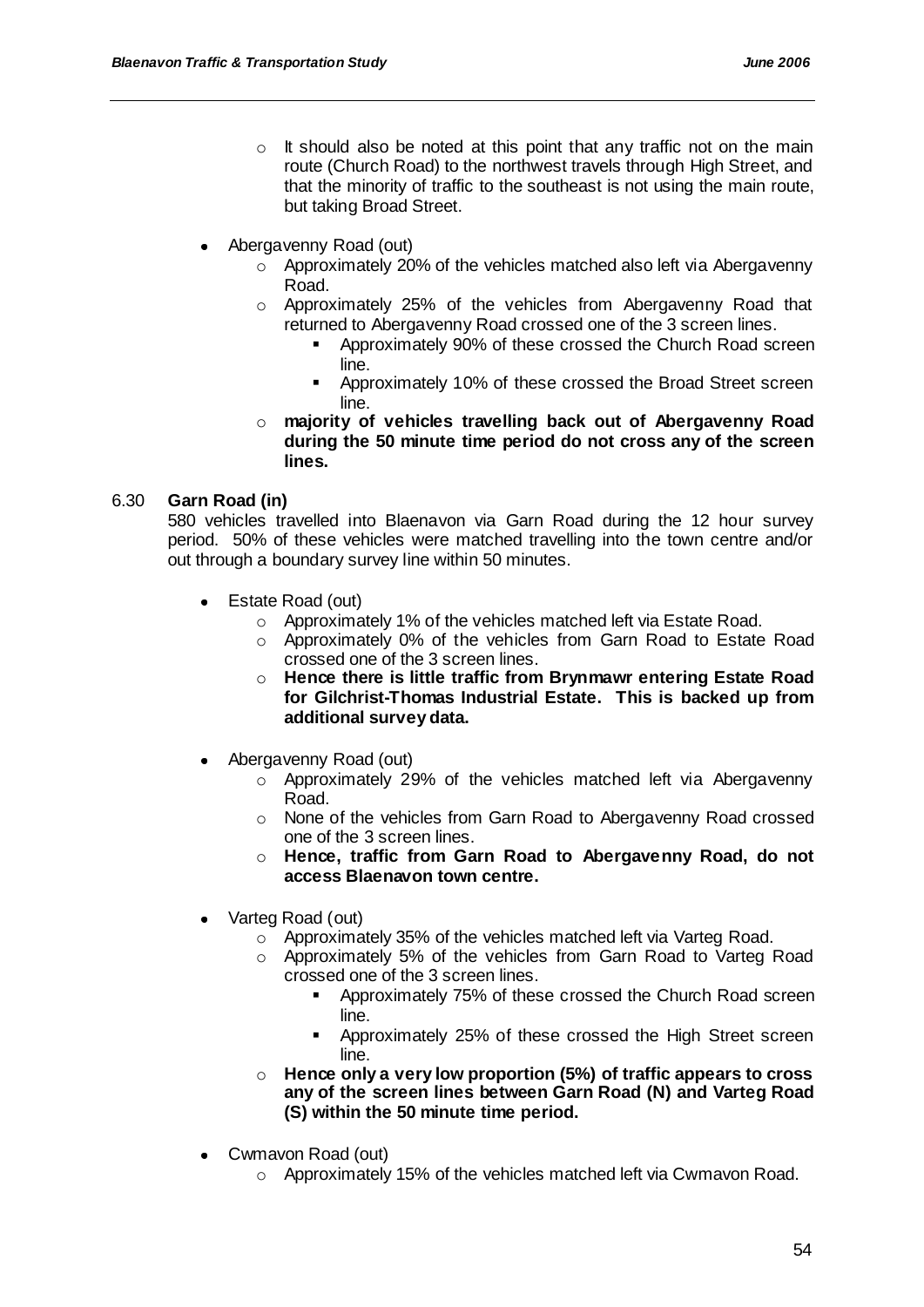- o Approximately 70% of the vehicles from Garn Road to Cwmavon Road crossed one of the 3 screen lines.
	- **•** Approximately 60% of these crossed the Church Road screen line.
	- Approximately 35% of these crossed the Broad Street screen line.
	- **-** Approximately 5% of these crossed the High Street screen line.
- o **Hence the majority of traffic from Garn Road to Cwmavon Road uses Church Road, with a small proportion using Broad Street.**
- Garn Road (out)
	- o Approximately 20% of the vehicles matched also left via Garn Road.
	- o No traffic was matched at a screen line.
	- o **Hence vehicles travelling both to and from Blaenavon via Garn Road did not enter the Town Centre.**

## 6.31 **Estate Road (in)**

1213 vehicles travelled out of Estate Road from Gilchrist-Thomas Industrial Estate during the 12 hour survey period. 60% of these vehicles were matched travelling into the town centre and/or out through a boundary survey line within 50 minutes.

- Garn Road (out)  $\bullet$ 
	- o Approximately 1% of the vehicles matched left via Garn Road.
	- o Approximately 30% of the vehicles from Estate Road to Garn Road crossed one of the 3 screen lines.
		- 100% of these crossed the Church Road screen line.
	- o **Hence little traffic travelled from Estate Road to Garn Road, and approximately 1/3 of vehicles that undertake this movement, do so via Church Road.**
- Abergavenny Road (out)
	- $\circ$  Approximately 9% of the vehicles matched also left via Abergavenny Road.
	- o Approximately 30% of the vehicles from Estate Road to Abergavenny Road crossed one of the 3 screen lines
		- Approximately 90% of these crossed the Church Road screen line.
		- Approximately 10% of these crossed the Broad Street screen line.
	- o **Hence little traffic travelled from Estate Road to Abergavenny Road during the 50 minute time period.**
- Varteg Road (out)
	- o Approximately 20% of the vehicles matched left via Varteg Road.
	- o Approximately 60% of the vehicles from Estate Road to Varteg Road crossed one of the 3 screen lines.
		- 100% of these crossed the Church Road screen line.
	- o **Hence traffic from Estate Road to Varteg Road use Church Road only.**
- Cwmavon Road (out)
	- o Approximately 60% of the vehicles matched left via Cwmavon Road.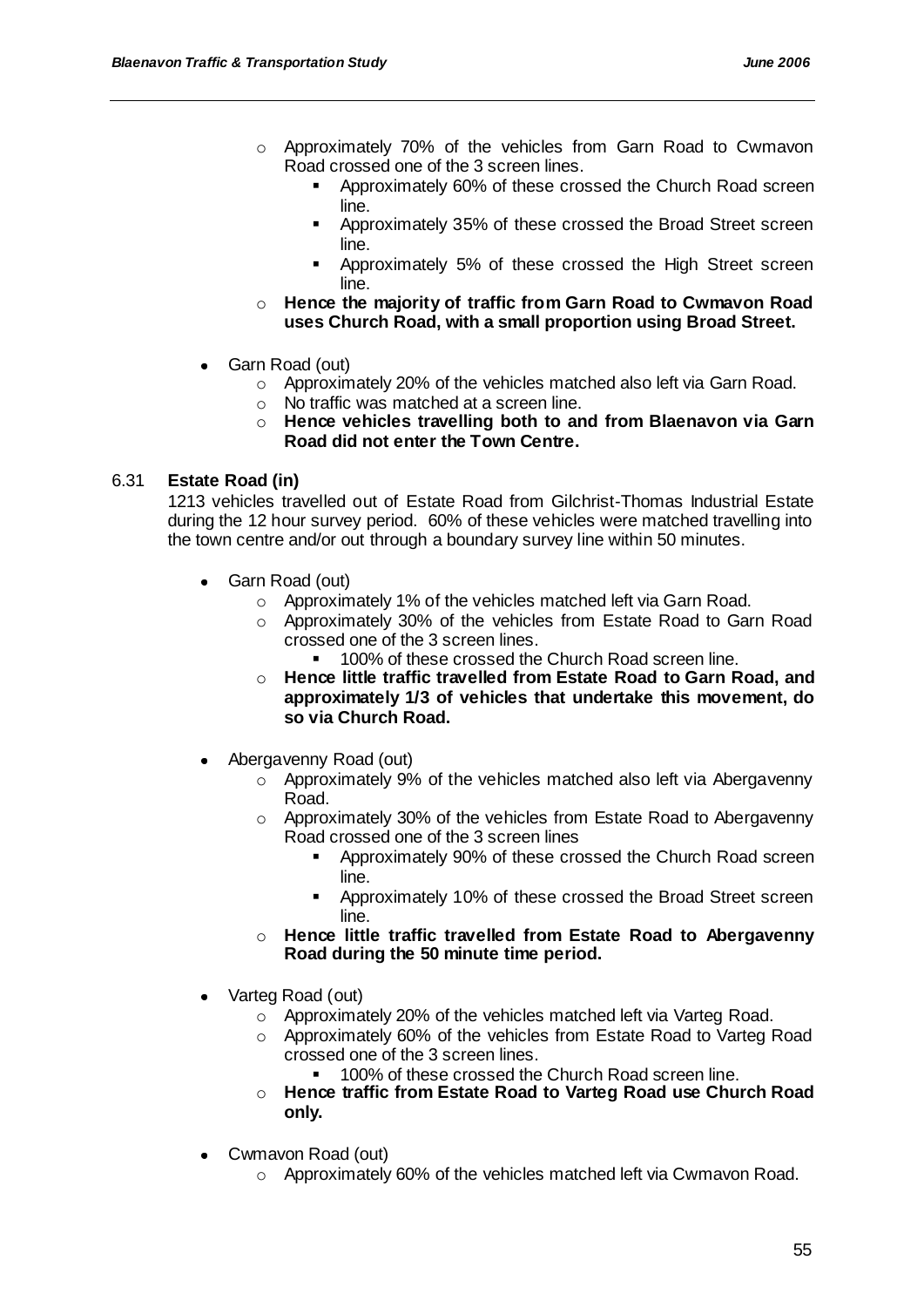- o Approximately 65% of the vehicles from Estate Road to Cwmavon Road crossed one of the 3 screen lines.
	- **Approximately 97% of these crossed the Church Road screen** line.
- o **Hence the majority of traffic from Estate Road to Cwmavon Road uses Church Road.**
- Estate Road (out)  $\bullet$ 
	- o Approximately 10% of the vehicles matched also returned to Gilchrist-Thomas Industrial Estate via Estate Road.
	- $\circ$  Approximately 20% of the vehicles from Estate Road that returned to Estate Road crossed one of the 3 screen lines.
		- Approximately 100% of these crossed the Church Road screen line.
	- o **Hence few vehicles travel into Blaenavon and returned. Those that do, travel via Church Road.**
- 6.32 From the above data and the data in Appendix H and Figure 7 and 8, it is possible to see that:
	- 37% of inbound traffic travelled from Cwmavon Road  $\bullet$
	- 20% of inbound traffic travelled from Varteg Road
	- 18% of inbound traffic travelled from Abergavenny Road
	- 17% of inbound traffic travelled from Estate Road
	- 8% of inbound traffic travelled from Garn Road
- 6.33 Within the 12 hour survey, the following proportions of traffic left Blaenavon via the 5 boundaries:
	- 32% outbound traffic to Cwmavon Road
	- 23% outbound traffic to Abergavenny Road  $\bullet$
	- 19% outbound traffic to Estate Road
	- 18% outbound traffic to Varteg Road
	- 8% outbound traffic to Garn Road
- 6.34 The results show that Cwmavon Road had the highest traffic flows (in and out) and there is minimal rat running through the town centre by through traffic. Therefore, highway improvement to the town centre (Recommendations A5/F1/S2) will not impact on through traffic patterns.

## **Base 2**

6.35 The analysis in Base 2 takes account of all the internal movements at the south of Blaenavon Town Centre.

# 6.36 General

The total inbound flow is negligibly higher than the outbound flow (5%).

Inbound – Church Road and Cwmavon Road had the highest volume of  $\bullet$ vehicles by some considerable margin (approximately 65% of the total flow) and High Street accounts for the least amount of flow (6% of total).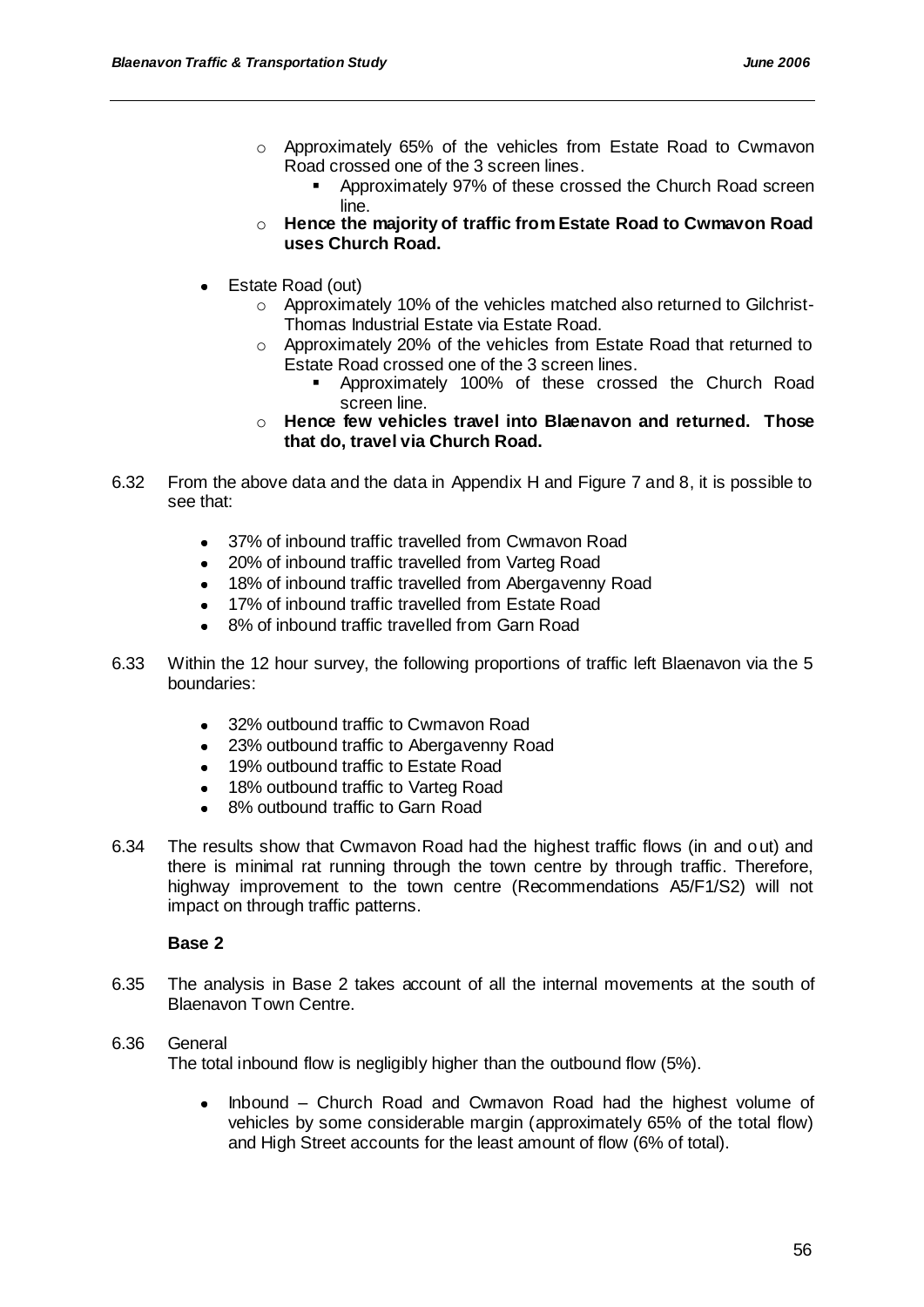• Outbound – Church Road had the highest volume outbound (i.e. heading towards the North) and High Street again had the lowest flow (4%). All outbound flows appear to be similarly proportionate to the inbound flows.

# 6.37 **Cwmavon Road (in)**

- Approximately 70% of the vehicles matched travel through Church Road from Cwmavon Road.
- Approximately 15% of the vehicles matched travel through Broad Street from Cwmavon Road.

# 6.38 **Varteg Road (in)**

- Approximately 70% of the vehicles matched travel through Church Road from Varteg Road.
- Approximately 20% of the vehicles matched travel through Cwmavon Road from Varteg Road.

## 6.39 **Church Road (in)**

- Approximately 55% of the vehicles matched travel through Cwmavon Road from Church Road.
- $\bullet$ Approximately 20% of the vehicles matched travel through Varteg Road from Church Road.
- Approximately 15% of the vehicles matched travel back along Church Road, indicating round trips into the south of the town utilising the one-way system.

## 6.40 **High Street (in)**

- Approximately 35% of the vehicles matched travel through Church Road from High Street.
- $\bullet$ Approximately 35% of the vehicles matched travel through Cwmavon Road from High Street.
- Approximately 20% of the vehicles matched travel through Varteg Road from  $\bullet$ High Street.

## 6.41 **Broad Street (in)**

- $\bullet$ Approximately 38% of the vehicles matched travel through Cwmavon Road from Broad Street.
- Approximately 25% of the vehicles matched travel back along Broad Street, indicating round trips into the south of the town utilising the one-way system.
- $\bullet$ Approximately 20% of the vehicles matched travel through Church Road from Broad Street.

### 6.42 **Hence, taking traffic volumes of significance to be over 10% of total flow, the following traffic patterns have been observed:**

- $\bullet$ **Cwmavon Road (in) – Church Road/ Broad Street (out)**
- **Varteg Road (in) – Church Road/ Cwmavon Road/ Broad Street (out)**
- **Church Road (in) – Cwmavon Road/ Varteg Road/ Church Road (out)**
- **High Street (in) – Church Road/ Cwmavon Road/ Varteg Road (out)**
- **Broad Street (in) – Cwmavon Road/ Broad Street/ Church Road/**  $\bullet$  **Varteg Road (out)**
- 6.43 The above data represents the spread of traffic proportions from each road and also shows that little traffic actually used High Street for rat running (being less than 10%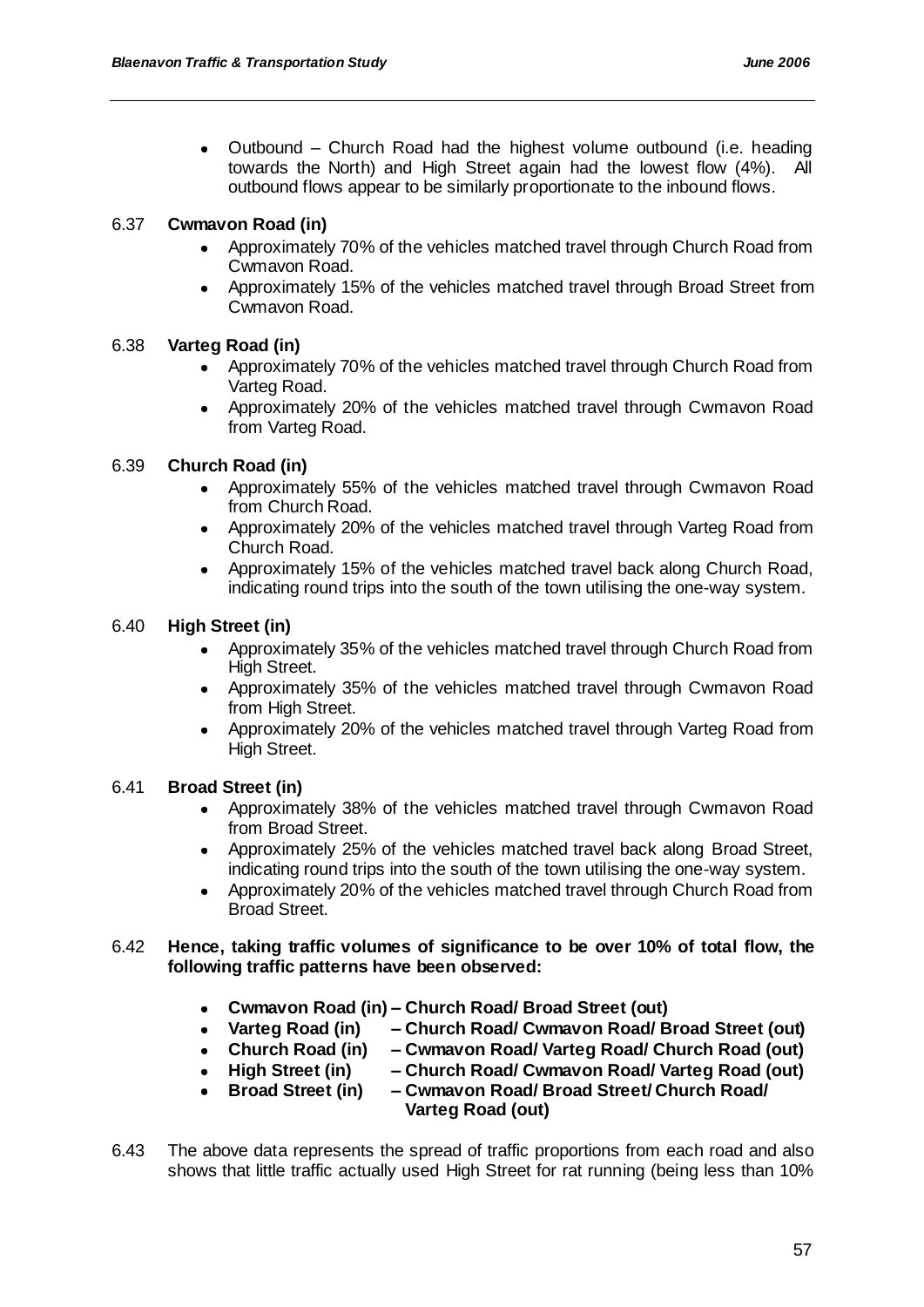of the total flow from any road - generally less than 5%, which is supported by on-site observations). It is also possible to summarise that, as with Base 1 data above, vehicles that cross Church Road/ Broad Street/ High Street and then return by the same road they came in may have used the convenience stores in the town. Therefore, alterations to the flow pattern of traffic in the town centre would not adversely affect through traffic movements (Recommendation A5).

### **Base 3**

6.44 The analysis in Base 3 takes account of all the internal movements to the north of Blaenavon Town Centre.

### 6.45 General

The total outbound flow is again negligibly higher than the inbound flow (3%).

- Inbound Church Road (40%) appears to have had the highest proportion of  $\bullet$ inbound traffic, with High Street noticeably having the least amount of traffic followed by Cwmavon Road.
- Outbound Church Road (35%) had the highest volume outbound (i.e. heading towards Cwmavon Road and Varteg Road in the South), High Street and Garn Road had the lowest flows. All outbound flows appear to be similarly proportionate to the inbound flows. There does appear to be slight overlapping of the proportions, therefore it can be assumed that some of the matched vehicles crossed more than 2 boundary points. For example, vehicles from Estate Road loop into town and back, crossing Estate Road/ Church Road/ High Street/ Broad Street/ Church Road/ Estate Road (see Figure 7).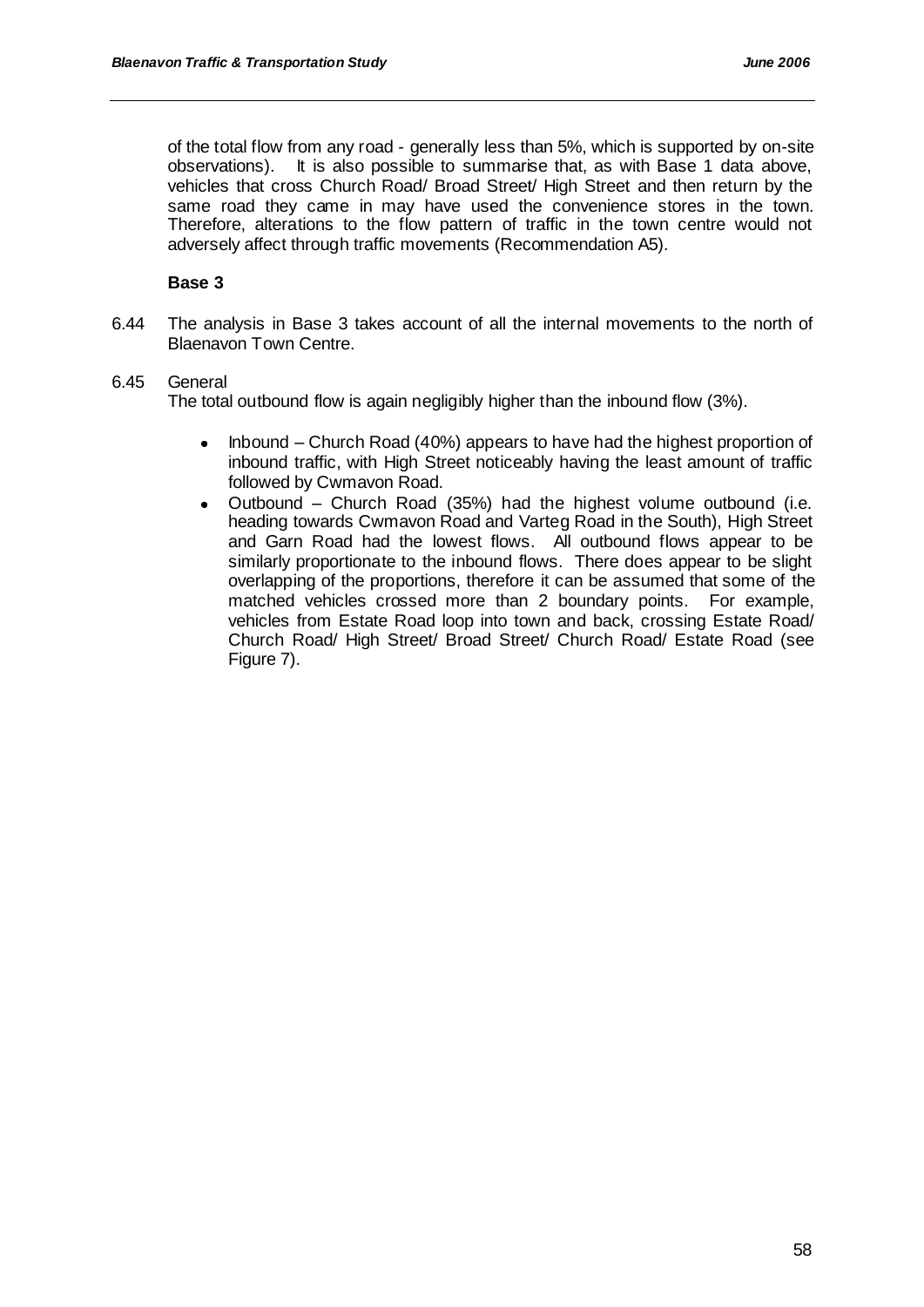### 6.46 **Garn Road (in)**

- $\bullet$ Approximately 40% of the vehicles matched travel through Abergavenny Road from Garn Road.
- Approximately 25% of the vehicles matched travel through Church Road from  $\bullet$ Garn Road.

## 6.47 **Estate Road (in)**

- Approximately 90% of the vehicles matched travel through Church Road from  $\bullet$ Estate Road
- Little traffic travels from Estate Road through Garn Road or High Street.

## 6.48 **Abergavenny Road (in)**

- Approximately 50% of the vehicles matched travel through Church Road from Abergavenny Road.
- Little traffic travels from Abergavenny Road through Estate Road or High Street.

# 6.49 **Church Road (in)**

- Approximately 50% of the vehicles matched travel through Estate Road from Church Road.
- Approximately 30% of the vehicles matched travel through Abergavenny Road from Church Road.

## 6.50 **High Street (in)**

- $\bullet$ Approximately 30% of the vehicles matched travel through Garn Road (using Upper Waun Street) from High Street.
- Approximately 30% of the vehicles matched travel through Broad Street (using Lion-street/ Burford Street) from High Street.
- Approximately 20% of the vehicles matched travel back along High Street, indicating round trips to the north of the town.
- No traffic travelled to Estate Road within the 50 minute time period.

## 6.51 **Broad Street (in)**

- Approximately 40% of the vehicles matched travel back along Broad Street to the South. It is possible that these trips utilised the Lion-street or Broad Street car parks, indicating short shopping trips/library trips.
- Approximately 25% of the vehicles matched travel through Abergavenny Road from Broad Street. Hence using Lion-street and Upper Waun Street (or, possibly, using King Street to the north of Broad Street).
- Little traffic travelled to Estate Road or Garn Road.

## 6.52 **Hence the following traffic patterns have been observed:**

- **Garn Road (in) – Abergavenny Road/ Garn Road/ Church Road/ Broad Street (out)**
- **Estate Road (in) – Church Road (out)**
- $\bullet$ **Abergavenny Road (in) – Church Road/ Broad Street/ Abergavenny Road (out)**
- **Church Road (in) – Estate Road/ Abergavenny Road/ Church Road (out)**
- **High Street (in) – Garn Road/ Broad Street/ High Street/ Abergavenny Road (out)**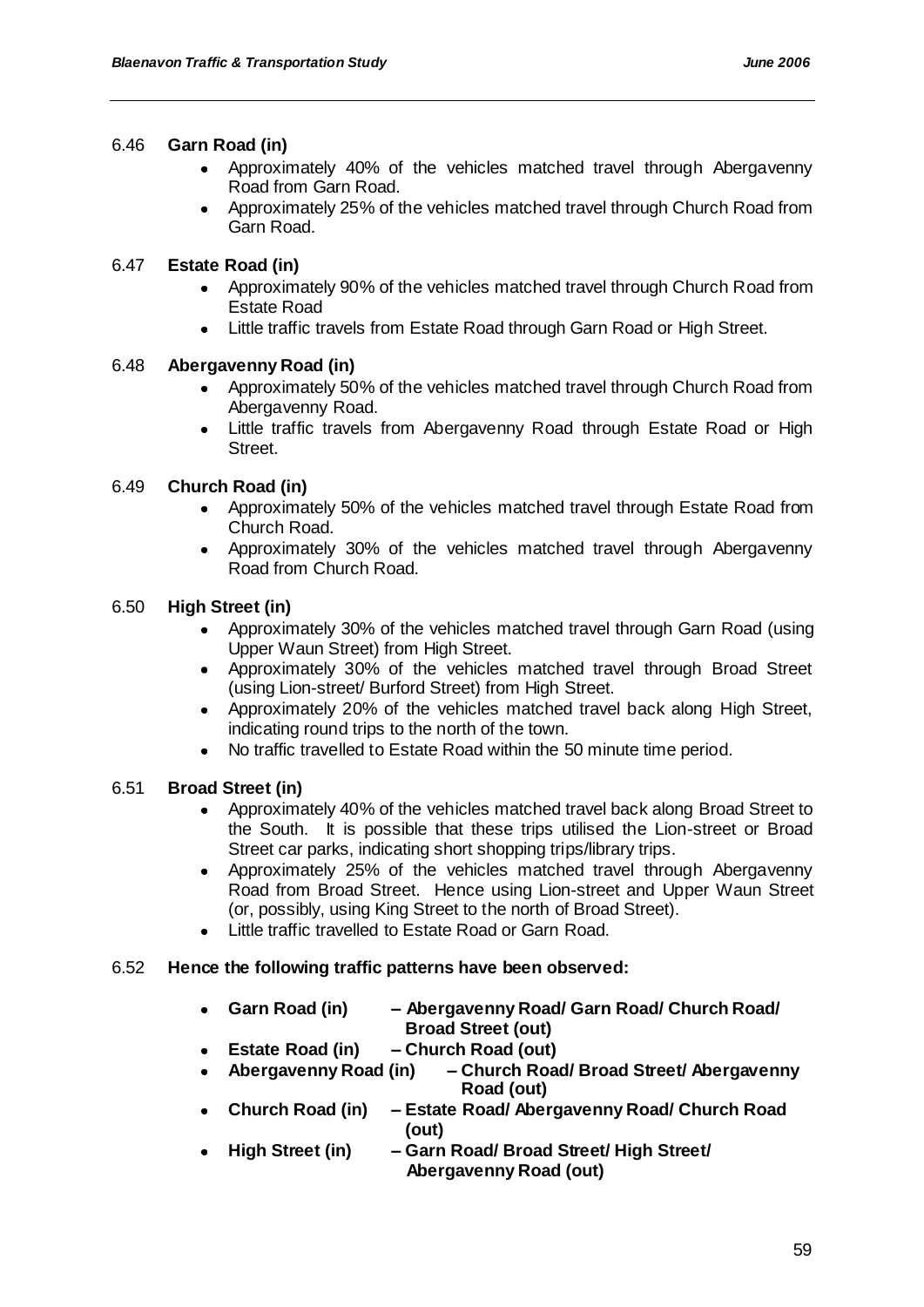## **Broad Street (in) – Broad Street/ Abergavenny Road/ Church Road/ High Street (out)**

- 6.53 The above data shows a greater spread of flows between the destinations than Base 2.
- 6.54 Matched Data (in) Over 55% of the in-flows from Garn Road, Estate Road, Abergavenny Road and Church Road have been matched, with approximately 80% matched from Estate Road.
- 6.55 Unmatched Data (in) There remained a large proportion of unmatched data although a higher number of vehicles were matched compared to the Base 2 analysis. However, Broad Street and High Street matches were significantly lower (13% and 30% respectively).
- 6.56 Matched Data (out) Over 70% of vehicles were matched at Estate Road.
- 6.57 Unmatched Data (out)

Unmatched data was high at (50%). Hence it is suggested that the majority of vehicles may actually have entered 1 of the 6 boundary points and stopped in the north end of the town for over 50 minutes, i.e. residents/commuters into Blaenavon rather than for retail purposes or the school run.

### **Base 4**

- 6.58 The analysis in Base 4 takes account of all the internal movements within Blaenavon Town Centre.
- 6.59 **General**

**The inbound and outbound flows generally match. 4346 vehicles travelled inbound with 61%, 11% and 28% on Church Road, High Street and Broad Street respectively. There were 4345 vehicles travelling outbound with 66%, 7% and 27% on each of the 3 roads (as above). High Street never carried a significant proportion of traffic.**

- $\bullet$ **Inbound – Church Road (>60%) appears to have had the highest proportion of inbound traffic (loading from Garn Road, Estate Road, Abergavenny Road), Broad Street had 30% of the traffic flow (from King Street, Queen Street, Lion-street).**
- **Outbound - Church Road (>65%) appears to have had the highest proportion of traffic travelling outbound (loading from Cwmavon Road, Varteg Road), Broad Street had 30% of the traffic flow again (from Church Road, Cwmavon Road, Varteg Road).**

## 6.60 **Church Road (in)**

- Approximately 70% of the vehicles travel back along Church Road, indicating  $\bullet$ round trips into the south of the town utilising the one-way system.
- Approximately 30% of the vehicles matched travel through Broad Street from Church Road.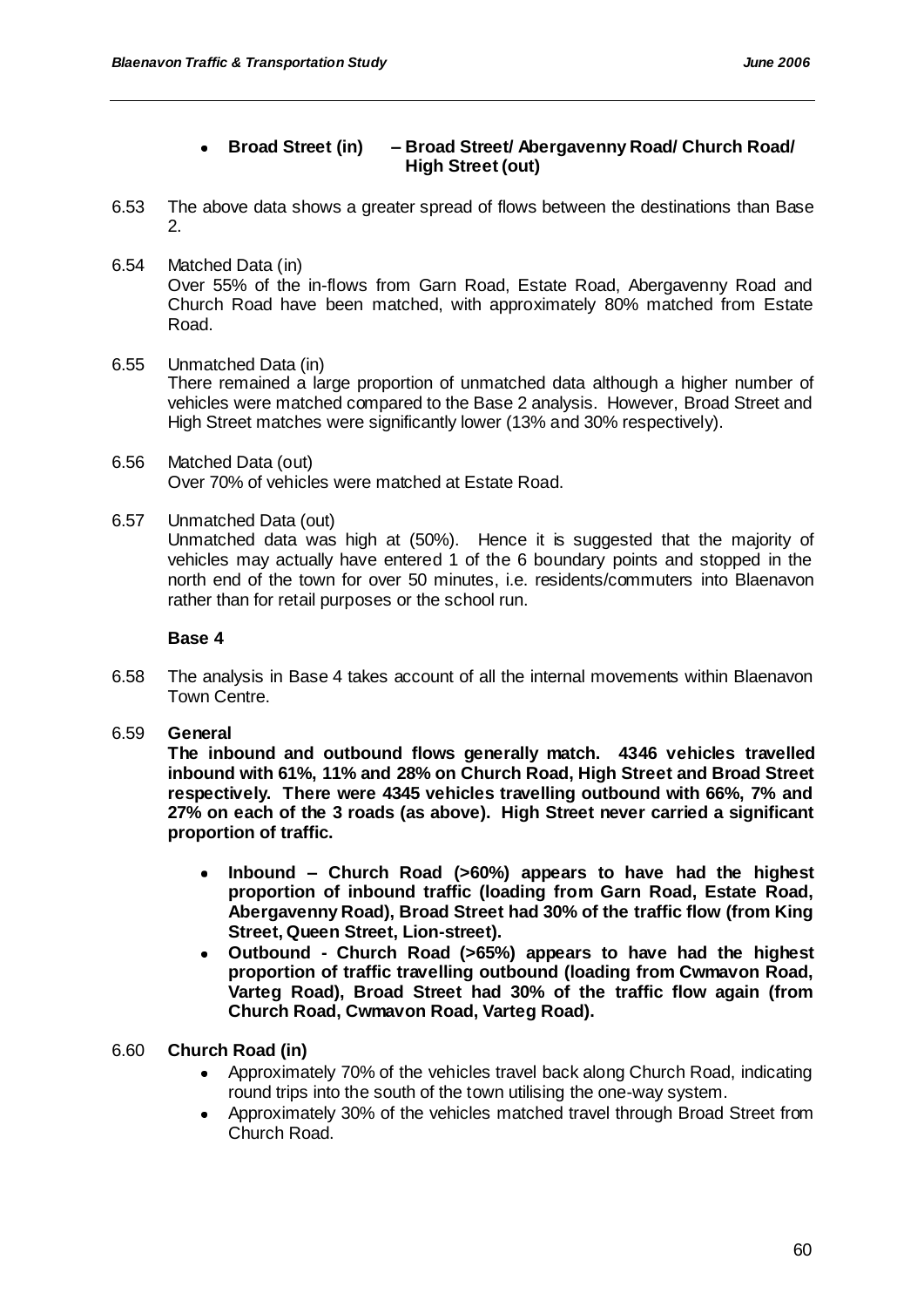## 6.61 **High Street (in)**

- $\bullet$ Approximately 70% of the vehicles matched travel through Church Road from High Street. Hence this traffic takes a right turn onto Church Road at the High Street junction.
- Approximately 30% of the vehicles matched travel through Broad Street from High Street. Hence this traffic turns left onto Church Road from the High street junction.

## 6.62 **Broad Street (in)**

- Approximately 60% of the vehicles matched travel through Church Road from Broad Street. Hence this traffic turns left from Commercial Street at the Church Road/ Prince Street junction and then immediately right up Church Road.
- Approximately 40% of the vehicles matched travel back along Broad Street,  $\bullet$ indicating round trips with short durations of stay into Broad Street from the North, using the one-way system through Commercial Street and Ivor Street.

## 6.63 Matched Data (in)

The majority of traffic on Church Road travelled straight through Blaenavon, shown by only 30% of vehicles being matched in the town. Traffic on High Street generally travelled through Blaenavon, but 40% hit another screen line (25% of these were on Broad Street, using the town, as apposed to Church Road). Of the vehicles that were matched after entering at Broad Street there was an approximate 50/50 split between travelling back on Broad Street/travelling up Church Road.

### 6.64 Unmatched Data (in)

The majority of vehicles that entered at Broad Street were not matched within the time period.

6.65 Matched and Unmatched Data (out)

All 3 sites showed matches of less than 40% for the outward journey during the 50 minute time period, hence the majority of vehicles that travelled out of Blaenavon were not matched going in (did not cross a survey line on either of Church Road/ Broad Street/ High Street). Hence traffic travelled in/out from one of the other 5 survey lines, from the residential areas of the town or from the town itself (due to shoppers, etc., staying longer than the 50 minute time period).

#### **Base 5**

- 6.66 The analysis in Base 5 takes account of movements across High Street and Broad Street only.
- 6.67 The data was assessed for this survey but not fully analysed due to the depth of examination for Base 1, 1A-C and 2-4. Base 5 basically illustrates that a high number of vehicles travelled up High Street from Church Road and across at Lion Street (or Burford Street), down Broad Street and out on Church Road/Varteg Road, to the west and south, or Market Street to the A4043 in the east. The analysis also shows that a vast majority of vehicles from Broad Street do the opposite manoeuvre.

## **Traffic Flow/Movement Patterns**

6.68 The following Diagrams (6.1-6.2) show observed AM and PM peak traffic flows through Blaenavon and movement patterns in the town centre in their simplest form,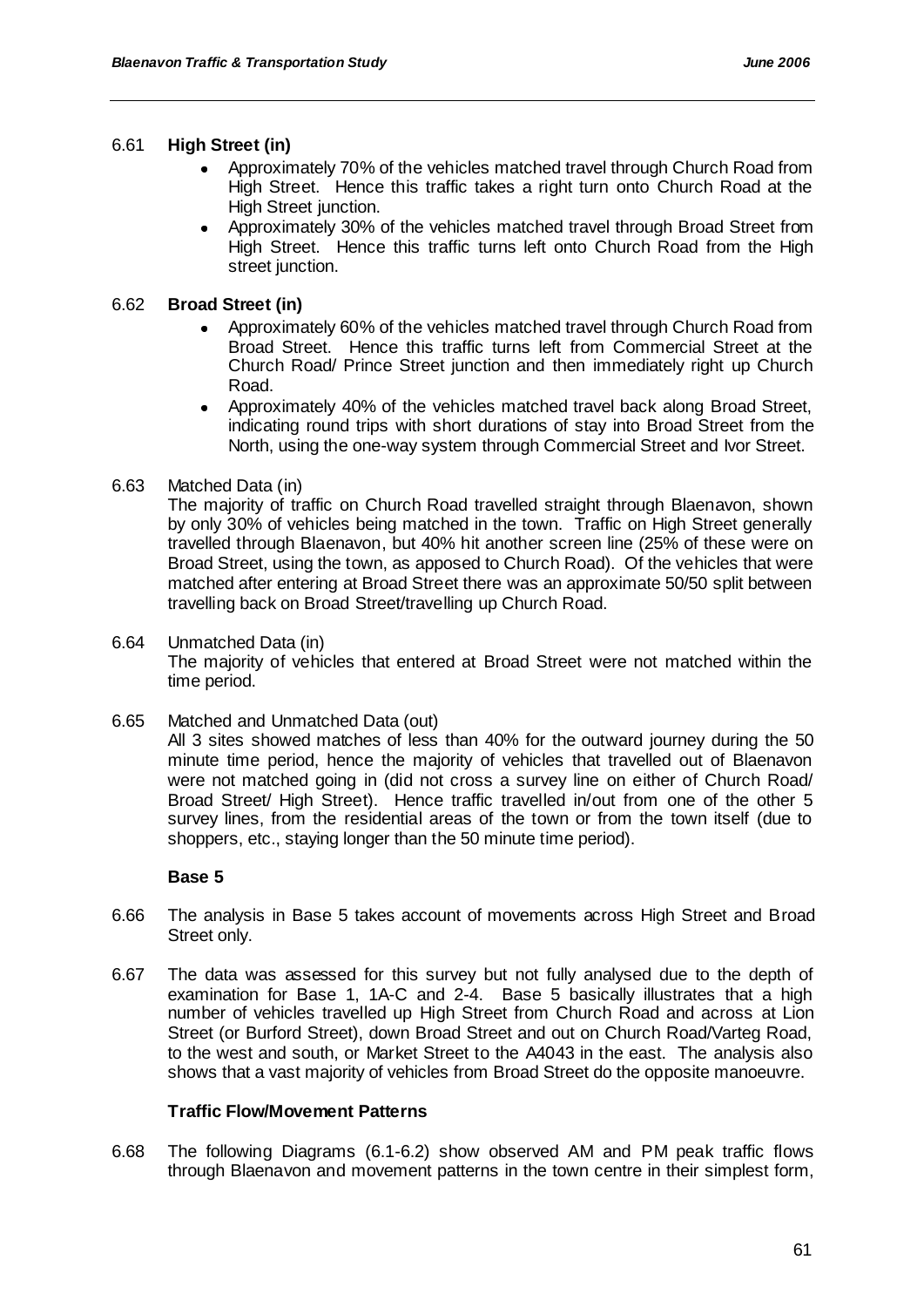using the 2004 base data. The majority of the low vehicle flows in the town centre can be attributed to local usage.

6.69 Diagrams 6.3-6.4 summarise a section of the origin destination survey results in diagrammatic form with screen line points on Broad Street and High Street. The results show minimal rat running at present through the town for traffic with an origin and destination on the A4043 - B4246 and A4043 - B4248.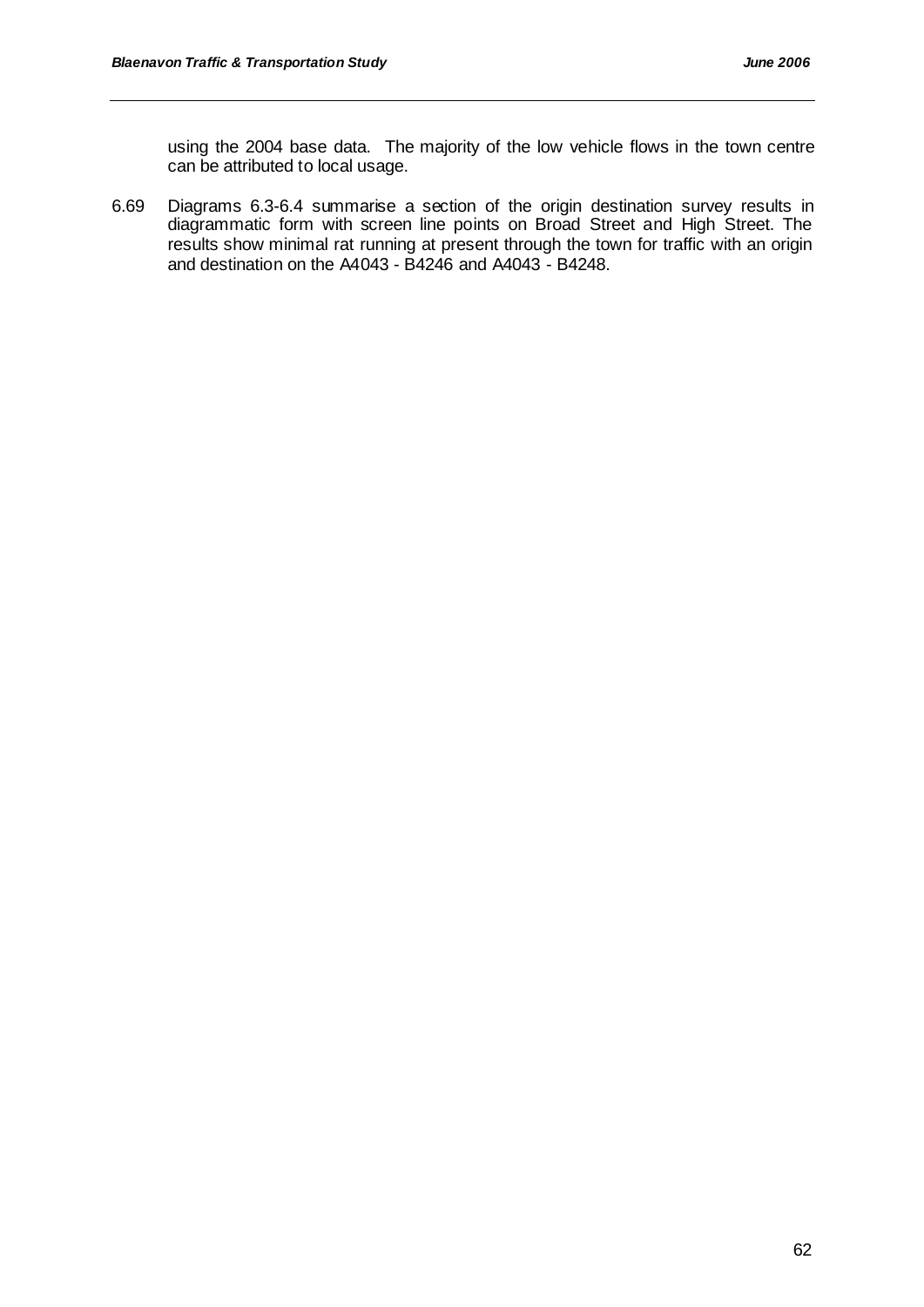

**Diagram 6.1: AM Peak Traffic Flows through Blaenavon**



**Diagram 6.2: PM Peak Traffic Flows through Blaenavon**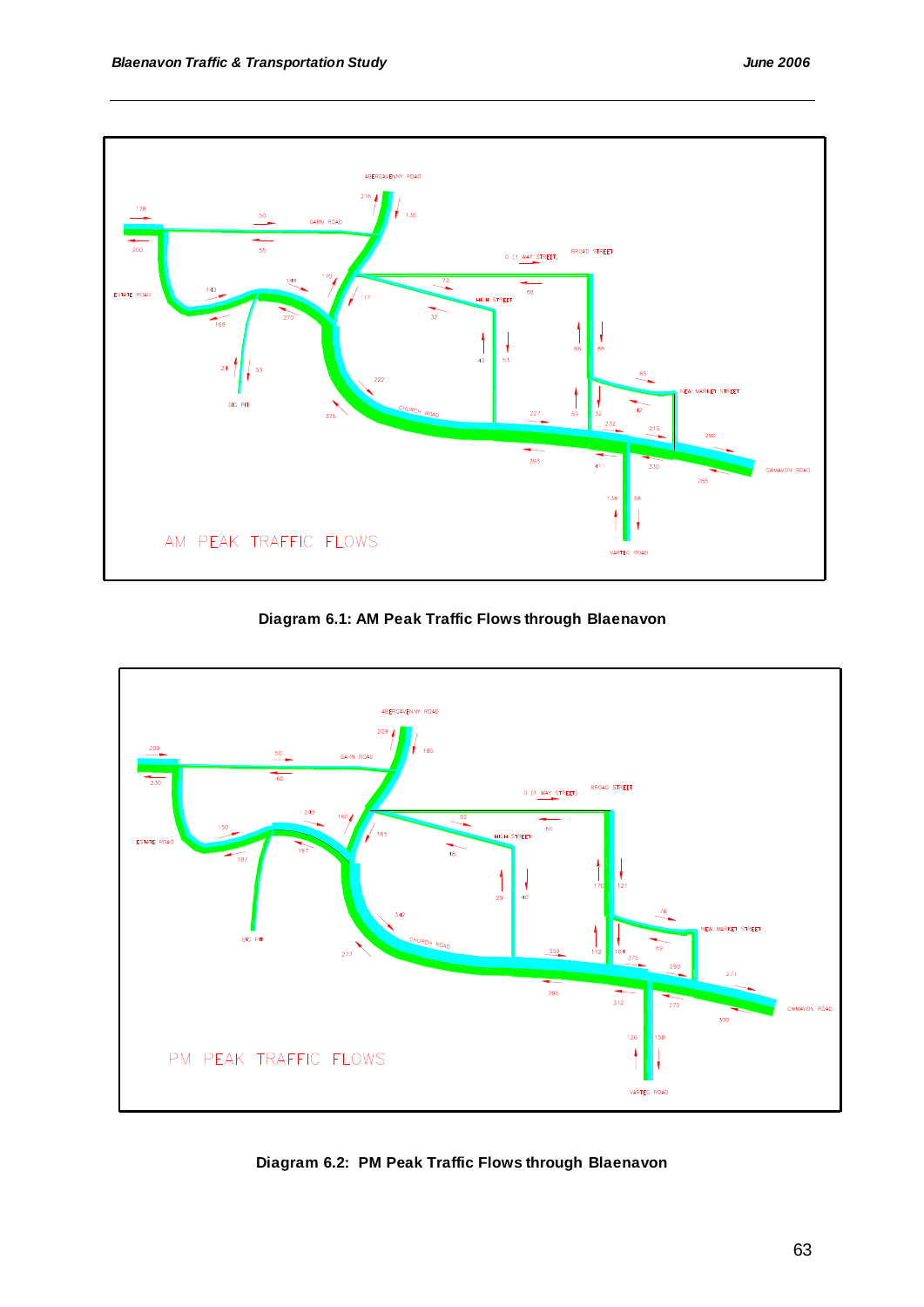

**Diagram 6.3: Origin - Destination Survey Data, A4043 Cwmavon Road – Abergavenny Road Traffic Flows through Blaenavon**



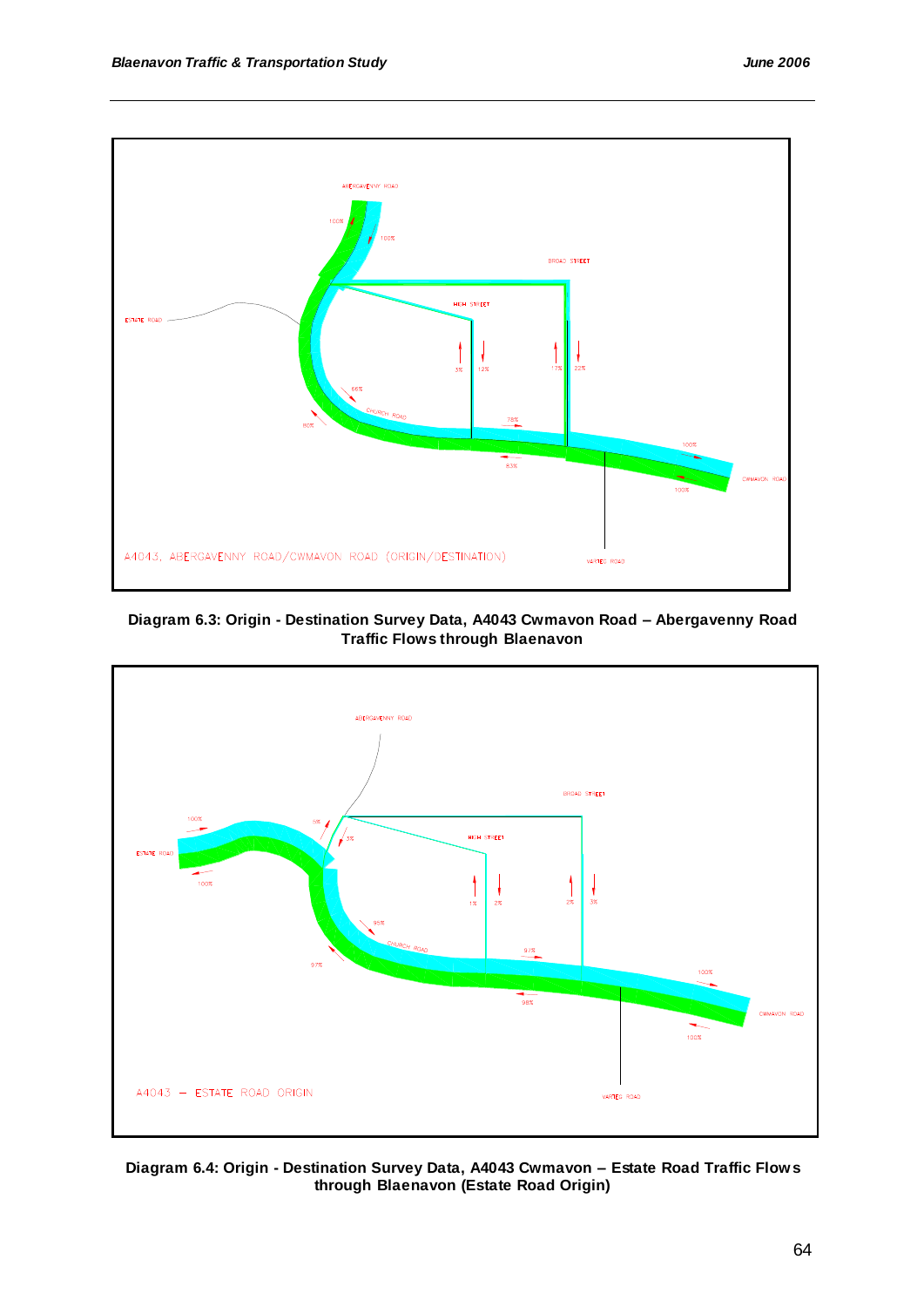# **Link Capacity**

6.70 Existing Automatic Traffic Count data has been growthed to 2016 using National Road Traffic Forecast (NRTF) Central Growth for the three main roads through Blaenavon: Cwmavon Road (Location 2), Church Road (Location 4), and Abergavenny Road (Location 5).

| Year | Westbound |           |              | <b>Eastbound</b> |           |       |
|------|-----------|-----------|--------------|------------------|-----------|-------|
|      | AM        | <b>PM</b> | <b>Daily</b> | AМ               | <b>PM</b> | Daily |
| 2004 | 245       | 777       | 3262         | 229              | 238       | 2965  |
| 2016 | 294       | 333       | 3918         | 275              | 286       | 3561  |

|  |  | Table 6.8: Cwmavon Road 2016 Predicted Traffic Growth |  |
|--|--|-------------------------------------------------------|--|
|  |  |                                                       |  |

| ∕ear | Westbound |           |              | Eastbound |     |       |
|------|-----------|-----------|--------------|-----------|-----|-------|
|      | <b>AM</b> | <b>PM</b> | <b>Daily</b> | AΜ        | PM  | Daily |
| 2004 | 290       | 246       | 3237         | 184       | 317 | 3138  |
| 2016 | 348       | 296       | 3888         | 221       | 381 | 3769  |

#### **Table 6.9: Church Road 2016 Predicted Traffic Growth**

| Year | Westbound |              | <b>Eastbound</b> |     |           |              |
|------|-----------|--------------|------------------|-----|-----------|--------------|
|      | AМ        | ΡM           | <b>Daily</b>     | АM  | <b>PM</b> | <b>Daily</b> |
| 2004 | 92        | 17?<br>ں ، ا | 793              | 148 | 188       | 2229         |
| 2016 | 111       | 208          | 2153             | '78 | 226       | 2677         |

#### **Table 6.10: Abergavenny Road 2016 Predicted Traffic Growth**

6.71 In accordance with the Table 2 of Technical Advice Note 79/99 in the Design Manual for Roads and Bridges (DMRB) Volume 5, the hourly capacities of urban roads are:

#### **Two way single carriageway – Busiest direction flow (assumes a 60/40 directional split)**

|      | 1 <sub>m</sub><br> | 75m<br>,,,,    | $^{\prime}$ .3m | $\cap$<br>J.VIII |
|------|--------------------|----------------|-----------------|------------------|
| ◡៸៶៲ | 900                | $\overline{1}$ | 300             | roo<br>აას       |

One-way hourly flows in each direction, UAP3 – Variable standard road carrying mixed traffic with frontage access, side roads, bus stops and at grade pedestrian crossings

6.72 Therefore, based on the predicted growth using national central forecasts, there is considerable spare link capacity on the strategic road network. With forecast increases in tourist numbers, a review of this capacity should accordingly be undertaken in 10 years (Recommendation F5).

#### **Future Growth**

6.73 The future demand for parking in Blaenavon is based on a number of factors including tourism, expansion of the residential areas/population growth, increases in car ownership and industry, Torfaen County Borough Council policies, traffic growth and the vitality of the town centre.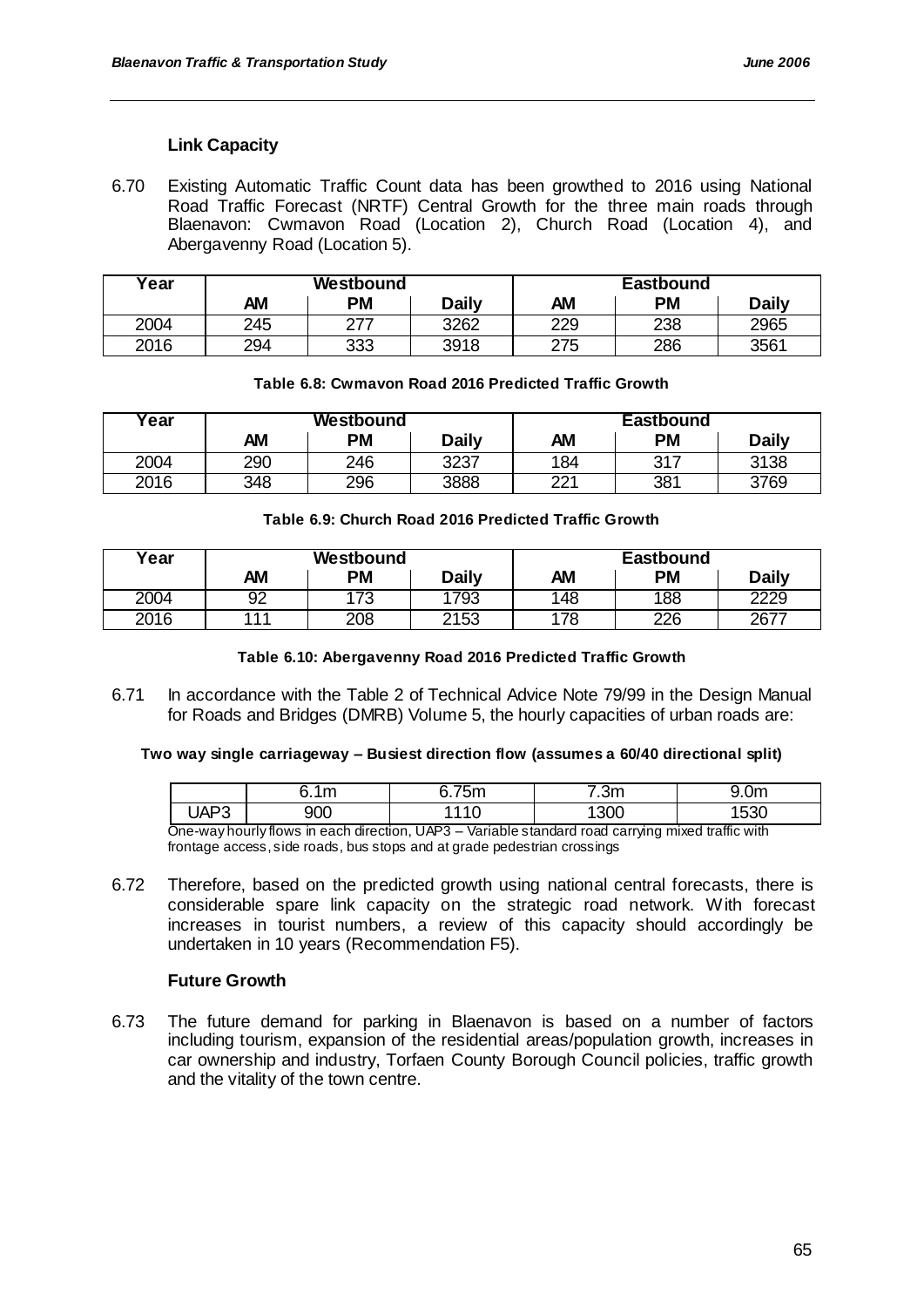### **Tourism**

6.74 700,000 visitors travelled to Torfaen in 2002, increasing to 744,000 in 2003 (6.3%). The following numbers of tourist cars were recorded in the County Borough:

| rear | <b>Tourist Cars</b> | % Yearly Increase | % Increase 2000-<br>2003 |
|------|---------------------|-------------------|--------------------------|
| 2000 | 145,000             |                   |                          |
| 2001 | 149,000             | 2.7%              |                          |
| 2002 | 162,000             | 8.0%              |                          |
| 2003 | 173,000             | 6.8%              | 19.3%                    |

#### **Table 6.11: Tourist cars Recorded in Torfaen, 2000-2003**

- 6.75 Of the 744,000 tourists in 2003, 16% (120,000) visited Big Pit, a figure which rose to 141,000 in 2004. Furthermore, Big Pit visitor figures in February/March 2005 are 25% up on the previous year.
- 6.76 The Visit Wales" general trend is a current growth of 6% per annum, which closely ties in with tourist traffic growth in Torfaen between 2000-2003 and total tourist numbers in Torfaen 2002-03.
- 6.77 However, this 6% figure excludes new facilities and attractions e.g. the World Heritage Centre, scheduled for opening in spring 2006, will cause a further increase in these tourist figures. The World Heritage Centre is predicted to receive 25,000 visitors per annum by 2008.
- 6.78 The main impact of the increase in tourism will be at the peripheral car parks serving these tourist attractions. The April Bank Holiday Monday surveyed showed that overall there was 42% spare capacity in these tourist car parks, although the Big Pit Car Park was over capacity. Based on the national average tourism increase of 6% per annum, total capacity will be reached in these car parks by 2011, if no significant sustainability measures are in place.
- 6.79 The impact of increased tourism on parking in Blaenavon itself is more complex as this will depend on the success of initiatives to attract tourists to the town and linkage of the town centre with the tourism experience.

## **Population**

6.80 Table 6.12 indicates the demographics of Torfaen. The information is taken from 1991 and 2001 census data. No information is available in the census relating specifically to Blaenavon.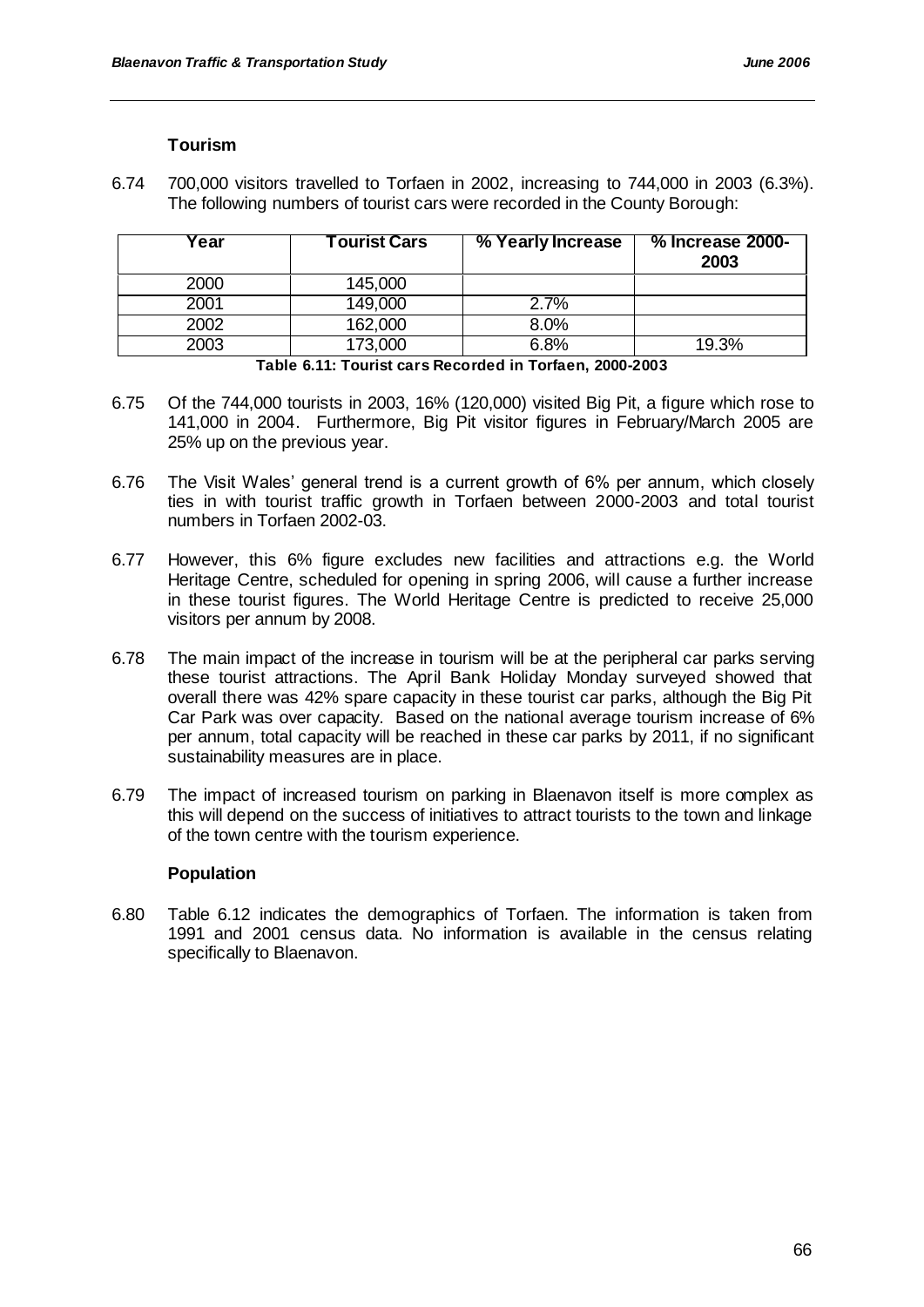|                   | Torfaen 2001 * | Torfaen 1991 " |
|-------------------|----------------|----------------|
| <b>Total</b>      |                |                |
| <b>Population</b> | 90,949         | 90,527         |
| <b>Unemployed</b> | 3.4%           | 5.97%          |
| <b>Under 30</b>   | 30.1%          | 41.4%          |
| $65 +$            | 16.8%          | 15.6%          |
|                   |                |                |
| <b>Households</b> | 37,576         | 35,529         |
| No car            | 27.2%          | 33.9%          |
| 1 car             | 46.3%          | 46.5%          |
| $2 + cars$        | 26.5%          | 19.6%          |

#### **Table 6.12: Torfaen Census Data (1991/2001)**

- Note: \* 2001 data obtained from 2001 Census " 1991 data obtained from 1991 Census
- 6.81 A 0.5% increase in population has been experienced across the County in the tenyear period 1991 – 2001. Forecast population growth for Torfaen is 0.25% for 2001 – 2006.

#### **Public Transport**

6.82 The All Wales Concessionary Fare Scheme was introduced in April 2002 which provides free local bus travel for registered disabled, women over 60 and men over 65. The scheme was expanded in April 2003, reducing the qualification age for males to 60 years of age. Since their introduction a total of 13,186 concessionary passes have been issued, resulting in a significant increase in bus patronage.

#### **Parking**

6.83 Limited on and off-street parking surveys were previously undertaken in the centre of Blaenavon on Friday 5<sup>th</sup> February 1999 between 0700-1900 hours. The peak demand in 1999 and 2004 is summarised in Table 6.13:

| <b>Site</b>                     | Capacity | 1999 Demand | 2004 Demand | <b>Difference</b> |
|---------------------------------|----------|-------------|-------------|-------------------|
| Lion St Car Park                | 32       | 23          | 32          | + 9               |
| Broad St (Lion St to Burford    |          | 4           |             | $-3$              |
| St)                             |          |             |             |                   |
| Broad St (Burford St to Cross   |          | 9           | 9           |                   |
| St)                             |          |             |             |                   |
| Broad St (Cross St to           | 8        | 8           | 12          | + 4               |
| Commercial St)                  |          |             |             |                   |
| Market St Large Car Park        | 30       | $22*$       | 18          | - 4               |
| <b>Market St Small Car Park</b> | 20       | 10          | 15          | $+5$              |
|                                 |          |             |             |                   |
| Total                           | 94       | 76          | 87          |                   |

\*Four vehicles parked throughout the survey due to vandalism

#### **Table 6.13: 1999 – 2004 Town Centre Off-street Parking Demand**

<sup>6.84</sup> Therefore, based on this limited data, there has been an 11 vehicle (14%) increase in the peak demand in these town centre locations between 1999 to 2004.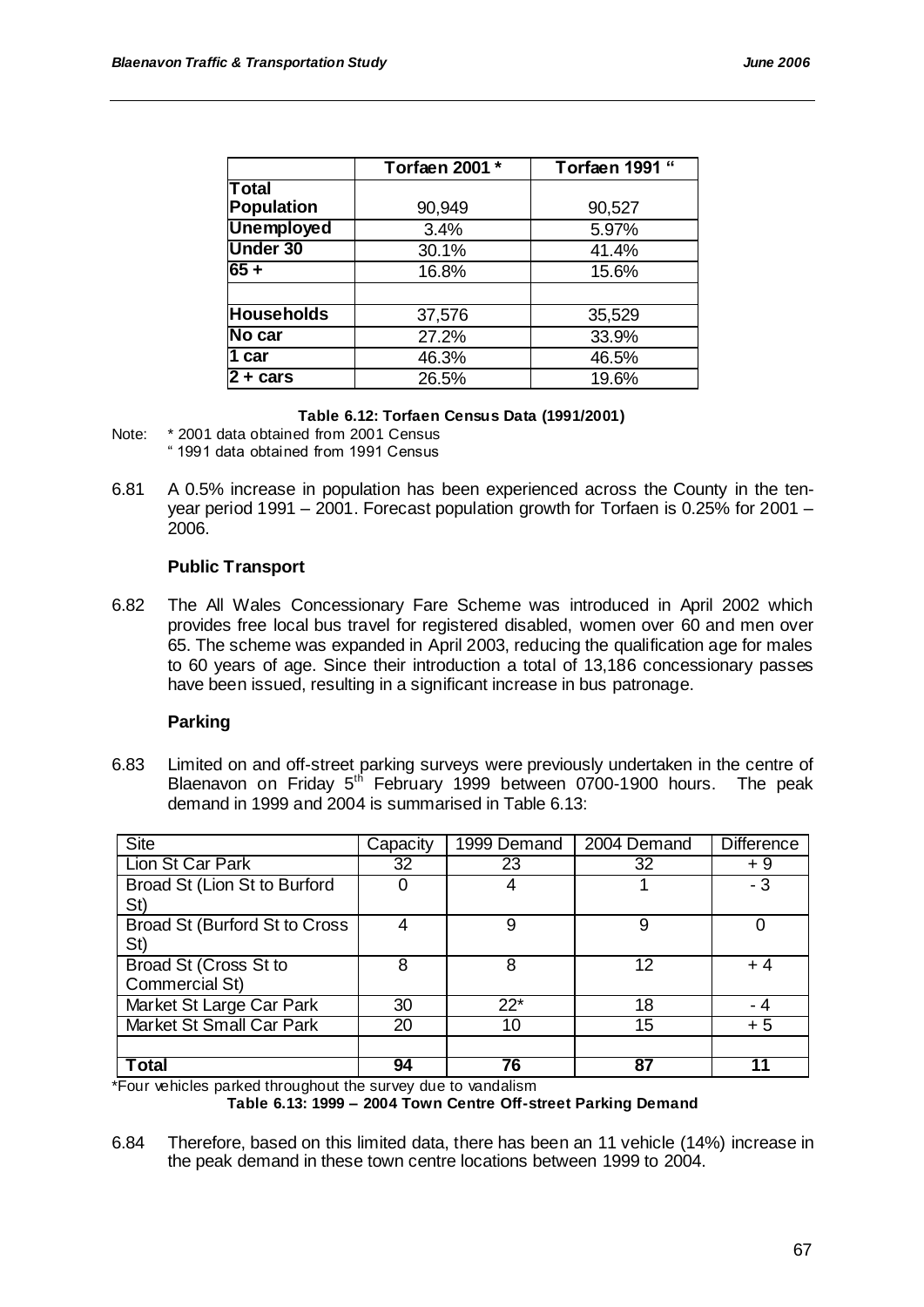Parking demand in 2004 in the Town Centre Car Parks is summarised in Table 6.14. There is spare capacity in the majority of the Town Centre Car Parks. However, enforcement of on-street parking restrictions will result in a substantial increase in off street demand as existing on-street parking exceeds capacity. In conjunction with any enforcement programme, off street car park usage should be kept under review. (Recommendation T3/P4/P12).

|                       | Capacity | 2004 Peak Demand |
|-----------------------|----------|------------------|
| <b>Prince Street</b>  | 22       |                  |
| <b>Broad Street</b>   | 16       |                  |
| Market Street (both)  | 80       | 33               |
| <b>Lion Street</b>    | 32       | 32               |
| Iron Works            | 43       | 13               |
| <b>Burford Street</b> | 10       |                  |
| Гotal                 | 203      | 100 (49%)        |

**Table 6.14: 2004 Town Centre Off-street Parking Demand v Capacity**

### **Torfaen Local Transport Plan (LTP) 2000/2006**

- 6.85 The Local Transport Plan promotes a balanced transport strategy taking into account local circumstances. This means that any demand management measures must be introduced both incrementally and selectively only where it can be shown that there is no adverse effect on the local economy in general and in town centres in particular. The emphasis in the plan is therefore placed on widening choice and enhancing alternatives to the private car whilst investigating the potential transport and economic effects of demand management for the medium to longer term.
- 6.86 The Council"s aims in relation to parking are to:
	- Identify strengths and weaknesses in current provision through surveys;
	- Use planning policies to minimise the creation of additional parking spaces in  $\bullet$ town centres;
	- Use traffic powers to regulate indiscriminate parking;  $\blacksquare$
	- Financially assist Gwent Constabulary to increase the level of enforcement;
	- Undertake works to formalise residential parking arrangements where conflict with public transport or environmental concerns exist;
	- Target travel awareness promotions at residential areas in an attempt to contain  $\bullet$ parking within the level of provision;
	- Relocate on-street parking where beneficial to public transport, pedestrians and cyclists;
	- Review the provision of parking spaces for disabled people and improve circumstances where necessary if within the Council"s control;
	- Improve security arrangements at car parks to reduce fear of crime where this exists;
	- $\bullet$ Keep under review the need for parking charges;
	- Monitor progress with congestion and workplace charging initiatives undertaken in other local authority areas;
	- Implement de-criminalised parking subject to evaluation.
- 6.87 The following table indicates the forecast and target growth across Torfaen, as set out in the LTP.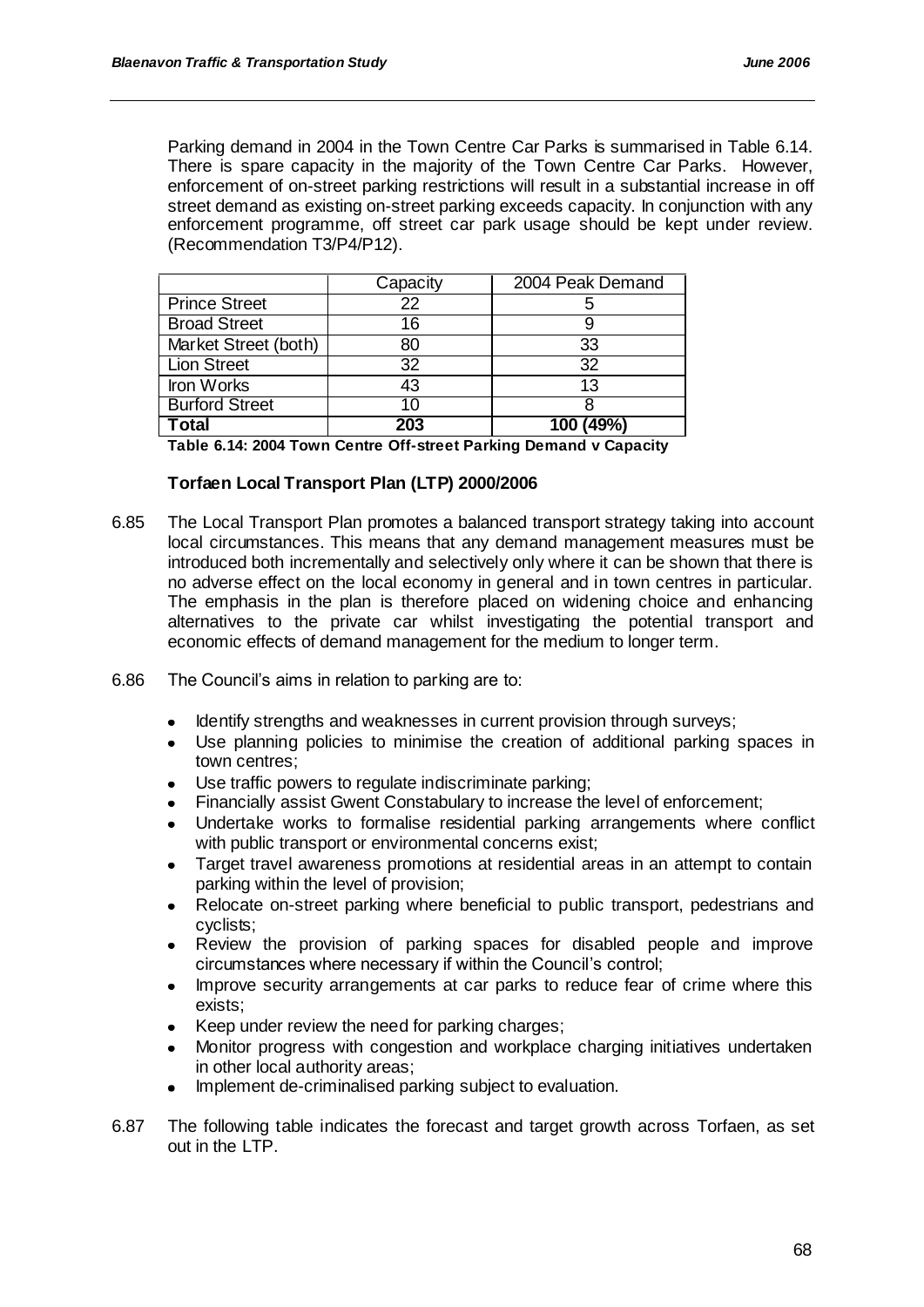|         | <b>Forecast</b>                               | <b>Target Growth</b>                                           | 2004 Growth<br><b>From Base</b><br>Year<br>(1996) | <b>Average Yearly</b><br><b>Growth From</b><br><b>Base Year</b><br>(1996) |
|---------|-----------------------------------------------|----------------------------------------------------------------|---------------------------------------------------|---------------------------------------------------------------------------|
| Torfaen | 20.9% increase<br>between and<br>1999 to 2016 | Constrain traffic<br>growth below 25.65%<br>from 1996 to 2016. | 22.4%                                             | 2.8%                                                                      |

# **Table 6.15: Torfaen LTP Targets**

6.88 Table 6.15 indicates that Torfaen is witnessing excess traffic growth in comparison with its target growth, already with 87% of its target growth in the first eight years of a 20-year plan.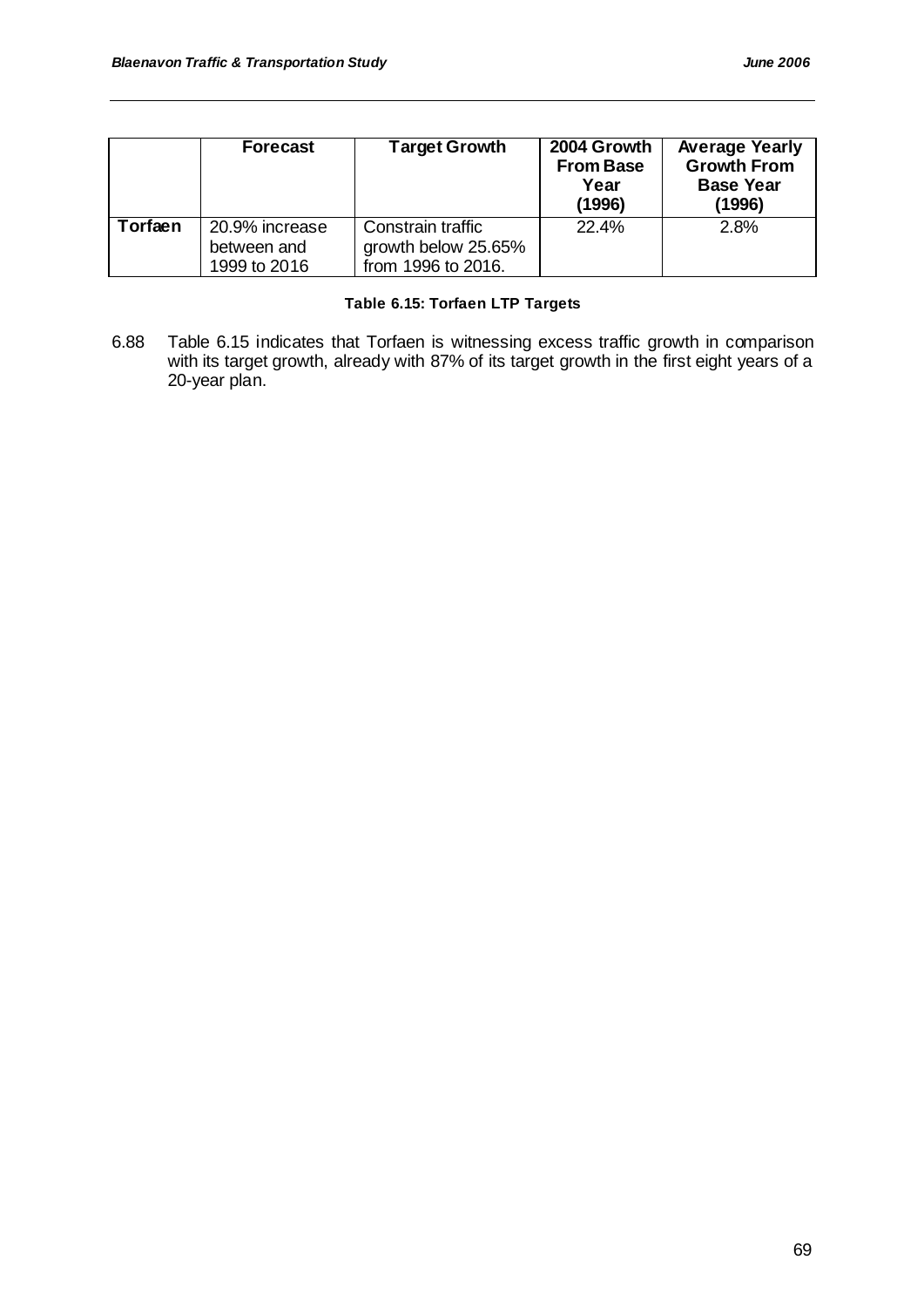# **Table 6.16: Traffic Flows in Torfaen**

| Route No | Location                                       | AADT<br>2004 | AADT<br>2003 | AADT<br>2002 | AADT<br>2001 | AADT<br>2000 | AADT<br>1999 | AADT<br>1998 | <b>AADT</b><br>1997 | AADT<br>1996 |
|----------|------------------------------------------------|--------------|--------------|--------------|--------------|--------------|--------------|--------------|---------------------|--------------|
|          | <b>TORFAEN COUNTY BOROUGH</b><br><b>CORDON</b> |              |              |              |              |              |              |              |                     |              |
| A 472    | Hafodyryn ys                                   | 16705        | 15111        | 14458        | 14470        | 13911        | (12314)      | 11883        | 11766               | 11813        |
| A4042    | Llanover                                       | 12256        | 12124        | 11629        | 11338        | 11151        | 11474        | 11400!       | 11435!              | 11088!       |
| A4042    | Malpas Relief Road (WO SITE)                   | 34549        | 33139        | 32998        | (33673)      | 30980        | 30238        | 27709        | 27694               | 25847        |
| A4051    | Malpas Road                                    | 25554        | 26280        | (25778)      | 25242        | 25289        | 25415*       | 24449*       | 24327*              | 22478*       |
| B4236    | Llanfrechfa (S of Village)                     | 7558         | 8565         | 7197         | 6962         | (7617)       | 8102*        | (7640)       | 7407                | 7196         |
| B4246    | Blaenavon (Nr Keepers Pond)                    | 2650         | 2684         | 2692         | 2549         | (2503)       | 2670*        | (2541)       | (2814)              | (2896)       |
| B4248    | Blaenavon Garn-yr-erw                          | 4518         | 4480         | 4097         | 3911         | (3931)       | 3754         | (3683)       | 3473                | 3459         |
|          | <b>Totals</b>                                  | 103790       | 102383       | 98849        | 98145        | 95382        | 93967#       | 89305#       | 88916#              | 84777#       |
|          | <b>Annual Growth Rate</b>                      | 1.4%         | 3.60%        | 0.7%         | 2.9%         | 1.5%         | 5.2%         | 0.4%         | 4.9%                | N/A          |
|          | Total Growth from 1996                         | 22.4%        | 20.80%       | 16.6%        | 15.8%        | 12.5%        | 10.8%        | 5.3%         | 4.9%                | N/A          |
|          | <b>BLAENAVON CORDON</b>                        |              |              |              |              |              |              |              |                     |              |
| A4043    | Cwmavon South of Village                       | 5747         | 6200         | 5563         | 4819*        | 4800         | 5046         | 4721         | 4795                | 5242         |
| B4246    | Blaenavon (Nr Keepers Pond)                    | 2650         | 2684         | 2692         | 2549         | (2503)       | 2670*        | (2541)       | (2814)              | (2896)       |
| B4248    | Blaenavon Garn-yr-erw                          | 4518         | 4480         | 4097         | 3911         | (3931)       | 3754         | (3683)       | 3473                | 3459         |
|          | <b>Totals</b>                                  | 12915        | 13364        | 12352        | 11279        | 11234        | 11470        | 10945        | 11082               | 11597        |
|          | <b>Annual Growth Rate</b>                      | $-3.5%$      | 8.2%         | 9.5%         | 0.4%         | $-2.1%$      | 4.8%         | -1.2%        | $-4.4%$             | N/A          |
|          | Total Growth from 1996                         | 11.4%        | 15.2%        | 6.5%         | $-2.7%$      | $-3.1%$      | $-1.1%$      | -5.6%        | $-4.4%$             | N/A          |

() Denotes Estimated AADT

\* Denotes AADT calculated using annual growth rate

|                                                |        |        |       |       | (Source: Department for Transport's National Road Traffic<br>Survey) |       |      |         |  |
|------------------------------------------------|--------|--------|-------|-------|----------------------------------------------------------------------|-------|------|---------|--|
|                                                | 2003   | 2002   | 2001  | 2000  | 1999                                                                 | 1998  | 1997 | 1996    |  |
| <b>TORFAEN</b>                                 |        |        |       |       |                                                                      |       |      |         |  |
| Estimated traffic flows for all motor vehicles | 600    | 579    | 564   | 551   | 545                                                                  | 538   | 520  | 520     |  |
| <b>Annual Growth Rate</b>                      | 3.62%  | 2.70%  | 2.40% | 1.10% | 1.30%                                                                | 3.50% | 0%   | $N/A\%$ |  |
| <b>Total Growth from 1996</b>                  | 15.38% | 11.40% | 8.50% | 6.00% | 4.80%                                                                | 3.50% | 0%   | $N/A\%$ |  |

(Estimated traffic flows calculated in million vehicle kilometres)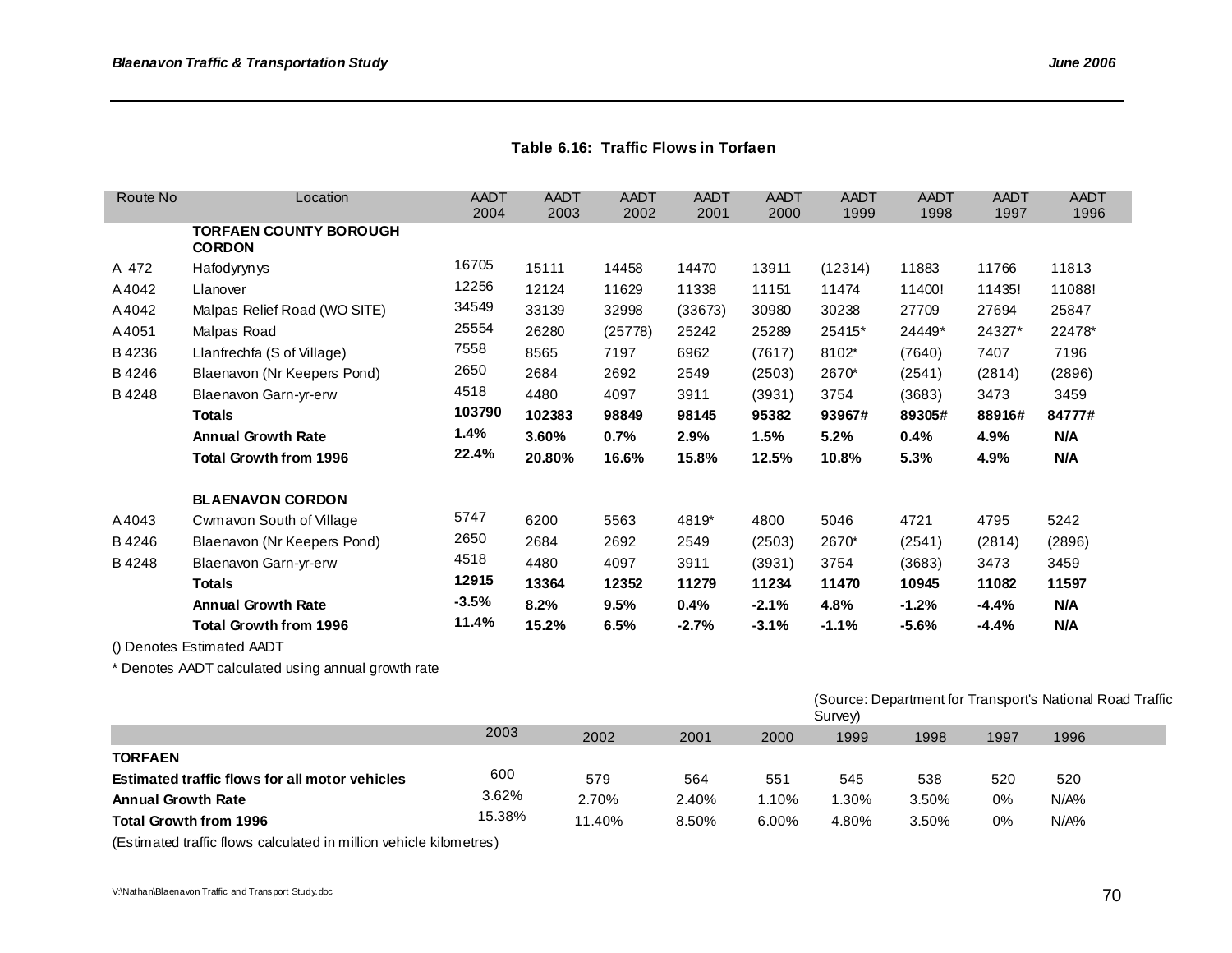# **Traffic Flows**

- 6.89 The actual growth that has been witnessed on Torfaen roads is summarised in Table 6.16, representing Torfaen and Blaenavon traffic flows respectively as surveyed by Capita Symonds / Welsh Assembly Government. Also shown is the Department for Transport estimated traffic flows for all motor vehicles calculated in million vehicle kilometres within the County.A summary of the long term trends is highlighted in Graph 6.1.
- 6.90 Based on surveyed flows, there is an annual growth range of between –4.4% and +9.5% for the Blaenavon region over the past 8 years. Growth in Blaenavon from 1996–2004 is estimated at 11.4% compared to a county rate of 22.4%. It should be noted that between 1996-2001, flows per year were less than 1996. However, both in 2002 and 2003 there have been traffic flow increases, particularly on the A4043 in Cwmavon and B4248 at Garn-yr-Erw. In 2004 a slight drop, related to changes in flow on the A4043 was recorded. However, these figures should be used with caution due to the limited data available for Blaenavon.



#### **Graph 6.1: Traffic Flow Trends in Torfaen and Blaenavon (1996 -2004)**

- 6.91 In terms of million vehicle kilometres there is an annual growth range of between 0% and 3.6% for Torfaen between 1993-2003. Growth in Torfaen from the LTP base year of 1996 to 2004 is 15.4%.
- 6.92 For comparison purposes, the National Road Traffic Forecast (NRTF) at a central growth rate is a 22.1% increase in traffic flows from 2003 to 2016.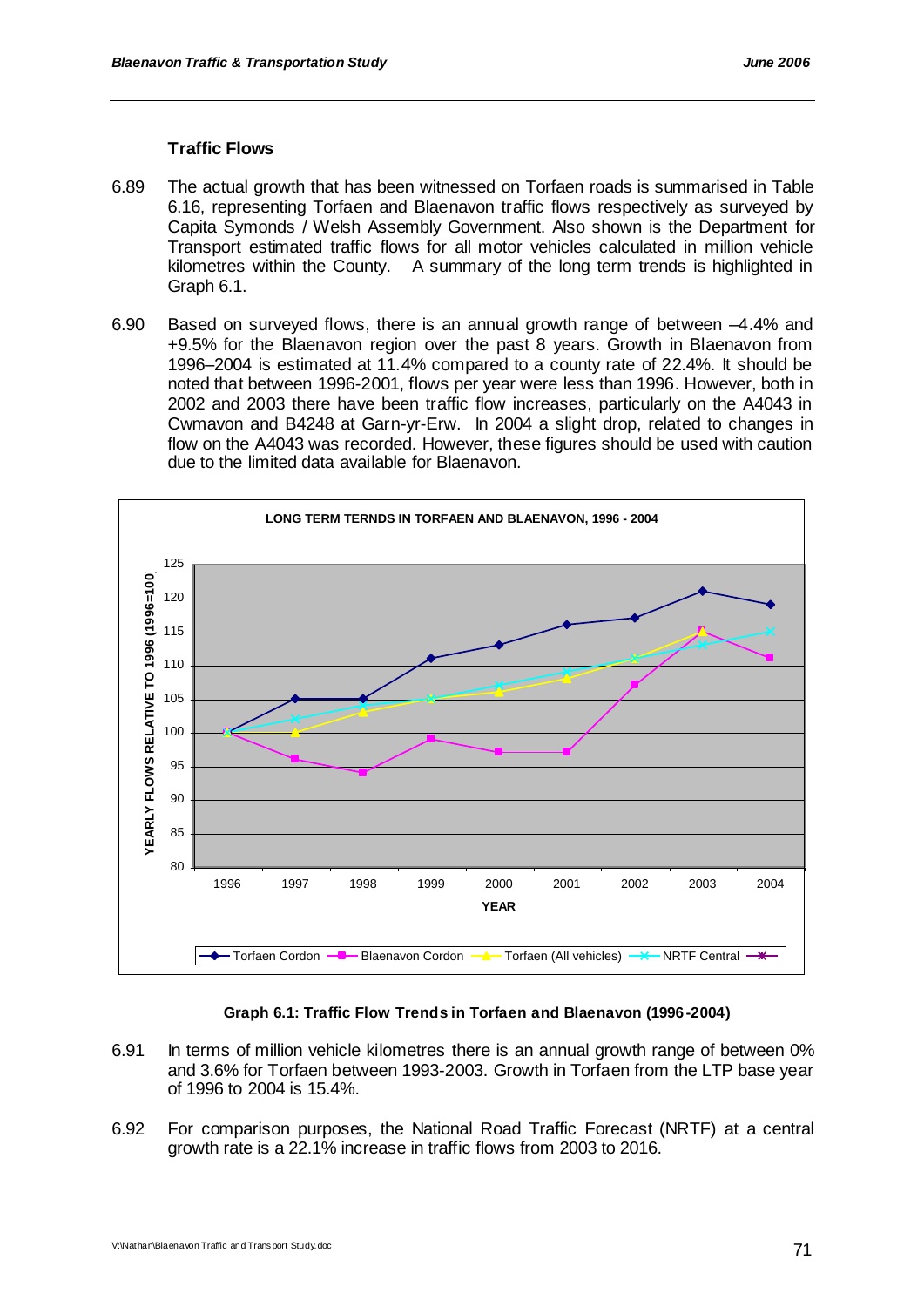6.93 As a forecasting basis, using the LTP base year of 1996 and comparing to 2002, traffic demand by 2016 will have increased from 2003 by between:

14.1% - Blaenavon Flows (1996 – 2002) 36.0% - Torfaen Flows 24.6% - Torfaen million vehicle kilometres 16.7% - LTP Target 22.1% - NRTF Central 63.0% - Blaenavon Flows (2001 – 2004)

6.94 These levels of future growth are likely to have significant potential to increase demand for parking in the town centre. See graph 6.2 below.



**Graph 6.2: Predicted Increase in Traffic Demand (2003-2016)**

# **Traffic Flow Summary**

- 6.95 There were 511 off-street parking spaces surveyed of which 363 were at tourist sites. Of the on-street spaces there were 170 in the survey of which 50 were at Big Pit. In total, of the 681 spaces in the survey there was a peak occupancy of 56% and the on-street parking was actually overcapacity (139 vehicles at 116%). Therefore, future demand relies on off-street parking provision.
- 6.96 Taking an average annual growth of 2-3%, capacity will be reached at the car parks in Blaenavon during the peak times in 2026 - 2018 respectively.
- 6.97 Growth forecasts do not necessarily translate into exactly comparable rates for parking growth. It is a policy decision for Torfaen CBC whether or not they wish to meet the forecast demand – given that it is all a circular process i.e. increase supply of parking spaces and traffic growth will continue to increase in the town centre – but all are inextricably linked to the vitality of the town centre. (Recommendations F5/T3/P4/P12).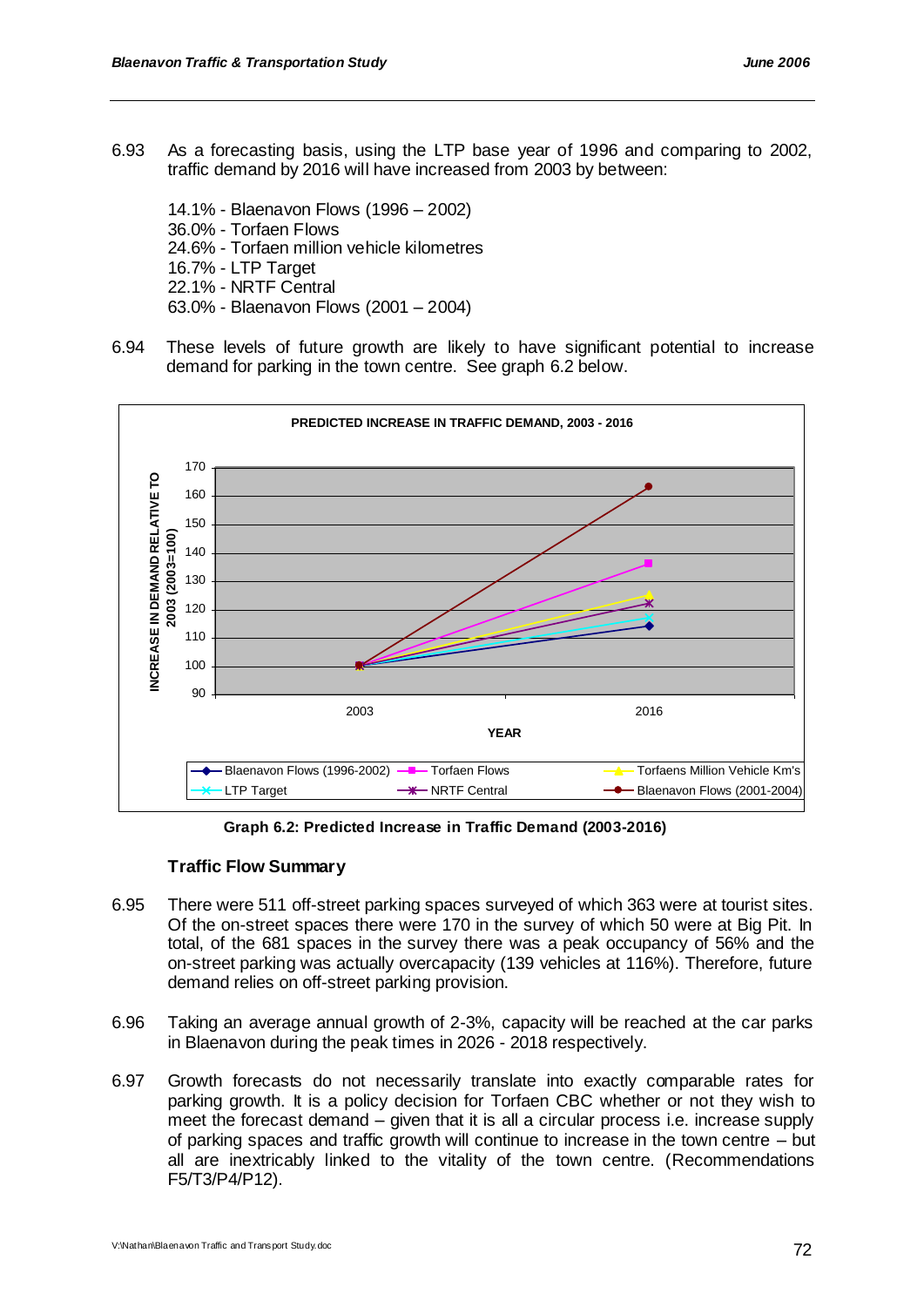# **HGV Growth Rates**

6.98 Historic and forecast national HGV growth rates are summarised below:

NRTF Historic growth per annum: Rigid HGV"s 1.5% (1986-1996) Artic HGV"s 4.8% (1986-1996)

NRTF Predicted growth per annum (central) Rigid HGV"s 0.77% (2001-2006) Rigid HGV"s 0.80% (2006-2011)

Artic HGV"s 2.55% (2001-2006) Artic HGV"s 2.44% (2006-2011)

The rates vary between a 0.77% and a 4.8% increase per annum.

6.99 In Blaenavon, 12-hour classified counts have been undertaken at the A4043 Cwmavon Rd / B4246 Varteg Rd / B4248 Prince Street junction in 1999 and 2004. The surveyed HGV flows at this junction are summarised in Table 6.17, below.

# **A4043 Cwmavon Rd**

|              | Tuesday 4 <sup>th</sup> February<br>1999 |                  | Thursday 27 <sup>th</sup> April 2004 |                  | <b>Percentage Change</b> |                  |
|--------------|------------------------------------------|------------------|--------------------------------------|------------------|--------------------------|------------------|
|              | OGV <sub>1</sub>                         | OGV <sub>2</sub> | <b>Rigid HGV</b>                     | <b>Artic HGV</b> | <b>Rigid HGV</b>         | <b>Artic HGV</b> |
|              |                                          |                  |                                      |                  |                          |                  |
| Ea stbound   | 90                                       | 28               | 96                                   | 17               | 6.6%                     | $-39.3%$         |
| Westbound    | 120                                      | 26               | 94                                   | 18               | $-21.7%$                 | $-30.8%$         |
| Total        | 210                                      | 54               | 190                                  | 35               | $-9.5%$                  | $-35.2%$         |
| <b>Total</b> | 264                                      |                  | 225                                  |                  | $-14.8%$                 |                  |

# **B4248 Prince Street**

|            | Tuesday 4 <sup>th</sup> February<br>1999 |                  | Thursday 27 <sup>th</sup> April 2004 |           | <b>Percentage Change</b> |           |          |  |
|------------|------------------------------------------|------------------|--------------------------------------|-----------|--------------------------|-----------|----------|--|
|            | OGV <sub>1</sub>                         | OGV <sub>2</sub> | Rigid HGV                            | Artic HGV | Rigid HGV                | Artic HGV |          |  |
| Northbound | 125                                      | 27               | 111                                  | 18        | $-11.2%$                 | $-33.3%$  |          |  |
| Southbound | 108                                      | 27               | 109                                  | 19        | 0.9%                     | $-29.6%$  |          |  |
| Total      | 233                                      | 54               | 220                                  | 37        | $-5.6%$                  | $-31.5%$  |          |  |
| Total      | 287                                      |                  | 257                                  |           |                          |           | $-10.5%$ |  |

**Table 6.17: A4043 Cwmavon Rd / B4246 Varteg Rd / B4248 Prince Street Junction (0700-1900 hours)**

6.100 Based on these figures, which are limited to two 12-hour counts, the national Heavy Goods Vehicles flow increases are contrary to Heavy Goods Vehicles decreases on the A4043 and B4248 of between 10-15% in the last 5 years. However, development of the Gilchrist–Thomas Industrial Estate, the British and Varteg Tip Reclamation all have the potential to increase HGV levels and this should be kept under review (Recommendation F5).

# **Special Events**

- 6.101 A generic strategy should be developed to ensure the successful management of extra-generated traffic due to a "special event" (Recommendation M10).
- 6.102 During special events buses should operate between the event and under utilised car parks. Additional signs should clearly identify suitable routes, parking areas and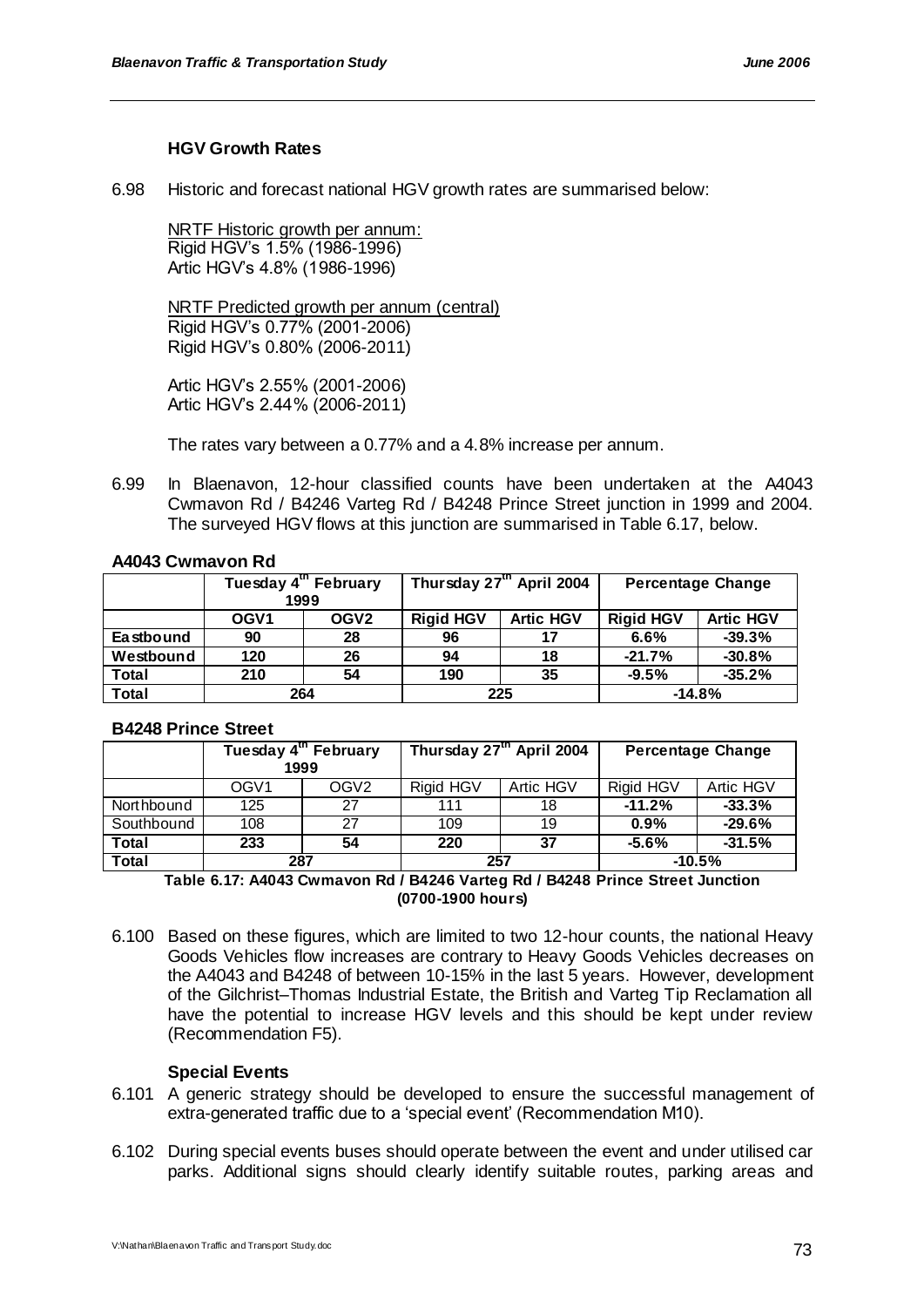event location. Overspill car parks should be identified to accommodate any additional demand. Parking for larger vehicles including coaches and caravans can be accommodated at the Big Pit, Iron Works, Prince Street and Rifle Green Car Parks as well as the Gilchrist-Thomas Industrial Estate, as discussed in section 3.0.

- 6.103 A joint ticketing scheme could encourage visitors to use public transport to visit the event and reduce both the volume of cars travelling around the area and the demand for parking. The scheme could be carried out in conjunction with the existing public transport provision or could involve running special services to accommodate demand.
- 6.104 Event Managers should communicate with the Police and Highways Authority to inform them of event dates and proposed traffic management.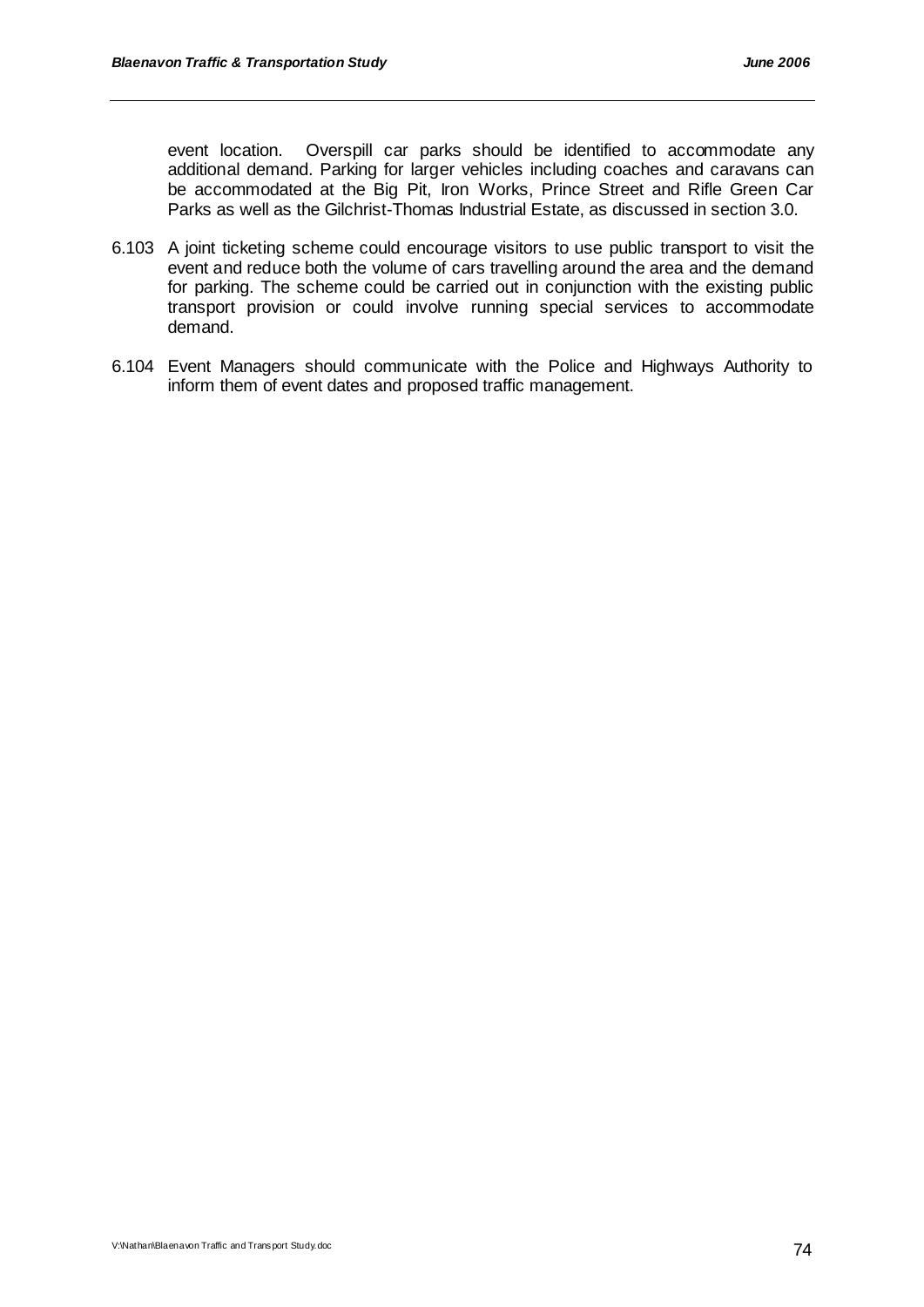# 7.0 **Junction Counts**

7.1 There were eight junction counts undertaken in Blaenavon between 07:00-19:00 hours at the following locations (Figure 9):

Tuesday 27<sup>th</sup> April 2004<br>Site A - North Stre

- Site A North Street/ Estate Road<br>Site B Upper Waun Street/ North
- Upper Waun Street/ North Street/ King Street/ Abergavenny Road
- Site C Broad Street/ Market Street/ Cross Street/ Ivor Street
- Site D New Williams Street/ Cwmavon Road/ Ton Mawr Road
- Site E Cwmavon Road/ Prince Street/ Varteg Road<br>Site F Prince Street/ Church Road/ Ivor Street
- Site F Prince Street/ Church Road/ Ivor Street<br>Site G Church Road/ High Street
- Church Road/ High Street

Tuesday 4<sup>th</sup> May 2004

Site H - Cwmavon Road/Capel Newydd Avenue

7.2 Daily and peak hour traffic data for each junction has been analysed to give an overall picture of traffic movements around the town. The morning peak has been taken as the general network peak of 08:00-09:00 hours and an evening peak of 16:00-17:00 hours. Where peak flows for a junction arm have not fallen between the network peak hours, these have been included alongside the peak hour flow (in brackets). The turning counts are all illustrated under Figure 10, Sheets A to H, and the raw data can be found under Appendix J. Section 9.0 refers the pedal cycle movements at each junction.

Site A

- 7.3 The North Street/ Estate Road junction to the northwest of the town, between 0700 1900 hours, had 6245 vehicles travelling through it with HGV accounting for approximately 3% of the total flow. The majority of daily traffic travels northbound from Blaenavon with 57% of that traffic turning into Estate Road. The Origin - Destination survey and Automatic Traffic Count data show that the majority of these vehicles turn into Gilchrist-Thomas Industrial Estate rather than continuing up to Garn Road.
- 7.4 Traffic flowing northbound and into Estate Road (both directions) is at its heaviest during the AM peak. Traffic turning out of Estate Road north and south is much heavier during the PM peak, with traffic turning south towards Blaenavon being 69% higher than the traffic toward Abergavenny Road.

Site B

7.5 The Abergavenny Road/ North Street/ King Street/ Upper Waun Street junction to the north of Blaenavon town centre, had a total flow of 4471 vehicles during the 12 hour survey period. HGV accounted for only 1% of the flow. The majority of traffic travelled from North Street to Abergavenny Street and vice versa and a noticeable amount of traffic (15%) turned from both Upper Waun Street and King Street and travelled up Abergavenny Road with 13% turning from Abergavenny Road to Upper Waun Street. However, the Automatic Traffic Count and Origin - Destination survey data show that this was not an illustration of vehicles rat-running through the town, but round trips. It should be noted that King Street is a one-way road into Upper Waun Street (Figure 10).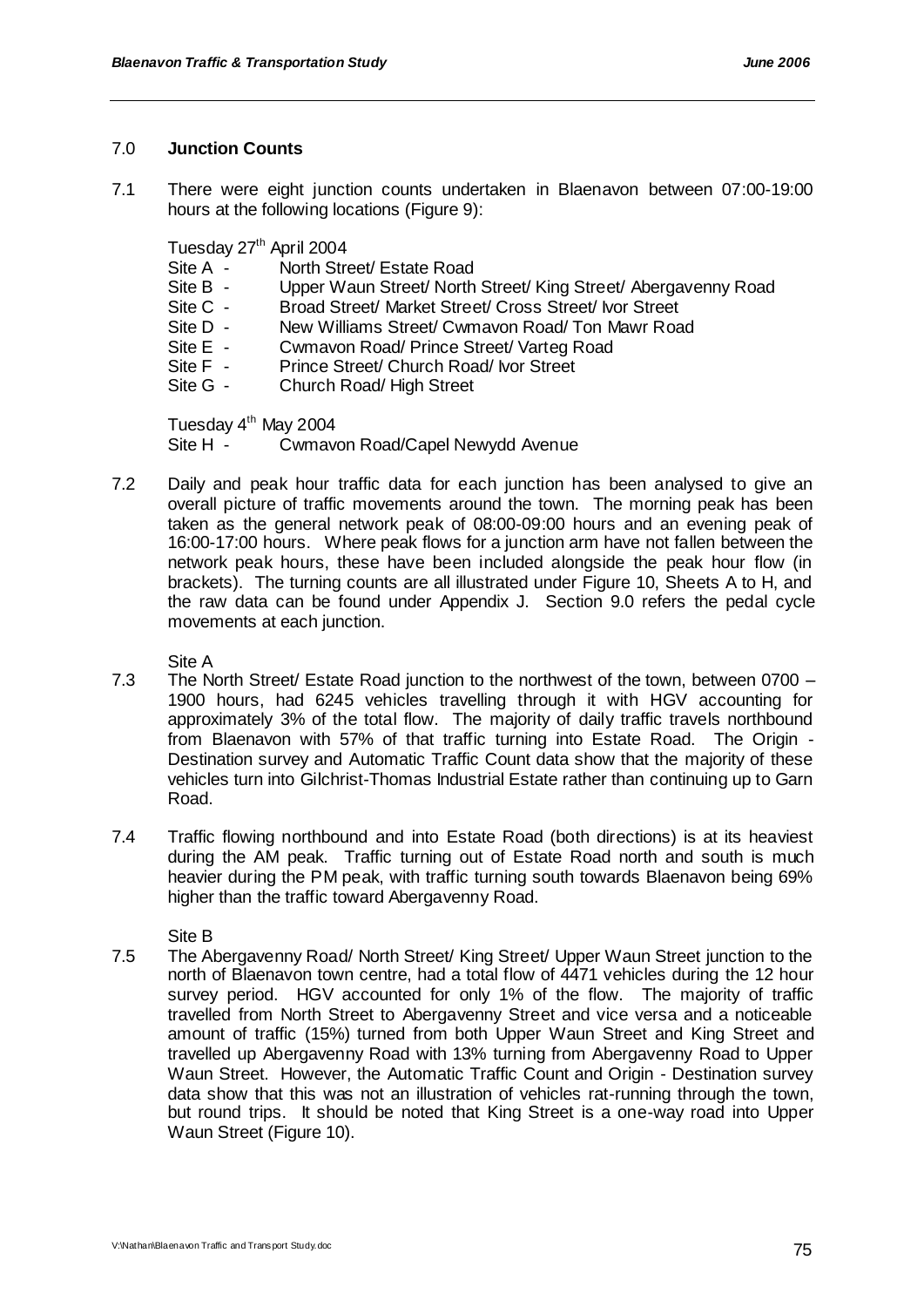7.6 Traffic flowing northbound and out of King Street is at its heaviest during the AM peak (the latter indicating resident commuting out, with over half of the traffic heading towards Abergavenny). Traffic turning out of Upper Waun Street and on Abergavenny Road southbound is much heavier during the PM peak. The majority of traffic from Upper Waun Street travels off peak during the morning, with the peak flow of the day heading southwest. This is similar, vice versa, for traffic turning into Upper Waun Street from North Street.

Site C

- 7.7 The Broad Street/ Ivor Street/ Market Street/ Cross Street junction survey within the regenerated pedestrian area at the centre of Blaenavon Town recorded a total flow of 3284 vehicles. HGV accounted for 1% of all traffic movements. The majority of traffic travelled on Broad Street, although all three directions had flows of similar proportions. Approximately 40% of traffic through the junction turned to Broad Street (north) followed by 35% south and 25% to Market Street/ Cross Street to the east. It should be noted that Ivor Street and the south of Broad Street are part of the oneway system.
- 7.8 Traffic was at its heaviest through all arms of the junction during the PM peak except for Ivor Street to Broad Street (south) but the PM peak flows were within 10% of the AM flows. Even so, the movements to Market Street and from Ivor Street and Market Street to Broad Street (south) had flows higher than the peak PM figures during the off peak.

Site D

- 7.9 The A4043/ New William Street/ Ton Mawr junction to the southeast of the town had a total flow of 7012 vehicles recorded over 12 hours, with HGV accounting for 2% of the flow. The majority of traffic surveyed travelled on the A4043 (evenly split). Of the turning counts 38% travelled along the A4043 east (Pontypool) and 38% west (Blaenavon/ Abergavenny/ Varteg), 13% to Ton Mawr Road (School and Leisure Centre, although predominantly residential) and approximately 11% to New William Street (to the town centre via Market Street). The traffic to Ton Mawr Road generally arrived from the A4043 west (54%) and east (40%), 79% of traffic to New William Street travelled from A4043 (east).
- 7.10 Traffic from New William Street, Ton Mawr Road and the A4043 (east) to the A4043 (west) is at its heaviest during the AM peak, the remaining movements being much heavier in the PM. There is little difference between the PM peak and off peak flows for the A4043.

Site E

- 7.11 The A4043/ Prince Street/ Varteg Road junction with the Prince Street Car Park Access Road, leading westwards from the Site D survey location, is another main route junction directly south of the town centre. The total traffic flow was 7136 vehicles and HGV accounted for approximately 4%. The greatest flows through the junction are A4043 to Prince Street (31% of all traffic movements and 67% of traffic to Prince Street). 45% of all traffic through the junction travelled to Prince Street, 34% to A4043, with just 18% to Varteg Road and 3% to the car park.
- 7.12 Traffic to and from the Prince Street Car Park was approximately the same throughout the survey period. Traffic from the A4043 and Varteg Road to Prince Street was highest during the AM peak, and flows from Prince Street (vice versa)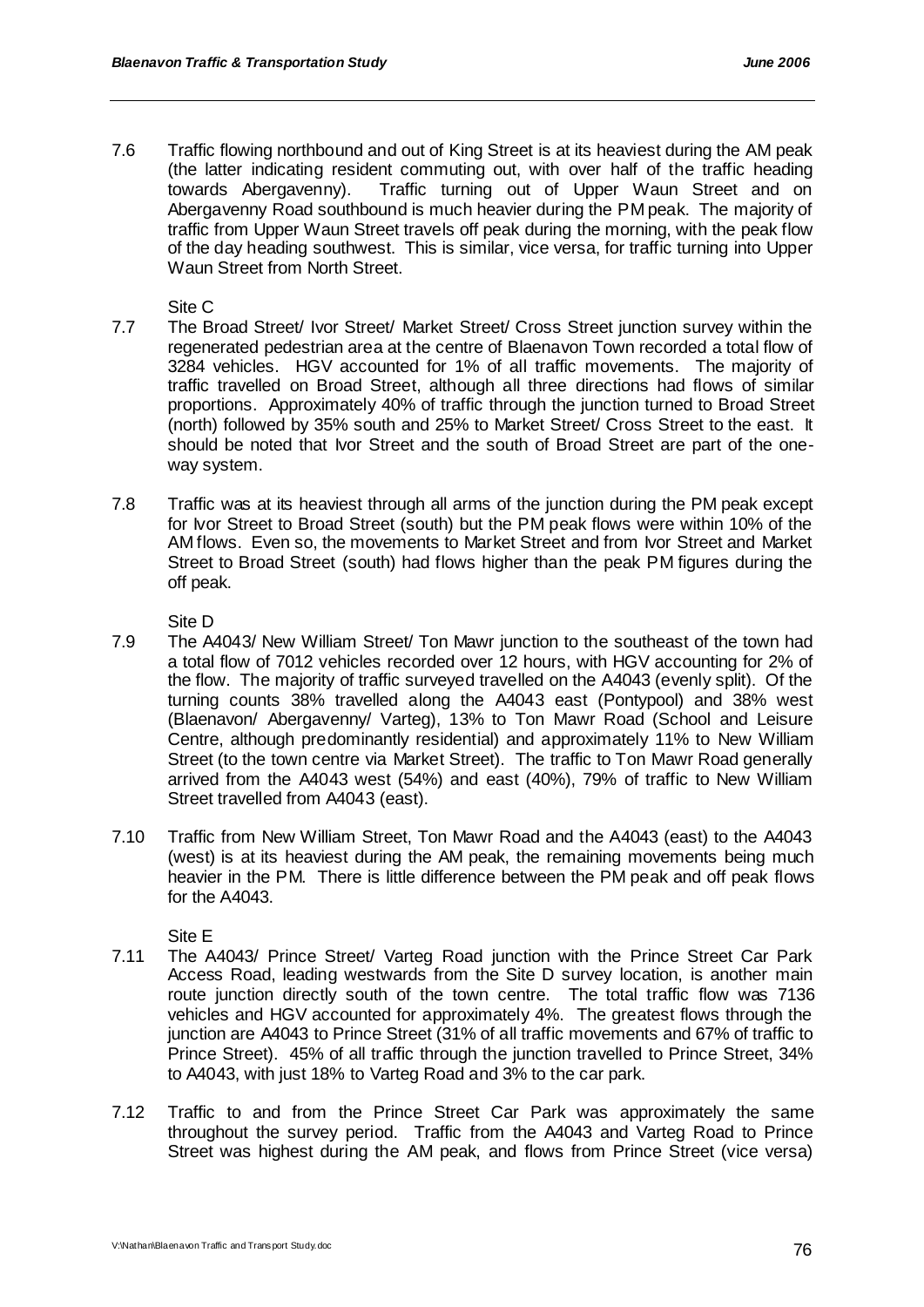were considerably higher in the PM peak than the AM. Traffic to Varteg Road from A4043, and vice versa, was also much heavier during the PM peak.

Site F

- 7.13 The Ivor Street/ Prince Street/ Church Road survey at the signalised junction did not include the main through traffic from Prince Street (south) to Church Road (north), but included traffic from Commercial Street (the one-way system with Ivor Street, off Broad Street). The total flow for this count was 1342 vehicles; bearing in mind that an additional 3000+ vehicles per day travel northbound from Prince Street and approximately 2600 travel southbound from North Street (not taking into account further residential movements southwards). HGV account for 1% of the total flow surveyed. The highest flows through the junction are from Church Road to Ivor Street.
- 7.14 All surveyed traffic movements through this junction were higher during the PM, but generally did not fall within the specified network peak hour.

Site G

- 7.15 The Church Road/ High Street junction to the north of Site F, and again not taking into account the main through-flow traffic, had a total flow of 819 vehicles that day. The greatest flow being from High Street to Church Road (south), followed by Church Road (north) to High Street.
- 7.16 All surveyed traffic movements through this junction were higher during the AM peak.

Site H

- 7.17 The A4043/ Capel Newydd Avenue junction to the southeast of the town and east of the Site D survey had a total flow of 5077 vehicles, with HGV accounting for 5% and the main through-flow of traffic on the A4043 at 91% of all vehicles through the junction (approximately equal in both directions). 48% of traffic through the junction travelled westbound on the A4043, 47% travelled to the A4043 (east) and only 5% of traffic from A4043 entered Capel Newydd Avenue.
- 7.18 Traffic flow from Capel Newydd Avenue was highest during the AM peak, with the traffic to the residential road from the A4043 much higher during the PM peak. Hence the traffic flows from this road are linked to commuter patterns. Traffic from the A4043 westbound was approximately similar for both peaks, with eastbound traffic being higher during the AM peak.

# **Summary**

- 7.19 The junction count survey sites have been ranked according to the volume of traffic through the junction (it should be noted that the last 2 sites did not represent the total flow of traffic through the junction, just the turning movements to and from the minor roads):
	- Site E
		- o 7136 vehicles per day
		- o Highest flows between A4043 and Prince Street
	- Site D
		- o 7012 vehicles per day
		- o Highest flows on the A4043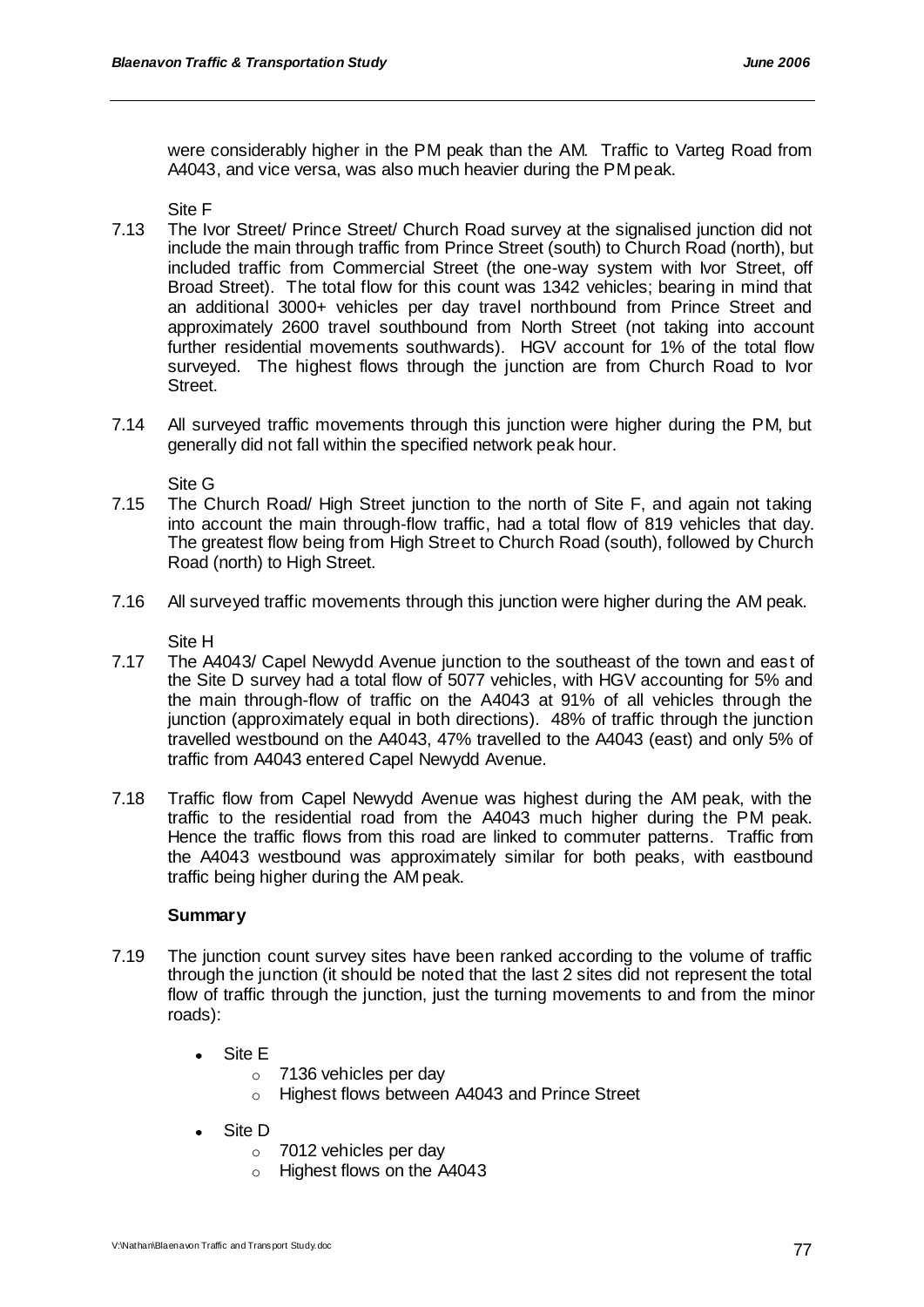- Site A
	- o 6245 vehicles per day
	- o Highest flows into and out of Estate Road from North Street (south)
- Site H
	- o 5077 vehicles per day
	- o Highest flows on the A4043
- Site B
	- $\circ$  4471 vehicles per day
	- o Highest flows between Abergavenny Road (north) and North Street (southwest)
- Site C
	- o 3284 vehicles per day
	- o Highest flows into Broad Street, northbound
- Site F
	- o 1342 vehicles per day
	- o Highest flow from Church Road to Ivor Street
- Site G
	- o 819 vehicles per day
	- o Highest flow from High Street to Church Street (south)

These flows provide the basis of proposed junction improvements (Recommendation S2).

#### **HGV Movements**

7.20 The following Heavy Goods Vehicles movements have been highlighted in the junction count data (Appendix J, Figure 9 and 10).

Site A

- 7.21 The proportion of Heavy Goods Vehicles at the North Street/ Estate Road junction is approximately 3% of the total flow and greatest in the off-peak. The survey shows that the majority of Heavy Goods Vehicles turn into Estate Road from both directions of North Street (4% each: the southbound turn is only 26% of the northbound Heavy Goods Vehicles flow turning left). The southbound Heavy Goods Vehicles flow out of Estate Road is approximately equal to that flowing in. There were very few Heavy Goods Vehicles that travelled from Estate Road to Abergavenny Road via North Street (north).
- 7.22 There were no Heavy Goods Vehicles movements during the AM peak from North Street southbound to Estate Road, and no peak movements during the PM from North Street north to south, vice versa and also Estate Road to North Street (south).

Site B

7.23 The proportion of Heavy Goods Vehicles at the Abergavenny Road/ North Street/ King Street/ Upper Waun Street junction was approximately only 1% of the total flow. The survey shows that the majority of Heavy Goods Vehicles travel straight through the junction from North Street to Abergavenny Road, with a total of three Heavy Goods Vehicles over the survey period turning off into Upper Waun Street (with none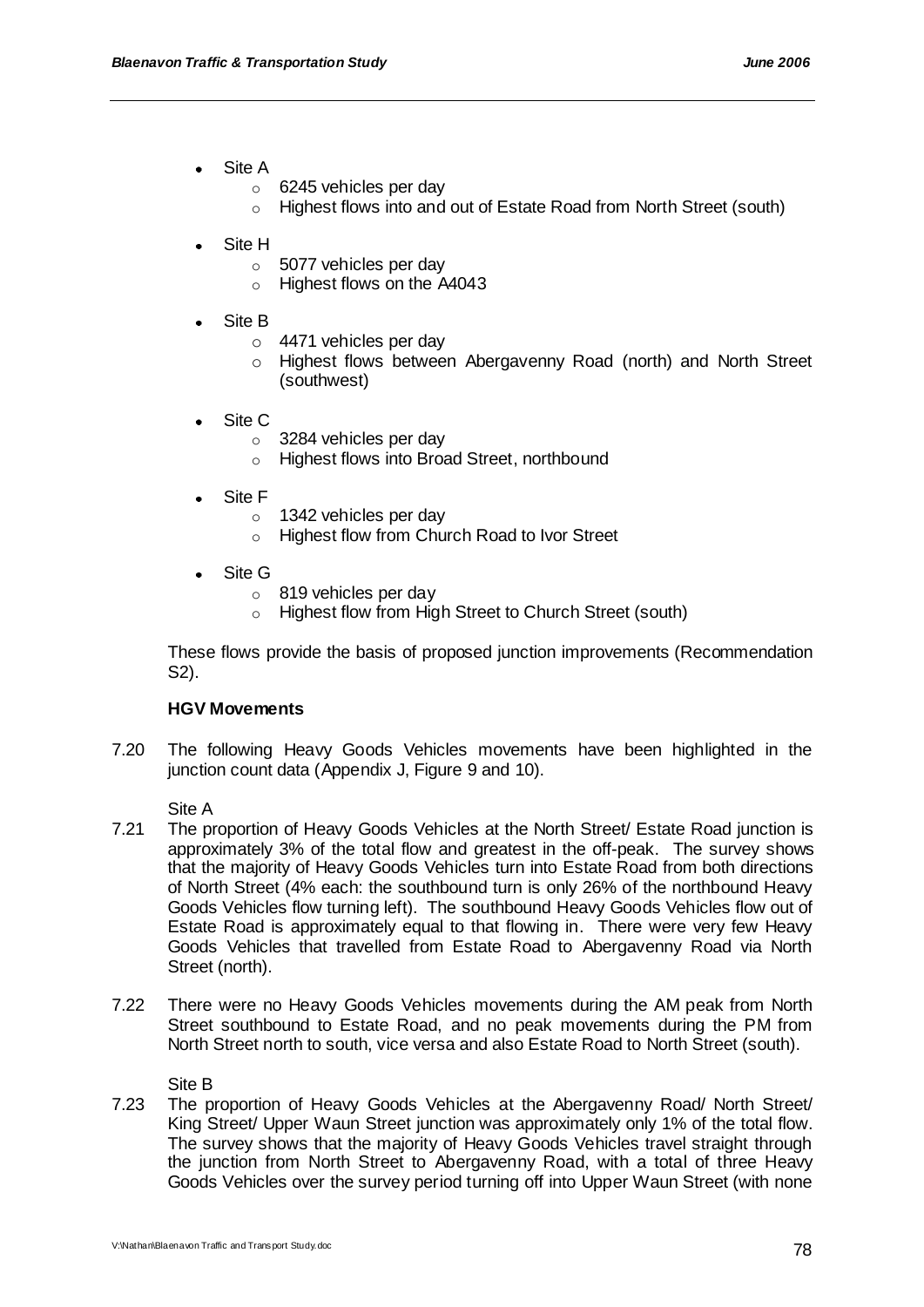leaving Blaenavon via this route) and four Heavy Goods Vehicles travelling out of King Street turning north to Abergavenny Road.

7.24 There were no Heavy Goods Vehicles movements during the PM peak hour and only one Heavy Goods Vehicles during the AM peak hour from Abergavenny Road to Upper Waun Street.

Site C

- 7.25 The proportion of Heavy Goods Vehicles at the Broad Street/ Ivor Street/ Market Street/ Cross Street junction was approximately only 1% of the total flow. The survey shows that the majority of Heavy Goods Vehicles travel to Broad Street (50/50 split between straight on and left turn into Market Street) followed closely by Heavy Goods Vehicles from Ivor Street to Broad Street north and south (one-way system). It can be assumed that the majority of Heavy Goods Vehicles travelling on Market Street from Broad Street (north) would have continued to the A4043. From Site D survey data, two thirds of these Heavy Goods Vehicles turned right to travel back towards the town on the A4043 and only one third actually travelled eastbound on the A4043. There was an even likelihood of Heavy Goods Vehicles from Broad Street travelling southbound onto the one-way system turning north or south on Prince Street/ Church Road at the signalised junction. Heavy Goods Vehicles travelling northbound (based on Site G survey counts) on Broad Street continued on King Street to Abergavenny Road.
- 7.26 There were no Heavy Goods Vehicles movements during the PM peak, and only one Heavy Goods Vehicles travelled through the junction during the whole of the afternoon (Ivor Street to Broad Street North). Only Ivor Street (all turns) and Broad Street to Market Street had Heavy Goods Vehicles movements during the AM peak, and Ivor Street to Broad Street (south) had the peak Heavy Goods Vehicles flow for the morning. However, Heavy Goods Vehicle flows though the junction were very low.

Site D

- 7.27 The proportion of Heavy Goods Vehicles at the A4043/ New William Street/ Ton Mawr junction was approximately 2% of the total flow. The survey shows that 80% of Heavy Goods Vehicles travelled on the A4043 (accounting for 3% of the flow in either direction) and 3% of the HGV at the junction turned in Ton Mawr Road from A4043 (east) with 6% travelling in the opposite direction. There are no Heavy Goods Vehicles movements from Ton Mawr Road to the A4043 (west) or New William Street (and vice versa) and none from the A4043 (west) to New William Street. Hence, HGVs travelling westbound on New William Street to the town centre have originated from A4043 (east), being 1% of all Heavy Goods Vehicles at the junction.
- 7.28 HGV flows from New William Street and Ton Mawr and A4043 (east) to New William Street are highest during the AM peak.
- 7.29 During the afternoon, the westbound A4043 Heavy Goods Vehicles flows were approximately the same as those in the AM peak. The remaining HGV flows through the junction were lower in the PM overall.

Site E

7.30 The proportion of Heavy Goods Vehicles at the A4043/ Prince Street/ Varteg Road junction was approximately 4% of the total flow. The survey shows that the heaviest Heavy Goods Vehicles flows were from Prince Street to A4043 and Varteg Road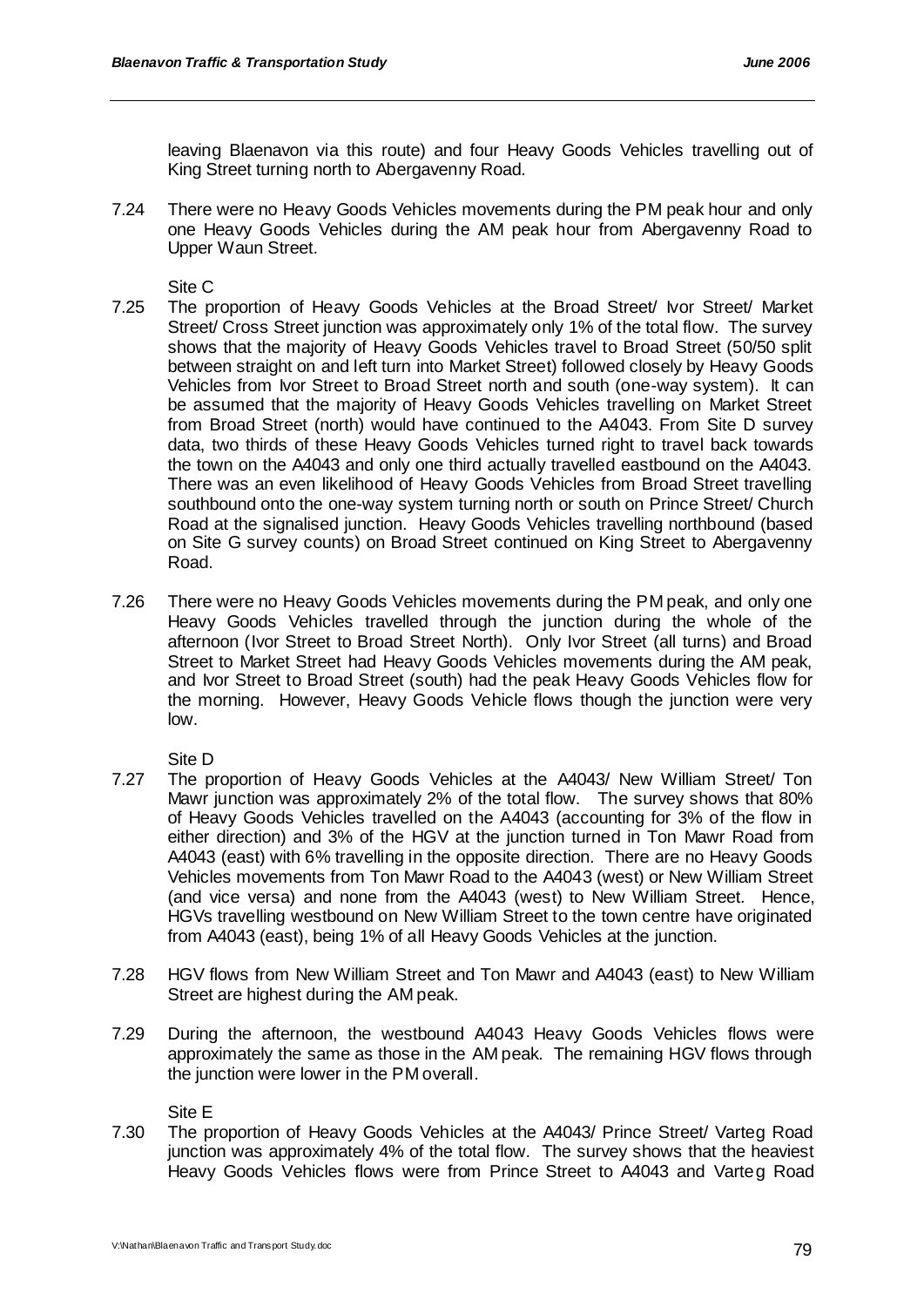(accounting for 66% and 30% of total Heavy Goods Vehicles flows at the junction respectively). In total, 11 Heavy Goods Vehicles entered the Prince Street Car Park during the 12 hour survey, but only four Heavy Goods Vehicles left during that time (split 50/50 between Prince Street and A4043).

Site F

- 7.31 The proportion of Heavy Goods Vehicles at the Ivor Street/ Prince Street/ Church Road junction was approximately 1% of the total flow. There were no Heavy Goods Vehicles from the one-way system that travelled back on Ivor Street. The Site F data surveyed shows that there is an approximate 50/50 split between Heavy Goods Vehicles from Broad Street to Church Road (north) and Prince Street (south).
- 7.32 There were no Heavy Goods Vehicles recorded in the AM peak hour.

Site G

- 7.33 The proportion of Heavy Goods Vehicles at the Church Road/ High Street junction was approximately 1% of the total flow. The survey shows that the majority of HGV movements were from Church Road (south) to High Street and there were no HGV movements during the 12 hour survey from High Street to Church Road (north).
- 7.34 The majority of the Heavy Goods Vehicles movements at the junction were during the morning. There were no Heavy Goods Vehicles movements during either of the peak hours.

Site H

7.35 The proportion of Heavy Goods Vehicles at the A4043/ Capel Newydd Avenue junction was approximately 5% of the total flow. The survey shows that the main Heavy Goods Vehicles flows were on the A4043, accounting for 97% of the total HGV flow. There were no Heavy Goods Vehicles movements from Capel Newydd Avenue to the A4043 during the afternoon survey period.

## **Summary**

- 7.36 The HGV flows from the Junction Classified Count sites are ranked according to volumes (%) through the junction (the last 2 sites did not represent the total flow of traffic through the junction):
	- Site H  $\blacksquare$ 
		- o 5%
			- o On the A4043
	- Site E
		- $\circ$  4%
			- o Prince Street to A4043 and vice versa
	- Site A
		- $\circ$  3%
		- o Estate Road to North Street (south) and Vice Versa
	- Site I
		- $\circ$  2%
		- o On the A4043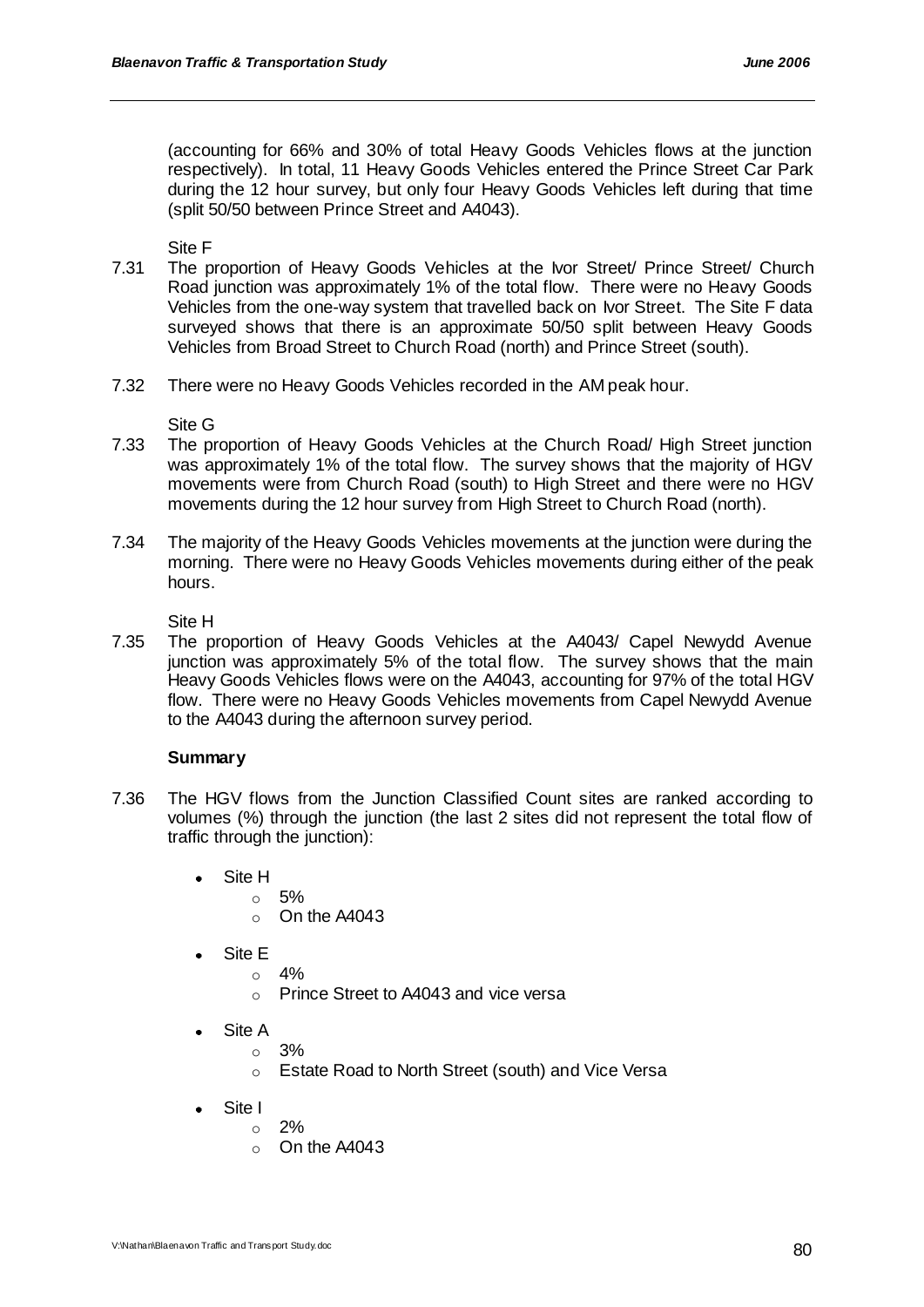The Heavy Goods Vehicles flows at the following 4 sites are all 1% of the total flow:

- Site B  $\bullet$ 
	- o North Street (south) to Estate Road and vice versa
- Site C  $\bullet$ 
	- o Broad Street southbound (South and Market Street)
- Site F  $\bullet$ 
	- o Evenly split throughout the junction
- Site G  $\bullet$ 
	- o Church Road (south) to High Street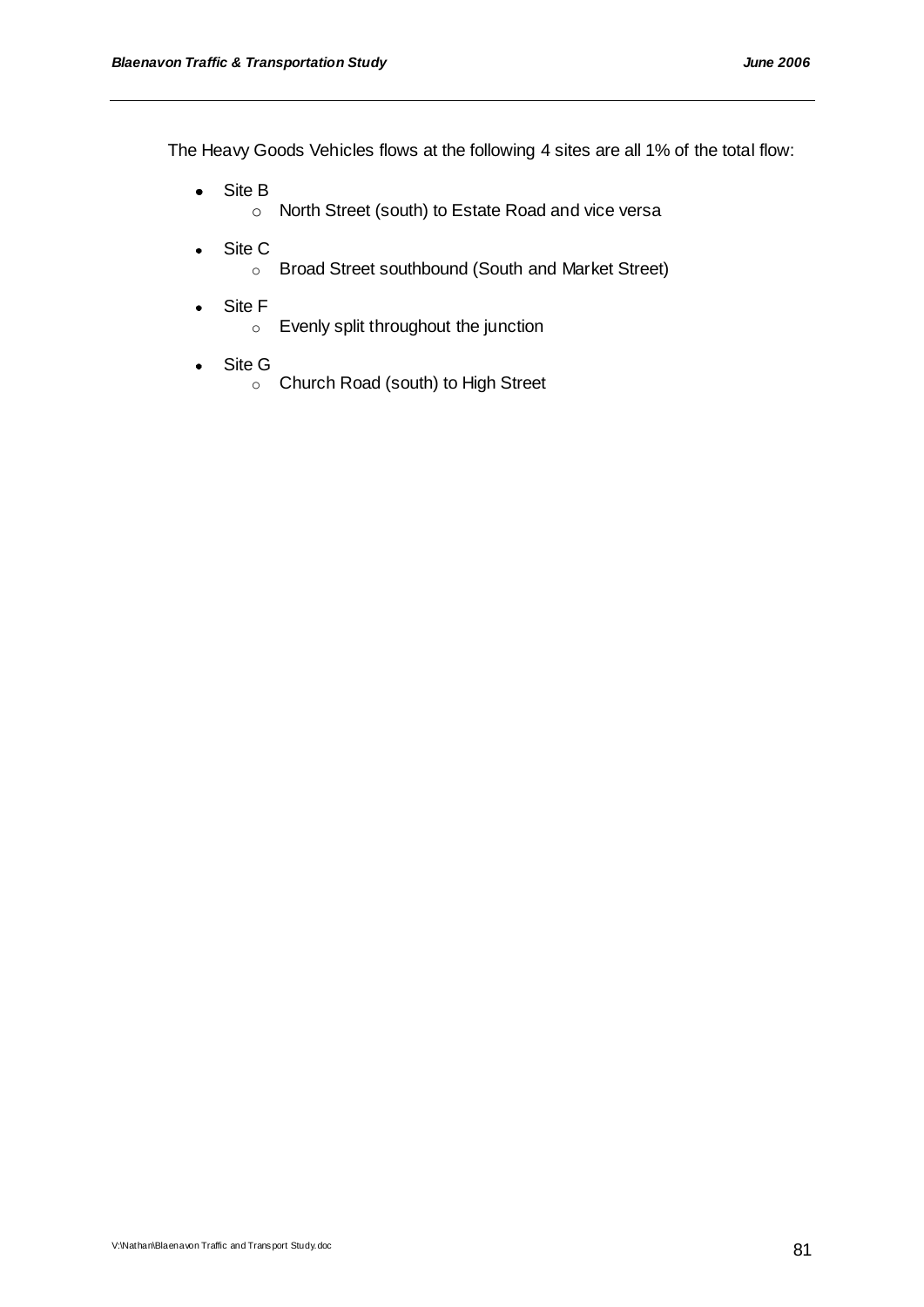# 8.0 **Signing, Maintenance and Markings**

# **Sign Survey**

- 8.1 The traffic signs within Blaenavon Town Centre and at the tourist attractions have been surveyed and are listed in Appendix K (Survey Table) and shown on Figure 11a and 11b (Sign Location Plan). The survey did not detail every sign in Blaenavon (i.e. nameplates, signs within the residential areas), as the key focus was movements around the town and to tourist sites. The survey omitted speed limit roundels and TRO signs. The latter are covered under Section 5.0 and Appendix G.
- 8.2 Appendix L illustrates the tourist attraction symbols, labelled 1 to 6, listed in Appendix K, which are associated as follows:
	- 1 T103, Railway Attraction  $\bullet$
	- $\bullet$  2 T3, Workman's' Hall
	- 3 T403, CADW (Iron Works)
	- $\bullet$  4 T112, Garn Lakes
	- $-5 Biq$  Pit (specific to area)
	- 6 T1, Tourist Information

The book tourist attraction symbol is not a standard regulation symbol. It was created by Torfaen County Borough Council and approved by Welsh Assembly Government.

- 8.3 The condition of the highway sign stock is generally poor. The survey highlighted 23 signs that are in need of replacement/relocation or cleaning (24%), plus the sign for the loading bay on Church Road $\chi$ <sup>n</sup>. There are also four locations where posts have been erected/remain without a sign (locations 23, 61, H and E). These should be removed as it spoils the street-scene aesthetics. In addition, there are 5 signs on posts that need adjusting to point in the correct direction (sign reference 15, 2, 29, 39 & 60). However, the stock of tourist signs (brown on white) is generally in good condition.
- 8.4 There was a lack of signing from either the east or west on the approach to the Garn Lakes Whistle Inn Car Park (6).
- 8.5 There are direction signs for all the remaining car parks. However, parking for the Iron Works and Tourist Information Centre is poorly signed and could easily confuse visitors (it should be noted that this car park was under capacity with less than 30% occupancy during peak hours). Also the parking signs do not indicate the nature of the parking locations in relation to the town centre and other attractions (other than at Big Pit and the lakeside car park at Garn Lakes (4)).
- 8.6 The majority of signs have been recorded in the photographs (Appendix D), including some of the signs not under the sign survey, i.e. the 577.1 (traffic-calming humps on road), "exit" traffic directional sign and the non-standard vehicle class parking signs in the Big Pit Car Park (Photograph 48).
- 8.7 Visibility is poor around the left hand bend of High Street with Upper Waun Street. Improved signing in both directions would increase driver awareness of the road layout.

 $\chi\chi$ <sup>1</sup> Photograph 57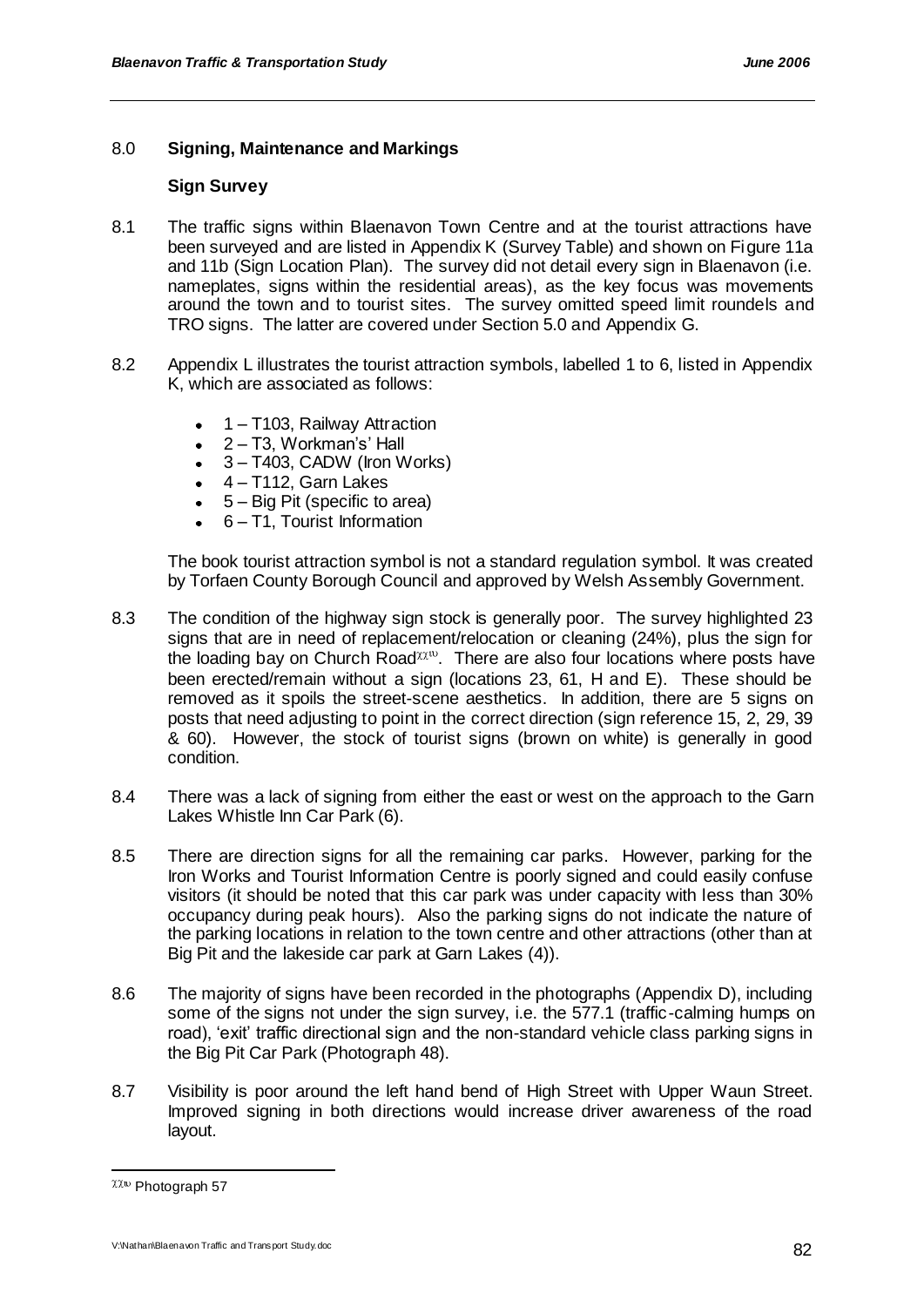- 8.8 The Broad Street Top Car Park (17) in Blaenavon Town Centre is very poorly signed and the layout could do with improvements. The Blaenavon Project Team plans for this car park are detailed under Section 3.0, Parking Summary. The plans also include details of pedestrian signing from the car park.
- 8.9 There is no clear signing for the Market Street (large) Car Park (12), off Old James Street.
- 8.10 There is a significant shortage of pedestrian signs within Blaenavon. Public information boards, especially with regard to public transport and interlinks between the sites, require a better, more consistent, branded approach. The chosen style should be interlinked with the pedestrian direction signs proposed by the Blaenavon Project Partnership Team and detailed in the car park renovation plans.
- 8.11 It should be noted that some of the pedestrian/driver information boards in the Garn Lakes Car Parks were showing signs of age.
- 8.12 The final traffic directional sign for Big Pit (other than that at the entrance) is adjacent to the Estate Road junction. This can be unnerving for visitors, although the route carries straight on, as they have to drive through the industrial estate with no further guidance. This could be made easier by preparing visitors with a map detailing the drive and/or by an additional sign being located along the industrial estate or replacing the current Big Pit tourist sign adjacent to the Iron Works Car Park (1) with a similar sign that also indicates the distance. The latter option would be more advisable as it reduces sign clutter and also will be more beneficial to the majority of visitors.
- 8.13 There are no directional signs, pedestrian or traffic, on Park Street or at the Park Street Junction with Church Road.
- 8.14 Before the Blaenavon World Heritage flags were erected on the lighting columns on the A4043 it was possible to drive right through Blaenavon, especially past the town centre, without realising it. Additional signing should be provided at the Prince Street and New William Street junctions, to encourage visitors into the town.
- 8.15 There are tourist directional signs for Big Pit as far away as the M4 at Newport and A465 Heads of the Valley Road, which are both outside the Torfaen County Borough Council boundary, but are important in aiding the attraction of visitors to the World Heritage Site.
- 8.16 It is also important that external tourist signage be taken into consideration on all routes into the World Heritage Site beyond the Torfaen County Borough Boundary, especially from the M4, Abergavenny and Brynmawr. Advanced visitor signage for car parks, depicting the number of spaces, are also required for all town centre and periphery car parks.
- 8.17 A review of internal and external signing should ensure that they are all up to date and in the most advantageous and safe locations. The photographs in Appendix D demonstrate the condition of the existing signing around Blaenavon.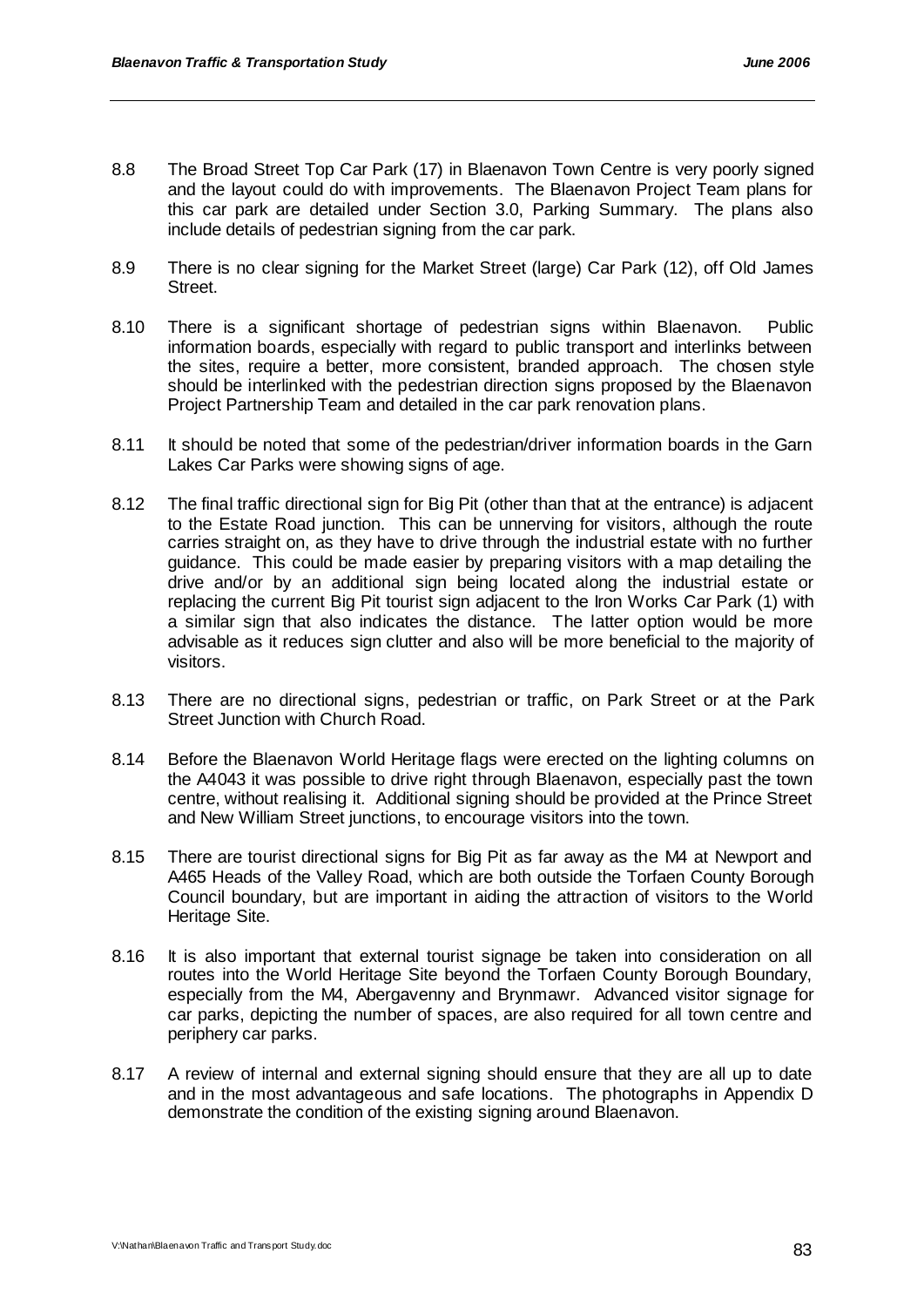## **Carriageway Maintenance**

- 8.18 The road surfaces around Garn Lakes are in extremely poor condition, especially leading into the main car park at Garn Lakes (4) – the road has large potholes.
- 8.19 The road condition through the commercial town centre (and residential areas) is also in poor condition, which does not help overall aesthetics.
- 8.20 It is important to exploit connections with the Heads of the Valley, as a form of increasing tourism to the area. Therefore it is vital that the road network through to Blaenavon is of a high standard. Analysis of the maintenance condition of the B4248 from Blaenavon to the county boundary is contained in Appendix N. The results show that 27% of the carriageway has a residual life of less than 2 years including 23% having no residual life in terms of SCRIM deficiency, the road condition is better, with only 2% having less than 0.05. Funding should be sought to improve the state of the road possibly via the Heads of the Valley fund (Recommendation M9).

# **Markings**

8.21 Carriageway markings are generally acceptable throughout the survey area. However, some of the restricted parking areas require attention (see Section 5.0 and Appendix G).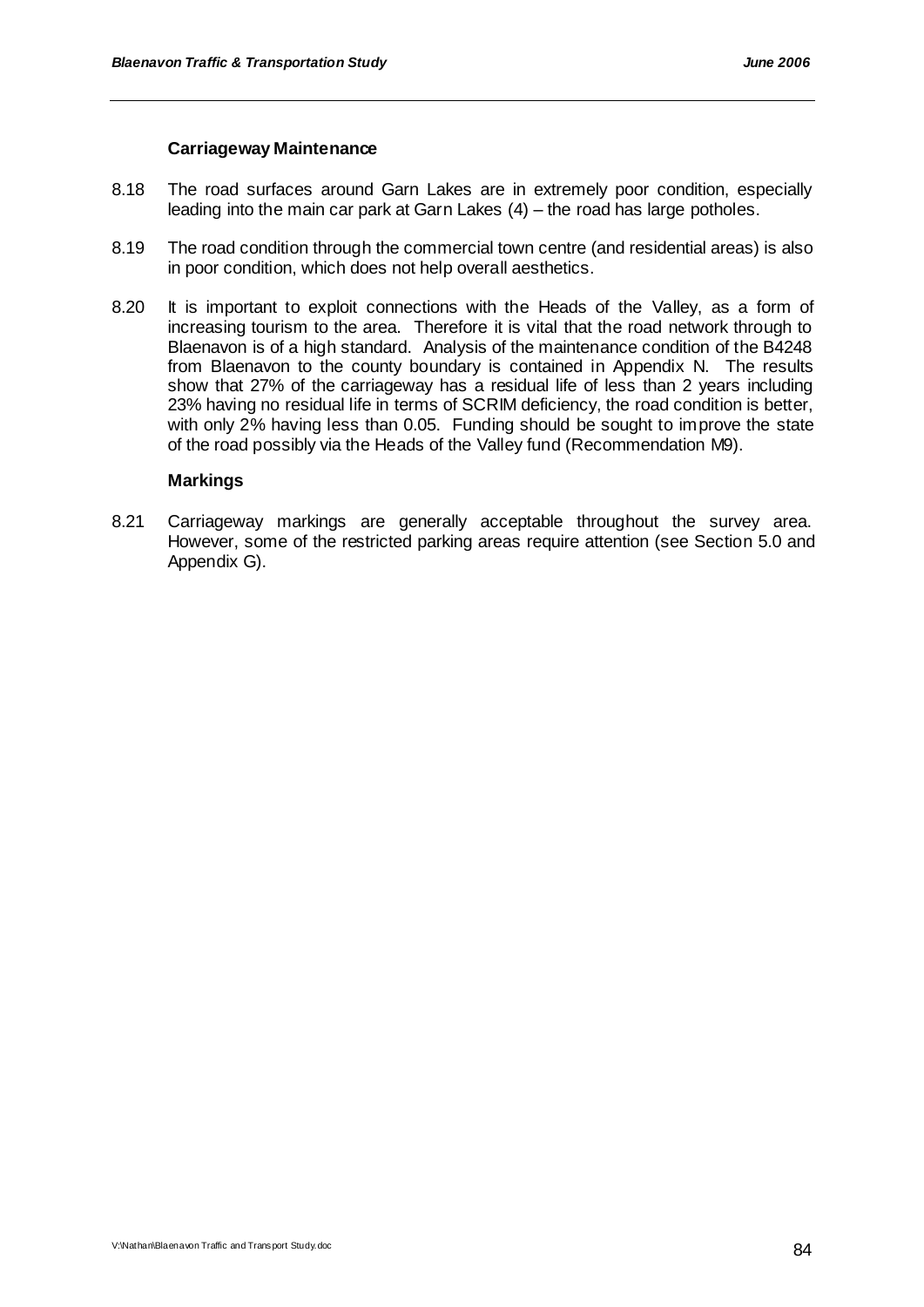# 9.0 **Pedestrian, Cycle and Equestrian Access**

## **Existing Situation**

- 9.1 There are no pedestrian crossing points at the A4043 Cwmavon Road/New William Street Roundabout to the southeast of the town. Uncontrolled (drop kerb) crossing points are required on at least 2 of the 4 arms of the roundabout to facilitate the pedestrian desire lines from New William Street and Ton Mawr Road/ Avenue areas in the north, to the Avon Road and Riverside Drive areas to the south. Pedestrian movements are also evident further west on the A4043 between Lower Hill Street in the north and the footway on the opposite side of the road, to Bridge Street, in the south.
- 9.2 Footways throughout Blaenavon are a mixture of paving and tarmac, and the majority of footways are narrow. There are no dropped kerbs with tactile paving indicating crossing points on the main town centre roads of High Street, Park Street, Broad Street, and Church Road (apart from crossing High Street at the junction with Church Road and at the Prince Street signalised junction). The footway on the south side of Church Road is very narrow; where there is footway on the north side it is over 2 metres wide in sections. The regenerated section of Broad Street at the Market Street/ Ivor Street junction is visually aesthetic, with light-coloured paving on the wide footways and shaped stone bollards. The area accentuates the town, providing seating areas and opening the area up for pedestrians – especially those less mobile $X^{\chi}$ <sup>v</sup>.
- 9.3 Between Park Street and High Street outside the Workman"s Hall, which has its own staff car park, there are frequently vehicles parked on the footway. The parked cars detract greatly from a pedestrian-friendly street. There is minimal traffic and the block paving lends itself visually to a pedestrian zone, but it is not advisable for pedestrians to walk in the carriageway, especially near the junctions at either end.
- 9.4 Desire lines for the two schools have yet to be satisfactorily established. It is thought that pedestrians travelling to Blaenavon Secondary School on Park Street from the south, use the controlled crossing point at the signalised junction of Church Road and Prince Street. However, pedestrians from residential areas to the west of Blaenavon have to make a potentially dangerous crossing on Church Road where visibility is poor $\chi_{\chi_{\text{out}}}$  outside the proposed World Heritage Centre. A crossing at this point will serve both the school and the World Heritage Centre. Hillside School is situated in a larger residential area of Blaenavon and pedestrian access to the school is addressed in more detail in Section 11.0. It should be noted that there are no formal crossing points on the A4043 Cwmavon Road to facilitate crossing movements. Access to both schools is also highlighted in Section 15.0, Recommendations.
- 9.5 The bus boarder in the Iron Works Car Park leads to steps straight onto Estate Road. The path for the Iron Works then continues over the road at an uncontrolled crossing point near a junction and on an overgrown narrow footpath \*\*\*\*\*\*\*. This is unsatisfactory for the elderly, those with disabilities and buggies. It should also be noted that the pedestrian entrance to the Iron Works and Tourist Information Centre is via an

 $X20$  Photograph 39-41

 $XXUU}$  Photograph 7-9, 13-16  $χλυω$  Photograph 28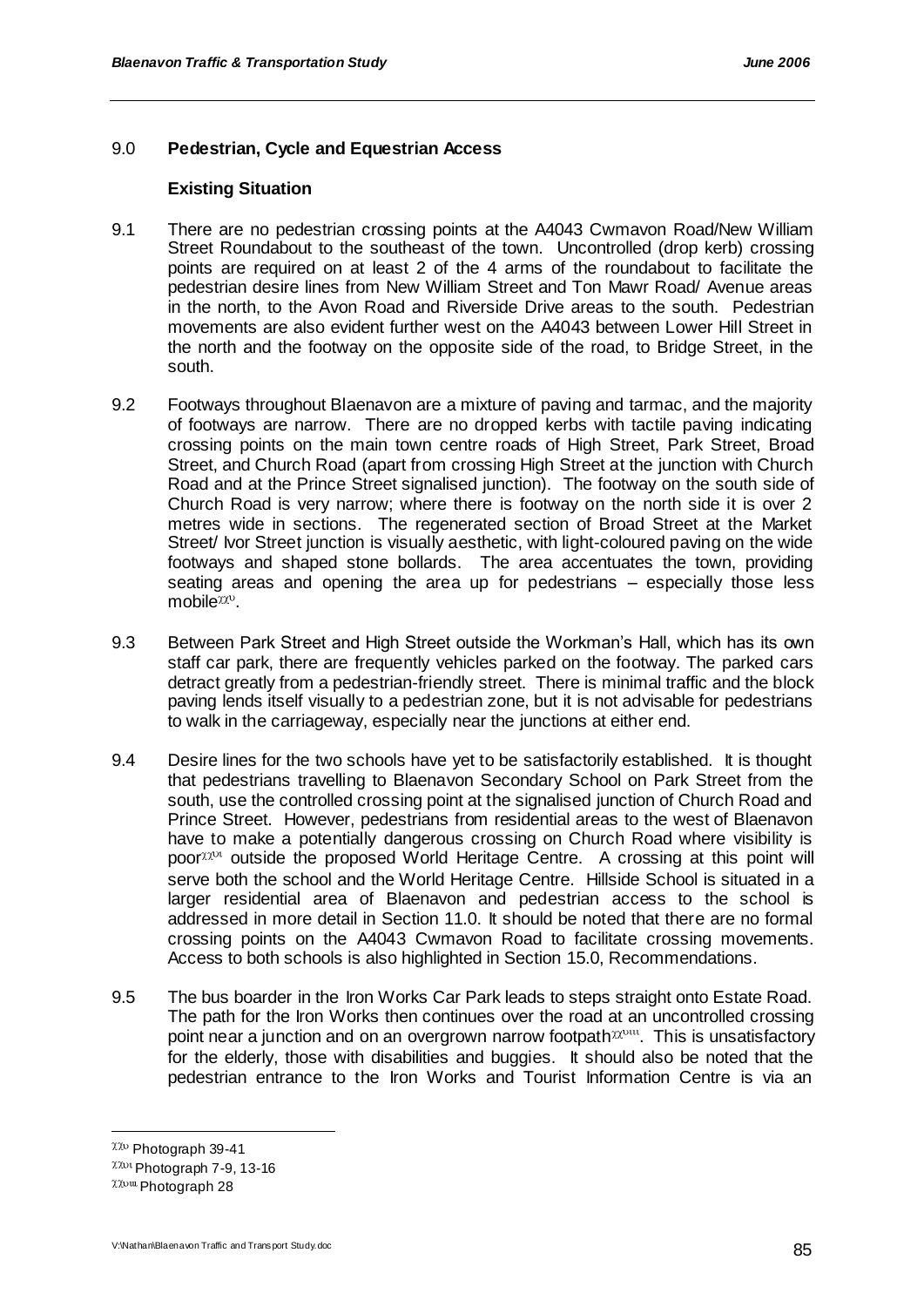uninviting gate in an eight foot high wire fence. Recommendations include the provision of a zebra crossing (Photograph 26) and removal of foliage (Section 15.0).

- 9.6 Currently there is no encouragement for visitors to travel from Big Pit or the Iron Works to the town centre. It is also advisable to encourage walking/cycling between these and other attractions such as Garn Lakes and the World Heritage Centre. Therefore, more linked advertising of the town centre, car park locations and cycle parking (where applicable) is required. There is scope for these facilities to be maintained through the Countryside Division of Torfaen County Borough Council.
- 9.7 There is no footway at Big Pit from the Forge Side link road (Photographs 73 79) to the main entrance. This could easily be provided in the verge, especially if sustainable links between the sites are successful (as on the surveyed Bank Holiday, when Big Pit had its highest number of visitors ever, showed overflow parking on the verges).
- 9.8 The World Heritage Centre will be situated to the west of the town on the old St. Peters School site, which is currently being renovated. Present access to St. Peters School $\alpha$  is via a short flight of steep steps. It is also important to note that there is no pavement opposite the building and the sight lines for pedestrians wishing to cross the road in this location are extremely poor. Possible solutions are listed under Section 15.0.

# **Public Rights of Way**

- 9.9 Maps of the Public Rights of Way should be made available and displayed prominently within the town centre. Existing footways and paths should be resurfaced where required. Both these measures should assist in encouraging use. New signs from the routes to tourist attractions should identify distances and approximate walking times (Recommendations A2/A3/M1/M5/M8b).
- 9.10 A Right of Way Improvements Plan has been proposed which will promote a 16km mountain trail route that links into Blaenavon and will be advertised through a "walking pack." Blaenavon should be promoted as a Walking Town and as a previously undiscovered centre for walking, catering for all abilities and interests. The town is ideally located as a link to the Usk Valley Walk, the Brecon Beacons National Park and the Monmouthshire and Brecon Canal. Visitors should also be encouraged to visit attractions within the wider Torfaen area, using Blaenavon as a base. Details of circular walks should be published and way markings are to be improved (see Best Foot Forward).
- 9.11 All local authorities have signed up to Heritage in Action (HERIAN), aimed at marketing the South Wales Industrial Heritage and walking/cycling. This is a Visit Wales initiative, which is a cultural focussed economic regeneration initiate for South Wales. On this theme the Industrial Heritage Trail (11km) in the core area of the World Heritage Site could link into all the attractions in the town centre and also surrounding walking and cycling routes, which are to be developed by the Torfaen County Borough Council Countryside Division.

# **Cycle Routes**

 $222$  Photograph 12-16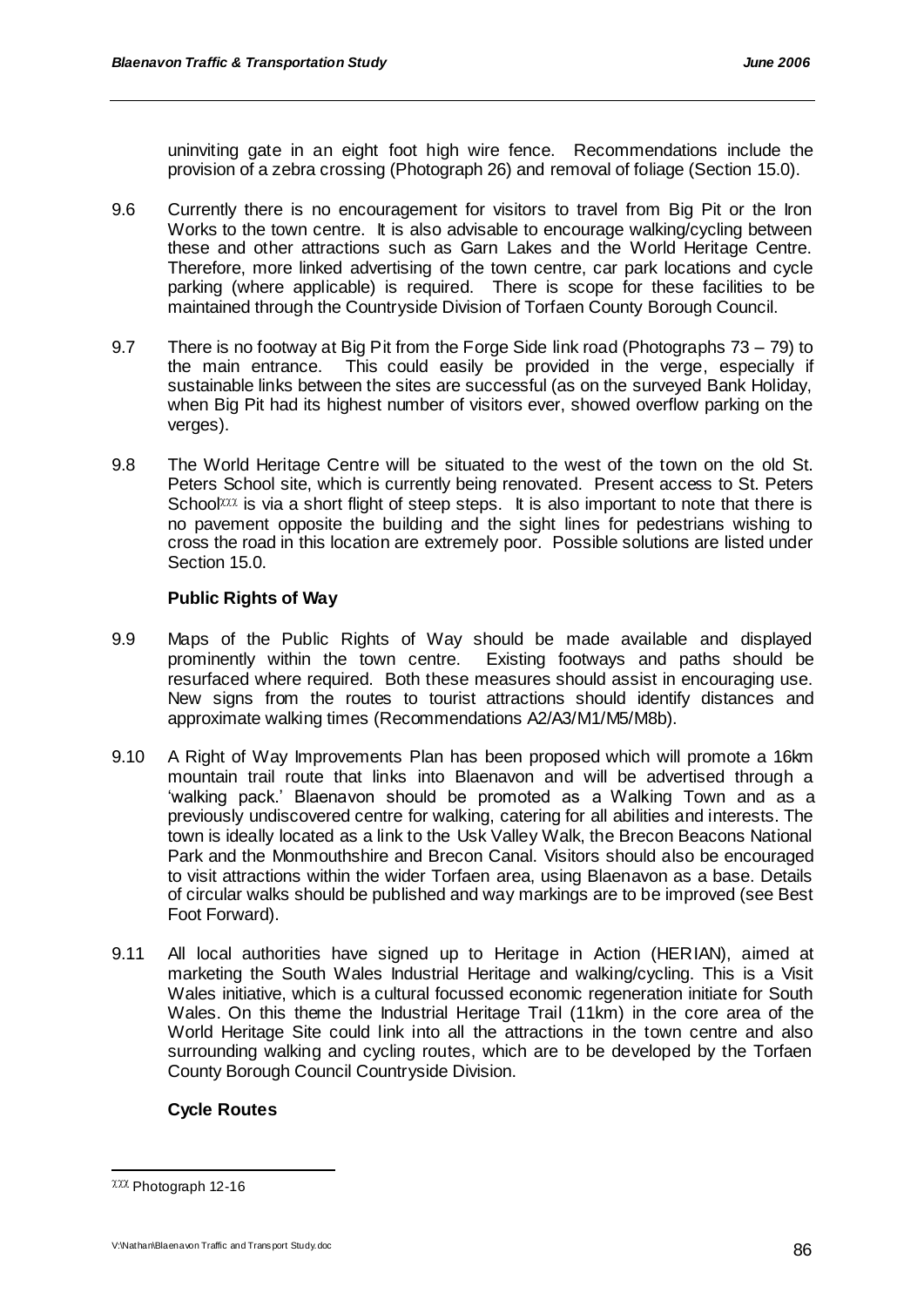- 9.12 The topography of Blaenavon Town Centre does not lend itself to cycling; the narrow streets increase the perceived dangers to cyclists and make it difficult to provide cycle lanes. However, the National Cycle Network Route 46 runs to the south of the town $\chi\chi\chi$ <sup>1</sup> (Figure 12) and is almost entirely off-road. It follows the line of the mineral railway and part of the canal towpath, from the north of Blaenavon, south, to Newport. Signs on this route could indicate the distance to local attractions and approximate travel times, which could also be linked into the Walking Towns promotion.
- 9.13 It is suggested that a bike pool scheme be considered, based possibly in the World Heritage Centre for tourist/visitor use around various attractions. Torfaen County Borough Council are aware of this form of tourism and is eager to explore this option fully.
- 9.14 The Gilchrist-Thomas Industrial Estate spine road is the current entrance to Big Pit and links the attraction with both the Iron Works and the town. There is scope for the road to be widened and landscaped to create parking bays (for large vehicles as well as cars) and to provide an at-grade on-carriageway cycle lane to facilitate cycle movements between Big Pit and the Iron Works. This will improve safety for cyclists.
- 9.15 The Abergavenny to Gilwern cycle track is scheduled for completion in 2007. Further cycle tracks from Blaenavon, linking to the Heads of the Valley should be pursued with the Welsh Assembly Government.
- 9.16 Both Blaenavon and Two Locks are rural key fund eligible wards and are traversable via the Sustrans cycle network. The key fund can provide up to £25,000 Automatic Traffic Count funding per ward to help create a "cycle tour". This could fund building/ refurbishment costs to sites near the cycle path to act as a base/cycle store. A shuttle bus could operate from either end of the route, with the link being fifteen miles.

# **Junction Count Data: Cyclists**

9.17 The junction count data (Section 7.0, Appendix J, Figure 9 and 10) also detail pedal cycle turning movements.

Site A

9.18 There were a total of 15 pedal cyclists travelling through the North Street/ Estate Road junction. The majority of these (67%) turned into Estate Road, 27% turned out of Estate Road during the survey period and 1 cyclist continued north on North Street. No cycle movements occurred during the peak hours, with 93% of all cycles travelling through the junction during the afternoon. The highest numbers of cycles carrying out a particular manoeuvre in any surveyed hour were 3 (20%): North Street to Estate Road and Estate Road to Abergavenny Road.

 $2221$  Photograph 18-19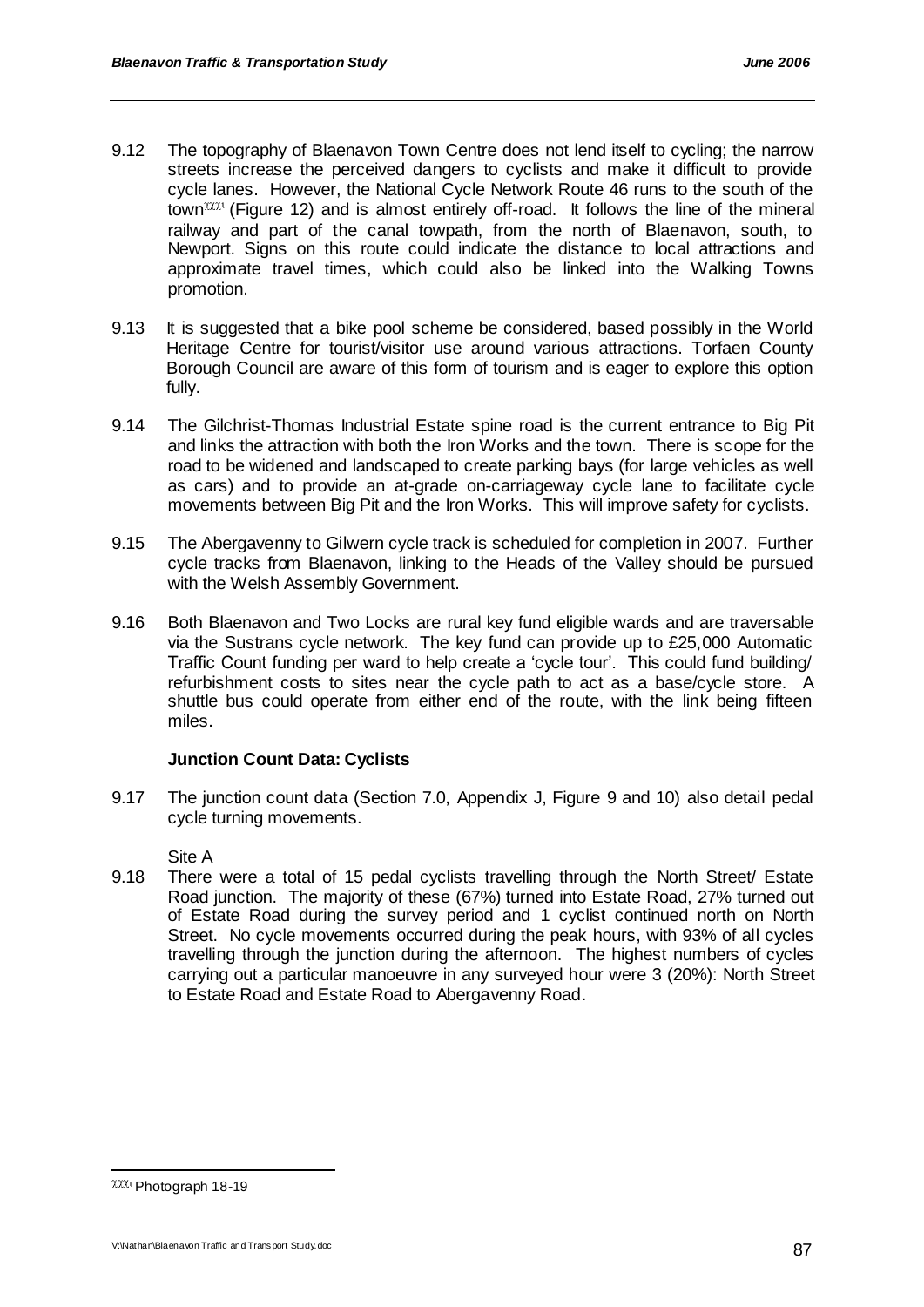Site B

9.19 There were a total of nine pedal cyclists travelling through the Abergavenny Road/ North Street/ King Street/ Upper Waun Street junction. The majority of these either travelled down North Street from King Street or to Upper Waun Street from the main road. No cycle movements occurred during the peak hours, with 89% of all cycles travelling through the junction during the afternoon.

Site C

9.20 There were a total of 34 pedal cycles travelling through the Broad Street/ Ivor Street/ Market Street/ Cross Street junction. The majority of these (77%) travelled from Broad Street to Market Street, to the A4043 (east) or Varteg Road. The remaining eight cyclists travelled from Market Street on the one-way system from Broad Street. In total, 91% of the cycle movements occurred during the morning, with only one cyclist travelling during the network peak; Broad Street to Market Street in the afternoon. The remaining 25 cycles from Broad Street travelled during the morning.

Site D

9.21 There were a total of eight pedal cyclists travelling through the A4043/ New William Street/ Ton Mawr junction. 50% of cycles travelled from A4043 westbound to New William Street. 25% of cycles travelled from Ton Mawr Road to the A4043 (east and west), one cyclist to Ton Mawr Road from the A4043 (west) and one to A4043 (east) from New William Street. No cycle movements occurred during the peak hours; with an even split travelling in the morning and afternoon. The movements to and from New William Street and A4043 (east), and Ton Mawr Road and A4043 (west) all occurred during the morning period.

Site E

9.22 There were a total of eight pedal cyclists travelling through the A4043/ Prince Street/ Varteg Road junction. The majority of the cycles travelled from the Prince Street Car Park Access Road (presumably from the residential areas beyond), but no cycles travelled to the Access Road during the survey period. 25% of cycles travelled from A4043 to Prince Street and one cyclist went from Varteg Road to Prince Street and vice versa. No cycle movements occurred during the peak hours. The movements from the Prince Street Car Park area to Prince Street and A4043 all occurred during the morning period.

Site F

9.23 There were no pedal cyclists surveyed travelling through the Ivor Street/ Prince Street/ Church Road signalised junction.

Site G

9.24 There were no pedal cyclists surveyed travelling through the Church Road/ High Street junction.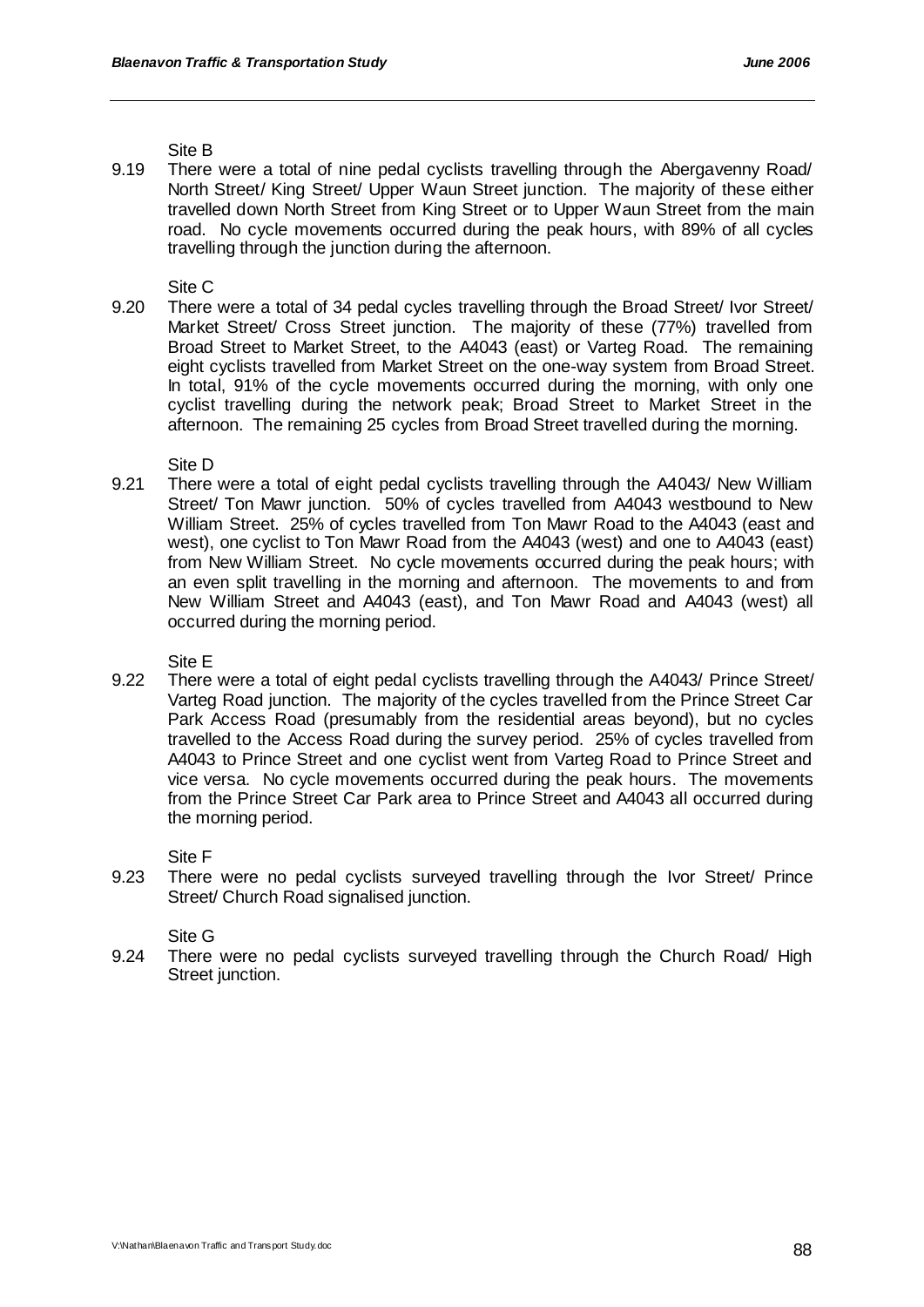Site H

9.25 There were a total of six pedal cyclists travelling through the A4043/ Capel Newydd Avenue junction. All cyclists travelled on the A4043, of which 67% were southbound. No cycle movements occurred during the peak hours and all movements from the A4043 northbound occurred in the afternoon.

Junction Count Summary

- 9.26 The junction count survey sites have been ranked according to the volume of pedal cyclists through the junction (it should be noted that the last two sites did not represent the total main through flow of traffic through the junction):
	- Site C
		- o 34 cyclists per day
		- o Highest flow from Broad Street to Market Street
	- Site A
		- $\circ$  15 cyclists per day
		- o Highest flows into Estate Road
	- Site B
		- $\circ$  9 cyclists per day
		- o Highest flows into Upper Waun Street and from King Street
	- Site D
		- $\circ$  8 cyclists per day
		- o Highest flows from the A4043 (east)
	- Site E
		- o 8 cyclists per day
		- o Highest flow from Prince Street Car Park Access Road
	- Site H
		- $\circ$  6 cyclists per day
		- o Flows were on the A4043 only

No cycle movements were surveyed through the two remaining junction sites:

- Site F
- Site G

#### **Horse Riding**

- 9.27 Consideration should be given to equestrian desire lines and provision made where reasonable and appropriate, especially along routes away from the road, where new walking and cycling routes are proposed.
- 9.28 The horse riding routes around Blaenavon are external to the study boundary, but encompass Blaenavon and essentially fall within signing and management under the gateway proposals, and also opens the area up to equestrian movements. It is expected that trailers and horseboxes will be used as transport to and from Blaenavon. Torfaen County Borough Council Countryside Division within the Informal Recreation Project are currently developing ideas for parking arrangements.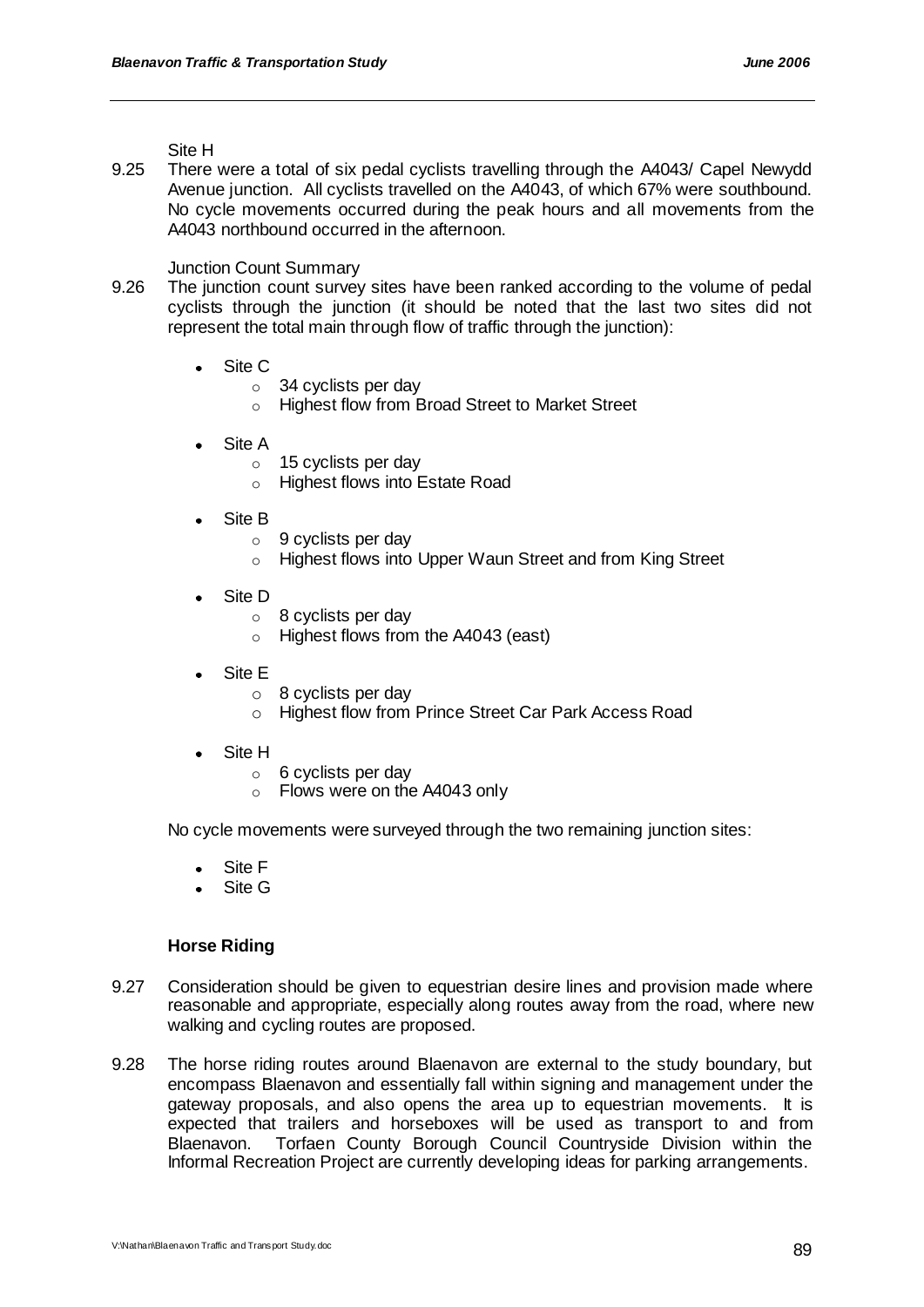9.29 There is currently one equestrian trail off Llanover Road (entrance to forestry area), which is a circular 45min route. There are a further two routes proposed that will lead over to the other side of the mountains, one to the north linking into Garn Lakes which has spare parking capacity. The other route leads south towards Pontypool.

# **Strategic Documents and Guidance**

- 9.30 The Welsh Assembly Government's Walking and Cycling Strategy for Wales (December 2003), states that the promotion of walking and cycling is key to the visions of sustainable travel and a healthy population, especially that of children, and enjoyment of the environment. The aim is to reduce the number of journeys made by car under 1 mile and under 5 miles, while increasing the number of journeys made by walking and cycling and tripling the number of trips made by cycling (2000 to 2010). The strategy is also underpinned by a need to reduce environmental pressures; offering alternatives to car travel and improving public transport and road safety can facilitate this. Therefore, this Welsh Assembly Government document can be used to support recommendations and further works in Blaenavon with regards to walking and cycling improvements. (The Road Accident Record for the past 5 years in Blaenavon is documented under Section 10, and Appendix M).
- 9.31 The strategy stresses that sustainable tourism should be encouraged and made safe, i.e. in Blaenavon where sustainable travel could be facilitated between tourist attractions and links to paths and local towns (Abergavenny). In Blaenavon the NCN route 46, runs on the old railway to the south of the town and provides safe and enjoyable paths for cycling and walking, away from the main road. Where it would be necessary to have pedestrians and cyclists on the main roads through Blaenavon it is advisable for Torfaen County Borough Council to highlight the safest route and where possible implement engineering methods to promote this. Well located and comprehensive signing is an important aspect of this. Reducing fear of crime is also highlighted by WAG; CCTV and additional lighting through Blaenavon will help to keep the streets free from crime.
- 9.32 WAG states that cycle parking, in the form of covered cycle stands and lockers, is essential to both encourage and reassure cyclists and also to maintain free clearways through the streets for pedestrians.
- 9.33 The WAG vision is to increase waking and cycling, especially among children. Hence implementation of such measures to increase tourism by sustainable forms of transport in Blaenavon may lend itself to funding from Welsh Assembly Government. The Strategy Action Points in Table 15.1, Recommendations, have been taken directly from the Welsh Assembly Government (2003) document, and are relevant to further development works in Blaenavon.
- 9.34 On 1<sup>st</sup> October 2004 the second stage of the Disability Discrimination Regulations 1999 (set out in the code of practice, Rights of Access: Goods Facilities, Services and Premises, Disability Discrimination Act (1995) came into force. Services are required to be fully compliant to the needs of customers with disabilities through the implementation of auxiliary aids and services.
- 9.35 Included in the regulations regarding access to premises and the treatment of individuals with hearing/visual/mobile impairments inside premises is the removal, alteration and/or avoidance of physical features that prevent access to the service and the formation and adoption of customer-relations policies. The Disability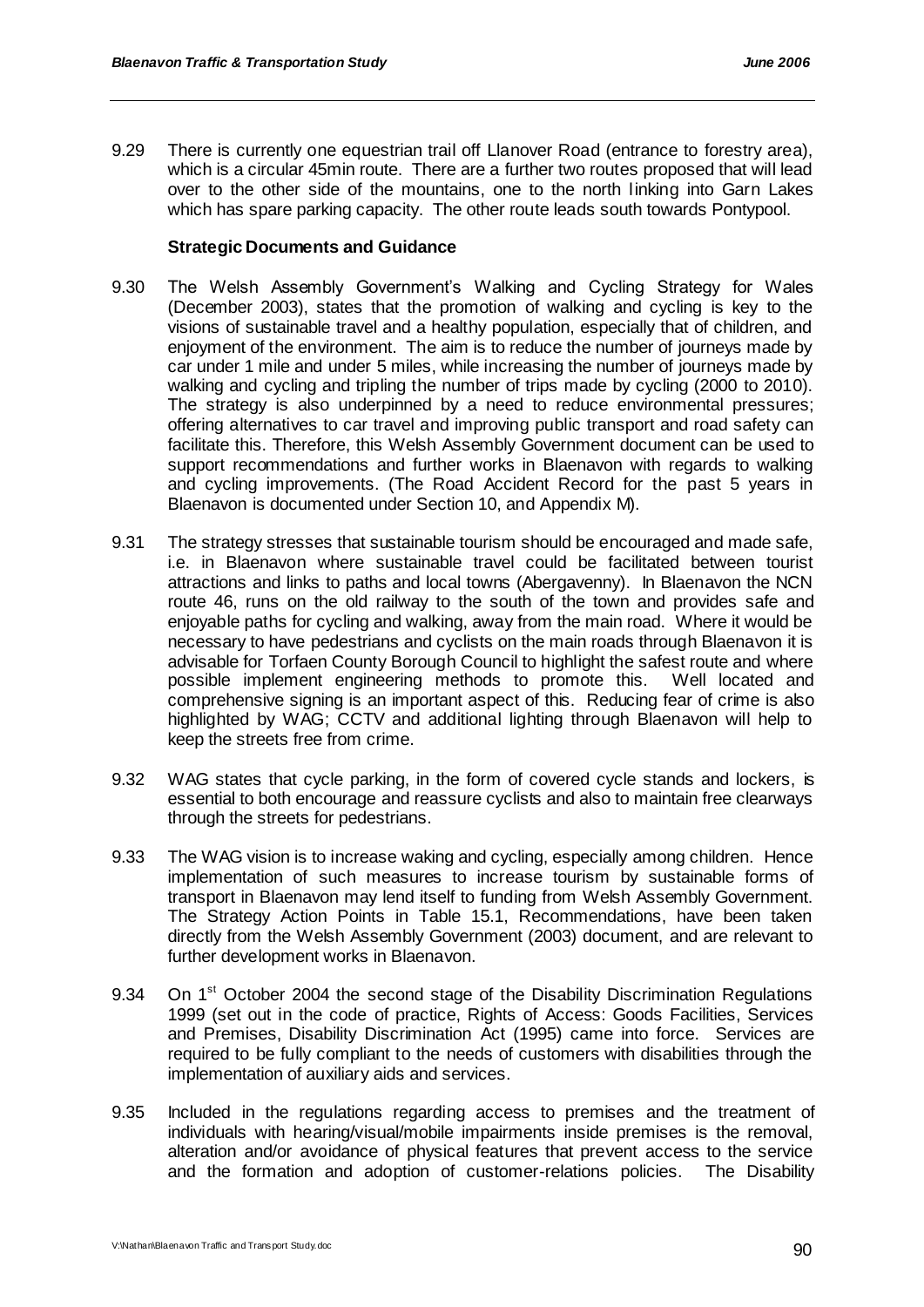Discrimination Act regulations cover small shop premises and cafes, like those in Blaenavon, as well as large commercial stores, airports, hotels, etc. The improvements range from alterations such as new wider/automatic doors and ramps up to premises, to fixing handrails and/or adopting policies whereby staff assist customers with disabilities by opening doors or admitting guide dogs. The latter are all of negligible cost. These regulations will help visitors and residents in Blaenavon to access the town centre with more ease, hence boost the local economy, and are important steps to take for any new premises/public building establishing in Blaenavon.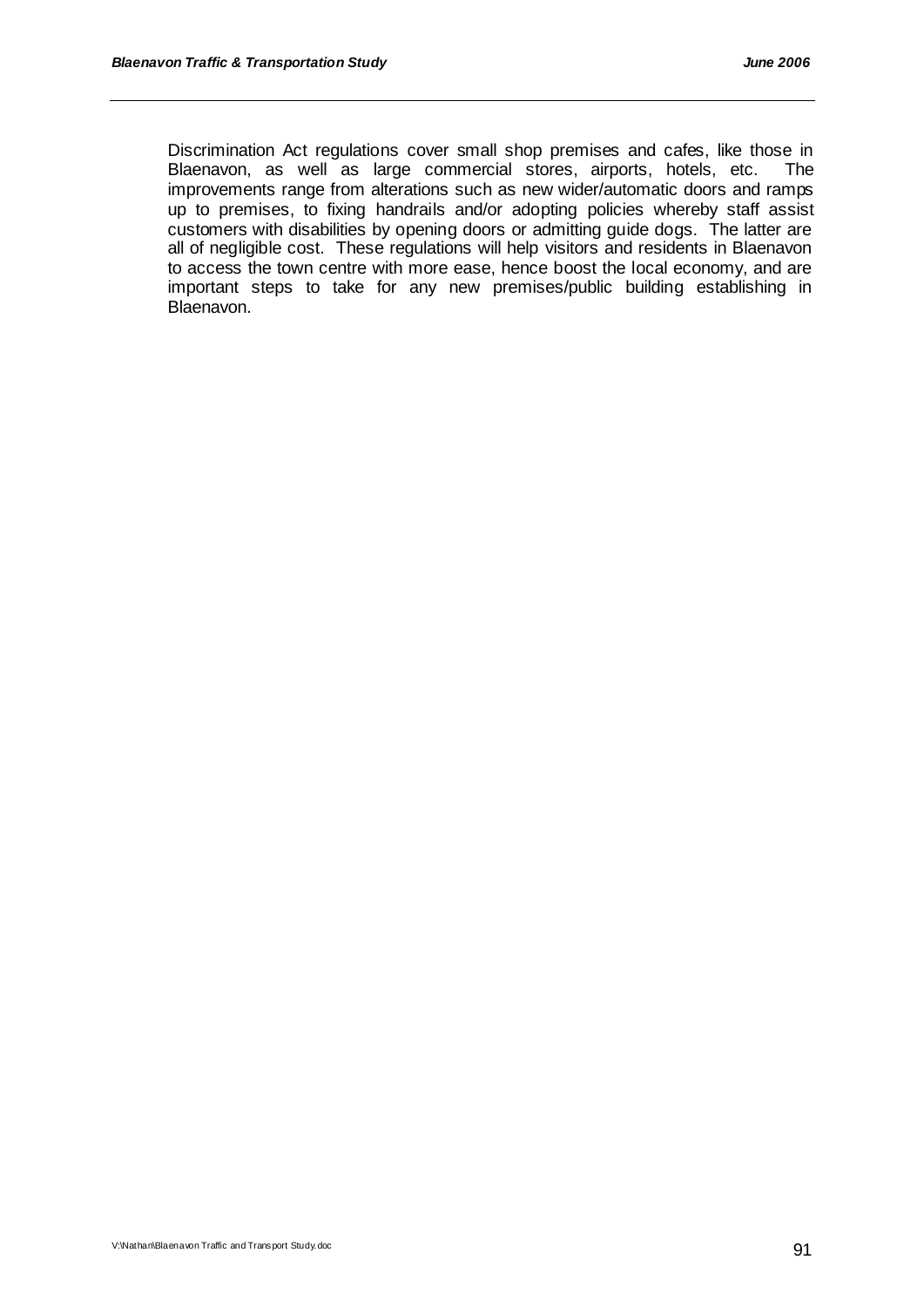#### 10.0 **Accident Statistics**

- 10.1 During the 5 year period from 1999 to 2004 there have been 17 recorded accidents in and around Blaenavon Town Centre. 12% of these accidents (2) were serious, one of which involved a pedestrian, the remaining were classified as slight. The accident report is included in Appendix M.
- 10.2 77% of the accidents occurred in daylight hours (13) and 59% (10) occurred in dry weather conditions. There were 21 casualties in total, 29% (6) of these were pedestrians. Table 11.1 is a break down of accident numbers in each consecutive year and Table 11.2 shows the road numbers.

| Year  | <b>Accidents</b> | $\%$            |
|-------|------------------|-----------------|
| 1999  | 3                | 17              |
| 2000  | 3                | 17              |
| 2001  | $*_{4}$          | 24              |
| 2002  | $\overline{2}$   | $\overline{12}$ |
| 2003  |                  | 24              |
| 2004  |                  | 6               |
| Total | 17               | 100             |

**Table 11.1: Accidents/Year \* includes a serious accident**

| Road  | <b>Accidents</b> | ℅     |
|-------|------------------|-------|
| B4246 | *ፍ               | 35    |
| A4043 | *ፍ               | 35    |
| Other | 5                | 30    |
| Total |                  | (100) |

**Table 11.2: Accidents/Road \* includes a serious accident**

- 10.3 The majority of accidents (65%) occurred between the A4043 Cwmavon Road, through to North Street; including one of the serious accidents. Over half (59%) of the accidents occurred at the following junctions:
	- Broad Street/ Lion Street  $\bullet$
	- Church Road/ Kennard Place  $\blacksquare$
	- Cwmavon Road/ Capel Newydd Avenue  $\bullet$
	- Cwmavon Road/ Varteg Road  $\bullet$
	- Cwmavon Road/ Ton Mawr Road  $\bullet$  .
	- Cwmavon Road/ Greenfield Place
	- Cwmavon Road/ Coed Road
	- North Street/ Gilchrist-Thomas Thomas Industrial Estate  $\bullet$
	- Ellick Street/ Elgam Park  $\bullet$
- 10.4 The first serious accident recorded during the 5 year period was in 2001 where a bus/coach driver misjudged the left hand bend on High Street (northbound), and collided with a pedal cyclist.
- 10.5 The second serious accident occurred in 2002 on Cwmavon Road (northbound) where a child stepped out into the road into the path of an on coming vehicle.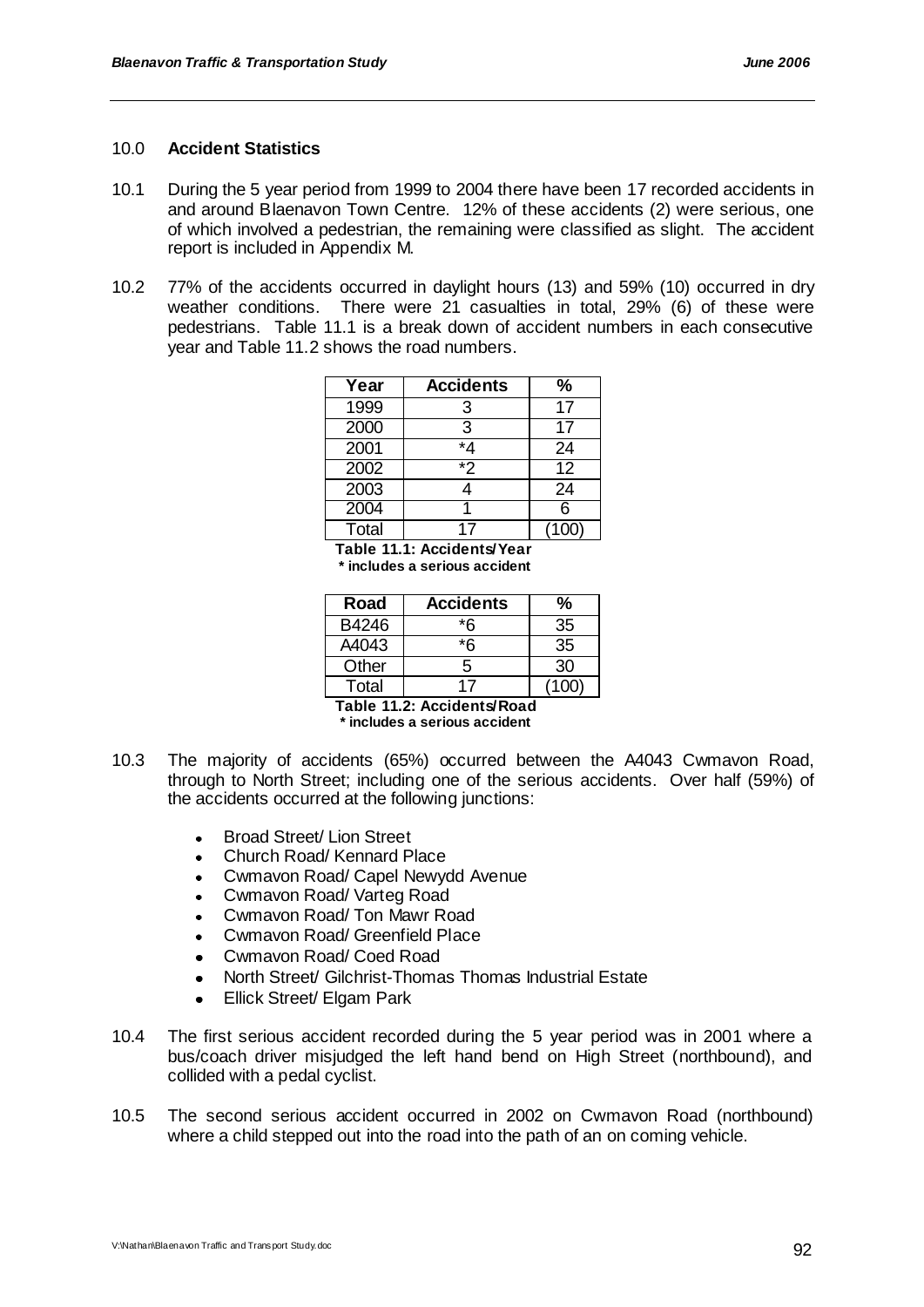- 10.6 None of the accidents are clustered together and there are no general patterns with regard to carriageway conditions. The accidents that involved pedestrians were recorded as taking place at junctions or where pedestrians stepped out onto the carriageway into the path of on-coming vehicles.
- 10.7 Whilst there is not a significant road accident issue within Blaenavon, Torfaen"s Road Safety Strategy 2005-2010, which aims to reduce traffic congestion and increase safety by speed management, modal transfer, highway engineering safety schemes, education, training and publicity, should be taken into account in undertaking improvements in the area. It is recommended that a Road Safety Audit accompany any highway scheme developed.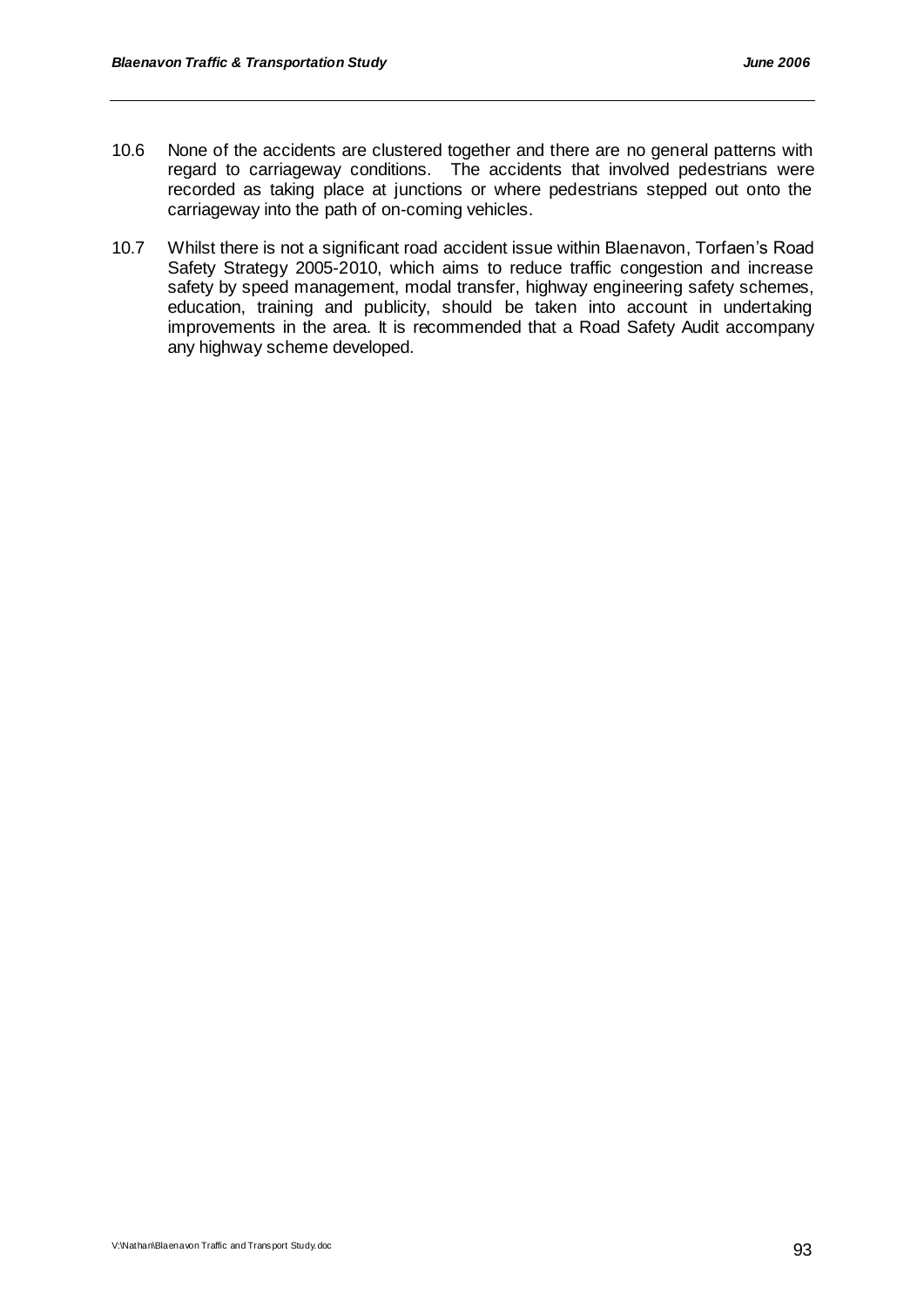# 11.0 **Street Scene Interaction**

#### **Carriageways and Footways**

- 11.1 The only areas of the town with a block-paving surface are behind the Workman"s Hall between Park Street and High Street and Bethlehem Court in the town centre, off Broad Street.
- 11.2 It should be noted that tactile paving has been introduced to Blaenavon, at High Street/Church Road/Prince Street signals on safety grounds.
- 11.3 Being in a World Heritage Site, conservation standards should be given the highest priority. Footway improvements have already been carried out in the renovated areas of Market Street/Broad Street/Ivor Street, adjacent to the new car parks and Lion Street/High Street junction. Further renovation should be in keeping with the World Heritage Site style.

# **Street Furniture**

- 11.4 There is a lack of litterbins in the main streets of Blaenavon and on the peripheral roads. However, the town centre was not particularly littered on any of the site visits. Littering was more evident further out, especially at the bus stop on Varteg Road. . The ground maintenance and vegetation management functions in Blaenavon are dealt with by Environmental Maintenance arm of the Operational Services Department, Torfaen County Borough Council.
- 11.5 There are many seating areas located around the town centre, which are in good condition
- 11.6 .As stated in section 3.0, no provision has been made for cycle parking. This is addressed in Section 15.0, Recommendations.
- 11.7 The town centre is let down by the poor shop frontages  $\alpha x \alpha u$ , the poor condition of the carriageway XXX<sup>II</sup> and frontage works being carried out that are taking over the highway in the town centre  $\alpha x^{\alpha}$ .

#### **Surveillance**

- 11.8 CCTV cameras are proposed in four locations as marked out on Figure 13:
	- The Old William Street/ Commercial Street junction by the takeaway food premises on all four corners of the junction (due to late night activities in the town usually coming to an end in this location)
	- Market Square, which has recently been refurbished (due to late night activities and close proximity to two public houses)
	- The Broad Street/ Lion-street junction from the proposed Boot Lane Car Park  $\bullet$ location to the north of the lane (due in part to closing times at the public house and activities off Boot Lane)

 $222u$  Photograph 17

 $XXX^{\text{un}}$  Photograph 31,41,71

 $XXXw$  Photograph 43,55,69

 $\chi\chi\chi\psi$  Photograph 31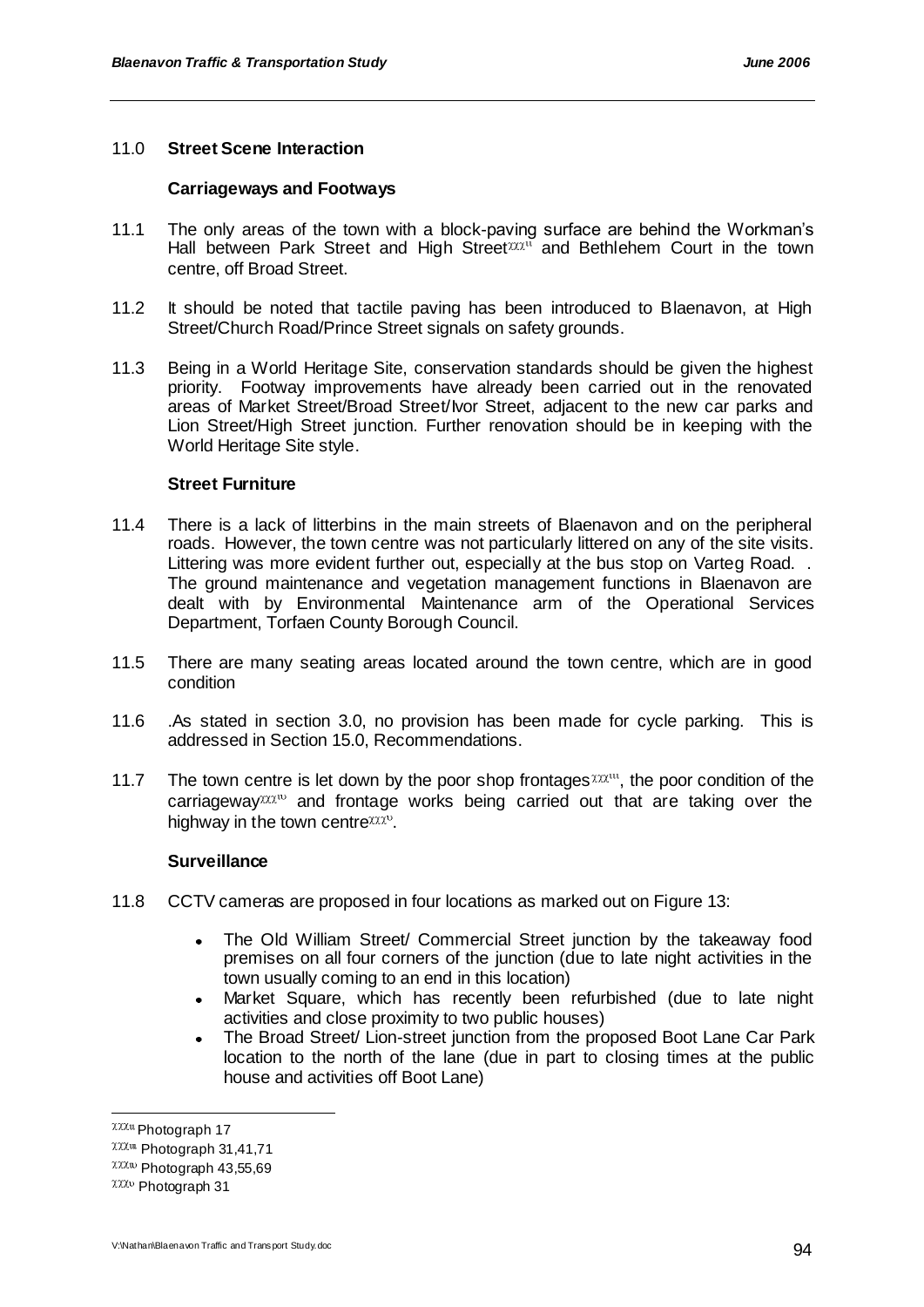- On Boot Lane, as it is currently not perceived to be safe to walk between George Street and Duke Street (groups regularly at the steps at either end of the lane).
- 11.9 The inclusion of CCTV cameras will be beneficial to Blaenavon Town Centre itself, as it will help to keep vandalism down, aid Police and hence improve the overall vitality of the town for visitors and residents alike, as well as safety. The creation of a safe community will, in turn, attract further businesses to establish within the town and therefore boost the economy of Blaenavon. A CCTV control centre would be required as part of these proposals and therefore a linkage to the Pontypool system should be investigated.

# **Lighting**

11.10 In terms of highways safety, lighting is adequate throughout the town, (see Appendix D for photographs). However, in terms of personal safety, it would be beneficial to have lighting on Boot Lane, parallel to Broad Street because it is very dark and perceived as an unsafe route. With CCTV and increased lighting on Boot Lane, undesirable behaviour will be curtailed and perceptions will be changed. The Blaenavon Physical Regeneration Fund application also includes the provision of new lighting columns. It is intended that lighting columns will eventually be consistent throughout Blaenavon. Regeneration of all car parks should include appropriate lighting.

# **Junction Geometry and Road Layouts**

- 11.11 The two-way section of King Street between the Broad Street/ King Street bend and the junction with Ellick Street is potentially dangerous. Speeds are high due to the geometry, and the bend is exceptionally wide. Width reductions that incorporate wider footways for the school children and other pedestrian desire lines are desirable.
- 11.12 Parked vehicles (nearside, northbound) interrupt sight lines at this bend and intensify the problem. Traffic-calming measures (visual, horizontal and/or vertical) could be undertaken on this section of road to the north of the town. It may be advisable to prohibit left turns into Ellick Street (traffic to use Philip Street further west instead).
- 11.13 The Abergavenny Road/ North Street/ Upper Waun Street junction is particularly wide (Site B, Figure 9). Figure 18 highlights junction improvement proposals to improve safety, visibility and reduce speed (Recommendation S2).
- 11.14 High speeds are experienced on Ton Mawr Road and Upper Hill Street. This is a high safety risk as children walk to school (on Upper Hill Street) and play on the open area adjacent to Ton Mawr Road to the east. In addition, the gradient of either road does not lend itself to slow speeds (steep downhill southbound). Hence traffic calming is advisable in these locations, with top priority given to reducing vehicle speeds on Upper Hill Street and upgrading the warning signs on Ton Mawr Road before the bends. At the same time the parking issues on Upper Hill Street must be addressed.
- 11.15 Vehicles are also parked on the entire length of James Street (single side), which semi-blocks the Ton Mawr Road junction, reduces sight lines and hinders vehicle manoeuvres into the road eastbound from Hill Street.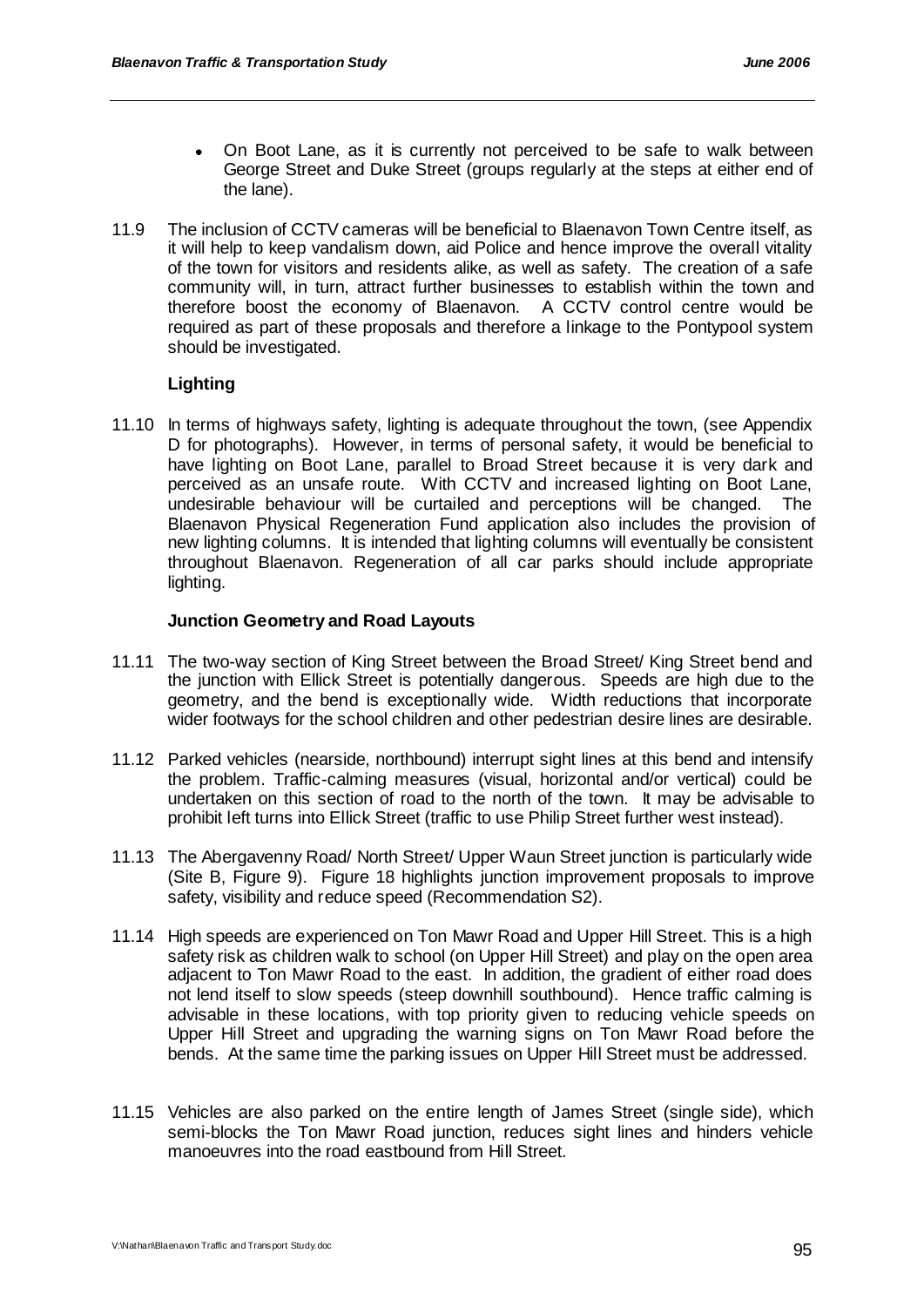# **Bethlehem Court**

11.16 Bethlehem Court is a block-paved court area adjacent to Broad Street, used in part as a parking area by traders and shoppers, but is essentially a pedestrianised open space between the Butcher and Ironmongers  $\chi\chi_2$ <sup>ou</sup>. Structural surveys have shown that vehicles parked in Bethlehem Court pose no threat to the culvert beneath. Accordingly, the Study recommends that the practice of parking in this area be considered by surrounding users and those parties enshrined in any legal Covenant, and that that agreement be revised in time to reflect the community"s vision as to how this space will be used in the future. The area should then be subject to a safety appraisal to identify and remedy future potential hazards as best as can be expected.

Photograph 44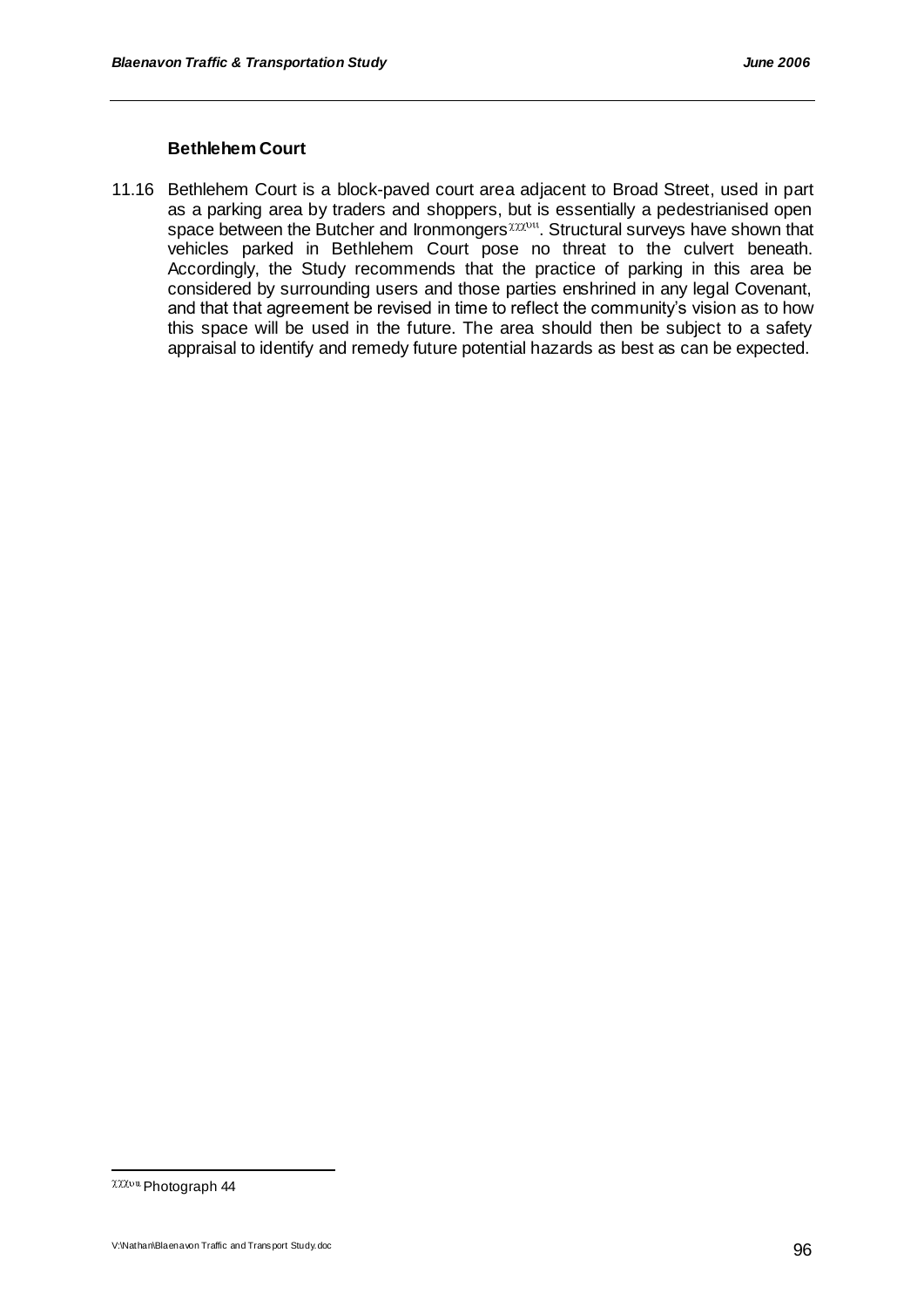# 12.0 **Rail**

12.1 The Brynmawr-Blaenavon railway was originally established in 1866 to transport coal to the Midlands. The line was extended in 1874 to meet the Great Western Railway at Abersychan and Talywain, which operated the passenger services. No passenger services have been operated since 1941 and freight traffic ceased on this line in 1954 (although coal was still transported to Newport until 1980). Hence there are now no direct rail links to Blaenavon, with Newport, Abergavenny, Pontypool and Cwmbran being the nearest main stations.

# **Rail/Bus Interchange**

- 12.2 Newport Railway Station forms the primary interchange location for passengers originating from the South Wales Mainline, the Southwest and the Midlands. The station is situated approximately 500 metres from the bus station, and a pedestrian route is signposted. A master plan for Newport is currently being developed which may result in changes to the existing arrangements.
- 12.3 Passengers originating from the Marches Line (services from Liverpool, Manchester and Shrewsbury) may change at either Pontypool and New Inn Station or Cwmbran, although a walk of over 300m is required at each. The Cwmbran Interchange was awarded Objective One funding of £1.1m, and Transport Grant funds of £1.95m in 2004 and this will be utilised to integrate all travel modes in a new and DDA compliant structure. Passengers boarding or alighting at Pontypool and New Inn Station are currently restricted to interchange with service 30 which only operates on an hourly frequency and does not intermesh with the rail services.
- 12.4 Pontypool and New Inn Railway Station is currently the subject of a bid for Transport Grant and Objective One funding to improve facilities and access to the station, with the aim of improving interchange between all modes. It is difficult to develop the station given its challenging topography. However, it is clear that facilities for walking, cycling and public transport will need to be significantly upgraded from the current provision in order for a reliable and attractive railhead bus service linking it with Blaenavon and the World Heritage Site to become established.
- 12.5 There are currently no regular direct bus services to Abergavenny bus and rail interchanges, despite being the closest link geographically to the rail network for journeys from the north. This is in the neighbouring Monmouthshire County Council area, a joint member of the Gwent Joint Passenger Transport Unit (GJPTU) with Torfaen, which is tasked to perform the Council"s public transport procurement function.
- 12.6 The GJPTU can liaise between public transport operators in order to deliver chartered, subsidised or commercial services. In the case of establishing a railhead bus service, authorities can ask operators to tender for any necessary contracts. Similar services (in terms of length of route travelled, projected passenger numbers carried and reasonable frequency of service) can cost £20k per annum from each station. It is considered that such a service would be a cornerstone in developing walking and cycling tourism in Blaenavon and this option should be closely explored (Recommendation R1).
- 12.7 Rail station security is important in delivering a comfortable and attractive travelling environment. Service Quality Improvement Regimes should be promoted with rail and station operators to establish programmes of regular cleansing and maintenance,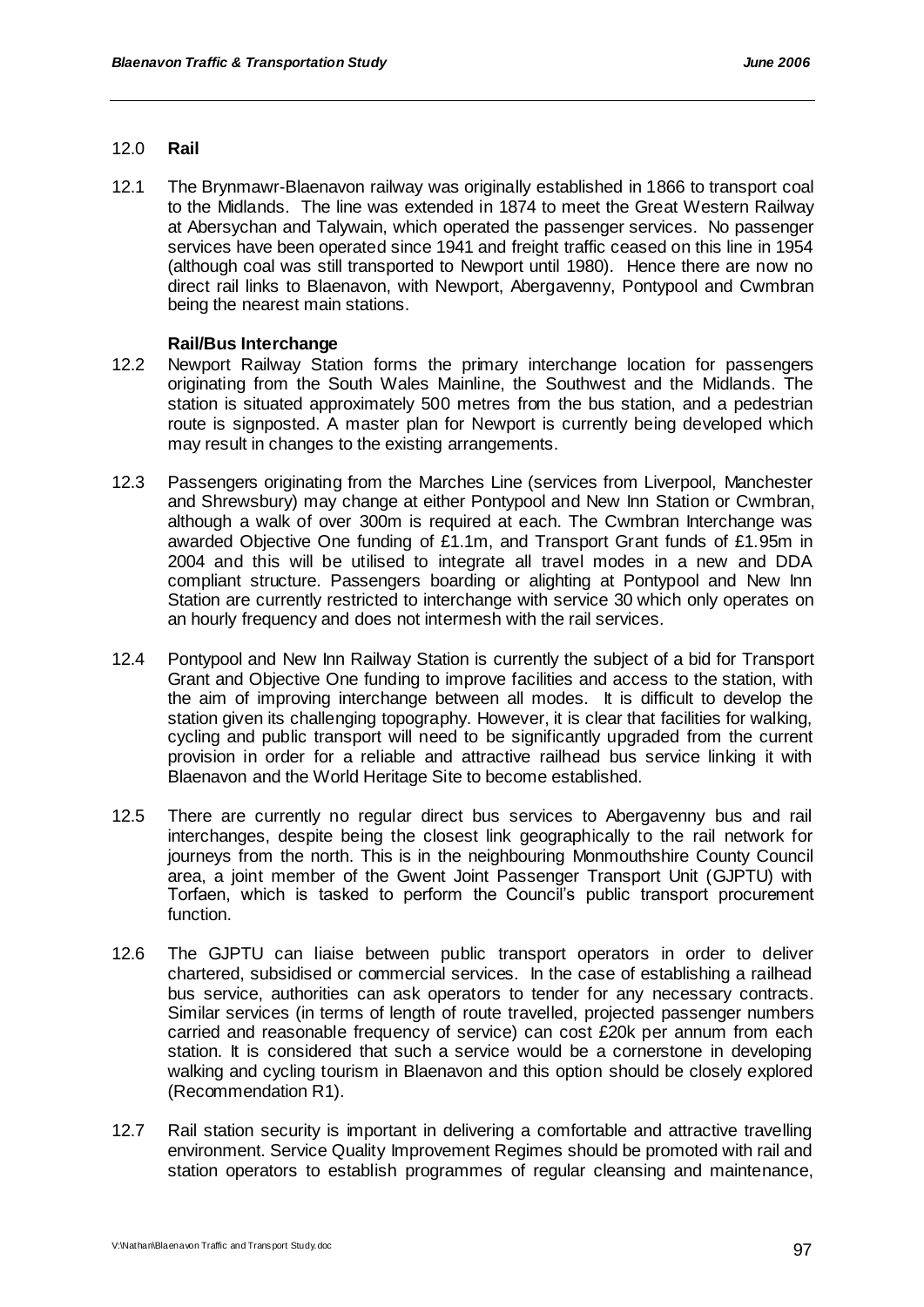and include inspection of all aspects of the passengers journey from with the aim of ensuring reliability, personal safety and satisfaction.

- 12.8 Bus Quality Partnerships perform a similar function with bus operators and should also be considered (Recommendation R3).
- 12.9 Railhead bus schemes benefit from widespread publicity and promotion, via posters and leaflets through to telephone booking lines and the support of the Traveline (0870 608 2 609) public transport information service and the internet. This aspect should be carefully explored, in conjunction with all users and stakeholders (Recommendation R2/PT10).
- 12.10 Integrated, or cross-ticketing, where the rail and bus operators accept a joint ticket from the passenger for transporting them on their journey would be convenient and attractive. These issues are currently being explored in the public transport arena and this system would appear to be appropriate where a railhead shuttle bus is concerned. Success in establishing an integrated ticketing system would, it is anticipated, reap considerable benefits. (Recommendation R4/PT5).
- 12.11 A bus/rail interchange could encourage visitors to use public transport to visit Blaenavon and its tourist attractions, assisting in alleviating the volume of car traffic passing through the town, and reducing the demand for parking.
- 12.12 Re-instating a rail line through to Blaenavon would provide access to the historic setting and views through the valley. However, the associated costs are prohibitive.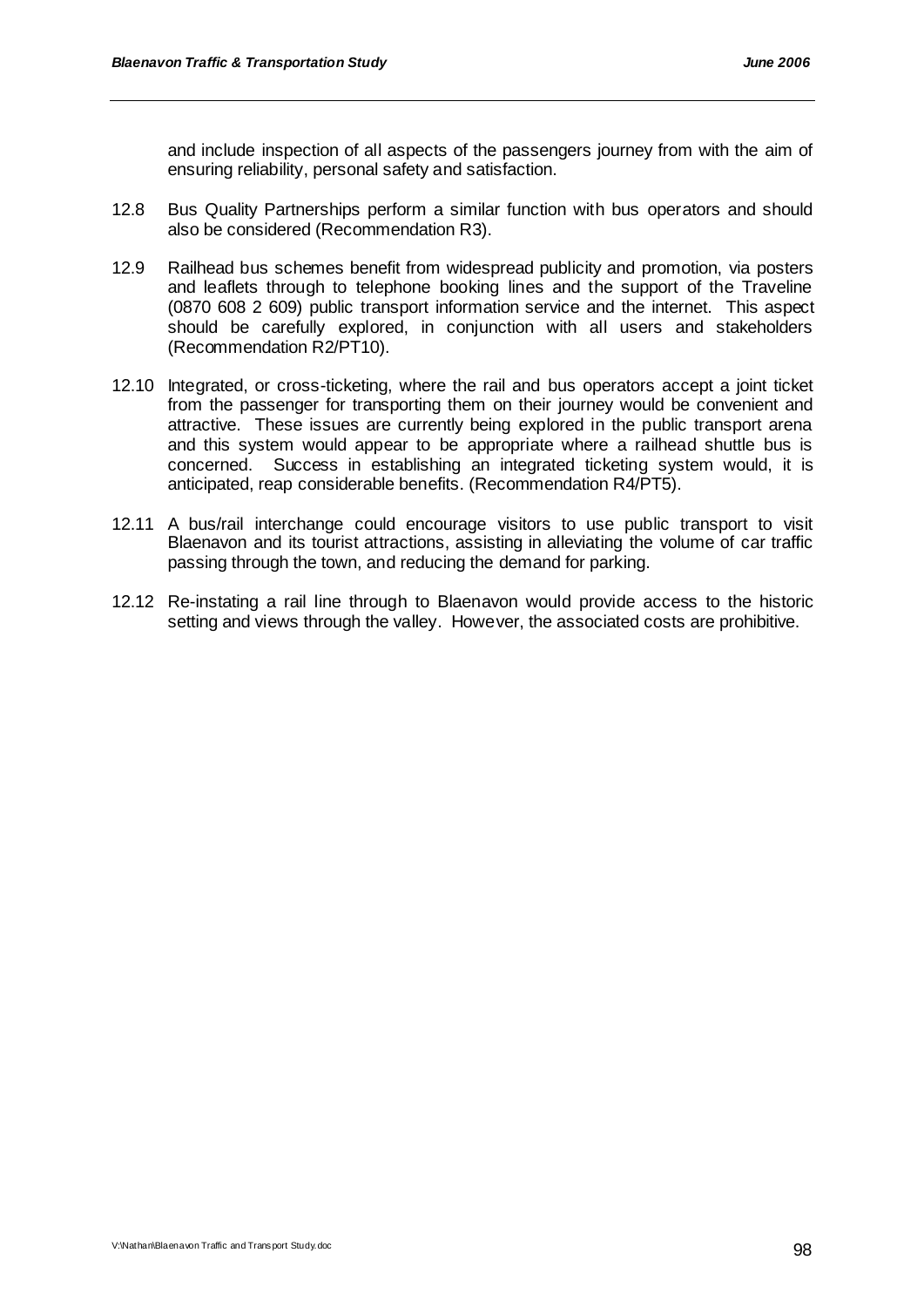## 13.0 **Traffic Management**

- 13.1 In order to preserve the historic street pattern it is in the best interest of Blaenavon not to demolish any existing buildings.
- 13.2 To improve the existing parking provision it is important that the best use of space is considered and that restrictions and regulations are enforced. There also needs to be a better understanding of residential parking, and the effect this may have on other parking demands.
- 13.3 A number of improvements have been suggested:

# **Broad Street**

Four options for Broad Street have been developed. The positives and negatives of each have been listed:

# Option 1: Do Nothing

**Positives** 

- Traffic would not be diverted onto the adjacent residential streets
- Bus routes would not be altered
- No financial implications

**Negatives** 

- Complaints of excessive speeding not addressed  $\bullet$
- Congestion problems caused by unloading and illegal parking not tackled
- No improvement to the existing street-scene

# Option 2: One Way Northbound (Figure 17a)

**Positives** 

- On street parking bays
- Turnover of parking spaces would increase via a 30 minute waiting limit
- $\bullet$ Existing excessive speeding would be reduced via traffic calming measures
- A loading bay would be provided and formalised delivery times could also be  $\bullet$ introduced.
- Improved facilities for pedestrians to cross
- This proposal received widespread support from traders and residents of Blaenavon through the consultation process
- $\bullet$ Buses can still physically access
- Improvement to the existing street-scene

**Negatives** 

- 88 and 121 vehicles approximately would be diverted in a weekday AM and PM peak period
- Existing Traffic Regulation Orders would have to be altered
- There will be an increase in southbound traffic on High Street, creating greater demand at High Street/Church Road junction (photograph 11) and potential queues
- Due to the close proximity of the adjacent Ivor Street/ Prince Street/ Church Road junction, TRANSYT analysis indicates there is insufficient capacity to signalise High Street/Church Road junction and link the two junctions together, without traffic blocking through in the PM peak. The PM the TRANSYT results are attached as Appendix O. On site observation noted that queues from the existing signals already extend to the High Street/Church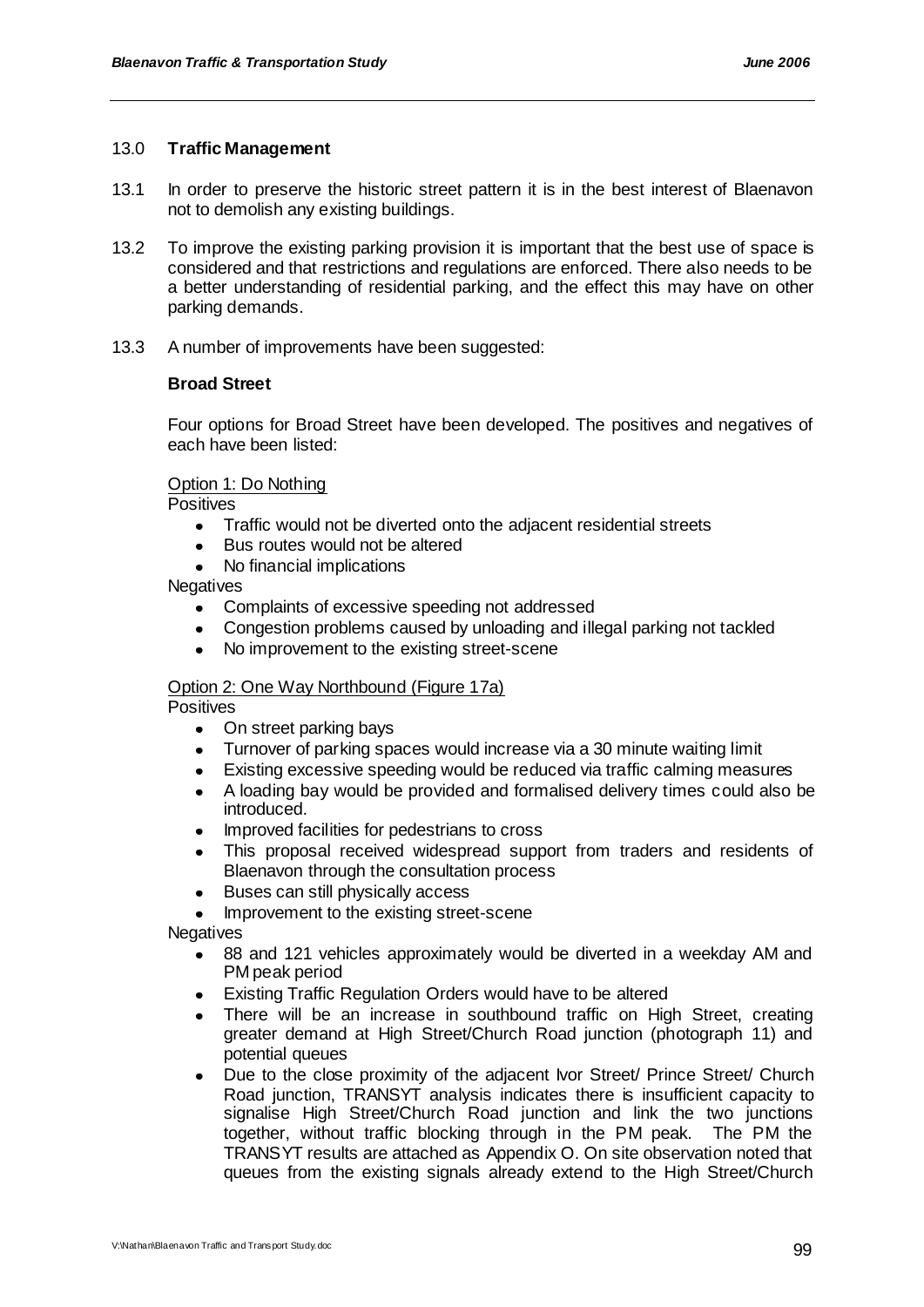Road junction. Queues are further increased when lorries occupy the loading bay, which has not been taken into account in the TRANSYT analysis. Therefore, improvements at King Street/Upper Waun Street Junction (Figure 18a/b) would be required in association with this one way system.

On implementation, the impact on adjacent streets will require review and alterations to existing Traffic Regulation Orders undertaken if required

# Option 3: One Way Southbound (Figure 17b)

## **Positives**

- On street parking bays
- Turnover of parking spaces would increase via a 30 minute waiting limit
- Existing excessive speeding would be reduced via traffic calming measures
- A loading bay would be provided and formalised delivery times could also be introduced
- Buses can still physically access  $\bullet$
- Improvement to the existing street-scene

# **Negatives**

- A southbound system would result in a greater diversion of traffic with 84 and  $\bullet$ 169 vehicles in the AM and PM peaks respectively routing in this direction
- Unopposed traffic will be travelling downhill and may therefore be inclined to  $\bullet$ speed, which in a busy pedestrian areas, should be discouraged
- Existing Traffic Regulation Orders would have to be altered
- Traffic would be diverted onto the adjacent residential streets
- Improvements at King Street/Upper Waun Street Junction (Figure 18a/b) would also be required in association with this one way system
- On implementation, the impact on adjacent streets will require review and alterations to existing Traffic Regulation Orders undertaken if required

# Option 4: Pedestrianisation

**Positives** 

- Easier and safer for pedestrians to walk  $\bullet$
- Improvements to the street-scene could be undertaken, whilst recognising that this is a historic environment where conservation has priority

#### **Negatives**

- Traffic would be diverted onto the adjacent residential streets
- Bus routes would have to be altered  $\bullet$
- Unloading restrictions would have to be put into place
- Potential loss of passing trade for the shops
- Problems for residential access
- 13.4 Following preliminary consultation, the preferred option is to implement a one-way system northbound on Broad Street (Figure 17a), creating a safer pedestrian environment and improving the street-scene in line with the town"s World Heritage Site status. In association with the one way system, the following improvements are also recommended to assist in directing traffic around Blaenavon Town Centre:

# **King Street/Upper Waun Street Junction**

The following options have been reviewed at this junction to improve the junction layout, create parking spaces and ease vehicle circulation in the town.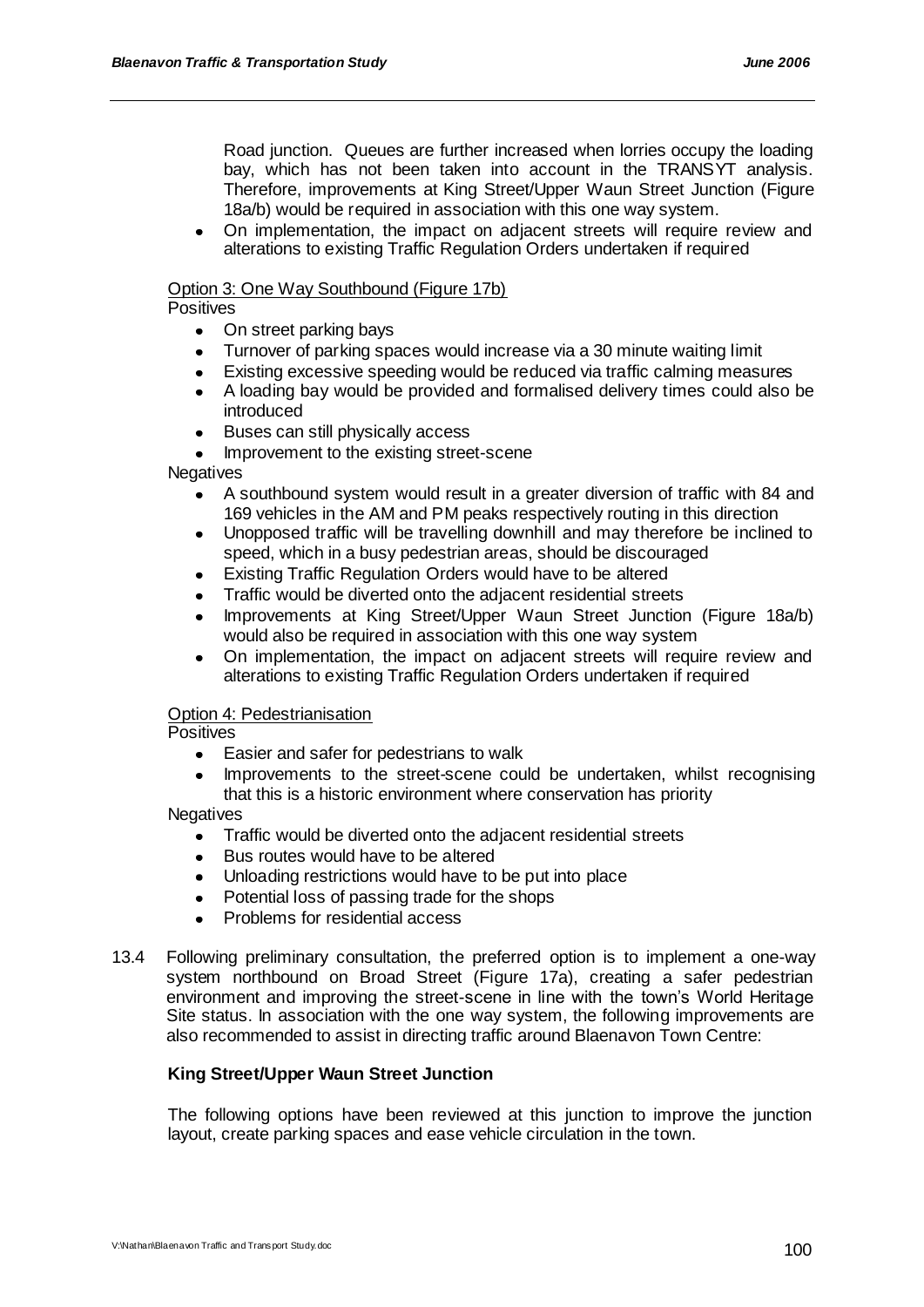Option 1: King Street/Upper Waun Street Junction Proposal: Two Way (Figure 18a) **Positives** 

- Reduction in traffic rerouted onto High Street due to implementation of a one  $\bullet$ way system on Broad Street, provided that traffic calming measures were also implemented on the former
- Improved junction arrangement at North Road/ Upper Waun Street junction
- Increased parking for the town with 62 spaces, including 4 disabled bays
- Improved access to Broad Street Top Car Park (17) provided

# **Negatives**

- The ownership of the verge on 61-63 King Street requires investigation
- Increased traffic flows on King Street

Option 2: King Street/Upper Waun Street Junction Proposal: One Way (Figure 18b) **Positives** 

- Increased parking for the town with 43 spaces, including 3 disabled bays  $\bullet$
- Improved junction arrangement at North Road/ Upper Waun Street junction  $\bullet$

# **Negatives**

- $\bullet$ Less parking provision than Option 1.
- Will not significantly improve traffic flow circulation in the town
- Although the North Road/Upper Waun Street junction arrangement is improved, the proposed junction of King Street/Upper Waun Street is located on the inside of a bend
- 13.5 Due greater parking provision and improved traffic flow circulation in the town, the two way proposal as shown in Option 18a is proposed (Recommendation S2).

# **Summary**

- 13.6 The benefits of altering traffic flow through Blaenavon Town Centre will be to:
	- Increase footway widths
	- Create an attractive pedestrian environment and overall street-scene
	- Reduce traffic congestion in the town centre  $\bullet$
	- Reduce vehicle flows through the town centre
	- Increase the level of enforcement control
	- $\bullet$ Create parking bays
	- Create a loading bay
	- Create bus stop locations
	- Increase footfall through the town and hence increase the economic vitality of Blaenavon
	- Establish a safer environment for pedestrians.  $\bullet$
- 13.7 Negative impacts from implementing this scheme in Blaenavon could include:
	- Bus movements through town to be rationalised
	- Speed increases due to congestion and traffic volumes being reduced
	- Adverse effects of increased traffic levels that will be experienced on High Street and King Street
- 13.8 Further considerations for a scheme of this magnitude are: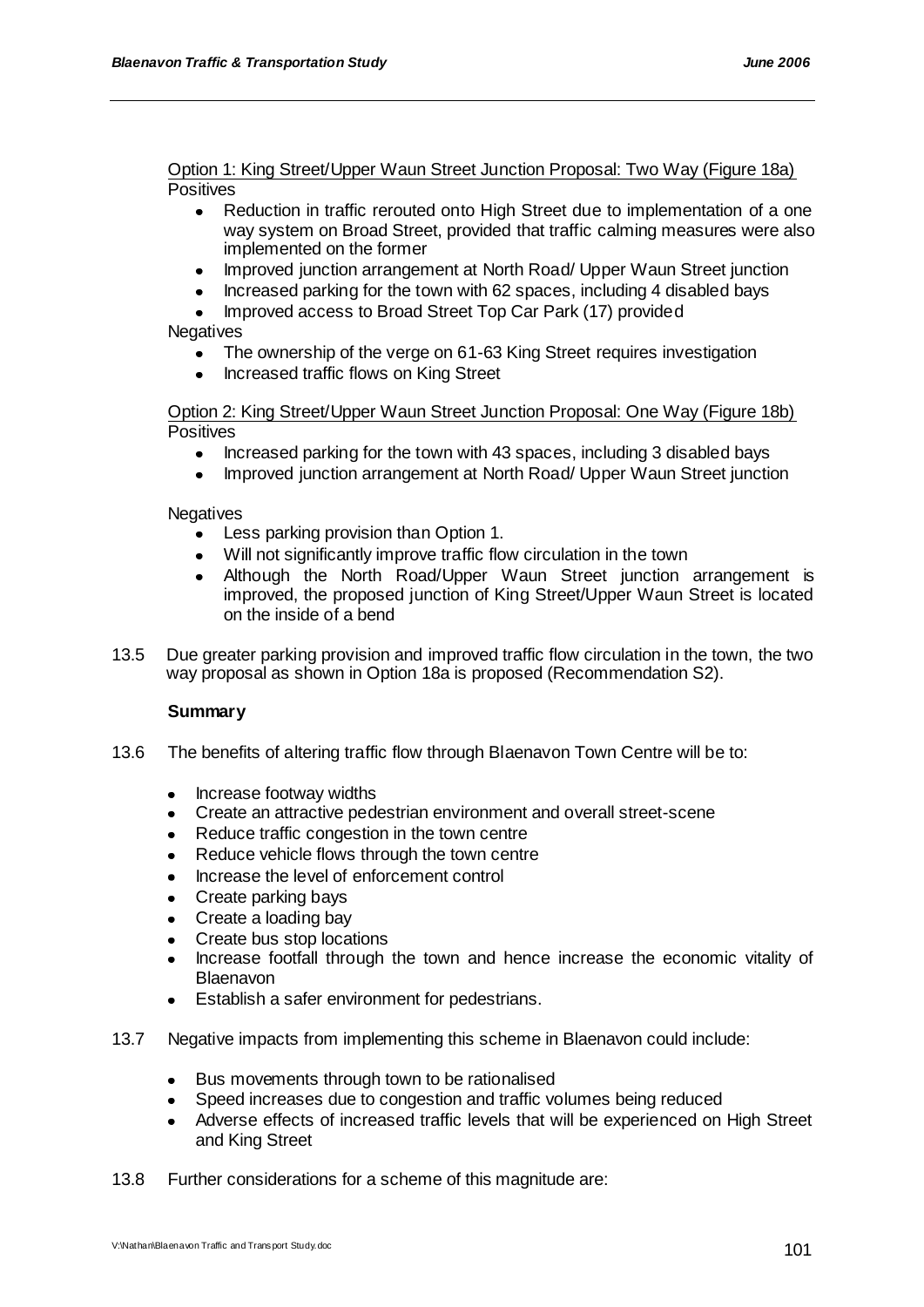- Increased importance of creating a safer crossing point at the old St. Peter"s school, due to expected increases in traffic.
- Improvements to signing for Market Street and Prince Street Car Parks to the south of the town, to reduce the amount of traffic travelling north for car parking spaces.
- Cycle movements
- An increase in the number of waste bins, toilets and benches, which would meet  $\bullet$ public demands. An improvement in shopping facilities and the general level of cleanliness across Blaenavon would be received favourably.
- The quality of all designs should be in line with World Heritage Site conservation standards. Some compromises may be required between highway design standards and conservation, to ensure the historic character of the town is maintained, although safety is paramount.
- 13.9 It is known that young drivers use Broad Street as a circuit in the evenings, which is not only highly dangerous but also disturbing for residents. Traffic calming may help to reduce such activities. However, it should be noted that it is not desirable for this behaviour to be displaced onto other residential roads in the area.
- 13.10 The approximate costs of a complete scheme to create a one-way system in Blaenavon Town Centre with loading bays, bus stops, wider pavements, litter bins, cycle racks, planters and engineering measures to control speeds, together with the proposed improvement at King Street/Upper Waun Street would be in the region of £160,000 (excluding signing/electrical works/resurfacing/land/stats/drainage).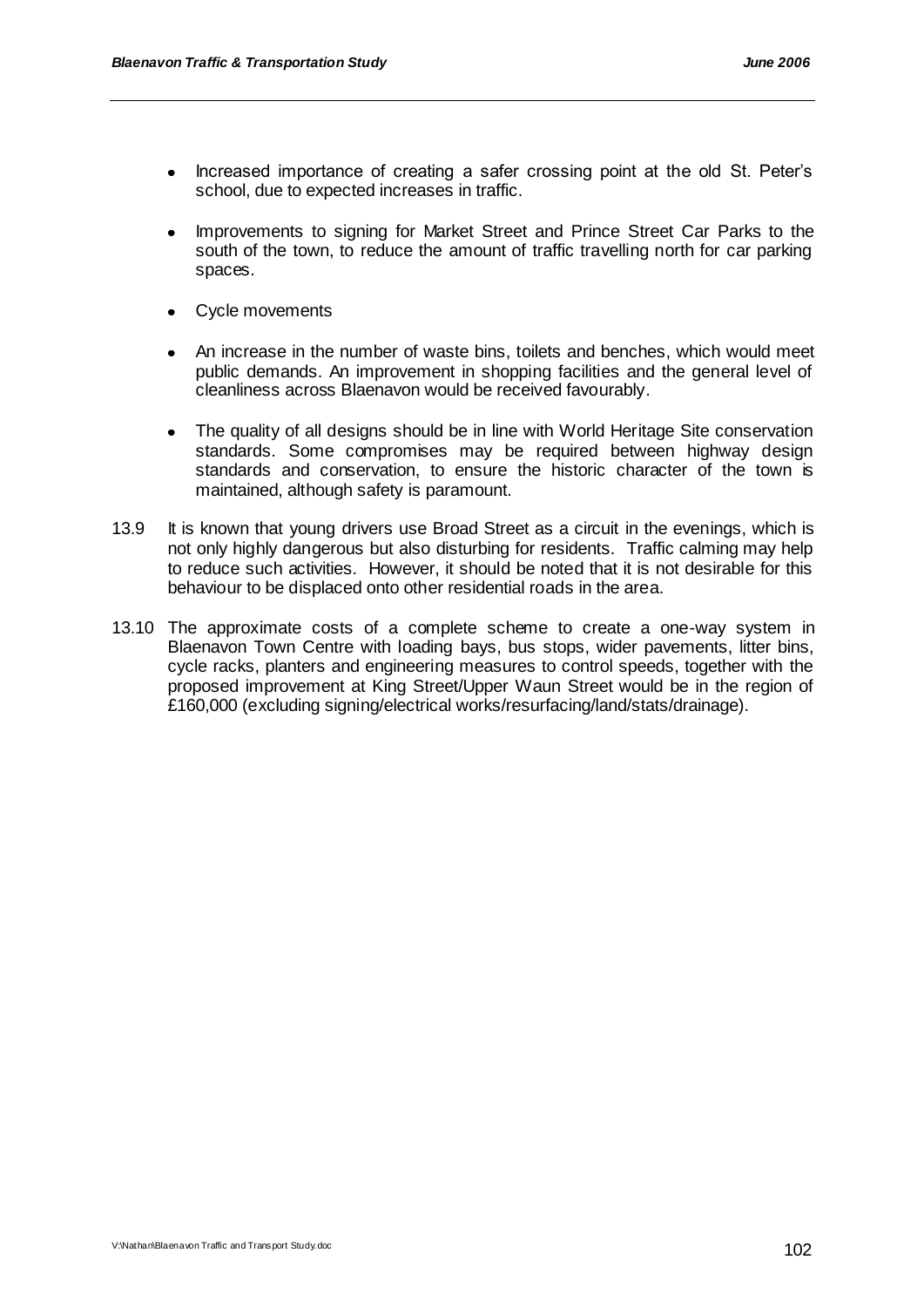#### 14.0 **Consultation**

- 14.1 The initial consultation period for the Draft Blaenavon Traffic & Transportation Study was between January to July 2005, which was followed by further consultation exercise in February and March 2006, as the study developed.
- 14.2 Presentations were given to the following groups with regard to the recommendations outlined in this report:
	- Torfaen County Borough Council  $\bullet$ 
		- o Engineering/Planning
		- o Urban Regeneration
		- o Countryside
		- o Economic Development
		- o Blaenavon Project Team
		- o Education
		- o Social Services
	- Public Transport Operators & GJPTU  $\bullet$
	- Community Transport Operators
	- Blaenavon Community Council
	- Blaenavon Traders Association
	- Local Businesses and Visitor Attraction Sites
	- Welsh Development Agency
	- Welsh Tourist Board
	- CADW
	- Brecon Beacons National Park

on the following dates:

14<sup>th</sup> January 2005 – Torfaen County Borough Council (all relevant departments) 30th March 2005 – Blaenavon Regeneration Partnership (Operational Group) 13<sup>th</sup> April 2005 - Blaenavon Regeneration Strategy Group  $10^{th}$  Amy 2005 – Blaenavon Traders 2<sup>nd</sup> June 2005 - Future Blaenavon Group and general public 12<sup>th</sup> July 2005 – Blaenavon Partnership Project Board Copies of the report were deposited at the local libraries as well as being placed on

Torfaen County Borough Council"s website. A formal public exhibition was undertaken on 17<sup>th</sup> March 2006.

Comments from the Torfaen County Borough Council Departments have been fed directly into the revised study. Responses from external interested bodies and the general public via feedback forms and telephone have been summarised: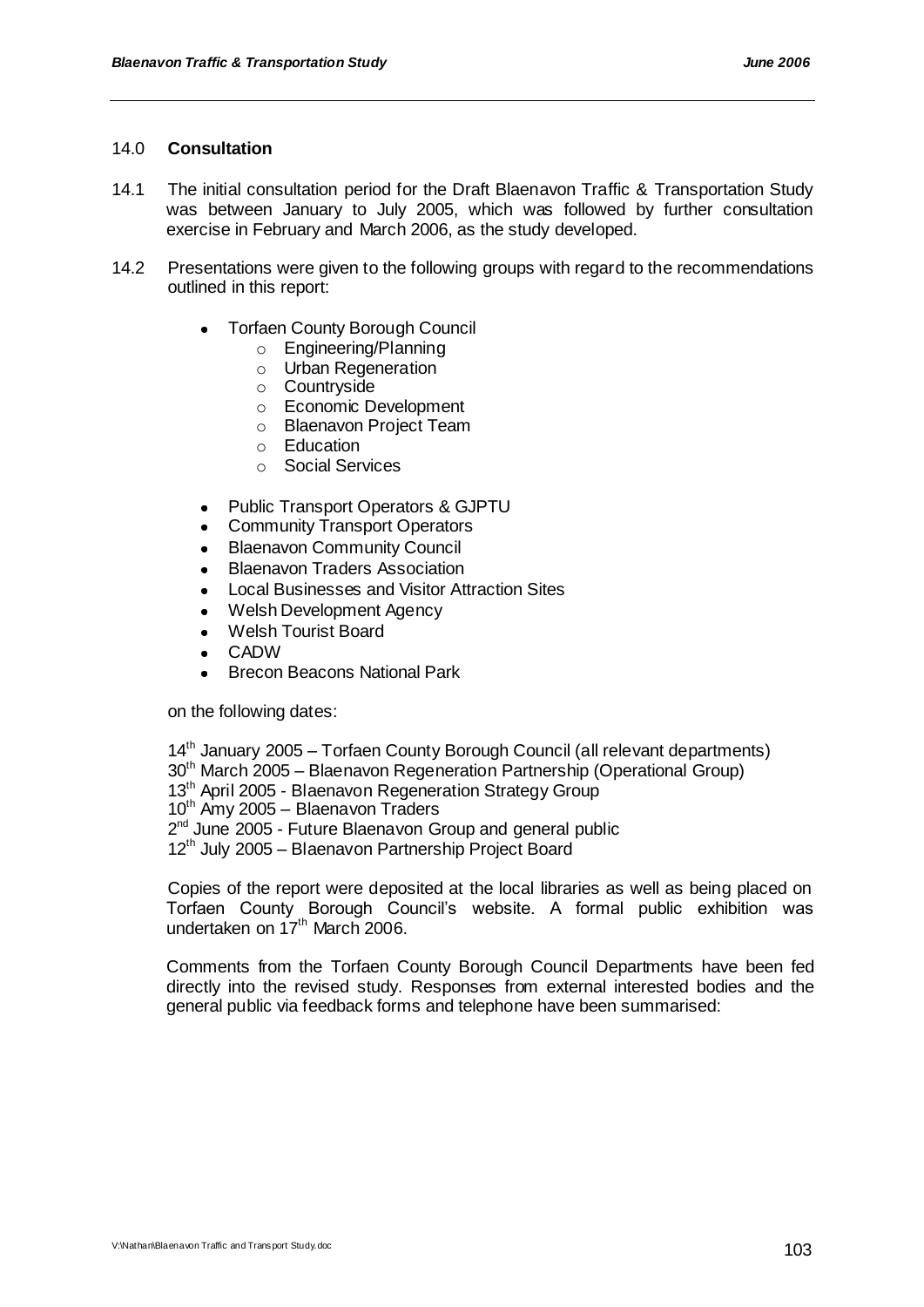| <b>Consultee</b>                                        | <b>Comment Received</b>                                                                                                                                                                                                                                                                                                                 | <b>Response/Action</b>                                                                                                                                                                                                                                                                                                                                                                                                                                                                                                                                                                                                            |
|---------------------------------------------------------|-----------------------------------------------------------------------------------------------------------------------------------------------------------------------------------------------------------------------------------------------------------------------------------------------------------------------------------------|-----------------------------------------------------------------------------------------------------------------------------------------------------------------------------------------------------------------------------------------------------------------------------------------------------------------------------------------------------------------------------------------------------------------------------------------------------------------------------------------------------------------------------------------------------------------------------------------------------------------------------------|
| Mr Phil Davies<br>01495 792443                          | Parking on the forecourt of Bethlehem<br>Chapel is prohibited under the existing<br>lease (access only). It is consecrated<br>ground allowing for 'ornamental purpose'<br>only. The sewer causes the land to be<br>unsuitable for additional weight.                                                                                    | Structural surveys have shown that<br>vehicles parked in Bethlehem Court<br>pose no threat to the culvert<br>Accordingly,<br>beneath.<br>the<br>Study<br>recommends that the practice of<br>parking in this area be considered by<br>surrounding users and those parties<br>enshrined in any legal Covenant, and<br>that that agreement be revised in<br>time to reflect the community's vision<br>as to how this space will be used in<br>the future. The area should then be<br>subject to a safety appraisal to<br>identify and remedy future potential<br>hazards as best as can be expected.<br>Action - Being investigated. |
| $Mr + Mrs A$                                            | 1) Fig 1A: Preferred Option Broad St                                                                                                                                                                                                                                                                                                    | 1) Specific loading arrangements will                                                                                                                                                                                                                                                                                                                                                                                                                                                                                                                                                                                             |
| <b>Nummelin</b><br><b>Browning Books</b><br>33 Broad St | Frequent courier<br>deliveries to<br>No's<br>31/33/34/76 will cause obstruction<br>2) Fig B: Vehicle mvts exiting Broad St<br>and Lion St to the Boot Lane link will<br>conflict.<br>3) Fig D (18a): Headlights of vehicles<br>exiting King St will shine directly into No's<br>18/19 Upper Waun St.                                    | be reviewed at the detailed design<br>stage and be subject to a Traffic<br>Regulation Order.<br>Action - Detailed design matter.<br>2) Design has been dropped.<br>Action - No action required<br>this<br>3)Agree,<br>but<br>arrangement<br>provides greatest visibility. Such<br>junction arrangements are common.<br>Action - No action proposed                                                                                                                                                                                                                                                                                |
| Mrs G Pressland<br>100 High St                          | 1) Council Offices are generating<br>too<br>much traffic<br>2) Broad St should remain 2 way<br>3) Parking<br>enforcement<br>should<br>be<br>increased.                                                                                                                                                                                  | 1) The Council Offices may appear<br>busy but are protected by parking<br>restrictions, which require additional<br>enforcement.<br>Action - Greater enforcement of<br>parking restrictions<br>2) At the locally held presentations<br>the majority of people were in favour<br>of a 1-way system<br>Further<br>Action<br>detailed<br>investigation into a possible one way<br>system is required.<br>3) T1/T3 - Ensure parking restrictions<br>are enforced.<br>Action<br>Recommendations<br>$\overline{\phantom{a}}$<br>to<br>markings/signs<br>reinstate<br>and<br>increase enforcement.                                       |
| Ms G Johnson<br>23 Broad St                             | 1) Garn Lakes Car Park is unusable due to<br>the state of the approach road<br>2) Overflow and Ironworks Car Parks often<br>locked.<br>3) Broad St 1 way is essential.<br>4) No calming hump outside no.23 as a<br>$B + B$<br>5)A Park & Ride scheme must include the<br>town centre on its route to attract tourists<br>into the town. | $1)$ M $8a$<br>Urgent<br>maintenance<br>$\overline{\phantom{0}}$<br>attention required to Car Park (4)<br>Access Road at Garn Lakes.<br>Action - Undertake maintenance<br>when funding permits<br>2)P12 - Establish a management<br>programme<br>Action - Issue to be raised with<br>Torfaen County Borough Council<br><b>Tourism Section</b><br>3) Agree - Figure 17.<br>Action - Detailed<br>design<br>work,                                                                                                                                                                                                                    |

# **Initial Consultation: January to July 2005**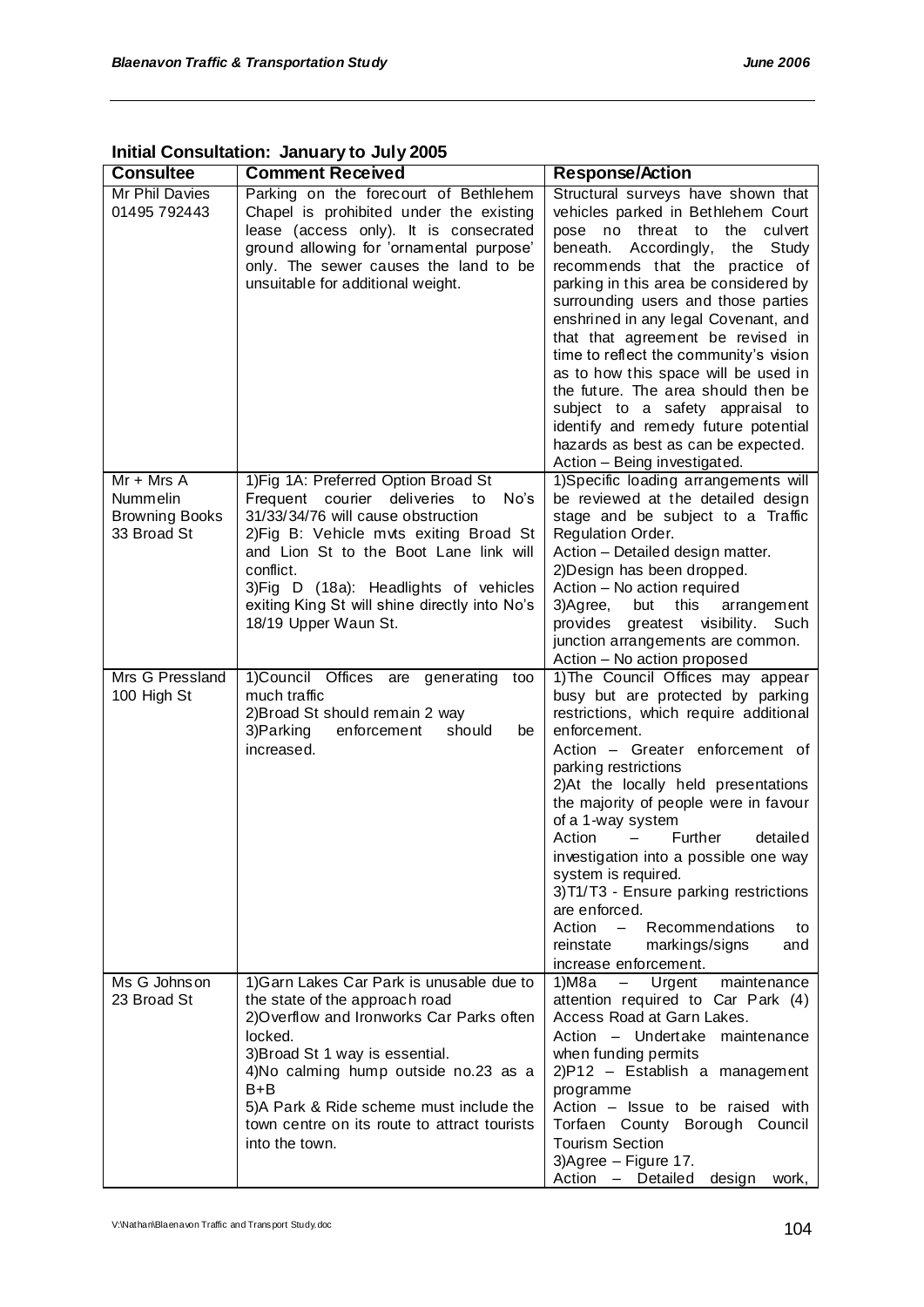| <b>Consultee</b> | <b>Comment Received</b> | <b>Response/Action</b> |
|------------------|-------------------------|------------------------|
|                  |                         | funding permitting     |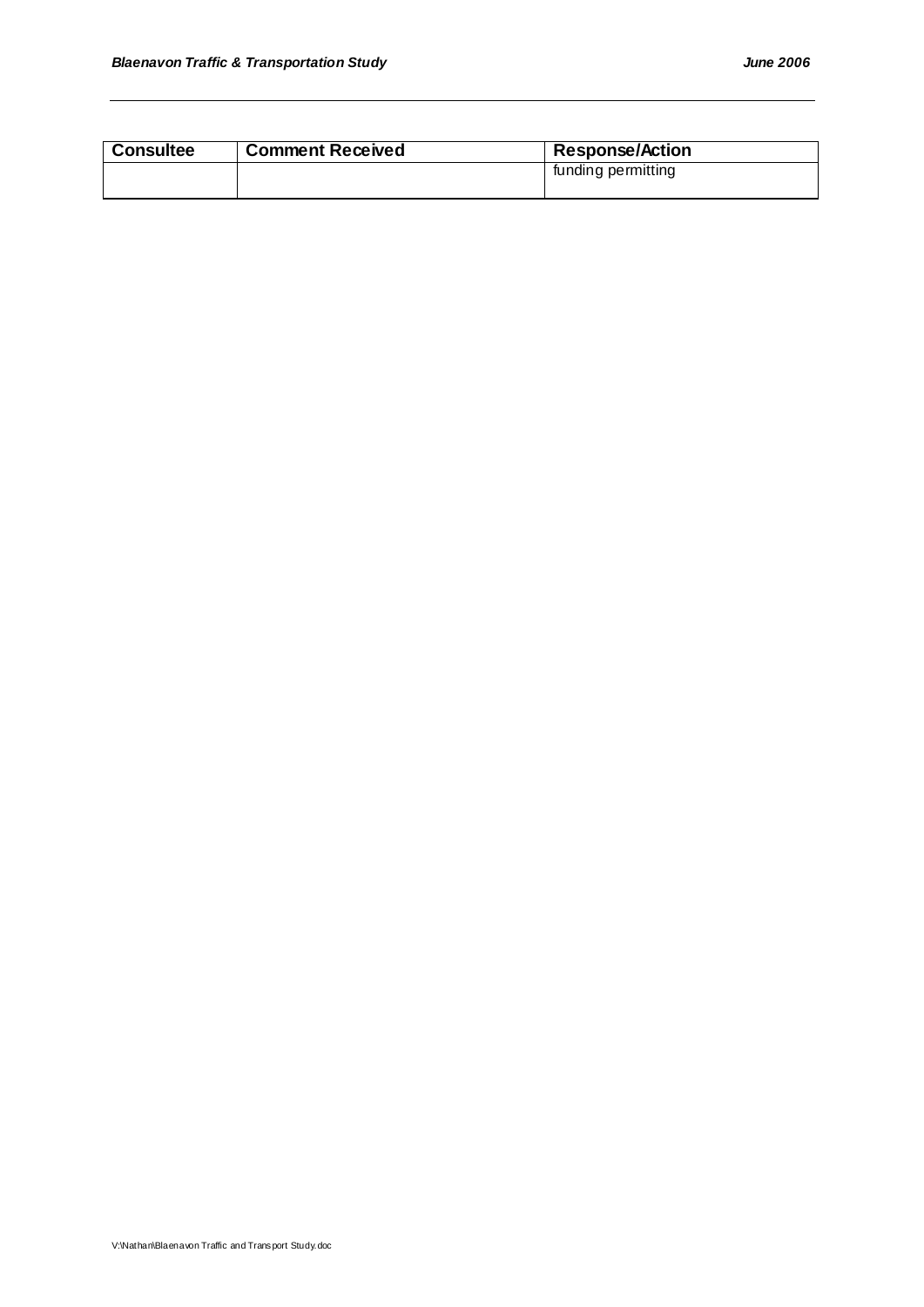| <b>Consultee</b>             | <b>Comment Received</b>                                                                                                                                                                                                                                                                                                                                                                                                                                                                              | <b>Response/Action</b>                                                                                                                                                                                                                                                                                                                                                                                                                                                                                                                                                                                                                                                                                                                                                                                                                                                                                                                                                                        |
|------------------------------|------------------------------------------------------------------------------------------------------------------------------------------------------------------------------------------------------------------------------------------------------------------------------------------------------------------------------------------------------------------------------------------------------------------------------------------------------------------------------------------------------|-----------------------------------------------------------------------------------------------------------------------------------------------------------------------------------------------------------------------------------------------------------------------------------------------------------------------------------------------------------------------------------------------------------------------------------------------------------------------------------------------------------------------------------------------------------------------------------------------------------------------------------------------------------------------------------------------------------------------------------------------------------------------------------------------------------------------------------------------------------------------------------------------------------------------------------------------------------------------------------------------|
|                              |                                                                                                                                                                                                                                                                                                                                                                                                                                                                                                      | 4)Speed cushion location to be<br>reviewed. Action - Detailed design<br>matter.<br>5)PT2 - A vintage bus service linking<br>the town centre with the tourist<br>attractions is recommended<br>Action - As above.                                                                                                                                                                                                                                                                                                                                                                                                                                                                                                                                                                                                                                                                                                                                                                              |
| Mrs J Howells<br>80 King St  | 1) Issue of youths at Broad St/King St Car<br>Park is not addressed.<br>2) King St/Upper Waun St improvement<br>will result in 'Boy Racers' having a loop<br>road track with no traffic calming and no<br>CCTV.                                                                                                                                                                                                                                                                                      | 1)P4/T3 - Recommendations include<br>traffic<br>warden/police<br>greater<br>a<br>presence and the<br>possibility of<br>employing a Town Ranger<br>Action - TCBC to consult with traffic<br>warden/police.<br>2) Any 1-way system should include<br>traffic calming measures<br>Action - Detailed design matter.                                                                                                                                                                                                                                                                                                                                                                                                                                                                                                                                                                                                                                                                               |
| Mr A Clark<br>01495 745155   | 1)'Mountain Road to Blaenavon' sign<br>required in Abersychan via Varteg /<br>Talywain<br>2) The study does not include the leisure<br>centre<br>3) Road repairs from Forgeside Cemetery<br>to Blaenavon required<br>4) The impact of Bus / Train Cross<br>Ticketing on over 60's with free bus<br>passes need clarifying.<br>5)A bustler sized bus could be used as a<br>trial for the vintage bus.<br>6)Connect Forgeside / Big Pit / The<br>Whistle Inn via a train with parking at<br>Forgeside. | 1) Outside the study area<br>Action - No action intended<br>2) This point was also raised at the<br>consultation.<br>presentation<br>The<br>leisure centre remains one of the<br>tourist attractions in the town, as<br>such will be included in any tourist<br>sign improvements undertaken.<br>Action - See above<br>3)M8b - Resurfacing works to be<br>undertaken<br>οf<br>part<br>as<br>any<br>Rolling Programme,<br>Maintenance<br>and as required as part of any<br>specific scheme arising from this<br>study.<br>Action – Maintenance work to be<br>undertaken, funding permitting<br>4) Over 60's will still pay full train fare.<br>Action - No action required<br>5)A vintage bus would be a greater<br>attraction<br>Action - No action required<br>6) The train operation would require<br>land acquisition and considerable<br>works at significant cost. The study<br>proposes a vintage bus link, which<br>would also include the town centre.<br>Action - No action intended |
| Capt CB James<br>13 Broad St | 1) Reopen a railway line for the public<br>from Pontnewynydd to Blaenavon via<br>funding from 3 open cast coal mine sites.<br>2) Improve security at car parks and on<br>street to stop vehicles being vandalised.<br>3) Introduce secure car parking facilities<br>4) Introduce car parking opposite the Co-<br>op.                                                                                                                                                                                 | 1) Not supported by SEWTA Rail<br>Strategy.<br>Action - No action intended<br>2) P4/T1/T3 - Recommendations<br>include<br>traffic<br>greater<br>a<br>and the<br>warden/police<br>presence<br>possibility of employing<br>a Town<br>Ranger<br>Action - Consultation with traffic<br>warden/police<br>3) The actions of point 2 should<br>negate the need for this.<br>Action - No action intended                                                                                                                                                                                                                                                                                                                                                                                                                                                                                                                                                                                              |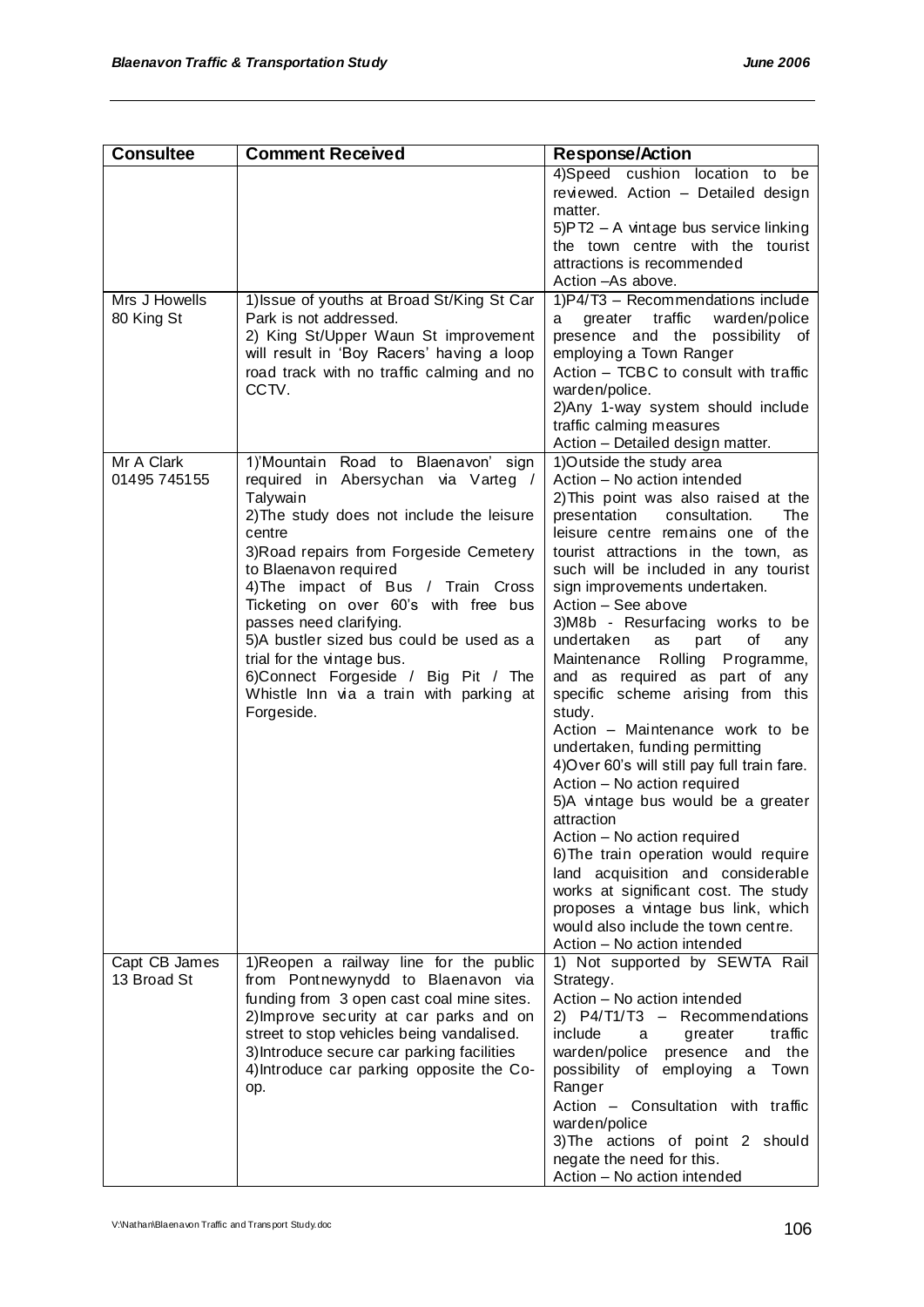| <b>Consultee</b> | <b>Comment Received</b> | <b>Response/Action</b>                                                                                                                    |
|------------------|-------------------------|-------------------------------------------------------------------------------------------------------------------------------------------|
|                  |                         | 4) This area is private land outside<br>the council's control, already<br>operating as a private car park.<br>Action - No action intended |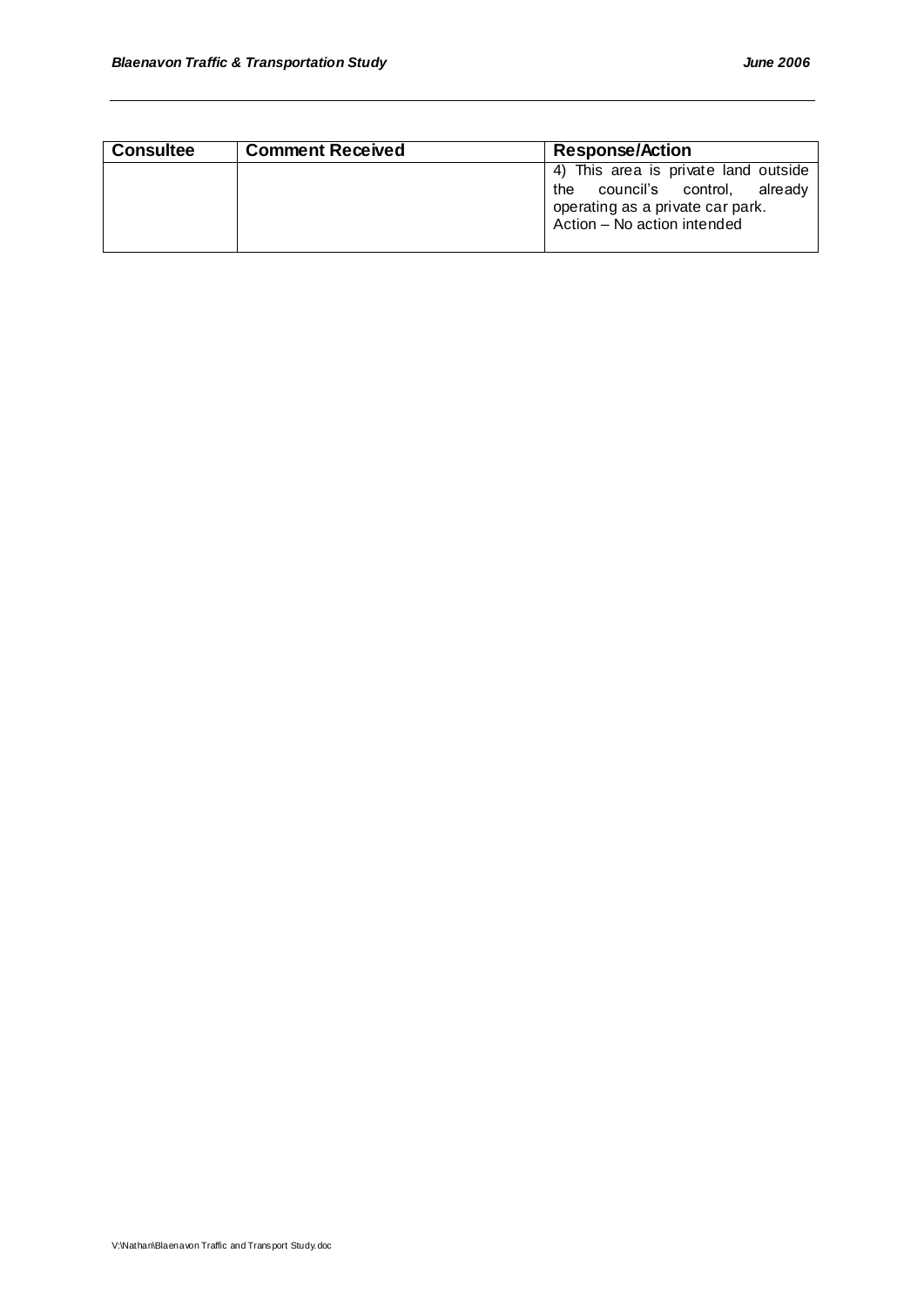| <b>Consultee</b>                            | <b>Comment Received</b>                                                                                                                                                                                                                                                                                                                                                                                                                                                                                                                                                                                                                                                                                                                                                                                                                                                                    | <b>Response/Action</b>                                                                                                                                                                                                                                                                                                                                                                                                                                                                                                                                                                                                                                                                                                                                                                                                                                                                                                                                                                                                                                                                                                                                                                                                                                                                                                                                                                                                                                                                                                                                                                                                                                                                                                                     |
|---------------------------------------------|--------------------------------------------------------------------------------------------------------------------------------------------------------------------------------------------------------------------------------------------------------------------------------------------------------------------------------------------------------------------------------------------------------------------------------------------------------------------------------------------------------------------------------------------------------------------------------------------------------------------------------------------------------------------------------------------------------------------------------------------------------------------------------------------------------------------------------------------------------------------------------------------|--------------------------------------------------------------------------------------------------------------------------------------------------------------------------------------------------------------------------------------------------------------------------------------------------------------------------------------------------------------------------------------------------------------------------------------------------------------------------------------------------------------------------------------------------------------------------------------------------------------------------------------------------------------------------------------------------------------------------------------------------------------------------------------------------------------------------------------------------------------------------------------------------------------------------------------------------------------------------------------------------------------------------------------------------------------------------------------------------------------------------------------------------------------------------------------------------------------------------------------------------------------------------------------------------------------------------------------------------------------------------------------------------------------------------------------------------------------------------------------------------------------------------------------------------------------------------------------------------------------------------------------------------------------------------------------------------------------------------------------------|
| Blaenavon<br>Partnership<br>(Project Board) | 1)Conservation standards are of the<br>highest priority in the World Heritage Site<br>2)A 1-way Broad Street should have the<br>highest priority<br>3)Future<br>additional<br>required<br>parking<br>without property demolition<br>4) Traffic calming on Church Road to<br>assist pedestrian crossings<br>5) Vintage bus proposal is welcome<br>6) Improve signage in World Heritage Site<br>style both within and outside Blaenavon<br>7) Review crossing facilities on Estate<br>Road between the Iron Works and it's<br>associated car park<br>8) Improve the access link between the<br>Big Pit and the railway<br>9) Review coach parking potential on the<br>road to the rear of the Iron Works Car<br>Park<br>10) Review the impact of developments on<br>the western edge of Torfaen on traffic<br>flows within Blaenavon<br>11) Include Rifle Green Car Park within<br>the study | 1) Agree $-$ paragraph 11.3<br>Action - Standards to be included in<br>detailed design stage<br>2)A5 - Agree: Short term proposal<br>Action - Consultation and detailed<br>design required, subject to funding<br>3)S2 - Provision of parking with<br>junction improvement North<br>St/<br>Upper Waun St / King St. Proposals<br>also<br><b>Boot</b><br>exist<br>for<br>Lane<br>improvements as part of a Physical<br>Regeneration Fund bid<br>Action - Consultation and detailed<br>design required, subject to funding<br>4) M2/A6 - Improve safety on Church<br>Rd / crossing point required<br>Action - Subject to funding<br>5)PT2 - Agree: (Medium<br>Term)<br>proposal<br>Action - Subject to funding<br>6) $M1/M3/M4/M5/M6a/M6b -$ Signs<br>external to Torfaen County Borough<br>Council<br>require<br>agreement<br>οf<br>adjacent Highway Authorities /WAG.<br>Action - Subject to funding and<br>consultation<br>7)A9 - Zebra crossing proposed<br>Action - Subject to detailed design<br>and funding<br>8)A2/PT2 - Access improvements to<br>be assessed. Possible route of<br>Vintage Bus.<br>Action - Subject to detailed design<br>and funding<br>9)P8 - Coach Parking potential at<br>Rifle Green, to the front and rear of<br>World Heritage Centre and road to<br>the rear of the Iron Works Car Park.<br>Action - Subject to detailed design<br>and funding<br>10)The<br>British / Varteg<br>Tip<br>developments etc are still evolving.<br>Increased flows in Blaenavon to be<br>assessed when development profiles<br>have been agreed.<br>Action - Keep under review.<br>11) P7 - Rifle Green Car Park to be<br>reviewed as a coach park and<br>recycling site<br>Action - Subject to detailed design<br>and funding |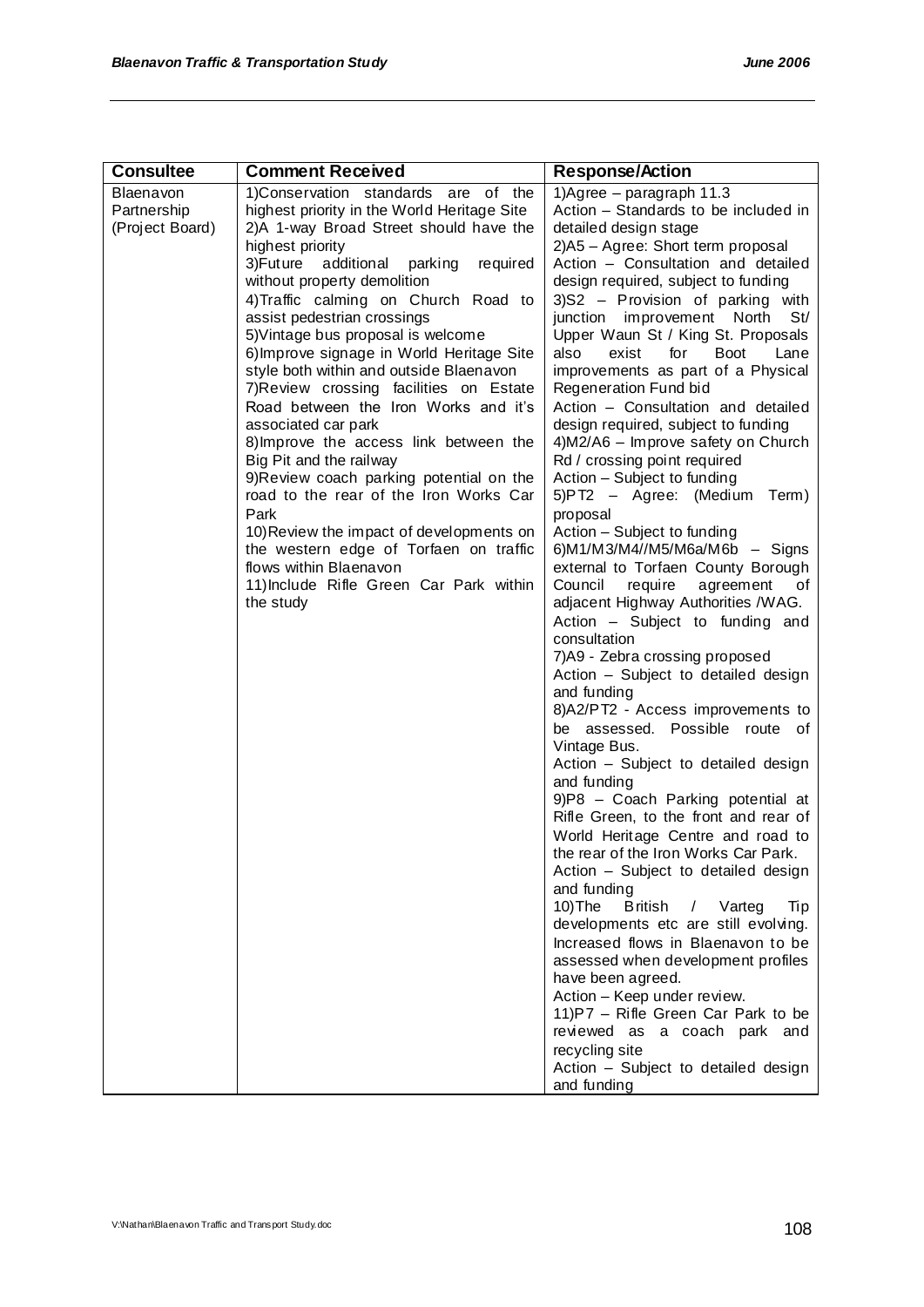| <b>Consultee</b>                                               | <b>Comment Received</b>                                                                                                                                                           | <b>Response/Action</b>                                                                                                                                                                                                                                                                                                                                         |
|----------------------------------------------------------------|-----------------------------------------------------------------------------------------------------------------------------------------------------------------------------------|----------------------------------------------------------------------------------------------------------------------------------------------------------------------------------------------------------------------------------------------------------------------------------------------------------------------------------------------------------------|
| Mr & Mrs W A<br>Lewis<br><b>Morris Butchers</b><br>24 Broad St | In favour of a 1 way Broad St.<br>1)<br>2) Short term parking / enforcement<br>/access for deliveries required.<br>3) Possible loss of parking on Bethlehem<br>Court is a concern | 1) Agree $-$ Figure 17.<br>Action - Detailed design<br>work,<br>funding permitting<br>2) Consultation required<br>Action - Detailed design matter.<br>3) Parking should be maximised in<br>this area subject to a<br>safe<br>environment being guaranteed with<br>the agreement of all parties.<br>Action - Further investigation as<br>developments progress. |

The following comments were received at the presentations to the different groups listed on pages 9 and 10:

### - **20mph zone / pedestrian zone or controlled entry times for traffic in the town centre**

Response: A one-way system on Broad Street was the public"s preferred option. Pedestrianisation and controlled entry times may reduce retail trade.

Action: A one-way system on Broad Street subject to further public consultation, detailed design and funding.

### - **A more formalised bus terminus**

Response: Bus operator comments - existing arrangements are satisfactory Action: To be considered as part of any service improvements arising from the study.

### - **Reduction of signing to 'de clutter' the town centre**

Response: Existing signs have been noted and alterations/improvements recommended.

Action: Rationalisation/cleaning to be undertaken subject to funding.

### - **Formalised delivery times in the town centre e.g. 10-4 hours**

Response: This could result in objections from traders and possible loss of businesses.

Action: Detailed design matter, possibly part of any One Way system for instance.

### - **Signs to promote free parking or guide motorists**

Response: Signing improvements are proposed to encourage tourists into the town centre.

Action: Further signing subject to funding.

### - **Adjustments in on street parking waiting restriction times to improve turnover**

Response: Greater enforcement is required Action: Consultation with traffic wardens/police

### - **Projected growth scenarios and their effect upon traffic patterns/parking and congestion**

Response: A review of traffic flows on the network is undertaken annually. Growth should be monitored and a management programme for the car parks should be considered.

Action: Create a management programme and undertake a review in due course.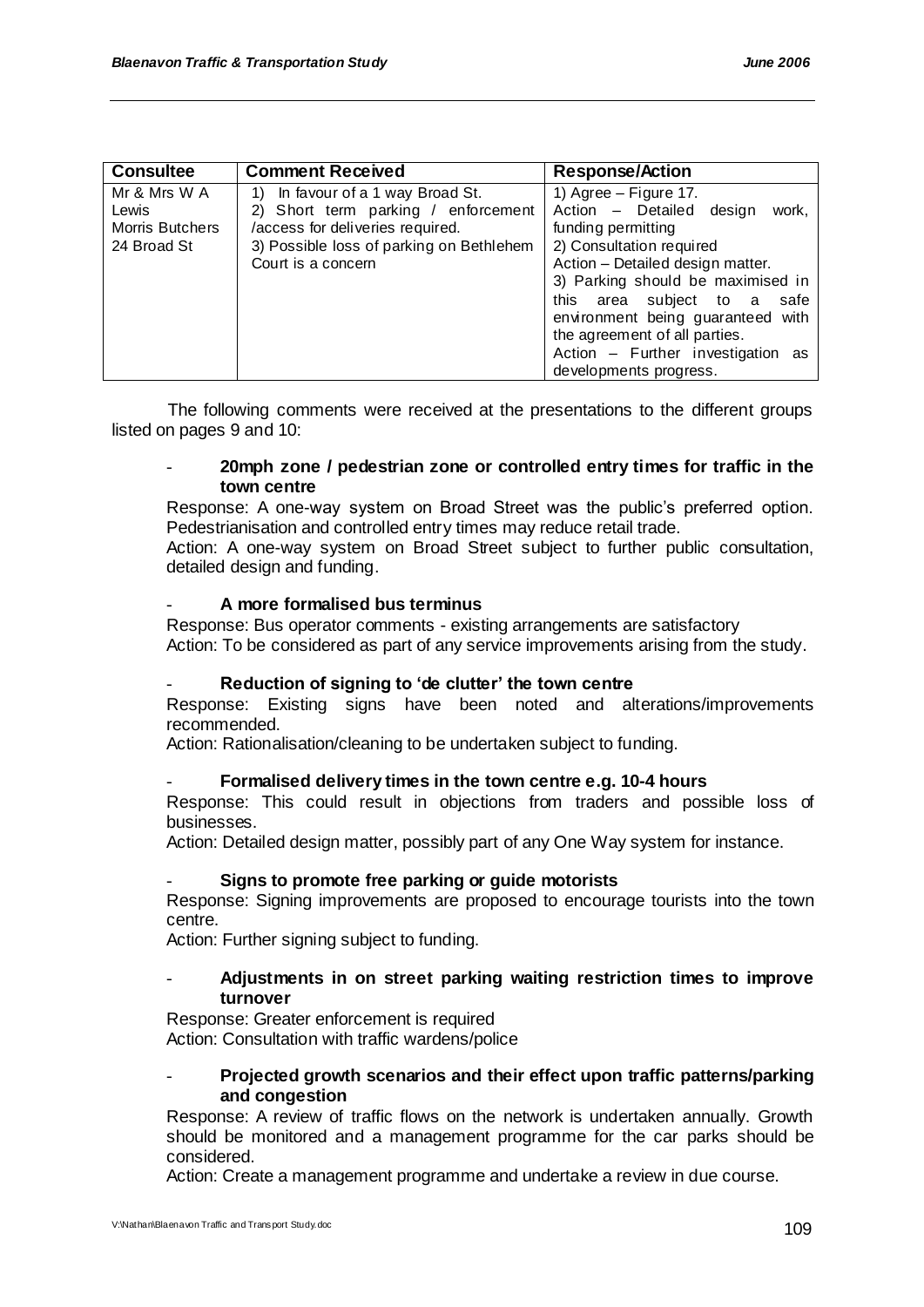### - **Greater detail on car parking capacity rates**

Response: Car parking demand was observed and capacity levels recorded. Action: No action proposed.

### Lack of enforcement with regard to on street parking

Response: Greater enforcement is required Action: Consultation with traffic wardens/police

### - **A clear set of priorities is required for the improvements recommended**

Response: Recommendations have been split between short/medium and long term and listed in priority order in the Executive Summary.

Action: No action proposed.

### - **Poor signage to Blaenavon from A465**

Response: Signs external to Torfaen County Borough Council require agreement of adjacent Highway Authorities/WAG.

Action: Subject to funding and consultation, possibly by the Heads of the Valleys project initially.

### - **Design materials should be emphasised**

Response: Agree

Action: Quality of design and materials to be in accordance with the specifications set out by Torfaen County Borough Council.

### - **World Heritage Site logo should be used on signs**

Response: Agree

Action: Quality of design and materials to be in accordance with the specifications set out by Torfaen County Borough Council.

### - **Additional sign to Big Pit within Industrial Estate**

Response: Recommendation M6b

Action: Signing to Big Pit to be improved subject to funding.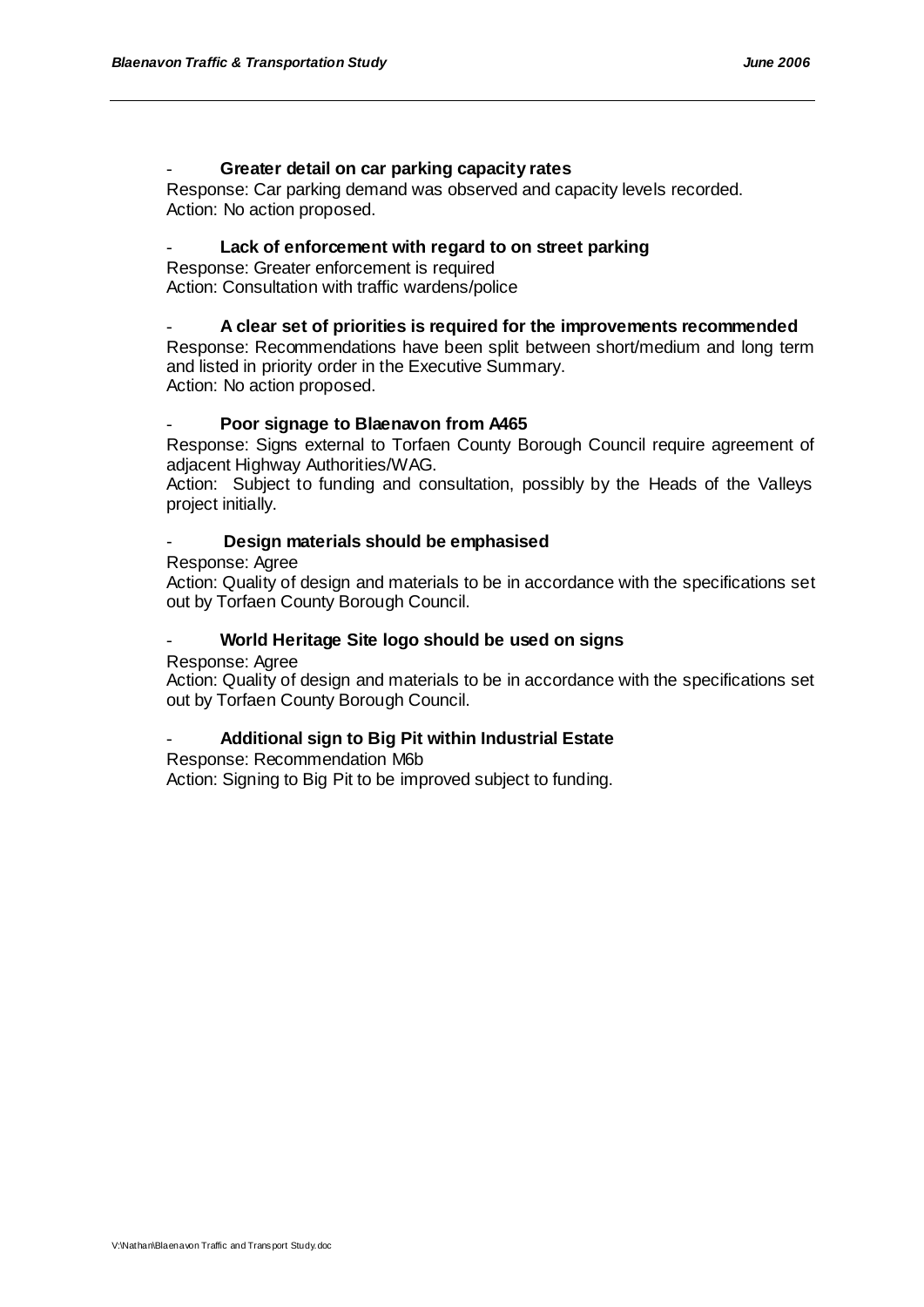# **Public Exhibition – Blaenavon Workman's Hall**

Friday 17 March 2006 10.00 – 6.00  $-$ 

8 Responses in box

### **Exhibition Responses**

| Originator                          | <b>Comment</b>                                                                                                                                               | <b>Responses</b>                                                                                                                                                                                                                                                                                                    |
|-------------------------------------|--------------------------------------------------------------------------------------------------------------------------------------------------------------|---------------------------------------------------------------------------------------------------------------------------------------------------------------------------------------------------------------------------------------------------------------------------------------------------------------------|
| (1) Mr R Thomas                     | More speed cushions on Broad<br>Street.                                                                                                                      | Detailed design issue, no<br>objections in principle but needs<br>to reflect any proposed layout.                                                                                                                                                                                                                   |
| (2)<br>Anonymous                    | Review bus routes from centre of<br>town to periphery.                                                                                                       | Natural consequence of the<br>study's recommendation to<br>develop public transport in<br>general and intra WHS shuttle<br>buses in particular.                                                                                                                                                                     |
| (3) Anonymous                       | Review operation of Burford Street eg<br>one way street / pedestrianisation /<br>link to Lion Street car park.                                               | Recommend investigation into<br>these issues, in conjunction with<br>any major link schemes<br>affecting Broad Street.                                                                                                                                                                                              |
| Ms J Chambers/<br>(1)<br>Ms J White | (1) Direct link from A4043 into Town<br>Centre via King Street.<br>(2) Car and coach park to be<br>provided at southern end of town<br>centre.               | Will result in high volumes<br>(1)<br>of traffic in the town centre<br>resulting in an<br>uncomfortable visitor<br>experience.<br>Restricted land availability.<br>(2)<br>However, investigations<br>should proceed as part of<br>any shuttle service<br>introduction.                                              |
| (5) Anonymous                       | Junction priority narrowing at Hill<br>Street/Upper Hill Street/Llanover<br>Road Junction.                                                                   | TCBC to consider it being<br>added to the low priority<br>recommendations.                                                                                                                                                                                                                                          |
| (6) Mrs P Whitcombe                 | Gate on King Street car park.<br>(1)<br>(2) Traffic calming on Broad Street.<br>(3) CCTV.                                                                    | Under investigation.<br>(1)<br>(2)<br>Detailed design issue<br>associated with any Broad<br>Street scheme.<br>(3)<br>See relevant<br>recommendation (S1 -<br>Priority 6)                                                                                                                                            |
| Mr S A Evans<br>(7)                 | Supports the early introduction of<br>(1)<br>the Broad Street one way system.<br>(2) Lack of Police enforcement.<br>(3) Parking issue on Bethlehem<br>Court. | (1)<br>Is a high priority<br>recommendation (A5 -<br>Priority 3), which has<br>received wide support.<br>However, further work on<br>the impact of displaced<br>traffic is recommended.<br>See relevant<br>(2)<br>recommendation (S6 -<br>Priority 4)<br>See relevant<br>(3)<br>recommendation (T3 -<br>Priority 5) |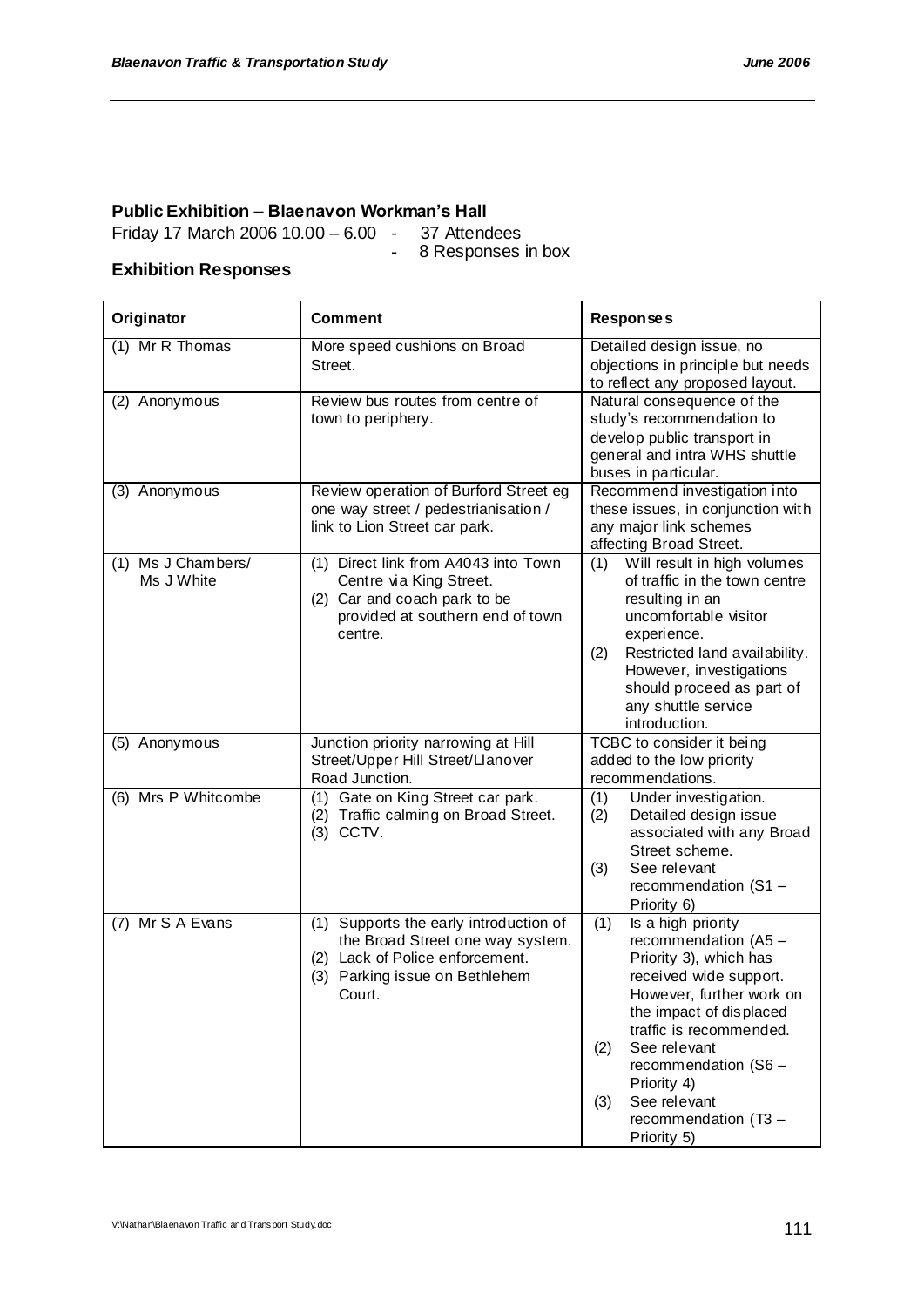## **Exhibition Responses (Continued)**

| Originator            | <b>Comment</b>                                                                                                                                                                                                                           | <b>Responses</b>                                                                                                                                                                                                                                                                                                                         |
|-----------------------|------------------------------------------------------------------------------------------------------------------------------------------------------------------------------------------------------------------------------------------|------------------------------------------------------------------------------------------------------------------------------------------------------------------------------------------------------------------------------------------------------------------------------------------------------------------------------------------|
| Mr H Davies<br>(8)    | (1) A one way system will negatively<br>affect commercial trade.<br>(2) Adversely high bus frequency in<br>town centre.<br>(3) Spar delivery lorries oversized for<br>town centre environment.<br>(4) Delete Market Street bus stop.     | (1)<br>Reduced congestion<br>could increase footfall in<br>the town centre, however<br>any one way system<br>would be subject to<br>extensive consultation.<br>(2)<br>Any review of these<br>services should be in<br>conjunction with study<br>recommendations, in<br>particular those relating to<br>shuttle service<br>establishment. |
|                       |                                                                                                                                                                                                                                          | Council to pursue with<br>(3)<br>operator.<br>See point (2).<br>(4)                                                                                                                                                                                                                                                                      |
| Mrs M Williams<br>(9) | (1) Traffic calming for Church Road<br>and North Street.<br>HGV's should not use Kennard<br>(2)<br>Place rear service road.<br>Refuse bins obstruct pavements.<br>(3)<br>Contravention of parking<br>(4)<br>restrictions in town centre. | (1)<br>Traffic claming not<br>recommended for major<br>distributor road.<br>The Council to consider<br>(2)<br>control measures as<br>resources allow.<br>(3)<br>Waste management<br>service to note.<br>(4)<br>See relevant<br>recommendation (T3 -<br>Priority 5).                                                                      |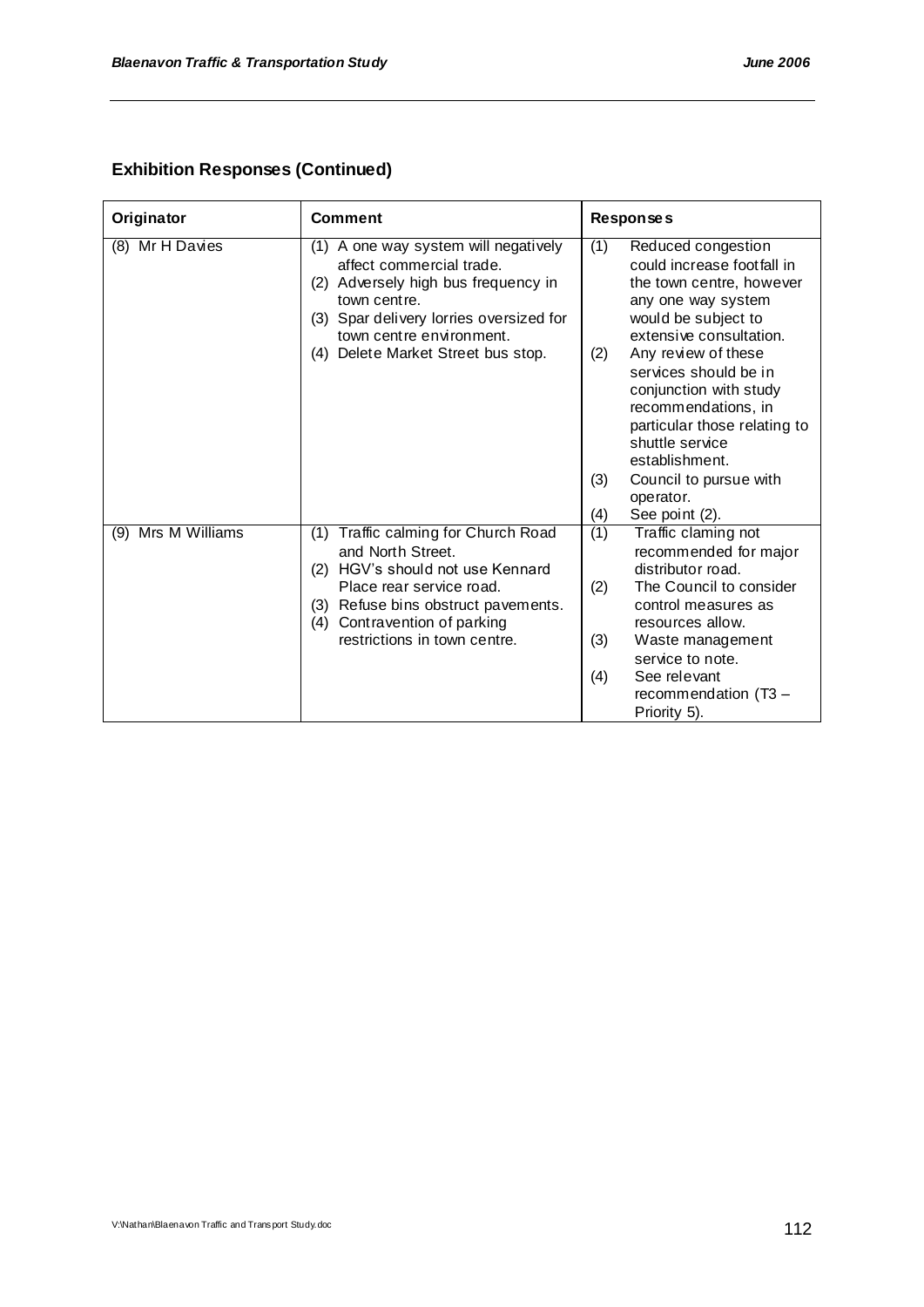## **Postal Responses**

| Originator                | <b>Comment</b>                                                                                                                                                    | <b>Responses</b>                                                                                                                                                                                                                            |
|---------------------------|-------------------------------------------------------------------------------------------------------------------------------------------------------------------|---------------------------------------------------------------------------------------------------------------------------------------------------------------------------------------------------------------------------------------------|
| (P1) Mr Kellar            | Opposes King Street car park<br>(1)<br>scheme citing anti-social<br>motoring.<br>(2)<br>Traffic calming for Broad<br>Street.<br>CCTV.<br>(3)                      | Any such scheme would<br>(1)<br>be subject to local<br>consultation, see relevant<br>recommendation regarding<br>enforcement.<br>See relevant<br>(2)<br>recommendation (A5 -<br>Priority 3).<br>See relevant<br>(3)<br>recommendation (S1 - |
| (P2)<br>Mrs I Lott        | (1) Opposes King Street car park<br>scheme citing anti-social<br>motoring.                                                                                        | Priority 6).<br>Any such scheme would<br>(1)<br>be subject to local<br>consultation, see relevant<br>recommendation regarding<br>enforcement.                                                                                               |
| (P3) Mr W Lawrence        | Opposes King Street link road<br>(1)<br>improvement, requesting traffic<br>calming.<br>Requests enforcement of<br>(2)<br>existing parking restrictions.           | (1)<br>Any such scheme<br>would be subject to local<br>consultation, see relevant<br>recommendation regarding<br>enforcement.<br>(2)<br>See relevant<br>recommendation (T3 -<br>Priority 5).                                                |
| Mr + Mrs Howells.<br>(P4) | Opposes King Street car park<br>(1)<br>scheme citing anti-social<br>motoring.                                                                                     | Any such scheme would<br>(1)<br>be subject to local<br>consultation, see relevant<br>recommendation regarding<br>enforcement.                                                                                                               |
| (P5) Ms M Davies          | Opposes King Street car park<br>(1)<br>scheme citing anti-social<br>motoring.<br>Opposes King Street car park<br>(2)<br>scheme as it will result in tree<br>loss. | (1)<br>Any such scheme<br>would be subject to local<br>consultation, see relevant<br>recommendation regarding<br>enforcement.<br>(2)<br>Any such scheme<br>could be complemented by<br>sympathetic planting.                                |
| (P6) Mr A Mayers          | Opposes King Street car park<br>(1)<br>scheme citing anti-social<br>motoring.                                                                                     | Any such scheme would<br>(1)<br>be subject to local<br>consultation, see relevant<br>recommendation regarding<br>enforcement.                                                                                                               |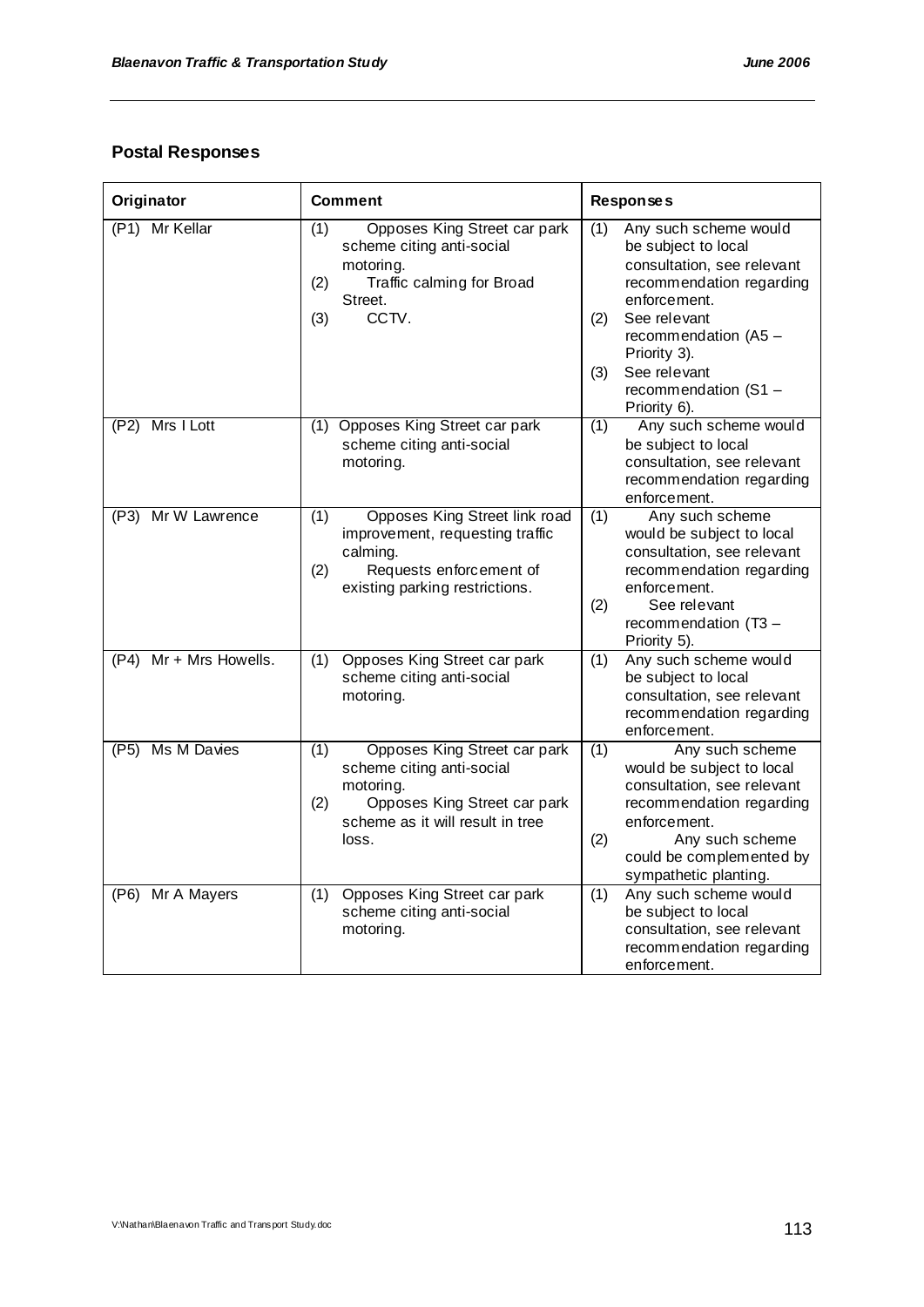## **Postal Responses (Continued)**

| Originator              | Comment                                                                       | Responses                                                                                                                                             |
|-------------------------|-------------------------------------------------------------------------------|-------------------------------------------------------------------------------------------------------------------------------------------------------|
| Mr T Dean<br>(P7)       | Opposes King Street car park<br>(1)<br>scheme citing anti-social<br>motoring. | (1)<br>Any such scheme would<br>be subject to local<br>consultation, see relevant<br>recommendation regarding<br>enforcement (T3 - Priority<br>5).    |
| Mrs I Williams<br>(P8)  | Opposes King Street car park<br>(1)<br>scheme citing anti-social<br>motoring. | Any such scheme would<br>(1)<br>be subject to local<br>consultation, see relevant<br>recommendation regarding<br>enforcement (T3 - Priority<br>$5$ ). |
| Mrs Dobbs<br>(P9)       | (1)<br>Opposes King Street car park<br>scheme citing anti-social<br>motoring. | Any such scheme would<br>(1)<br>be subject to local<br>consultation, see relevant<br>recommendation regarding<br>enforcement (T3 - Priority<br>5).    |
| Mr & Mrs Waite<br>(P10) | Opposes King Street car park<br>(1)<br>scheme citing anti-social<br>motoring. | Any such scheme would<br>(1)<br>be subject to local<br>consultation, see relevant<br>recommendation regarding<br>enforcement (T3 - Priority<br>5).    |
| (P11)<br>Mr D Sharpe    | Opposes King Street car park<br>(1)<br>scheme citing anti-social<br>motoring. | Any such scheme would<br>(1)<br>be subject to local<br>consultation, see relevant<br>recommendation regarding<br>enforcement (T3 - Priority<br>5).    |
| Ms J White<br>(P12)     | Pedestrianise southern end of Broad<br>Street.                                | To be considered under any<br>major schemes proposed for<br>this area.                                                                                |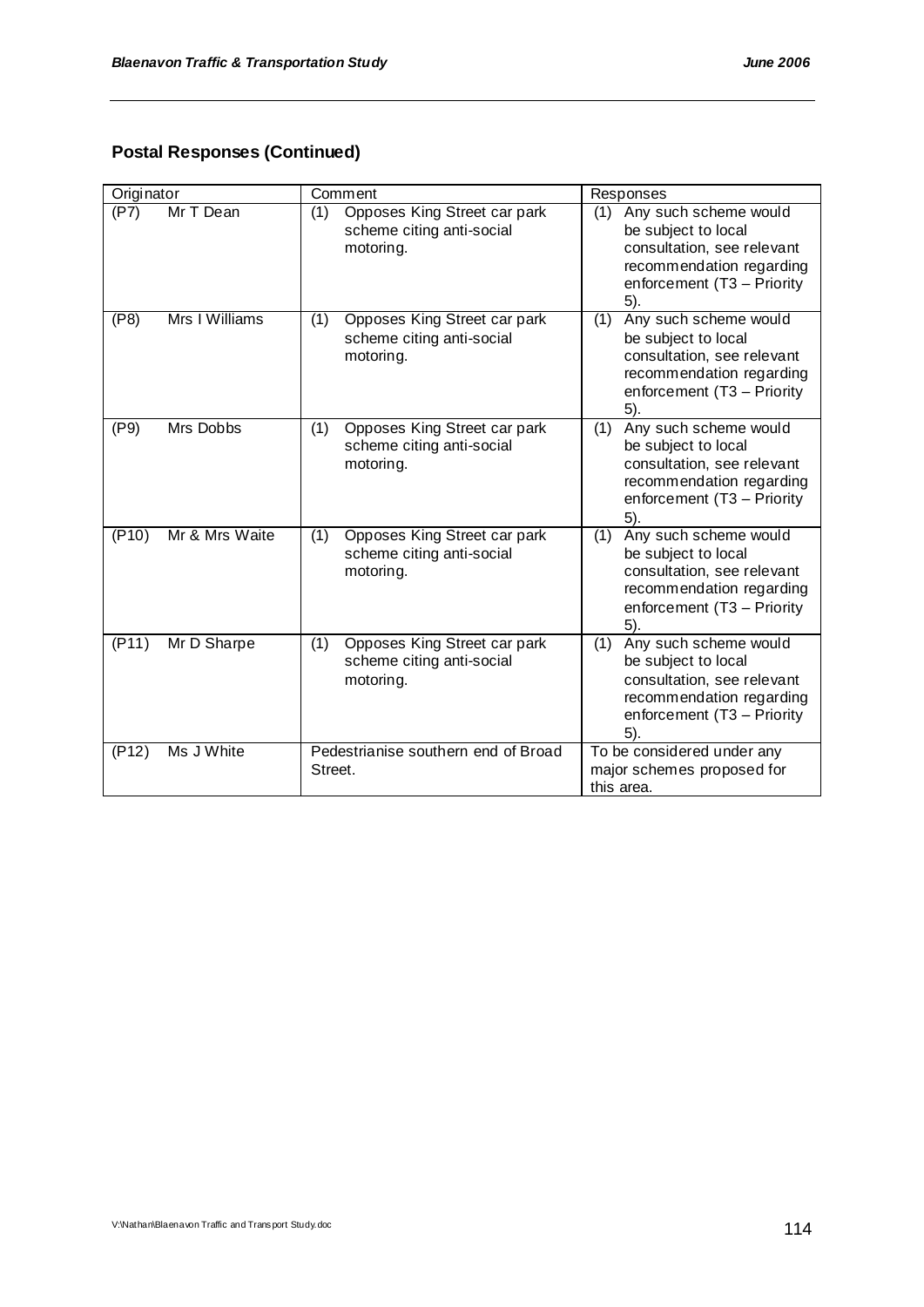## **Postal Responses (Continued)**

| (P13) Cpt (R) C B James<br>MBE | Agrees that interchange would<br>improve tourism and commercial<br>prospects across the WHS and<br>suggests that railway infrastructure<br>could be improved to assist, with<br>associated walking, cycling and public<br>transport links to the town centre and<br>satellite town attractions.                                                                                                                                                                                                                               | The site in question is<br>(1)<br>privately owned, and the<br>scope of such a project<br>makes it a laudable but<br>potentially speculative<br>private venture. The<br>timescales involved would<br>be considerable, and it                                                                                                                                                                                                                                                                                                                                                    |
|--------------------------------|-------------------------------------------------------------------------------------------------------------------------------------------------------------------------------------------------------------------------------------------------------------------------------------------------------------------------------------------------------------------------------------------------------------------------------------------------------------------------------------------------------------------------------|--------------------------------------------------------------------------------------------------------------------------------------------------------------------------------------------------------------------------------------------------------------------------------------------------------------------------------------------------------------------------------------------------------------------------------------------------------------------------------------------------------------------------------------------------------------------------------|
|                                | The following suggestions are made:-<br>(1)<br>Former high level railway station<br>site (just north-west of the B4246<br>Varteg Road rail overbridge)<br>should be reconstructed as a<br>focal interchange node.<br>That bus services within the<br>(2)<br>WHS be reviewed in light of<br>ongoing developments.<br>That bus infrastructure be<br>(3)<br>improved at Church Road and<br>Upper Waun Street.<br>That all improvements to public<br>(4)<br>transport take into account the<br>needs of people with disabilities. | may be impacted upon by<br>a possible nearby<br>residential development<br>currently within the<br>Planning process. Should<br>such a project be brought<br>forward, the Council would<br>readily work with<br>stakeholders to realise any<br>potential benefits.<br>See relevant<br>(2)<br>recommendations (PT2 /<br>PT 6 / PT10 - T3 - Priority<br>5).<br>See relevant<br>(3)<br>recommendation(s).<br>Current and future ongoing<br>(4)<br>requirements of the<br>Disability Discrimination<br>Act will be adhered to in<br>any improvements where<br>reasonably practical. |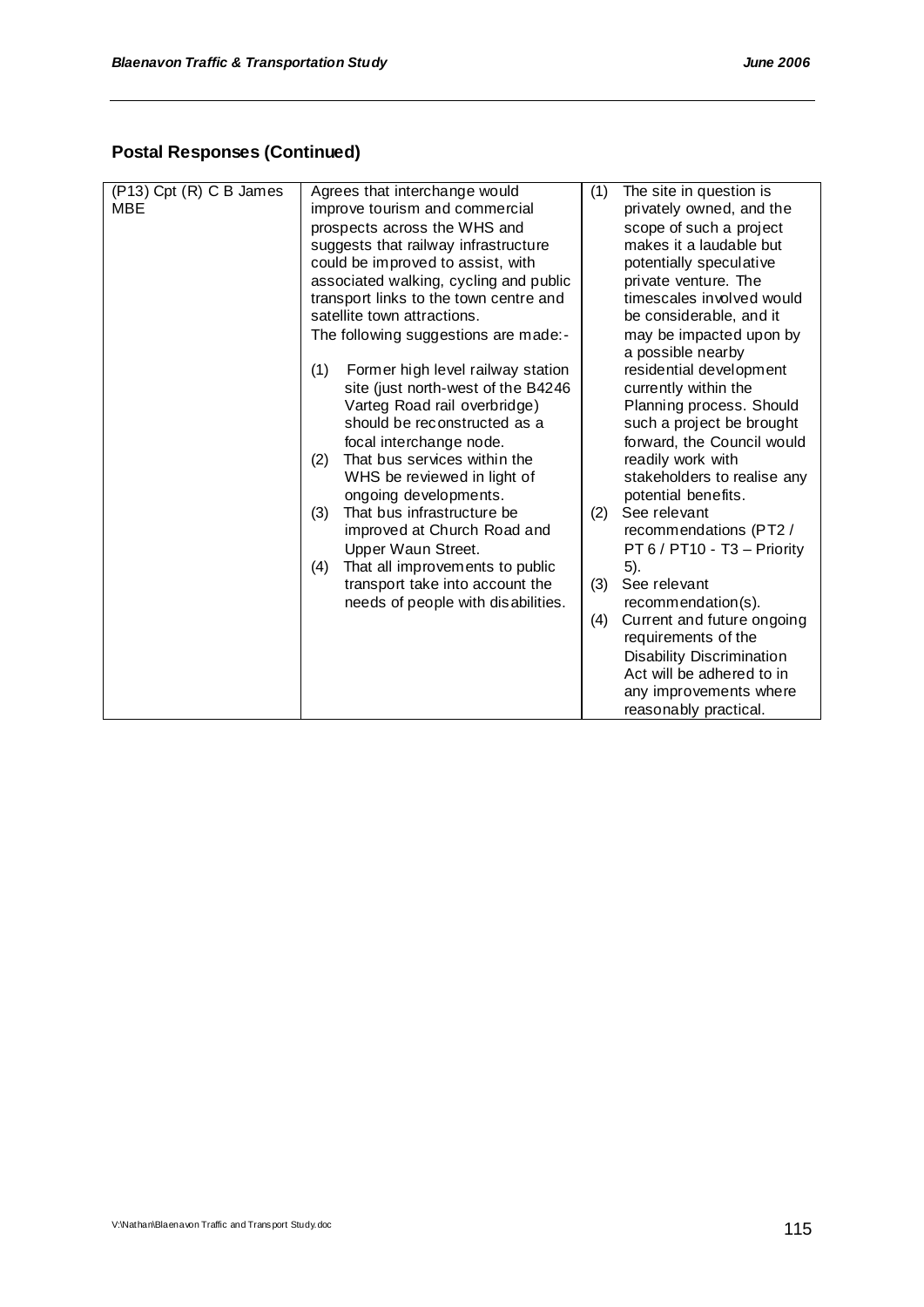### **Electronic Responses**

| Originator                              | <b>Comment</b>                                                                                                                       | Responses                                                                                                                                                                                                    |
|-----------------------------------------|--------------------------------------------------------------------------------------------------------------------------------------|--------------------------------------------------------------------------------------------------------------------------------------------------------------------------------------------------------------|
| Miss K Thomas<br>(E1)                   | Opposes King Street car park<br>(1)<br>scheme citing anti-social<br>motoring.                                                        | Any such scheme would be<br>(1)<br>subject to local consultation,<br>see relevant<br>recommendation regarding<br>enforcement.                                                                                |
| Miss A Rosser & Mr<br>(E2)<br>N Parfitt | Opposes King Street car park<br>(1)<br>scheme citing anti-social<br>motoring.<br>Propose traffic calming for Broad<br>(2)<br>Street. | Any such scheme would be<br>(1)<br>subject to local consultation,<br>see relevant<br>recommendation regarding<br>enforcement.<br>Detailed design issue<br>(2)<br>associated with any Broad<br>Street scheme. |
| Ms J Rue<br>(E3)                        | Opposes King Street car park<br>(1)<br>scheme citing anti-social<br>motoring.                                                        | Any such scheme would be<br>(1)<br>subject to local<br>consultation, see relevant<br>recommendation regarding<br>enforcement.                                                                                |

### **Executive Summary Responses**

| Originator                                                                   | <b>Comment</b>                                                                                 | <b>Responses</b> |
|------------------------------------------------------------------------------|------------------------------------------------------------------------------------------------|------------------|
| (S1)<br>Trans port ation<br>Strategy Manager,<br><b>Blaenau Gwent</b><br>CBC | Supports study, enhancing access for<br>Blaenau Gwent residents to the World<br>Heritage site. | Noted.           |

General feedback from the exhibition was positive, with the types of schemes and recommendations being highlighted were well received. The vast majority of attendees welcomed in particular proposals for a one-way system on Broad Street, CCTV, increased enforcement of parking controls and improved linkage between the tourist attractions and the town centre.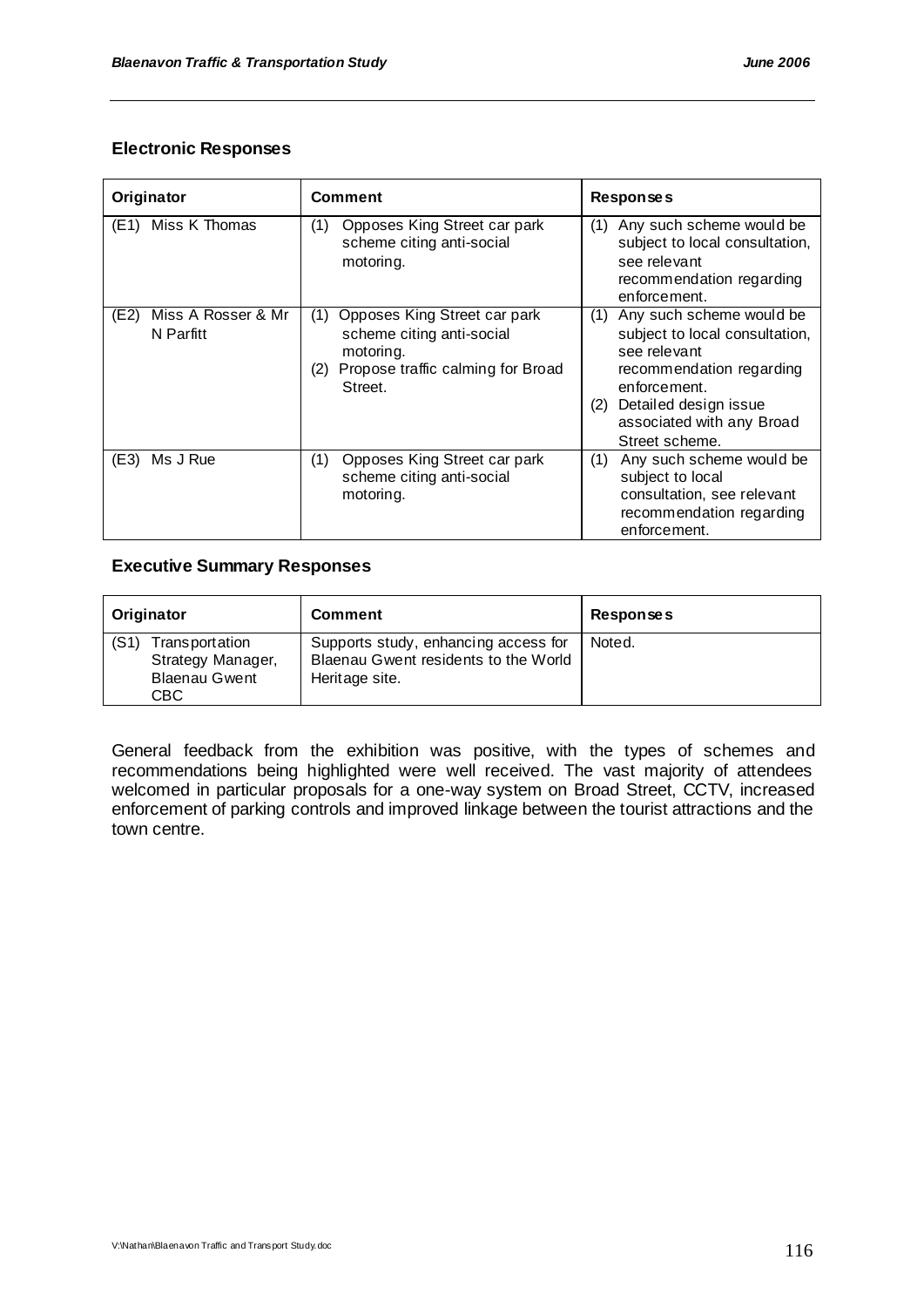### 15.0 **Recommendations**

15.1 The recommendations drawn from this study are outlined in the following section and represented in alphabetical order for ease of reference, using the following abbreviations:

| Pedestrian, Cycle and Equestrian Access | A         |
|-----------------------------------------|-----------|
| <b>Disabled Access</b>                  |           |
| <b>Traffic Flows</b>                    | F         |
| Signing, Maintenance & Markings         | М         |
| <b>Parking Summary</b>                  | P         |
| <b>Public Transport</b>                 |           |
| Rail                                    | R         |
| <b>Accident Studies</b>                 | <b>RS</b> |
| <b>Street-Scene Interaction</b>         | S         |
| <b>Traffic Regulation Orders</b>        |           |

These recommendations are prioritised in terms of time. The scale of reference is as follows:

Short Term  $= 0$  to 18 months  $(Medium Term) = 18$  to 60 months Long Term  $= 60+$  months.

It should be noted that the recommendations will require further ongoing detailed consultation with residents and businesses. In the case of highway improvements, they will also require detailed design before actual arrangements can be determined.

Associated costs are identified in section 16.0. Such timescales are general estimates and do not take into consideration when funding would become available. The geographical spread of recommendations summarised in Figures 16a and 16b.

### 15.2 **Pedestrian, Cycle and Equestrian Access**

Table 13.1 refers to the Welsh Assembly Government strategies and targets for walking and cycling and suggest ways in which Torfaen County Borough Council can make progress towards the goals in Blaenavon, illustrated as steps towards changing attitudes and opening the area up as a previously unexplored area of interest for informal recreation.

|            | <b>Strategy Action Points</b>                                                                    | <b>Recommended Steps</b>                                                                                                                                                                                                                                                                              |
|------------|--------------------------------------------------------------------------------------------------|-------------------------------------------------------------------------------------------------------------------------------------------------------------------------------------------------------------------------------------------------------------------------------------------------------|
| Priority 1 | Change public attitudes towards walking<br>and cycling.                                          | The Informal Recreation Project and the<br>Countryside departments "Walking Towns<br>Pilot Study" (Torfaen County Borough<br>Council) aims to promote walking and<br>cycling and provide safe routes and good<br>facilities to encourage both residents and<br>tourists to change their modal choice. |
|            | Increase levels of walking and cycling<br>both through promotion and provision of<br>facilities. | As above                                                                                                                                                                                                                                                                                              |
|            | Make walking and cycling both safer and<br>more pleasant for all age groups.                     | Improvements to cycle routes by the end of<br>2006 (Informal Recreation Project, Torfaen<br>County Borough Council)                                                                                                                                                                                   |
|            | Educate cyclists to the benefits and<br>limitations of helmets.                                  | This could be incorporated into the schools<br>safety training, night classes for adults<br>could be organised and posters could be                                                                                                                                                                   |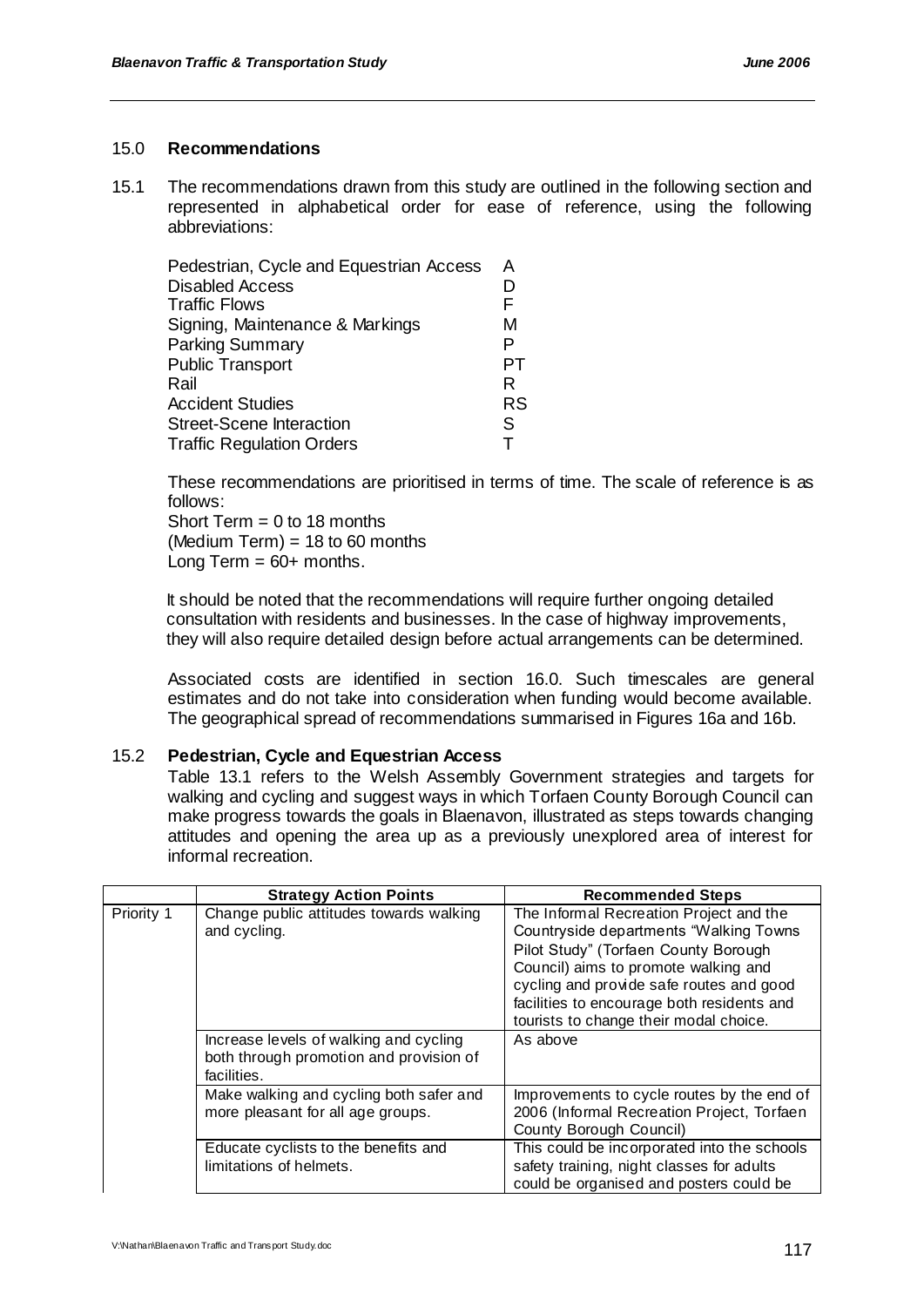|            | <b>Strategy Action Points</b>                                                                                                                                                                                                  | <b>Recommended Steps</b>                                                                                                                                                                                                            |
|------------|--------------------------------------------------------------------------------------------------------------------------------------------------------------------------------------------------------------------------------|-------------------------------------------------------------------------------------------------------------------------------------------------------------------------------------------------------------------------------------|
|            |                                                                                                                                                                                                                                | put around the schools, halls, shops and<br>library.<br>Also important to add into the Green Travel<br>Plan.                                                                                                                        |
|            | Adopt cycle parking standards and include<br>them within the current LDP renewal<br>process and improve provision and quality<br>of existing parking facilities for cycles.                                                    | To be used in the Green Travel Plan for<br>the Blaenavon area, to be developed by<br>Torfaen County Borough Council to<br>encourage sustainable forms of transport.                                                                 |
|            | Enhance the 'Webster' web site allowing<br>on-line access to design guidance and<br>best practice.                                                                                                                             | Torfaen County Borough Council could<br>extend this to include information about<br>routes and travel to Blaenavon (walking,<br>cycling, train, bus) and also detail cycle<br>parking locations and facilities within<br>Blaenavon. |
|            | Consider equestrian desire lines and<br>provision.                                                                                                                                                                             | To be considered and accommodated<br>where appropriate when new facilities for<br>walking and cycling are provided.                                                                                                                 |
| Priority 2 | Deliver walking and cycling schemes<br>through advice from Sustrans.                                                                                                                                                           | Difficulties arise due to topography of<br>Blaenavon. More likely to deliver a<br>scheme for tourists and residents wishing<br>to visit sites by a bike - pool scheme.                                                              |
|            | Ensure that the current LDP renewal<br>process includes policies for the<br>protection and enhancement of green<br>space including policies for safeguarding<br>disused railway lines for walking, cycling<br>and equestrians. | In progress                                                                                                                                                                                                                         |
|            | Work with the Wales Tourist Board<br>promoting walking and cycling.                                                                                                                                                            | Develop a marketing strategy and work<br>with the Visit Wales to publicise<br>sustainable travel in Blaenavon.                                                                                                                      |

**Table 15.1: WAG Strategies for Walking and Cycling in relation to the regeneration goals for Blaenavon.**

**Recommendation A1 –** Implement/promote School Travel Plans (Torfaen County Borough Council LTP) to stimulate interest in walking buses to facilitate safe and sustainable travel and healthier lifestyles for children. Schools in Blaenavon to be asked to carry out a short travel survey during registrations, detailing modes of travel and routes the children frequently use to get to and from school. *(Medium Term)*

**Recommendation A2 -** Linked advertising of the town centre, car park locations, cycle parking and routes is required (Figure 15). Provide simple location plans at each site to show walking and cycling routes between Heritage Site attractions to promote interconnectivity e.g. improve the signing / surfacing of the link between Big Pit and the railway. *(Medium Term)*

**Recommendation A3** – Promote Public Rights of Way through information boards in central locations within town centre and new signs identifying distances and walking times between attractions. *(Medium Term)*

**Recommendation A4 –** Provide a gateway feature on Varteg Road adjacent to Prince Street Car Park (see Rec. F3). This will mark the entry to Blaenavon, increasing the patronage of the Prince Street Car Park, which is currently underused. Combined with traffic calming features, the gateway will result in speed reduction. *(Medium Term)*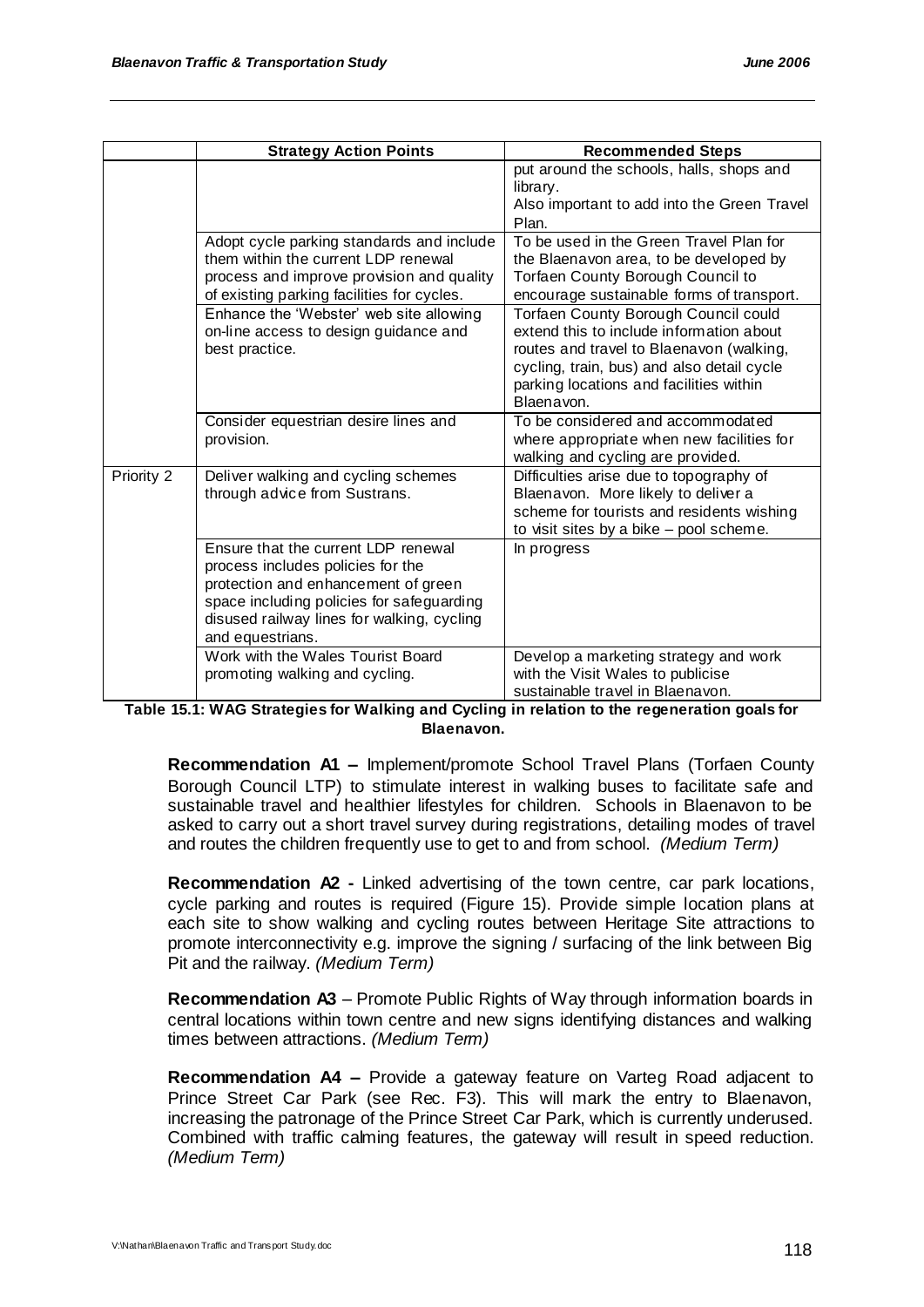**Recommendation A5** – A one-way system northbound on Broad Street (Figure 17a) would improve the Town Centre and offer a small number of additional parking spaces, dependant on the physical nature of any scheme that would be introduced. Traffic calming measures, would be introduced to curtail any excessive speeding. The scheme will result in:

- Reduced congestion
- An improved shopping environment
- Improved road safety as a result of less conflict between pedestrians and vehicles
- Reduction in speed

This proposal received widespread support from traders and residents of Blaenavon through the consultation process. The quality of design should be in accord with the specifications set out by the Torfaen County Borough Council, recognising that this is a historic environment where conservation has priority. *(Short Term)*

**Recommendation A6 –** Improve safety on Church Road adjacent to the proposed World Heritage Centre development. A crossing point for school children and prospective visitors outside the World Heritage Centre is required. (See Recommendation M2). *(Short Term)*

**Recommendation A7 –**Establish and trial a pilot cycle-pool system using a split-site cycle-pool system to encourage all visitors from different attractions – Figure 12. *(Medium Term)*

**Recommendation A8 –** Provide crossing facilities at the A4043 Cwmavon Road/New William Street Roundabout and drop kerb and tactile paving on the A4043 adjacent to Lower Bridge Street, with coloured surfacing or cobbled rumble strips to warn drivers of the crossing point location. Crossing facilities at the A4043 Cwmavon Road/New William Street Roundabout will also facilitate movements for cyclists.*(Short Term)*

**Recommendation A9 –** Provide a new footway through the junction from Estate Road to North Street linking entrances to the Iron Works. Supplement with new pedestrian crossing on Estate Road to Iron Works car park. *(Long Term)*

**Recommendation A10 –** Make the street between Park Street and High Street oneway to increase pedestrian safety. Enforce parking restrictions outside Workman"s Hall. This is especially important with the high number of visitors forecast for the area and interlinks with the plans to create a sustainable travel environment with a pedestrian route from the World Heritage Centre to the town centre. *(Short Term)*

**Recommendation A11 –** Establish a cycle route through the town centre, connecting into a possible future bike pool scheme – Figures 12/15. *(Short Term)*

**Recommendation A12 –** A Green Travel Plan (GTP) be developed and adopted across the Blaenavon World Heritage Site, to promote sustainable travel to and from the area. *(Medium Term)*

### 15.3 **Disabled Access**

**Recommendation D1 –** Improve signage of disabled parking bays and increase number of disabled bays available within town centre and at tourist attractions. There should be a greater consistency of signing at the Iron Works for disabled parking. (Short Term)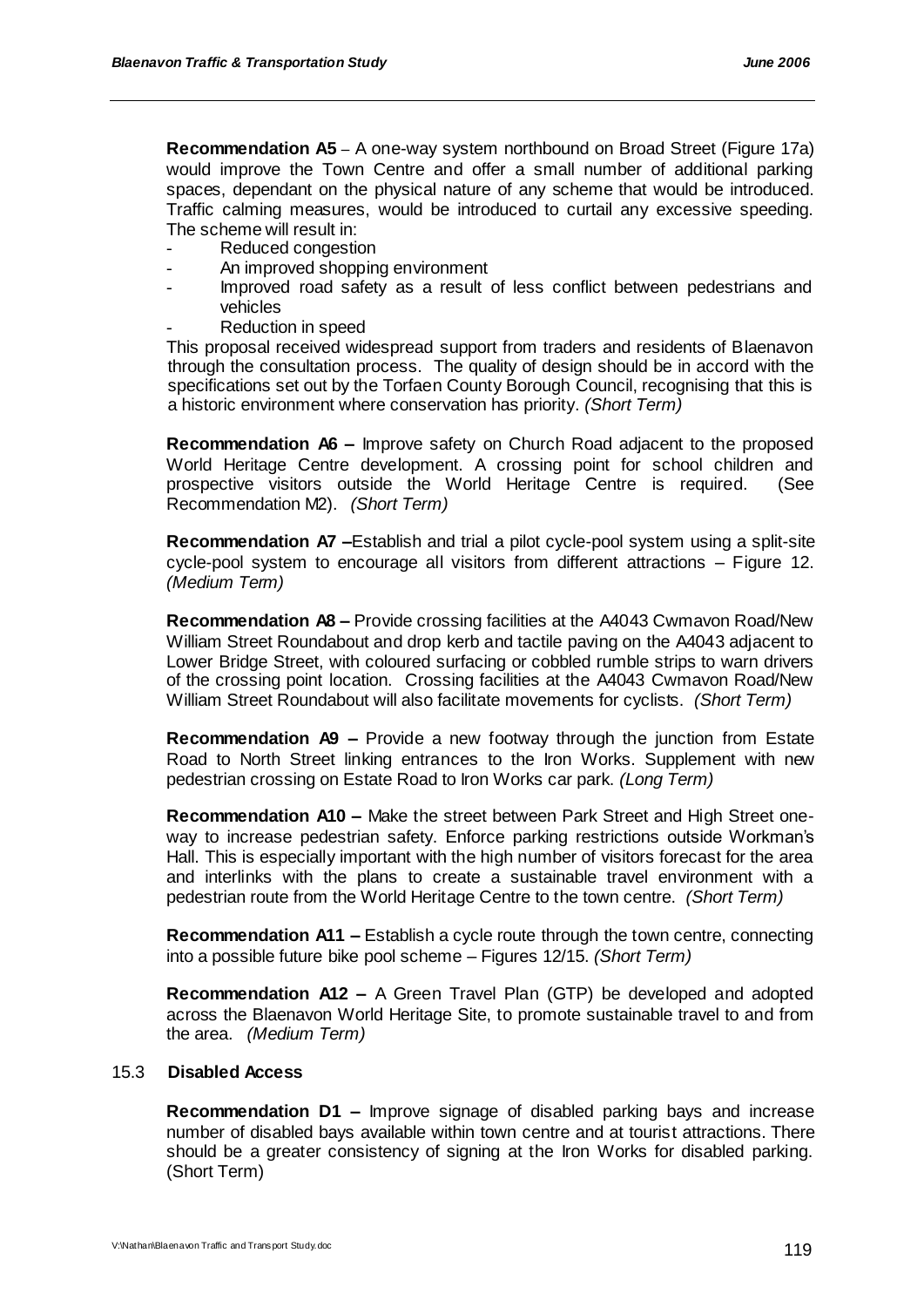**Recommendation D2** - Investigate the funding possibilities for Shop Mobility to hire out lightweight wheelchairs. The World Heritage Centre or the Tourist Information Centre could be used as a liaison between customers and the Mobility Shop if required. (Medium Term)

### 15.4 **Traffic Flows (Figures 6-10)**

**Recommendation F1 –** Consider using wider footways/engineering measures on Broad Street, north of Lion Street, to reduce traffic speeds and create a safer environment for pedestrians.*(Medium Term)*

**Recommendation F2 –** The existing Broad Street/Commercial Street/Ivor Street one-way system is adequate, but bollards on the south side of Commercial Street junction would prevent vehicles parking. Alternatively, re-engineer the junction, reducing the road width, increasing the footway width and install bollards on the footway to prevent cars parking on the footway. *(Short Term)*

**Recommendation F3** – An engineered gateway is recommended for Varteg Road. Warning signs can be placed on the left-hand bend adjacent to the Varteg Road/Prince Street junction. Traffic claming features such as pinch points, build-outs, islands and rumble strips, together with changes of carriageway colour and/or texture and the appropriate use of signing may be used to reduce speed. Alternative options and/or a phased approach for implementation should be considered if monies become available (see Recommendation A4). *(Medium Term)*

**Recommendation F4 –** Speed reduction measures on Upper Hill Street should be investigated in the interest of child safety under any Safe Routes To Schools (SRTS) scheme. *(Medium Term)* 

**Recommendation F5 –** Review traffic flows and parking patterns in Blaenavon – Figures 6/8/10-10H *(Long Term)*

### 15.5 **Signing, Maintenance and Markings**

**Recommendation M1 –** Create and implement a strategy to deal with information distribution. Information with regard to routes and parking locations can be shown on tourist boards (Appendix L / Figures 11a+11b) and highlighted on maps from the Tourist Information Centre, the World Heritage Centre, from press releases and in a downloadable format from the internet. (*Short Term)*

**Recommendation M2 –** Engineering measures on this stretch of Church Road could reduce speeds and the wall to southeast of the school could be removed and the overgrown hedge be cut back to improve sight lines (see Recommendation A6) *(Short Term)*

**Recommendation M3 –** Replacement/cleaning to be undertaken of the 23 signs highlighted, the removal of posts in the three locations specified and adjustments made to five signs (Appendix K). *(Short Term)*

**Recommendation M4** – Compile a schedule for improving traffic signing through Blaenavon for routes to parking locations. The Origin - Destination survey data (Figures 7/8) indicates that signing would be most useful directing vehicles from: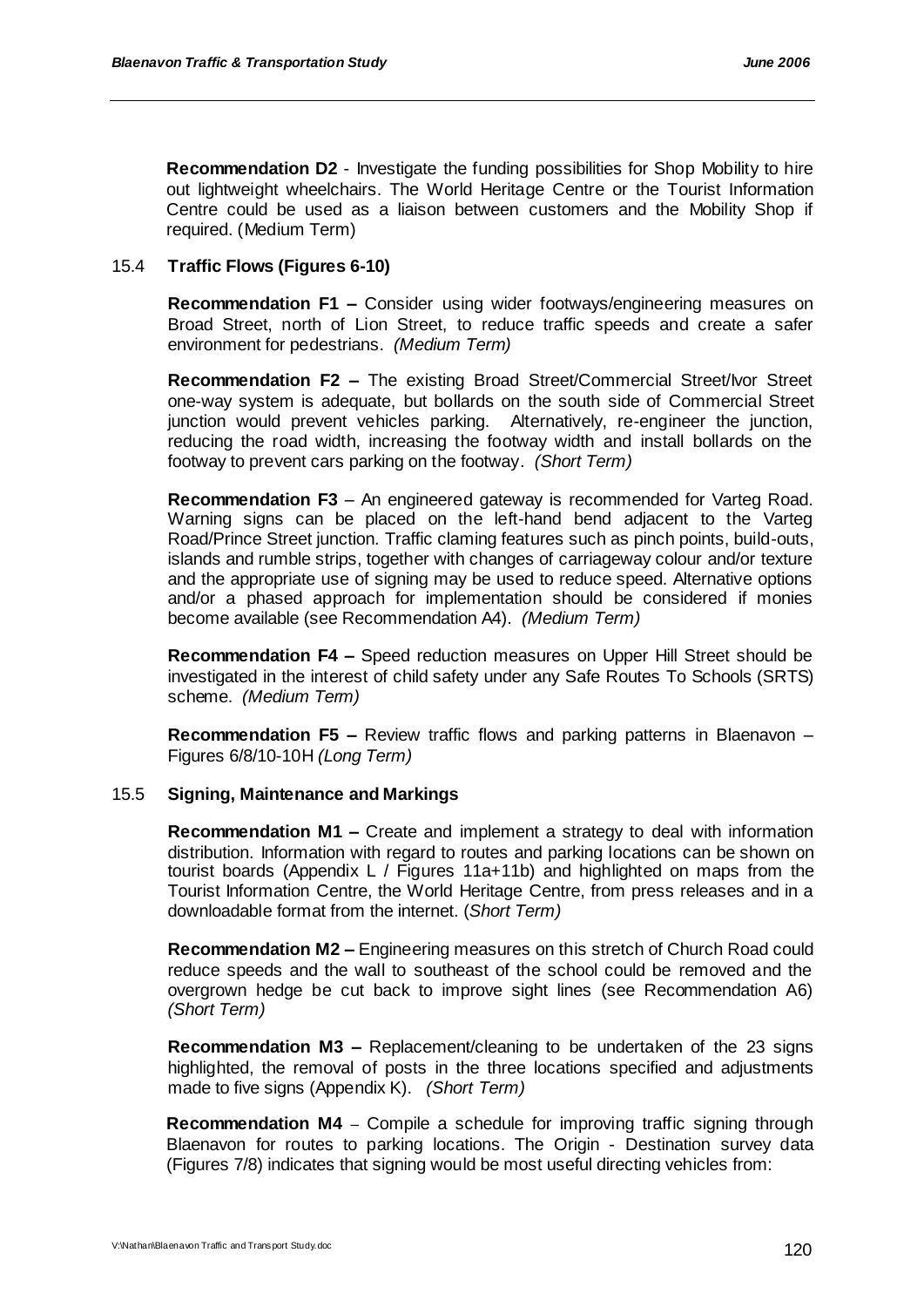- Estate Road, Cwmavon Road and Varteg Road into the town.
- Church Road/ Prince Street signalised junction to Market Street and Prince Street Car Park.
- Broad Street Car Park would benefit from destination signs.
- Direct traffic onto High Street, via North Street/Upper Waun Street to Lion Street Car Park, rather than to direct traffic trough the town centre, avoiding Broad Street, an already congested, narrow and busy street. *(Short Term)*

**Recommendation M5 –** Locations to be agreed for pedestrian signs throughout Blaenavon serving the following locations:

- Broad Street Car Park (Blaenavon Regeneration plans)
- Bethlehem Court  $\bullet$
- Market Square
- Lion Street/Broad Street junction and car park
- To the World Heritage Centre  $\bullet$
- Broad Street at the access with Boot Lane
- Prince Street Car Park and junction
- From the Iron Works Car Park
- From the National Cycle Route
- From Big Pit to encourage walking (to the town and to Garn Lakes)  $\bullet$
- From the World Heritage Centre, across Church Road to the town centre via Ivor Street / Broad Street
- From Prince Street to the cycle track to the south of the town

The signs should be consistent throughout, in line with the World Heritage Site brand. Figure 15 provides an overview of the main tourists pedestrian routes. *(Short Term)*

**Recommendation M6a –** Provide maps for visitors that give clear details of routes between all visitor attractions. *(Long Term)*

**Recommendation M6b –** Replace the current Big Pit tourist sign adjacent to the Iron Works Car Park (Photograph 23/24) with a similar sign that also indicates the distance. *(Short Term)*

**Recommendation M7 –** Improve the town centre 'gateways' at the Prince Street and New William Street junctions to encourage visitors into the town with any works reflecting its conservation status. Gateways at Upper Waun Street junction with North Street / Abergavenny Road and at Garn-yr-Erw should be considered. *(Short Term)*

**Recommendation M8 -** Resurfacing to be scheduled through the town**.** *(Long Term)*

**Recommendation M9 –** Resurfacing to be scheduled on the B4248 between Blaenavon and the county boundary. *(Long Term)*

**Recommendation M10 –** Develop a transportation strategy for major events being held in the town. *(Long Term)*

### 15.6 **Parking (Figures 2a/2b)**

**Recommendation P1** – Encourage tourist parking at all sites in Blaenavon, by promoting car parks as gateways to World Heritage Site. Investigate provision of a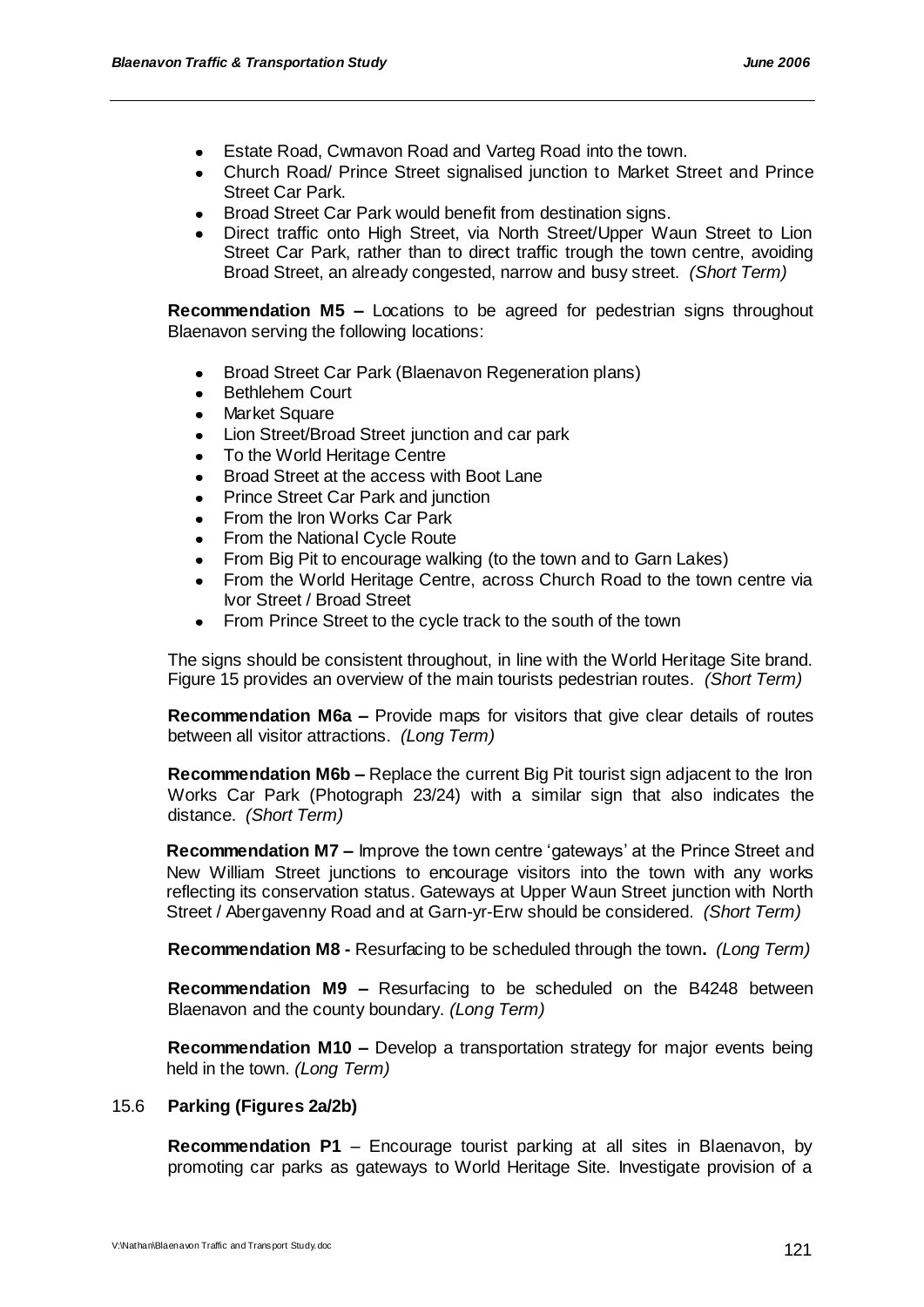shuttle bus/park and ride service to utilise the spare capacity at Garn Lakes and the Iron Works Car Parks, and also at the Prince Street Car Park on the periphery of the town centre where visitor vehicles can be monitored by increased police presence, the town centre ranger, or local neighbourhood watch schemes. *(Long Term)*

**Recommendation P2 –** Implement a scheme for a footway with high kerbing at Big Pit from the Forge Side Access Road to the bus stop to prevent parking on the verge. Evaluate site to assess the potential to increase the number of parking spaces. *(Short Term)*

**Recommendation P3 -** Erect bollards on the pavement of Old William Street to prevent obstructive parking, widen the footway and provide parking in verge, following consultation with local residents. *(Short Term)*

**Recommendation P4 –** Investigate the possibility of employing a Town Environmental Ranger to assist in dealing with issues such as obstructive parking, bus facility cleansing etc in Blaenavon. (See Recommendation P6, T2, T3 also) *(Medium Term)*

**Recommendation P5** – Improve signage (showing distances, disabled parking and location in respect to town centre and attractions) for Boot Lane, Market Street, Broad Street and Prince Street Car Parks to increase usage of these car parks and to reduce the volume of vehicles passing through the town centre. *(Medium Term)*

**Recommendation P6 –** Reassess parking in High Street and Lion Street Car Parks to create additional parking spaces, following consultation with local residents. A Ranger or parking permits are options that can be trialled. *(Long Term)*

**Recommendation P7 –** Establish coach parking at the periphery of the town, and attract visitors into the commercial areas of Blaenavon. Rifle Green Car Park, formerly a lorry park, is situated to the north of Blaenavon Town Centre and could also be used as a coach park to assist in reducing the volume of traffic passing through the town centre. (see Recommendation P8). *(Medium Term)*

**Recommendation P8 –** Coach parking in the vicinity of the World Heritage Centre to be investigated (Figure 19), as well as adjacent to the Iron Works Car Park. *(Medium Term)*

**Recommendation P9 –** Careful consideration is required regarding the location, type and number of facilities provided for motorcyclists. *(Long Term)*

| <b>Location</b>                   | <b>Number</b> |
|-----------------------------------|---------------|
| <b>Big Pit</b>                    | $6 - 10$      |
| <b>Tourist Information Centre</b> | 3             |
| Iron Works Car Park               |               |
| <b>Prince Street Car Park</b>     | ิค            |
| <b>Broad Street Car Park</b>      | ิค            |
| Library                           |               |

**Recommendation P10 –** Provide Sheffield cycle stands at:

The provision of cycle racks should be monitored 6 and 12 months after first installation to investigate whether or not covered stands would make a difference in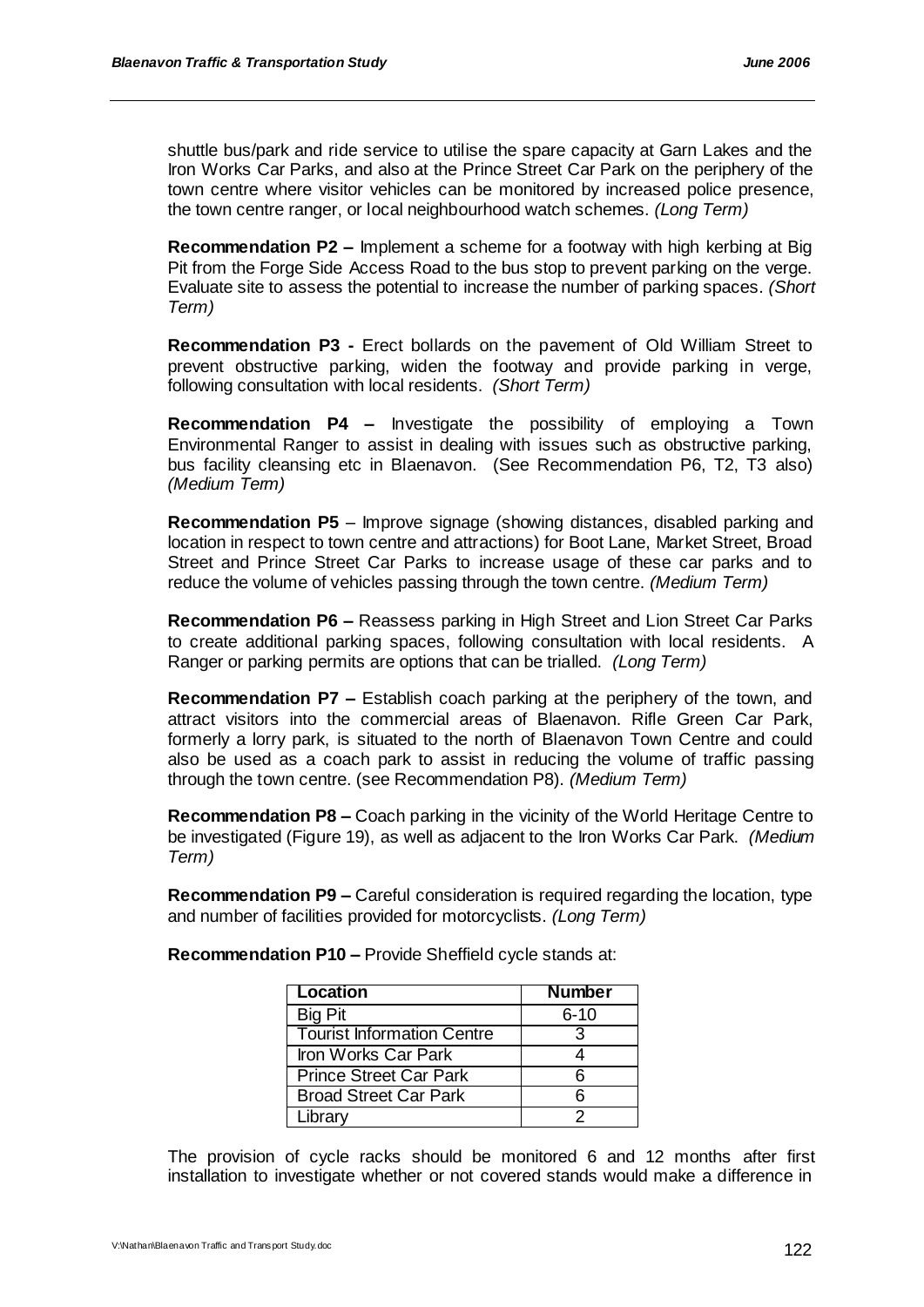usability and if provision is right for demand (and expected future demand - so as not to create barriers to new cyclists). Design of racks and all street furniture to be approved by Torfaen County Borough Council. Supports WAG walking and cycling policy. *(Medium Term)*

**Recommendation P11 –** Specifications to be taken from the Blaenavon Project Team plans for pedestrian direction signs.Directional signing for cyclists including cycle rack locations, can also be developed. Routes (see Figure 15) to be marketed in the local press, on the Internet, through the Tourist Information and Heritage Centre and Visit Wales. *(Medium Term)*

**Recommendation P12 –** Establish a management programme detailing works, operations and financial resources to support car park operations. *(Long Term)*

### 15.7 **Public Transport**

**Recommendation PT1 –** Investigate the demand for, and cost/feasibility of enhancing the frequency and operation of Stagecoach bus service 40 between Blaenavon and Abergavenny with the Gwent Joint Passenger Transport Unit. A more frequent bus service would promote social inclusion and would facilitate access to the rail network. *(Medium Term)*

**Recommendation PT2 –** Investigate the availability and cost of introducing a vintage shuttle bus service on weekends and school summer holidays linking the main tourist attractions in Blaenavon. This would provide an added attraction in its own right and would enable a fee to be charged for its use; therefore it is unlikely to impact on the current commercial network.

Provided operational issues with the rail line crossing could be resolved, a resurfaced Big Pit – Railway Link Road could be used for bus only operation with the construction of a bus turning area within the Railway Car Park. This would facilitate a service linking:

- Town centre (for Heritage Museum, Book Town, local shops)  $\bullet$
- Blaenavon Iron Works and Tourist Information Centre
- $\bullet$ Big Pit
- $\bullet$ Blaenavon Railway/Garn Lakes
- $\bullet$ (Return in reverse order)

The service outlined above would also include a stop at the World Heritage Centre, when completed. *(Medium Term)*

**Recommendation PT3 –** Redesign livery of Service 30 (Figure 3a) to promote the service and attractions in Blaenavon with a view to establishing a Quality Bus Partnership between the Local Authority and the Bus Operator. *(Medium Term)*

**Recommendation PT4 –** Trial a 2 hourly frequency Sunday - only bike trailer service on Route 30 (around Blaenavon and to Abergavenny - Figure 3a) following success of Brecon Beacon Bike Bus.*(Long Term)*

**Recommendation PT5 –** Hold discussions with Bus and Train Operators to determine whether PlusBus scheme at Pontypool and New Inn Railway Station could be extended to Blaenavon**.** *(Medium Term)*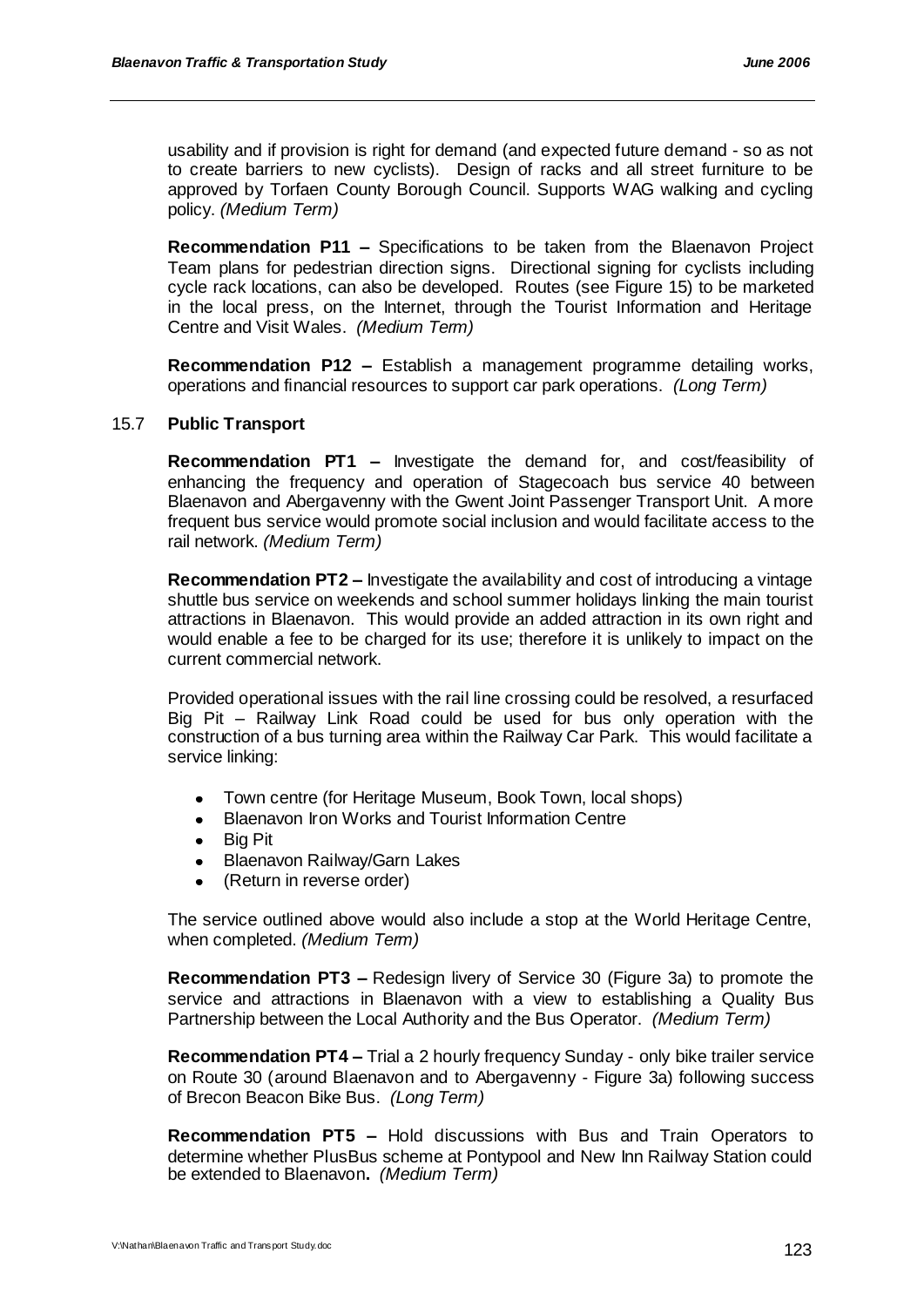**Recommendation PT6 –** Hold discussions between Bus Operators, Torfaen County Borough Council and tourist attraction operators to ascertain whether there is scope to implement a discount scheme for combined bus travel and entry to Iron Works. *(Short Term)*

**Recommendation PT7 –** Upgrade bus stop infrastructure at the Big Pit (Figure 4) through installing:

- Flag sign  $\chi$  giving location, route number(s), telephone enquiry number and  $\bullet$ provision for display of timetable information
- 180mm high raised boarding platform
- Lighting at stop
- Glazed shelter with internal illumination and provision for future installation of real time information. *(Short Term)*

**Recommendation PT8 -** Investigate feasibility of installing an RTPI system for services operating on the Newport- Brynmawr Corridor to promote user confidence as outlined in Torfaen Local Authority Bus Strategy (Figure 4). To improve ease of use Blaenavon Iron Works should be included in the current timetable produced by the main operator. *(Medium Term)*

**Recommendation PT9 –** Introduce an enhanced cleansing and maintenance programme of bus infrastructure at high profile sites in conjunction with a repair notification procedure. The Department For Transport guidance "Get on Board: an agenda for improving personal security in bus travel - April 2002, indicates that the prompt repair of damage greatly reduces the rate of repeat damage. *(Medium Term)*

**Recommendation PT 10 –** To increase public awareness, promote all new public transport facilities and links to operators: Traveline, Modus, Webster, Local Transport Guide.*(Medium Term)*

### 15.8 **Rail**

**Recommendation R1 –** Investigate capital and revenue funding for improving railhead bus links between Blaenavon and Pontypool and New Inn Rail Station (Figure 14), and improve facilities for pedestrians and cyclists at the station**.** *(Medium Term)*

**Recommendation R2 –** Hold discussions with neighbouring Monmouthshire County Council under GJPTU, regarding feasibility of establishing a regular bus service between Abergavenny and Blaenavon. *(Short Term)*

**Recommendation R3 –** Establish Service Quality Improvement Regimes and Bus Quality Partnerships if possible. These are vital in securing patronage and in the promotion of public transport services (Figure 3a-3c). *(Long Term)*

**Recommendation R4 –** Investigate the feasibility of establishing further integrated or cross-ticketing between public transport modes serving the town. *(Medium Term)*

### 15.9 **Accident Studies**

l

**XXX<sub>u</sub>** Photograph 88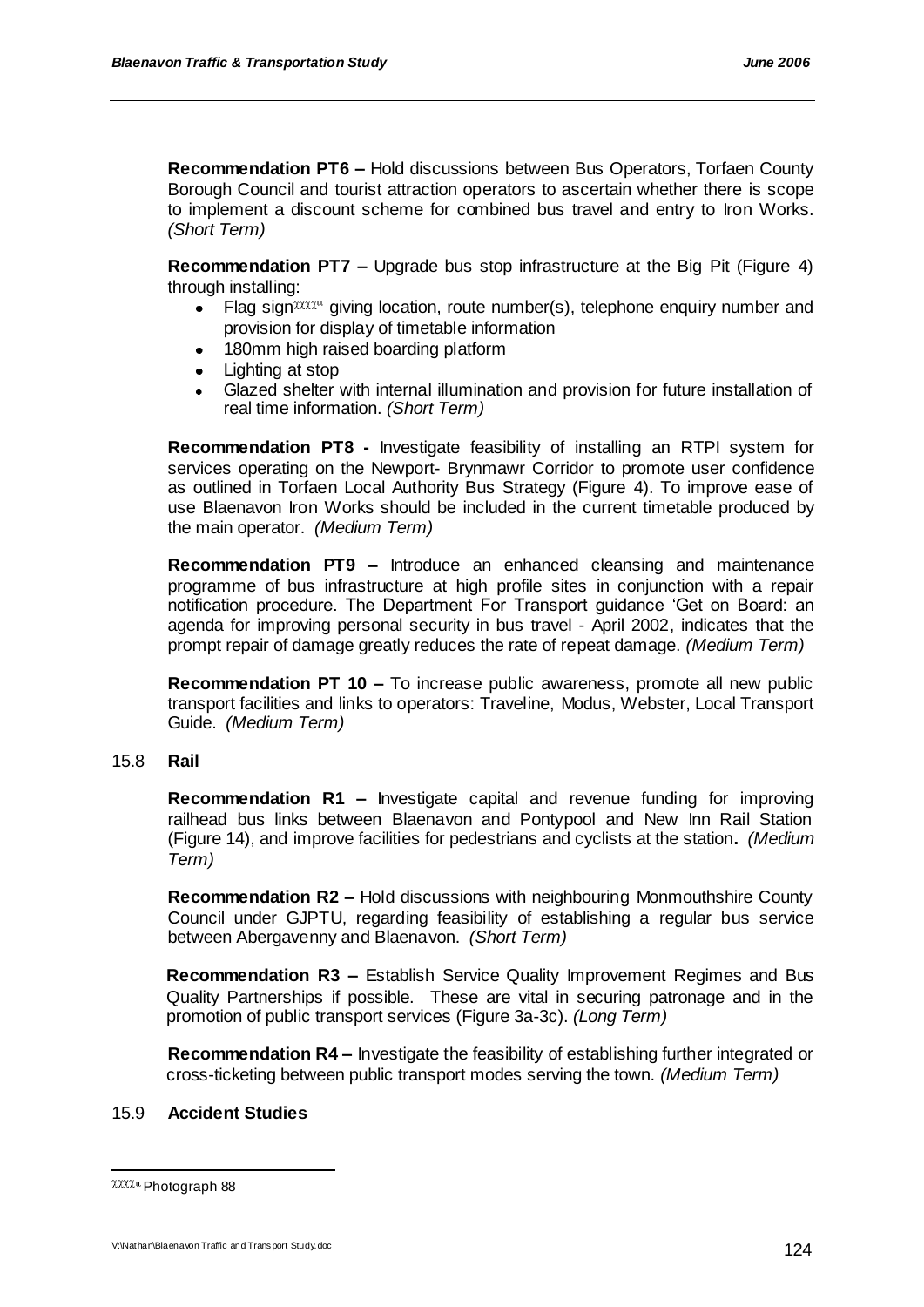**Recommendation RS1 –** Undertake further analysis of the locations where accidents have occurred (Appendix M), in order to investigate the road safety engineering options available. Any scheme for improving an attraction should be accompanied by Road Safety Audits to current standards. *(Short Term)*

#### 15.10 **Street-scene Interaction**

**Recommendation S1 –** Investigate and consult on the introduction of CCTV cameras at the Old William Street/ Commercial Street junction adjacent to the takeaway food premises on all four corners of the junction, at Market Square and the Broad Street/ Lion-street junction to improve perception of safety (Figure 13). *(Medium Term)*

**Recommendation S2 –** Redesign Abergavenny Road/ North Street/ Upper Waun Street junction to improve safety, visibility and reduce speed (see Figure 18a). Increased accessibility to the Town Centre and additional parking are included in the design. *(Short Term)*

**Recommendation S3 –** Upgrade the warning signs on Ton Mawr Street and cut back the vegetation on the approach to the roundabout on Cwmavon Road to improve sight lines for both drivers and pedestrians. *(Short Term)*

**Recommendation S4 –** Implement horizontal and vertical engineering measures on Ton Mawr Road. As a minimum measure, visual traffic-calming with new road surface markings/colours/textures to warn drivers to reduce speeds should be provided. *(Short Term)*

**Recommendation S5 –** Enforce parking restrictions at the James Street junctions to improve sight lines from the Ton Mawr Road junction with James Street (and Hill Street at the western end of James Street).*(Medium Term)*

**Recommendation S6 –** Structural surveys have shown that vehicles parked in Bethlehem Court pose no threat to the culvert beneath. Accordingly, the Study recommends that the practice of parking in this area be considered by surrounding users and those parties enshrined in any legal Covenant, and that that agreement be revised in time to reflect the community"s vision as to how this space will be used in the future. The area should then be subject to a safety appraisal to identify and remedy potential hazards as best as can be expected. *(Short Term)*

**Recommendation S7 –** Monitor the Pontypool public information boards scheme to establish whether the scheme should be introduced to Blaenavon. Recommendations A3/P11 and S7 should be combined with parking, disabled and public transport information. *(Medium Term)*

**Recommendation S8 –** Use of pedestrian information boards in conjunction with the car park signing and leaflets. *(Short Term)*

#### 15.11 **Traffic Regulation Orders**

**Recommendation T1 –** Reinstate missing and worn markings, clean Church Road loading bay sign and amend the Broad Street/Commercial Street Traffic Regulation Order sign location (Figure 5). Ensure parking restrictions are enforced. *(Short Term)*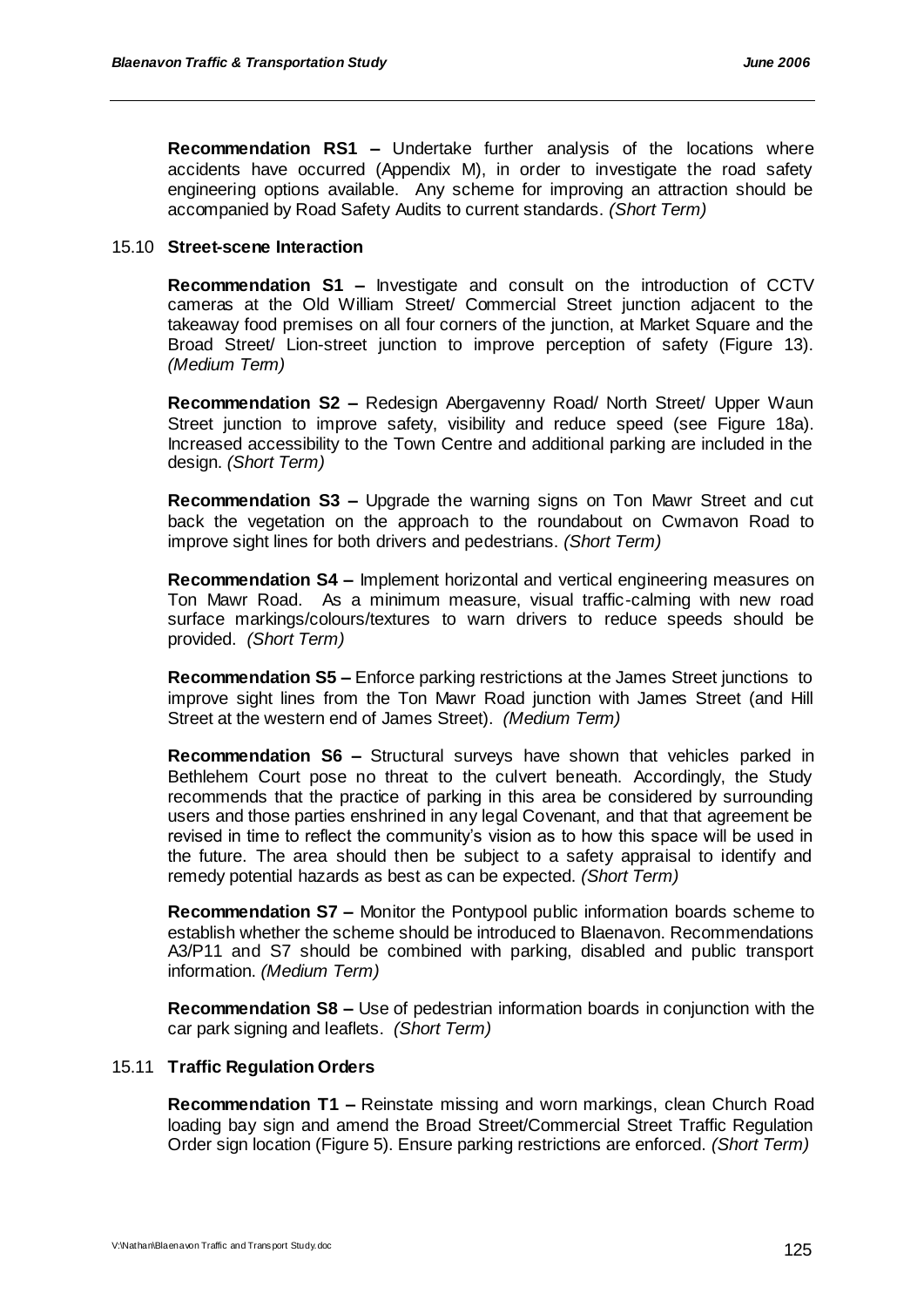**Recommendation T2 –** Re-evaluate Ivor Street Traffic Regulation Order (Figure 5), especially if a Town Ranger were to be employed in the town**.** *(Short Term)*

**Recommendation T3 –** Discuss with the police the need for a greater enforcement presence in the town.*(Short Term)*

**Recommendation T4 –** Re-evaluate Traffic Regulation Orders on Cwmavon Road and extend to Coed Road (Figure 5) to address roadside parking issues which disrupt the through flow of traffic and create a potential for accidents**.** *(Short Term)*

**Recommendation T5 –** Make the successful experimental order covering Church Road loading bay permanent (Figure 5). This may be revisited in conjunction with any One Way system introduced on Broad Street. *(Short Term)*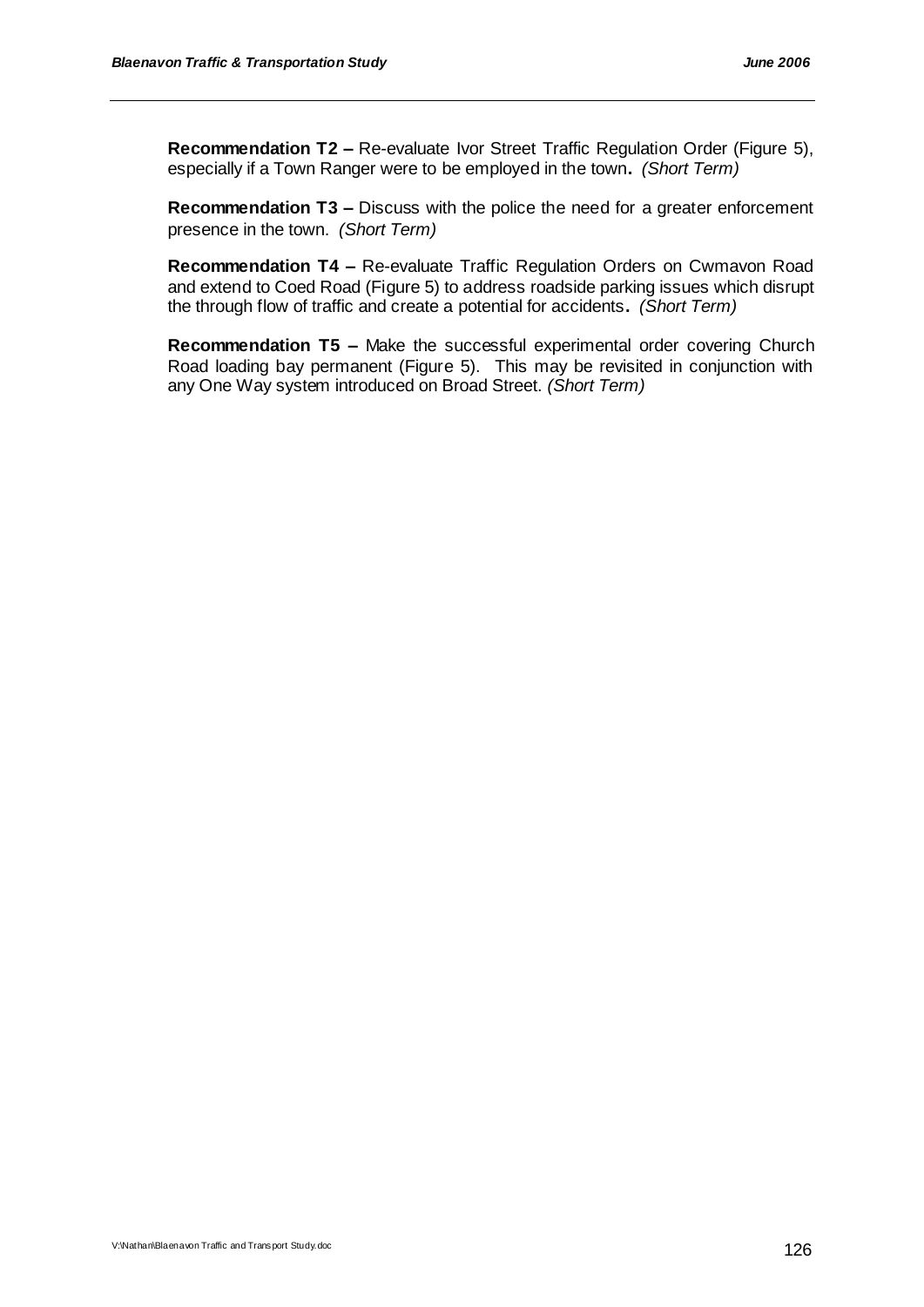#### 16.0 **Conclusions**

- 16.1 The total parking capacity of the car parks and streets surveyed within Blaenavon is 681 vehicles, of which 511 are off-street parking spaces around Blaenavon (363 spaces at tourists sites and 148 spaces at town centre car parks). The tourist sites had the highest levels of demand in general with the surveys of these sites being undertaken on a Bank Holiday Monday. Big Pit was the most popular tourist site with Garn Lakes and the Iron Works Car Parks having very low levels of parking, as did Prince Street Car Park in the town centre (Section 3.0). In terms of turnover, Lion Street (south) is the most popular town centre car park. The average occupancy for all car parks surveyed was 146 vehicles (at 26% of capacity) with peak occupancy at 318 vehicles (56% of capacity).
- 16.2 The average on-street parking occupancy was 66 vehicles, accounting for 55% of capacity. Peak occupancy was 139 vehicles, which is actually 116% capacity. Therefore, a review of the Traffic Regulation Order and enforcement levels is required. Clear signing will be necessary to direct the expected increase of visitors to the car parks or encourage greater use of public transport, cycling and walking.
- 16.3 There were 14 on-street locations surveyed where Traffic Regulation Order restrict parking (Section 3.0 and 5.0). Vehicles park illegally on Lion Street (north and south), Broad Street, New William Street and Market Street.
- 16.4 There are no dedicated coach parking spaces in Blaenavon Town Centre and it would not be advisable to encourage coaches to travel through the narrow streets, adding to the congestion and vehicle-vehicle, pedestrian-vehicle conflicts. Therefore, it is proposed to encourage coaches bringing visitors to the town via providing coach parking on the periphery of the town centre.
- 16.5 There are no dedicated parking spaces for motorcycles or cycle facilities in Blaenavon. It is necessary for plans to be drawn up that include provision for motorcycles and cycles with advertising strategies to expand into each tourism niche.
- 16.6 Blaenavon has a good level of bus provision and this should be targeted in relation to tourists, encouraging sustainable tourism. There may be funding opportunities from this for an RTPI system in Blaenavon. There are no direct rail links to Blaenavon.
- 16.7 The travel survey undertaken found that the majority of bus users travel from Blaenavon to Cwmbran and Pontypool for better retail facilities. The respondents also listed a number of concerns that they have, including traffic problems (encompassing enforcement of parking, speeding vehicles through the town centre and narrow streets). More shops and CCTV cameras were also suggested, and footway/road maintenance and cycle facilities were identified as poor. Overall the surveys showed that satisfaction with the general highway service is particularly low in comparison to public transport facilities (off-street parking and street lighting being an exception). It should be noted that disabled facilities and public toilets (lack of) were also highlighted as being extremely disappointing; hence further work encompassing the Blaenavon Mobility Shop and the DDA regulations is required.
- 16.8 The creation of a safe community (through CCTV and lighting improvements where necessary) will, in turn, attract further businesses to establish within the town and therefore boost the economy of Blaenavon.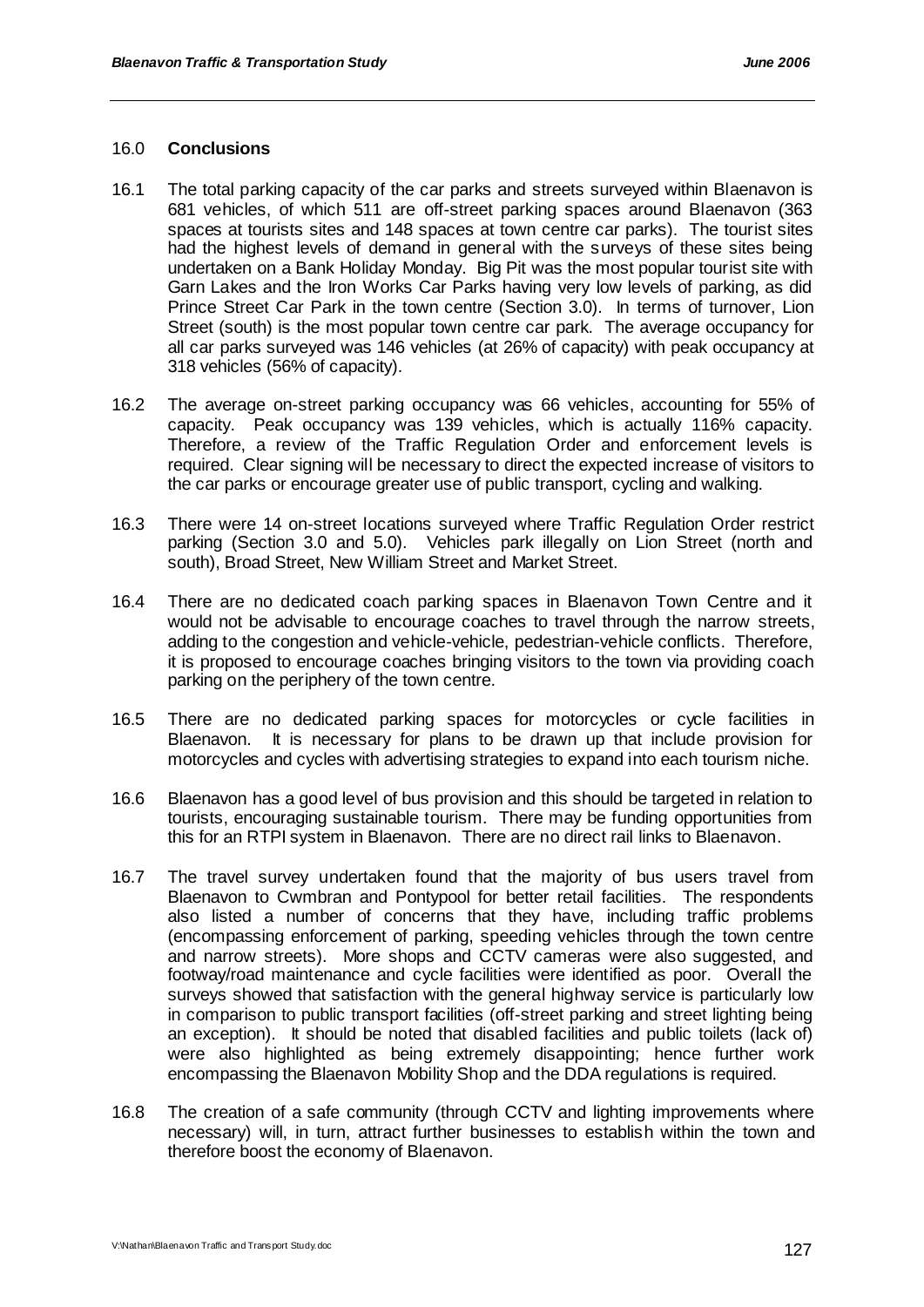- 16.9 The existing travel habits survey, split 60/40 between town centre and tourist destinations respectively, showed a large range of respondent origins, indicating that Blaenavon has a large sphere of influence. This should be drawn upon to encourage further economic development of the town centre and highlighting an urgent need for interlinks between the tourist sites and the town centre. It should be noted that no people were surveyed visiting the Workman"s Hall. Although the survey was only carried out on a small scale the results could be taken to represent a lack of interest in the Workman"s Hall, which could be boosted by targeted marketing and events.
- 16.10 Interlinks between the sites within Blaenavon are poor. This could be addressed through the implementation of a cycle-pool scheme, joint marketing and the provision of maps showing the linkage between all attractions.
- 16.11 Problems with illegal parking on Broad Street have been highlighted by residents and noted during site visits, especially in front of the Spar convenience store. There are also issues with parking on Cwmavon Road. A stronger Police presence is required and a Town Ranger should be employed to patrol the streets.
- 16.12 The Automatic Traffic Count results showed that traffic flows are greatest westbound through Blaenavon from the A4043 to Abergavenny Road via Church Road, with approximately 1000 vehicles per day travelling out towards Garn Lakes and Brynmawr. There was minimal rat running recorded (Section 6.0) through the town centre. The westbound flows are heaviest during the AM peak hour and the eastbound flows are heaviest during the PM peak, indicating commuter travel patterns. Heavy Good Vehicle routes run between the A4043 in the east and Gilchrist-Thomas Industrial Estate in the west, via Church Road. Few HGVs use Abergavenny Road due to its weight restriction, and the B4248 link to Brynmawr and the Heads of the Valleys corridor is unsympathetic to this traffic due to adverse gradients and alignments. The predicted traffic flows indicate that there will be no link capacity problems in 2016 on the A4043, Church Road and Abergavenny Road.
- 16.13 Although, the tourist sign stock is in good condition the general stock of signs in Blaenavon is poor with a number needing replacing or cleaning. New and improved signing is required, including the implementation of gateways for the town centre to attract visitors into the main commercial area (Section 8.0).
- 16.14 Road crossing areas through Blaenavon have been highlighted in the study and it is proposed that a school travel survey be undertaken to obtain existing travel habits and desire lines of school children.
- 16.15 Blaenavon has narrow footways throughout the majority of the town. Footway improvements to increase footfall will require sensitive engineering measures, which have been subject to careful consideration and consultation. Aesthetics of the town are important (Section 11.0): the continuity of lighting columns, pedestrian signs, surfacing materials, bollards and traffic calming measures in the future is important in terms of sensitivity towards the overall appearance of the town.
- 16.16 The parked vehicles on the street outside the Workman"s Hall detract greatly from the street aesthetics and the pedestrian friendly environment, deterring visitors to the Workman's Hall.
- 16.17 There is currently inadequate disabled parking provision within Blaenavon. The Blaenavon Project Team has addressed the disabled parking situation in Blaenavon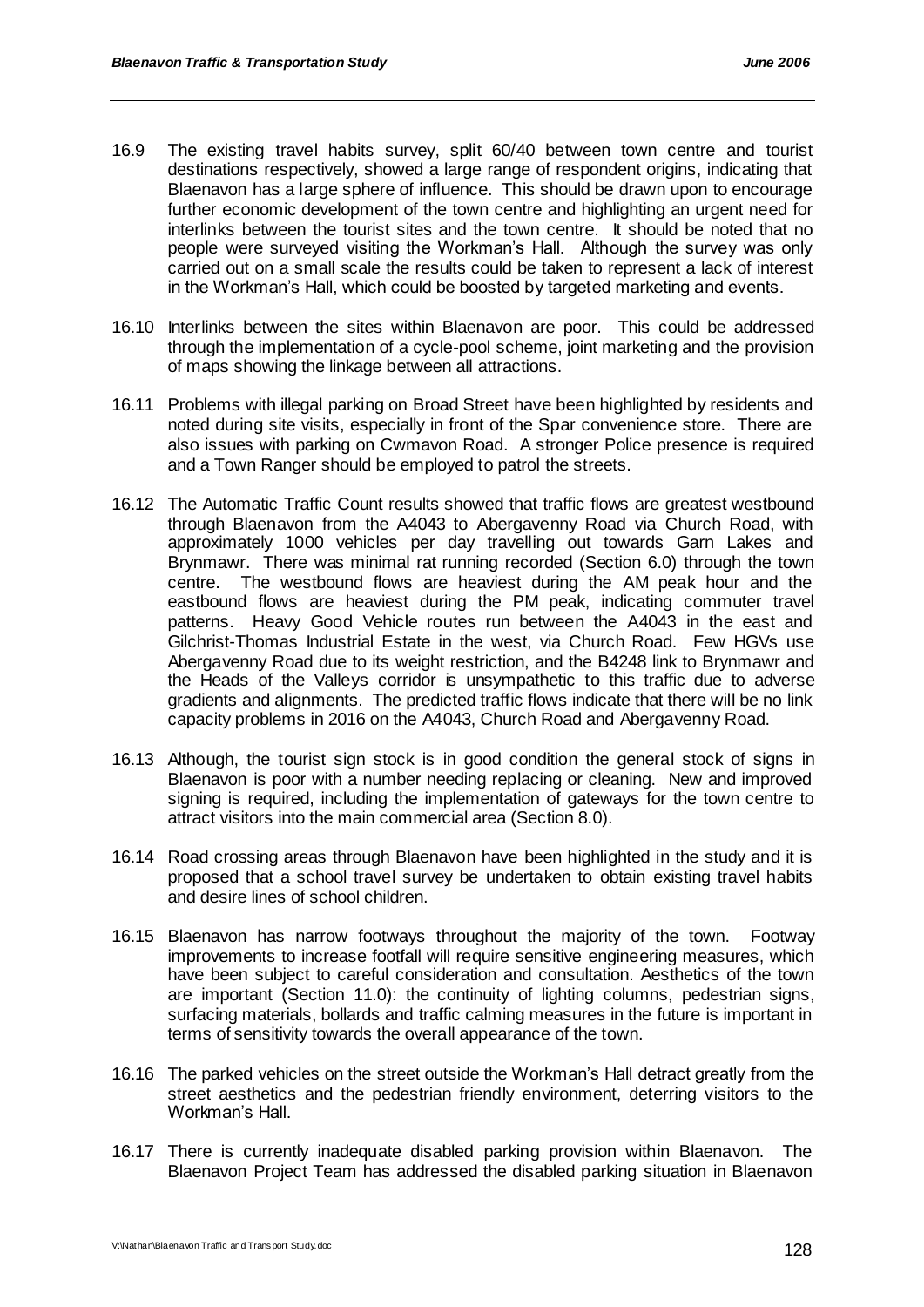to some degree, with an additional eight disabled parking bays planned. This situation should be monitored alongside travel habits, etc., to gauge whether further bays are required in the future and in which locations (Section 3.0).

- 16.18 Cyclists were recorded at the majority of the surveyed junctions, the highest flow being 34 cyclists per day in the town centre (Section 9.0). It is difficult to provide cycle lanes through Blaenavon due to the width of the streets. The attraction of cycling through the town is also marred by the topography. However, the provision of cycle facilities will help link the town with NCN route 46 and other attractions. It is important to incorporate the objectives of the WAG document on walking and cycling and adopt them within a Green Travel Plan for the area of Blaenavon.
- 16.19 The accident record for the area does not highlight any singular area as a cause for concern. When required, further analysis should be undertaken and schemes subsequently implemented according to the accident cause, location and conditions on site.
- 16.20 Areas highlighted with regard to traffic calming or realignment are King Street, Broad Street, Varteg Road, Upper Hill Street, Upper Waun Street/ Abergavenny Road junction and Ton Mawr Road.
- 16.21 Structural surveys have shown that vehicles parked in Bethlehem Court pose no threat to the culvert beneath. Accordingly, the Study recommends that the practice of parking in this area be considered by surrounding users and those parties enshrined in any legal Covenant, and that that agreement be revised in time to reflect the community"s vision as to how this space will be used in the future. The area should then be subject to a safety appraisal to identify and remedy future potential hazards as best as can be expected.
- 16.22 Encouragement of tourists into the town is crucial to create a thriving retail centre.
- 16.23 It is unlikely that full pedestrianisation of the town will be acceptable to residents or traders, because of the current bus routes, loading requirements and residential access. Furthermore, there are safety issues with implementing a partpedestrianisation scheme throughout the town, indicating a pedestrian zone, as this may confuse pedestrians and motorists and become hazardous. The preferred option would be to implement a one-way system through the town centre, creating a safer pedestrian environment and improving the street-scene.
- 16.24 There needs to be greater publicity of Public Rights of Way to create awareness and encourage use. This together with improving the condition and signing of the footpaths in and around Blaenavon should assist in promoting Blaenavon as a 'walking town' and as a central base for walkers in the area. This is turn should assist in increasing visitors numbers to the town centre, benefiting local traders as well as tourist attractions and creating broad economic benefit.
- 16.25 Highlighted recommendations should be considered for provision with various internal and external funding sources. Torfaen County Borough Council should consider developing an action plan to pursue these improvements following on from this study.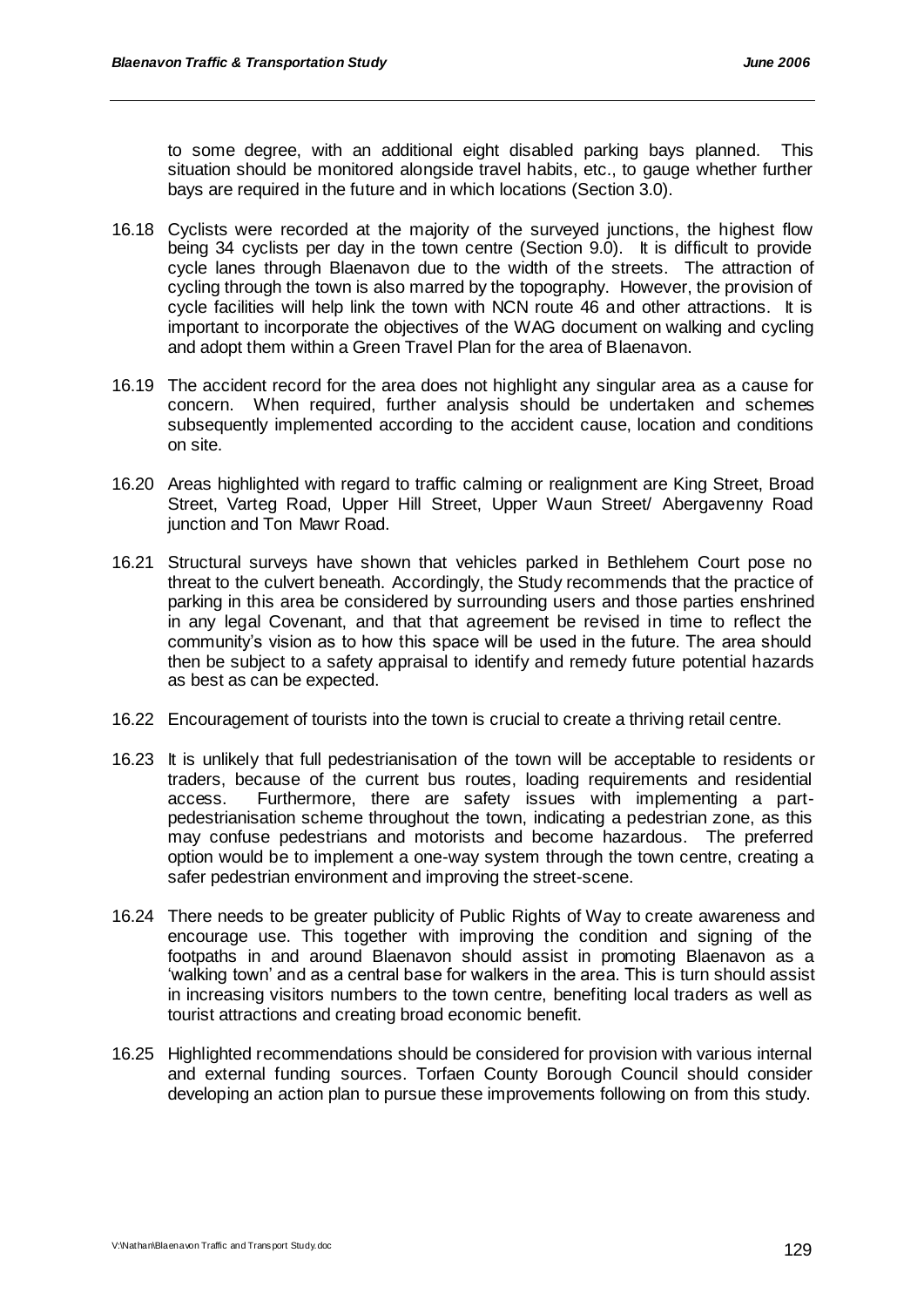#### **Prioritisation and Costs**

- 16.26 The scheme recommendations have been prioritised in terms of short, medium and long term time frames for completion (Table 16.1), relating up to 18 months, between 18 months and 60 months (5 years) and more than 5 years respectively.
- 16.27 The delivery of this study"s recommendations and improvements will to a very great extent be dependent on securing funds and resources in the future, both from internal and external sources. As such, specific commencement dates or delivery timescales of individual recommendations or improvements cannot be foreseen at the time of writing. Nevertheless, the study has been written to prioritise these recommendations (short/medium/long term) to highlight the degree of benefit to the community which may be expected.
- 16.28 The three sections have been prioritised into the order that they are placed in the table, and as such are a guideline for implementation by Torfaen County Borough Council. No further starting dates or timescales have been specified for any of the recommendations. The recommendations have been subject to basic cost levels, as shown in Table 16.1 using 2005 prices. These are indicative costs only, subject to details design works.
- 16.29 The geographical spread of recommendations, as outlined in Table 16.1 are shown in Figures 16a and 16b.
- 16.30 The conclusion of the study is that Torfaen County Borough Council should, subject to contemporary legislative and financial circumstances, best construction practices and relevant consultative arrangements, consider the introduction of the suggested improvements listed in Table16.1 Schedule of Recommendations.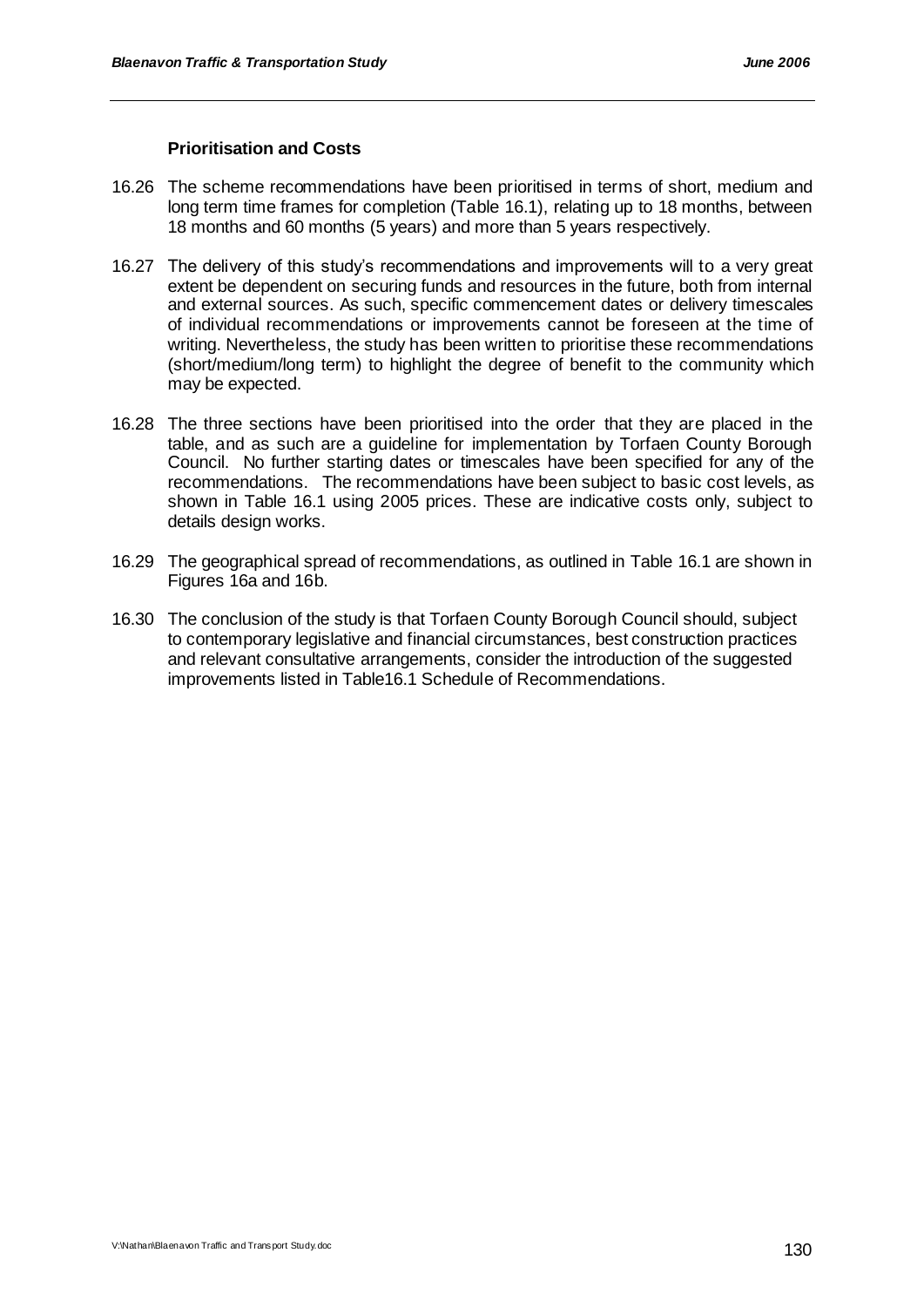|                          | <b>Recommendation</b>                                                                                                                                                                                                                                            | Location                                                                                                                                    | <b>Approximate Costs</b>                                                                                               | <b>Groups</b>                                                                |
|--------------------------|------------------------------------------------------------------------------------------------------------------------------------------------------------------------------------------------------------------------------------------------------------------|---------------------------------------------------------------------------------------------------------------------------------------------|------------------------------------------------------------------------------------------------------------------------|------------------------------------------------------------------------------|
|                          |                                                                                                                                                                                                                                                                  |                                                                                                                                             | / Resources                                                                                                            | Involved                                                                     |
|                          | <b>SHORT TERM</b>                                                                                                                                                                                                                                                |                                                                                                                                             |                                                                                                                        |                                                                              |
| M4                       | Compile a schedule for<br>improving traffic signing<br>through Blaenavon for routes<br>to parking locations.                                                                                                                                                     |                                                                                                                                             | To be determined<br>dependent on<br>number, size and<br>location of signs, to<br>which other bodies<br>may contribute. | <b>Torfaen County</b><br>Borough<br>Council / Other<br>bodies                |
| $\overline{\mathsf{M5}}$ | Locations to be agreed for<br>pedestrian signs throughout<br>Blaenavon.                                                                                                                                                                                          |                                                                                                                                             | £10k                                                                                                                   | <b>Torfaen County</b><br>Borough<br>Council                                  |
| A <sub>5</sub>           | A one-way system<br>northbound on Broad Street<br>to reduce congestion,<br>improve the shopping<br>environment and reduce<br>speed.                                                                                                                              | <b>Broad Street</b>                                                                                                                         | £75k, excluding<br>signing/electrical<br>works/resurfacing<br><b>Officer Resource</b>                                  | <b>Torfaen County</b><br>Borough<br>Council,<br>Traders,<br><b>Residents</b> |
| S <sub>6</sub>           | Bethlehem Court parking be<br>considered by surrounding<br>users and those parties<br>enshrined in any legal<br>Covenant, The area should<br>then be subject to a safety<br>appraisal to identify and<br>remedy potential hazards as<br>best as can be expected. | <b>Bethlehem</b><br>Court                                                                                                                   | <b>Officer Resource</b>                                                                                                | <b>Torfaen County</b><br>Borough<br>Council / Chapel<br>organisation         |
| $\overline{T3}$          | Discuss with the police the<br>need for a greater<br>enforcement presence in the<br>town.                                                                                                                                                                        | <b>TROs</b>                                                                                                                                 | $\blacksquare$                                                                                                         | <b>Torfaen County</b><br>Borough<br>Council / Police                         |
| $\overline{S1}$          | <b>CCTV</b> cameras                                                                                                                                                                                                                                              | Old William<br>Street/<br>Commercial<br>Street junction,<br>Market Square,<br>Boot Lane and<br>the Broad<br>Street/ Lion<br>Street junction | Up to £70k<br>(CCTV cameras<br>(10x)/4 Locations)<br><b>Officer Resource</b>                                           | <b>Torfaen County</b><br>Borough<br>Council                                  |
| M7                       | Improve the town centre<br>'gateways' with any works<br>reflecting its conservation<br>status                                                                                                                                                                    | Prince Street,<br>Upper Waun<br>Street junctions<br>and Garn-yr-<br>Erw                                                                     | Up to £15k<br><b>Officer Resource</b>                                                                                  | <b>Torfaen County</b><br>Borough<br>Council                                  |
| S <sub>2</sub>           | Engineering measures                                                                                                                                                                                                                                             | <b>Upper Waun</b><br>Street/ North<br>Street/<br>Abergavenny<br>Road junction                                                               | £140k excluding<br>drainage/signs/land<br>/stats/lighting<br>/electrical works/<br>resurfacing<br>Officer Resource     | <b>Torfaen County</b><br>Borough<br>Council                                  |

| Table 16.1: Schedule of Recommendations |
|-----------------------------------------|
|                                         |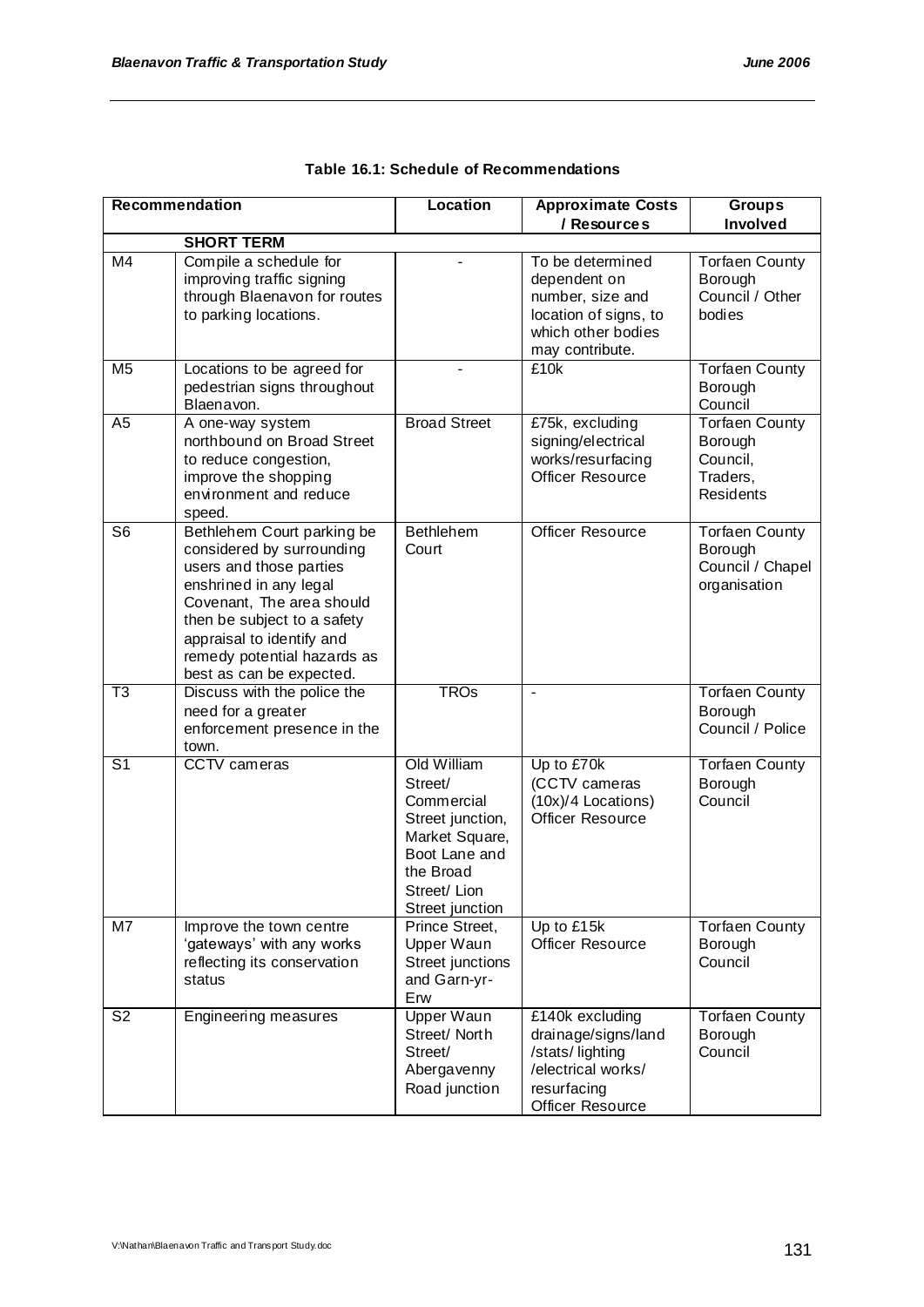|                | <b>Recommendation</b>                                                                                                                                                                            | Location                                                                                                          | <b>Approximate Costs</b><br>/ Resources                                                       | <b>Groups</b><br>Involved                                                                 |
|----------------|--------------------------------------------------------------------------------------------------------------------------------------------------------------------------------------------------|-------------------------------------------------------------------------------------------------------------------|-----------------------------------------------------------------------------------------------|-------------------------------------------------------------------------------------------|
|                | <b>SHORT TERM</b>                                                                                                                                                                                |                                                                                                                   |                                                                                               |                                                                                           |
| F <sub>2</sub> | No alteration of the existing<br>one-way system, but prevent<br>vehicles parking at the<br>Commercial Street junction,<br>via bollards on the south side<br>or re-engineering of the<br>junction | Ivor Street/<br><b>Broad Street/</b><br>Commercial<br><b>Street</b>                                               | Up to £5k<br>(£175 per cast iron<br>bollard, £100<br>installation)<br><b>Officer Resource</b> | <b>Torfaen County</b><br>Borough<br>Council                                               |
| M <sub>3</sub> | Replacement/cleaning to be<br>undertaken of the 23 signs<br>highlighted, the removal of<br>posts in the 3 locations<br>specified and adjustments<br>made to 5 signs                              | Appendix K                                                                                                        | Up to £1k<br><b>Officer Resource</b>                                                          | <b>Torfaen County</b><br>Borough<br>Council                                               |
| S <sub>3</sub> | Upgrade the warning signs<br>on Ton Mawr Street and cut<br>back vegetation                                                                                                                       | <b>Ton Mawr</b><br>Road                                                                                           | Up to £500<br><b>Officer Resource</b>                                                         | Torfaen County<br>Borough<br>Council                                                      |
| T1             | Reinstate the missing and<br>worn markings, clean the<br>Church Road loading bay<br>sign and amend the Broad<br><b>Street/Commercial Street</b><br>TRO sign location                             | Cwmayon<br>Road, Market<br>Street, Park<br>Street, High<br>Street, Broad<br>Street, Prince<br><b>Street</b>       | Up to £1k<br><b>Officer Resource</b>                                                          | <b>Torfaen County</b><br>Borough<br>Council                                               |
| M <sub>6</sub> | Replace the current Big Pit<br>tourist sign on Gilchrist Road<br>with a similar sign that also<br>indicates the distance                                                                         | Gilchrist<br>Thomas<br>Industrial<br><b>Estate</b>                                                                | £500 for sign<br><b>Officer Resource</b>                                                      | <b>Torfaen County</b><br>Borough<br>Council                                               |
| A <sub>8</sub> | Pedestrian crossing on<br>A4043                                                                                                                                                                  | Roundabout<br>with New<br><b>William Street</b><br>and on<br>approach to<br>junction with<br><b>Prince Street</b> | Up to £25k<br>Officer Resource                                                                | <b>Torfaen County</b><br>Borough<br>Council                                               |
| D <sub>1</sub> | Consistency with the Iron<br>Works disabled parking and<br>better signing and indication<br>of disabled bay locations for<br>visitors                                                            | <b>Iron Works</b>                                                                                                 | £300 per location,<br>number and<br>locations to be<br>determined                             | Visit Wales /<br><b>Disability Advice</b><br>Project and<br>associated<br>groups          |
| A6             | Provide a safe crossing<br>location                                                                                                                                                              | Church Road                                                                                                       | Up to £25<br><b>Officer Resource</b>                                                          | <b>Torfaen County</b><br>Borough<br>Council                                               |
| M <sub>2</sub> | Engineering measures to<br>reduce speeds and improve<br>sight lines                                                                                                                              | Church Road                                                                                                       | Up to £20k<br><b>Officer Resource</b>                                                         | <b>Torfaen County</b><br>Borough<br>Council                                               |
| A10            | Make the Workman's Hall<br>street one-way                                                                                                                                                        | Park<br>Street/High<br><b>Street</b>                                                                              | Up to £5k<br><b>Officer Resource</b>                                                          | <b>Torfaen County</b><br>Borough<br>Council,<br>Emergency<br>Services                     |
| R <sub>2</sub> | Bus service between<br>Blaenavon and Abergavenny                                                                                                                                                 |                                                                                                                   | Approx £20k (bus<br>link) per annum                                                           | <b>Torfaen County</b><br>Borough<br>Council and<br>Monmouthshire<br><b>County Council</b> |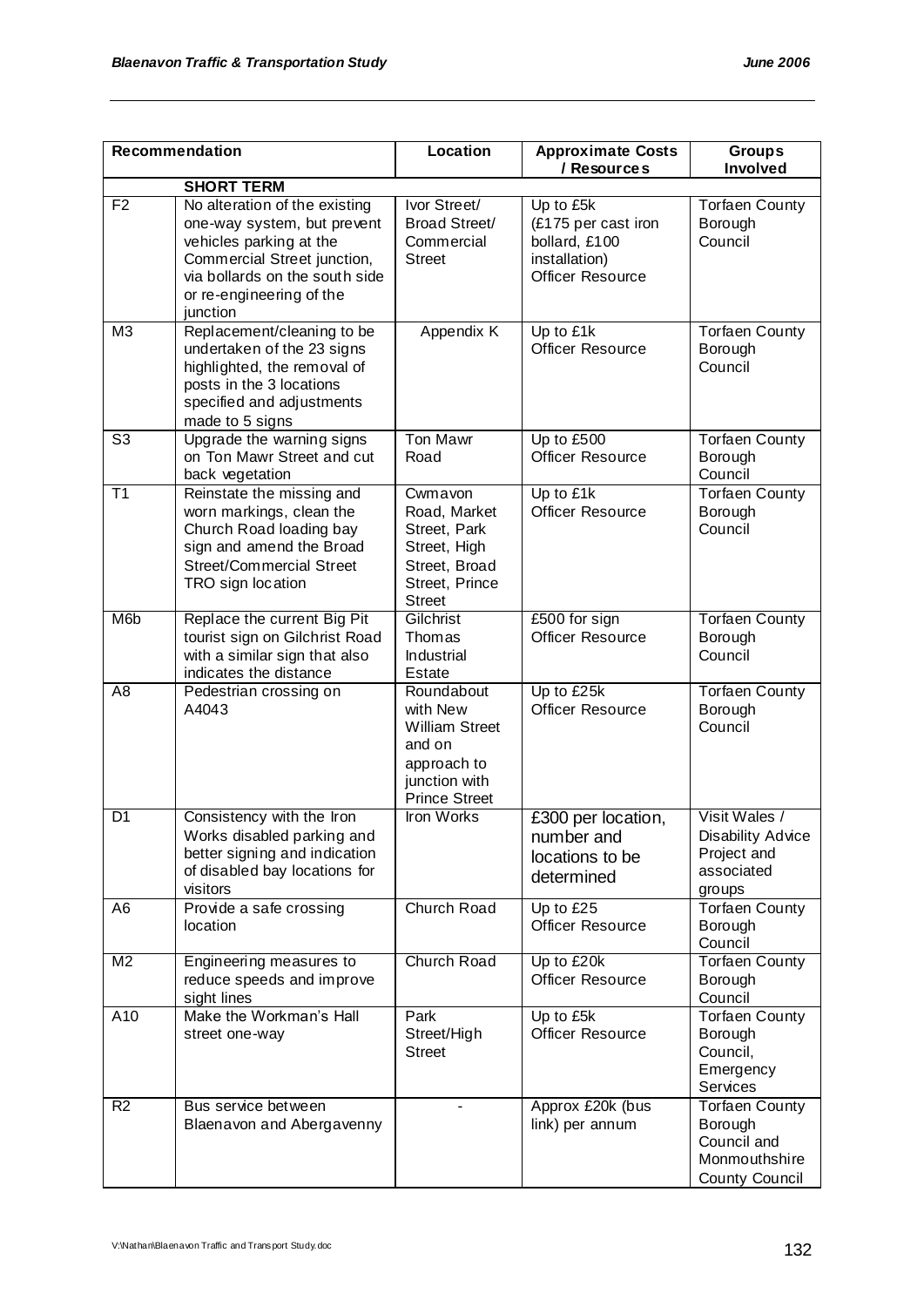|                        | <b>Recommendation</b>                                                                                                                                                                                       | Location                      | <b>Approximate Costs</b><br>/ Resources                                             | <b>Groups</b><br>Involved                                                     |
|------------------------|-------------------------------------------------------------------------------------------------------------------------------------------------------------------------------------------------------------|-------------------------------|-------------------------------------------------------------------------------------|-------------------------------------------------------------------------------|
|                        | <b>SHORT TERM</b>                                                                                                                                                                                           |                               |                                                                                     |                                                                               |
| PT <sub>6</sub>        | Discussions are made<br>between Bus Operators and<br><b>Tourist Attraction Managers</b><br>to ascertain whether there is<br>scope to implement a<br>discount scheme for<br>combined bus travel and<br>entry |                               | Officer Resource                                                                    | <b>Torfaen County</b><br>Borough<br>Council, Visit<br>Wales, Bus<br>Operators |
| A11                    | Establish a cycle route<br>through the town centre,<br>connecting into a possible<br>future bike pool scheme                                                                                                | <b>Town Centre</b>            | Up to $£1.5 - £5k$<br>(Marketing required)<br><b>Officer Resource</b>               | <b>Torfaen County</b><br>Borough<br>Council, Cycle<br>groups                  |
| PT7                    | Bus stop infrastructure at the<br>Big Pit terminus is upgraded<br>in accordance with the above                                                                                                              | <b>Big Pit</b>                | £5k-£14k (full<br>upgrade with real<br>time information)<br><b>Officer Resource</b> | <b>Torfaen County</b><br>Borough<br>Council / EADW                            |
| S <sub>4</sub>         | Engineering measures                                                                                                                                                                                        | <b>Ton Mawr</b><br>Road       | Up to £15k<br><b>Officer Resource</b>                                               | <b>Torfaen County</b><br>Borough<br>Council                                   |
| M <sub>1</sub>         | Draw up a strategy to deal<br>with information distribution<br>and implement                                                                                                                                |                               | Ongoing<br><b>Officer Resource</b>                                                  | <b>Torfaen County</b><br>Borough<br>Council                                   |
| P <sub>2</sub>         | High kerbing and footway                                                                                                                                                                                    | <b>Big Pit</b>                | Up to £5k<br><b>Officer Resource</b>                                                | <b>Torfaen County</b><br>Borough<br>Council, Visit<br>Wales                   |
| P <sub>3</sub>         | Bollards, widen footway and<br>provide parking in verge                                                                                                                                                     | Old William<br><b>Street</b>  | Up to £15k<br>(Plus land<br>acquisition)<br>Officer Resource                        | <b>Torfaen County</b><br>Borough<br>Council                                   |
| T <sub>2</sub>         | Re-evaluate TRO                                                                                                                                                                                             | Ivor Street                   | £1k<br><b>Officer Resource</b>                                                      | Torfaen County<br>Borough<br>Council                                          |
| T4                     | Re-evaluate TRO                                                                                                                                                                                             | Cwmayon<br>Road, Coed<br>Road | £1k<br><b>Officer Resource</b>                                                      | <b>Torfaen County</b><br>Borough<br>Council,<br>residents                     |
| $\overline{\text{S8}}$ | Use of pedestrian information<br>boards                                                                                                                                                                     | Bethlehem<br>Court            | Up to £3k<br>Officer Resource                                                       | Torfaen County<br>Borough<br>Council                                          |
| RS <sub>1</sub>        | Further analysis of the<br>accident locations                                                                                                                                                               |                               | £2.5k<br>Officer Resource                                                           | <b>Torfaen County</b><br>Borough<br>Council                                   |
| T <sub>5</sub>         | The experimental order on<br>Church Road loading bay<br>should be made permanent                                                                                                                            | Church Road                   | £650<br><b>Officer Resource</b>                                                     | <b>Torfaen County</b><br>Borough<br>Council                                   |

|                | (MEDIUM TERM)                   |         |                  |                       |
|----------------|---------------------------------|---------|------------------|-----------------------|
| A2             | Linked advertising of the town  | £15k    | Marketing        | <b>Torfaen County</b> |
|                | centre, car park locations,     |         | Officer Resource | Borough               |
|                | cycle parking and routes is     |         |                  | Council, Visit        |
|                | reauired                        |         |                  | Wales                 |
| P <sub>5</sub> | Signing improvements            | Various | Up to £8k        | <b>Torfaen County</b> |
|                | undertaken for all car parks in |         | (Phased approach | Borough Council       |
|                | Blaenavon at existing sites     |         | possible)        |                       |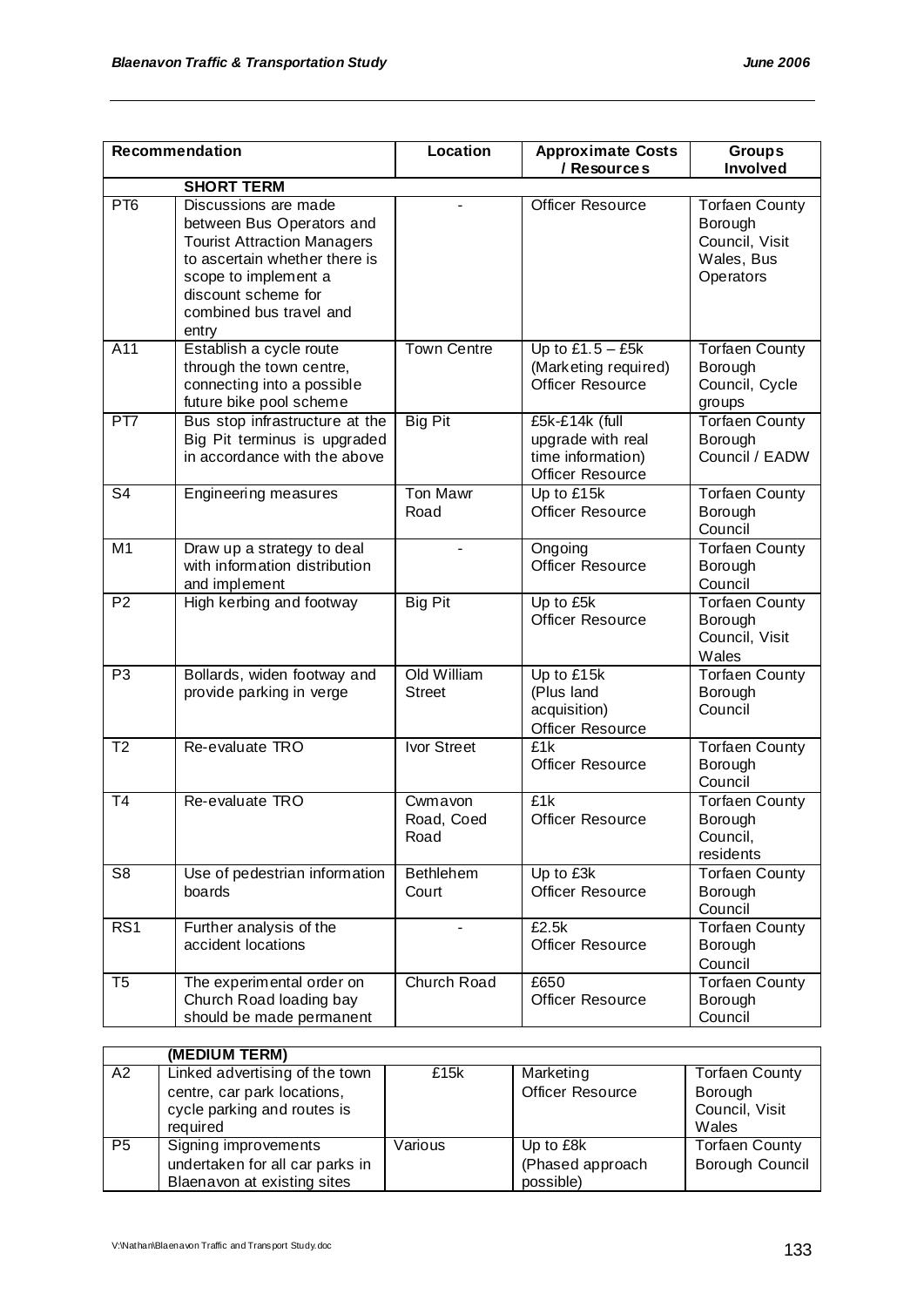|                       | (MEDIUM TERM)                                                                                                                              |                                                                                                                                                                         |                                                                                                     |                                                                                                               |
|-----------------------|--------------------------------------------------------------------------------------------------------------------------------------------|-------------------------------------------------------------------------------------------------------------------------------------------------------------------------|-----------------------------------------------------------------------------------------------------|---------------------------------------------------------------------------------------------------------------|
| PT <sub>2</sub>       | Vintage bus service                                                                                                                        |                                                                                                                                                                         | To be determined                                                                                    | <b>Torfaen County</b><br>Borough Council                                                                      |
| A7<br>D <sub>2</sub>  | Investigate the funding<br>possibilities for Shop Mobility<br>and establish and trial a pilot<br>cycle-pool system                         | £3.5k                                                                                                                                                                   | Investigate<br><b>Officer Resource</b>                                                              | <b>Torfaen County</b><br>Borough<br>Council, Shop<br>mobility, Visit<br>Wales                                 |
| P <sub>8</sub>        | Coach parking in the vicinity<br>of the World Heritage Centre<br>to be investigated, as well as<br>adjacent to the Iron Works<br>Car Park. | World<br>Heritage<br>Centre                                                                                                                                             | Investigate                                                                                         | <b>Torfaen County</b><br>Borough Council                                                                      |
| P7                    | Establish coach parking at<br>town centre periphery                                                                                        | Rifle Green Car<br>Park                                                                                                                                                 | Up to £5k<br><b>Officer Resource</b>                                                                | <b>Torfaen County</b><br>Borough Council<br>(Environmental<br>Maint. arm of<br>Operational<br>Services Dept.) |
| PT1                   | Investigate the demand cost<br>and feasibility of enhancing<br>the frequency and operation<br>of service 40                                |                                                                                                                                                                         | £60,000 per annum<br>for a bus service<br>Monday - Friday 0900<br>$-1700$ hours<br>Officer Resource | <b>Torfaen County</b><br>Borough<br>Council, Bus<br>Operators                                                 |
| R <sub>1</sub>        | Railhead links between<br>Blaenavon and Pontypool and<br>New Inn station                                                                   | Pontypool and<br>New Inn station                                                                                                                                        | £20k (bus link) per<br>annum<br>£10k walking and<br>cycling improvements<br><b>Officer Resource</b> | <b>Torfaen County</b><br>Borough<br>Council, bus<br>operators                                                 |
| R <sub>4</sub>        | Integrated/Cross-ticketing<br>between all public transport<br>modes serving the town                                                       |                                                                                                                                                                         | Investigate<br><b>Officer Resource</b>                                                              | GJPTU, Torfaen<br>County Borough<br>Council, public<br>transport<br>operators                                 |
| A4/<br>F <sub>3</sub> | Provide a town centre<br>gateway features to the south<br>of the town                                                                      | Varteg Road                                                                                                                                                             | Up to £15k<br><b>Officer Resource</b>                                                               | <b>Torfaen County</b><br>Borough Council                                                                      |
| F4                    | Consider speed reduction<br>measures on Upper Hill Street<br>outside the school                                                            | Upper Hill<br>Street                                                                                                                                                    | Up to £15k<br>Officer Resource                                                                      | <b>Torfaen County</b><br>Borough Council                                                                      |
| P <sub>10</sub>       | Sheffield cycle stands                                                                                                                     | Big Pit, Tourist<br>Information<br>Centre, Iron<br>Works Car<br>Park, Prince<br>Street Car Park,<br><b>Bethlehem</b><br>Court, Broad<br>Street Car Park,<br>the library | Up to £5k<br>(Phased approach<br>possible)<br><b>Officer Resource</b>                               | <b>Torfaen County</b><br>Borough<br>Council, Visit<br>Wales                                                   |
| F <sub>1</sub>        | Following Recommendation<br>A5, consider engineering<br>measures on Broad Street if<br>deemed appropriate                                  | <b>Broad Street</b>                                                                                                                                                     | Up to £30k<br>(£2k-£5k per<br>narrowing)<br>Officer Resource                                        | <b>TORFAEN</b><br><b>COUNTY</b><br><b>BOROUGH</b><br>COUNCIL,<br>Traders,<br>Residents                        |
| $\overline{A12}$      | A GTP be developed and<br>adopted for Blaenavon                                                                                            |                                                                                                                                                                         | <b>Officer Resource</b>                                                                             | <b>Torfaen County</b><br>Borough Council                                                                      |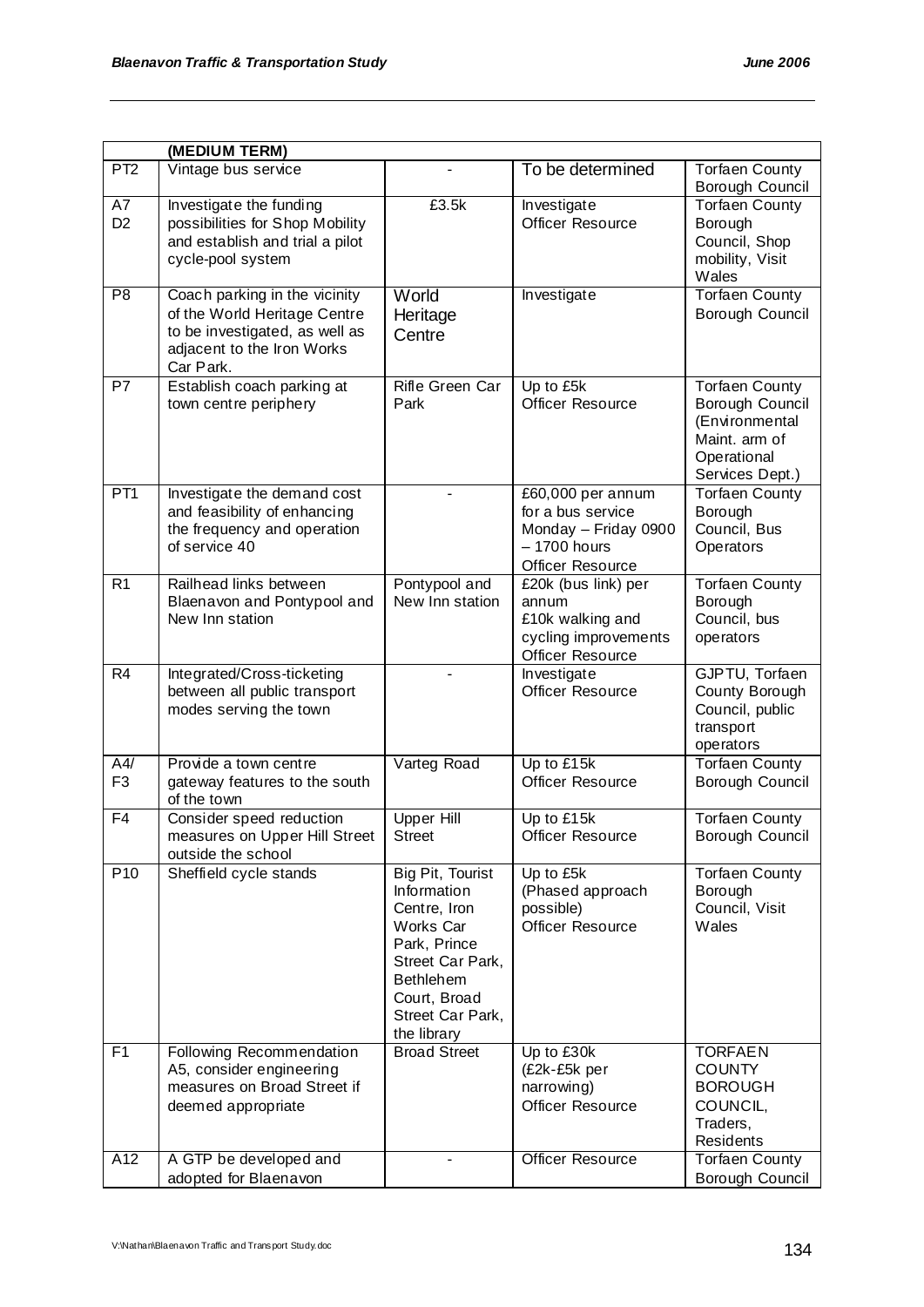|                 | (MEDIUM TERM)                                                                                                                                                                                                                                               |                                              |                                                                                                                                                                                                                                                                                                                                     |                                                                                |
|-----------------|-------------------------------------------------------------------------------------------------------------------------------------------------------------------------------------------------------------------------------------------------------------|----------------------------------------------|-------------------------------------------------------------------------------------------------------------------------------------------------------------------------------------------------------------------------------------------------------------------------------------------------------------------------------------|--------------------------------------------------------------------------------|
| A <sub>1</sub>  | Implementation/promotion of<br>School Transport Plans<br>(Torfaen County Borough<br>Council LTP)                                                                                                                                                            |                                              | Ongoing<br><b>Officer Resource</b>                                                                                                                                                                                                                                                                                                  | <b>Torfaen County</b><br>Borough Council                                       |
| PT <sub>5</sub> | Possibility of extending<br>PlusBus scheme at Pontypool<br>and New Inn Railway Station<br>to Blaenavon                                                                                                                                                      |                                              | Investigate<br><b>Officer Resource</b>                                                                                                                                                                                                                                                                                              | <b>Torfaen County</b><br>Borough<br>Council, Bus and<br><b>Train Operators</b> |
| A <sub>3</sub>  | Promote Public Rights of Way<br>via information boards                                                                                                                                                                                                      | Town Centre<br>Tourist<br>attractions        | Investigate<br><b>Officer Resource</b>                                                                                                                                                                                                                                                                                              | <b>Torfaen County</b><br>Borough Council                                       |
| P <sub>11</sub> | Pedestrian direction signs                                                                                                                                                                                                                                  |                                              | Up to £10k                                                                                                                                                                                                                                                                                                                          | <b>Torfaen County</b><br>Borough Council                                       |
| S7              | Monitor the Pontypool<br>pedestrian signing scheme to<br>establish whether the scheme<br>should be implemented in<br><b>Blaenavon Recommendations</b><br>A3/P11 and S7 should be<br>combined with parking,<br>disabled and public transport<br>information. |                                              | Investigate<br>Officer Resource                                                                                                                                                                                                                                                                                                     | <b>Torfaen County</b><br>Borough Council                                       |
| P <sub>T3</sub> | Redesign livery of Service 30<br>to promote the service and<br>attractions of Blaenavon with<br>a view to establishing a<br><b>Quality Bus Partnership</b>                                                                                                  |                                              | £2k per vehicle<br><b>Officer Resource</b>                                                                                                                                                                                                                                                                                          | <b>Torfaen County</b><br>Borough<br>Council, Bus<br>Operators                  |
| PT <sub>9</sub> | Cleansing and Maintenance<br>Programme                                                                                                                                                                                                                      | Public<br><b>Transport</b><br>Infrastructure | Up to £12k/annum<br>Cleaning:<br>£300 per shelter per<br>annum<br>Based on a two<br>weekly cleansing<br>regime<br>Maintenance:<br>£270 per shelter per<br>annum<br>Based on unit cost of<br>£4000, with a 15 year<br>life span<br>Officer Resource                                                                                  | <b>Torfaen County</b><br>Borough Council                                       |
| PT <sub>8</sub> | Real Time Passenger<br>Information                                                                                                                                                                                                                          | Newport-<br>Brynmawr<br>corridor             | Continue<br>investigating.<br>£6000 display<br>unit/stop, £4000<br>onboard tracking<br>device/vehicle<br>No cost given or<br>knowledge on number<br>of radio transmitters<br>needed to transmit<br>information (system<br>could utilise the<br>Newport Back Office<br>facilities)<br>Assuming Stagecoach<br>are still operating the | Sewta/Torfaen<br>County Borough<br>Council, Bus<br>Operators                   |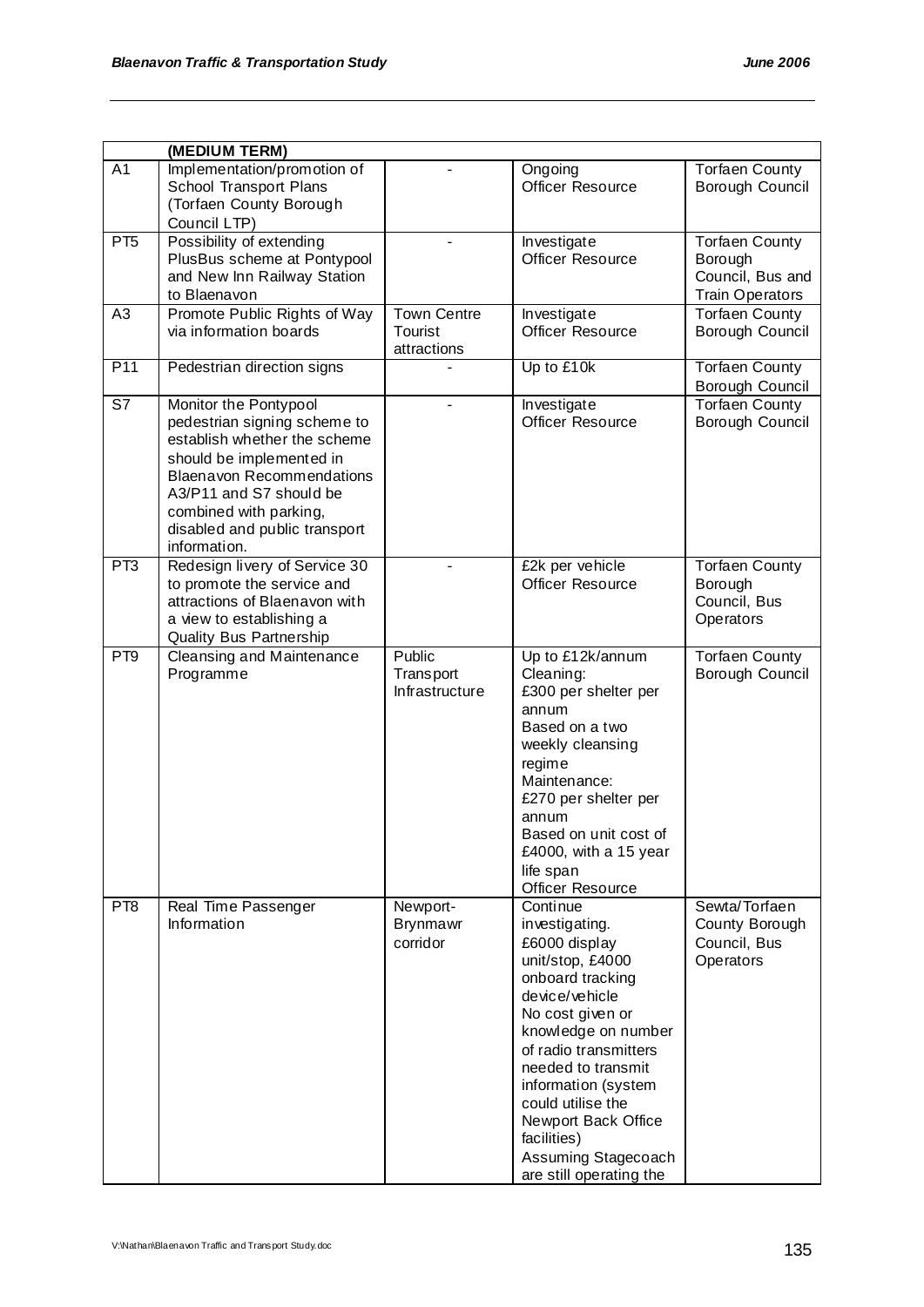|                | (MEDIUM TERM)                                                                                                                                                                                                                            |                                              |                                                                                                                                                         |                                                                             |
|----------------|------------------------------------------------------------------------------------------------------------------------------------------------------------------------------------------------------------------------------------------|----------------------------------------------|---------------------------------------------------------------------------------------------------------------------------------------------------------|-----------------------------------------------------------------------------|
|                |                                                                                                                                                                                                                                          |                                              | X24 and 30, most of<br>their fleet will already<br>be fitted with the on-<br>board kit as part of the<br>Newport/Monmouth<br>system<br>Officer Resource |                                                                             |
| P <sub>4</sub> | Investigate the possibility of<br>employing a Town<br>Environmental Ranger to<br>assist in dealing with issues<br>such as obstructive parking in<br>Blaenavon, bus facility<br>cleansing etc. (See<br>Recommendation P6, T2, T3<br>also) |                                              | £30k per annum<br><b>Officer Resource</b>                                                                                                               | <b>Torfaen County</b><br>Borough Council<br>/ Police                        |
| S5             | Enforce parking restrictions                                                                                                                                                                                                             | James Street<br>junctions (east<br>and west) | <b>Officer Resource</b>                                                                                                                                 | <b>Torfaen County</b><br>Borough Council                                    |
| PT10           | Promotion of all new public<br>transport facilities and links to<br>operators                                                                                                                                                            |                                              | Marketing<br><b>Officer Resource</b>                                                                                                                    | <b>Torfaen County</b><br>Borough<br>Council, Bus<br>Operators, PTI<br>Cymru |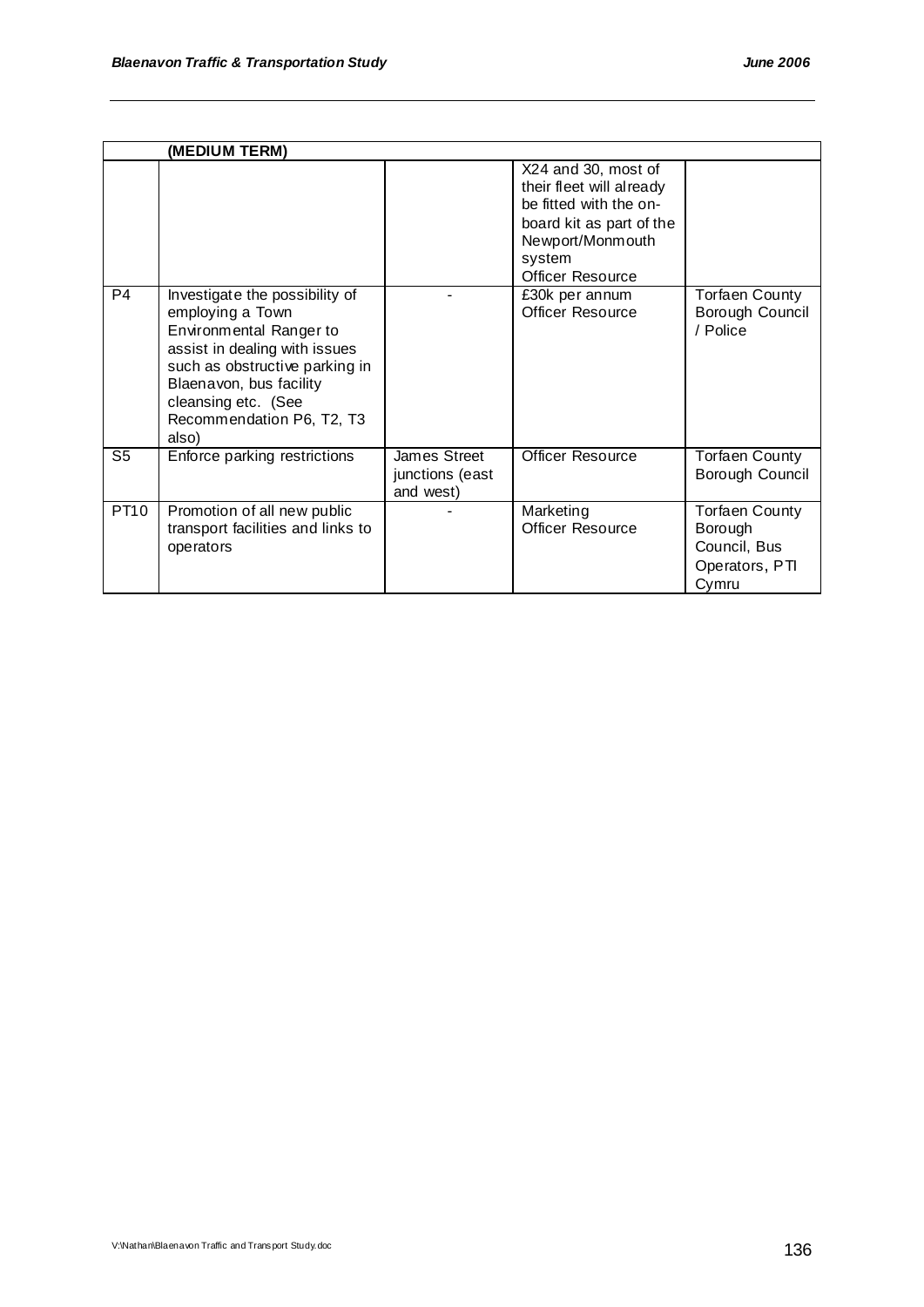| <b>LONG TERM</b> |                                                                                                                                                                           |                             |                                                                                                                                                                                   |                                                                                  |  |  |
|------------------|---------------------------------------------------------------------------------------------------------------------------------------------------------------------------|-----------------------------|-----------------------------------------------------------------------------------------------------------------------------------------------------------------------------------|----------------------------------------------------------------------------------|--|--|
| M <sub>8</sub>   | Resurfacing to be scheduled<br>through the town                                                                                                                           | <b>Broad Street</b>         | To be determined                                                                                                                                                                  | <b>Torfaen County</b><br>Borough<br>Council                                      |  |  |
| M <sub>9</sub>   | Resurfacing to be scheduled<br>on the B4248 between<br>Blaenavon and the county<br>boundary.                                                                              | B4248                       | Up to £150k<br>(Based on 6.0m wide<br>road, 3km long,<br>wearing course/inlay,<br>including traffic<br>management)<br>Officer Resource                                            | <b>Torfaen County</b><br>Borough<br>Council                                      |  |  |
| M10              | Develop a transportation<br>strategy for major events<br>being held in the town.                                                                                          |                             | To be determined                                                                                                                                                                  | Torfaen County<br>Borough<br>Council                                             |  |  |
| M6a              | Provide maps for visitors that<br>give clear details of routes<br>between visitor attractions                                                                             |                             | Marketing costs<br>(Use of Internet)<br><b>Officer Resource</b>                                                                                                                   | <b>Torfaen County</b><br>Borough<br>Council, Visit<br>Wales                      |  |  |
| A <sub>9</sub>   | Provide a new footway and<br>crossing from Estate Road to<br>North Street                                                                                                 | <b>Iron Works</b>           | Up to £40k<br><b>Officer Resource</b>                                                                                                                                             | <b>Torfaen County</b><br>Borough<br>Council, Visit<br>Wales                      |  |  |
| P <sub>1</sub>   | Encourage tourist parking at<br>all sites in Blaenavon                                                                                                                    | Various                     | Ongoing<br>(Links to other<br>recommendations)<br><b>Officer Resource</b>                                                                                                         | <b>Torfaen County</b><br>Borough<br>Council                                      |  |  |
| PT4              | A Sunday only bike trailer<br>service is established on<br>Route 30                                                                                                       |                             | Approximately £6k<br>per trailer including<br>fixings<br>(Marketing costs<br>Infrastructure costs,<br>increasing length of<br>loading bays where<br>required)<br>Officer Resource | <b>Torfaen County</b><br>Borough<br>Council, Visit<br>Wales                      |  |  |
| P <sub>12</sub>  | Establish a management<br>regime                                                                                                                                          | Car parks                   | Investigate<br><b>Officer Resource</b>                                                                                                                                            | <b>Torfaen County</b><br>Borough<br>Council                                      |  |  |
| P <sub>6</sub>   | Monitor parking in High<br>Street and Lion Street Car<br>Parks, following consultation<br>with local residents. A<br>Ranger or parking permits<br>are alternative options | High Street,<br>Lion Street | See Recommendation<br>P4<br>Officer Resource                                                                                                                                      | <b>Torfaen County</b><br>Borough<br>Council,<br>residents                        |  |  |
| R3               | <b>Service Quality Improvement</b><br>Regimes and Bus Quality<br>Partnerships                                                                                             |                             | Investigate<br><b>Officer Resource</b>                                                                                                                                            | <b>Torfaen County</b><br>Borough<br>Council and<br>public transport<br>operators |  |  |
| P <sub>9</sub>   | Careful consideration is<br>required regarding the<br>location, type and number of<br>facilities provided for<br>motorcyclists                                            | Blaenavon                   | £200 per ground<br>anchor<br>Officer Resource                                                                                                                                     | <b>Torfaen County</b><br>Borough<br>Council                                      |  |  |